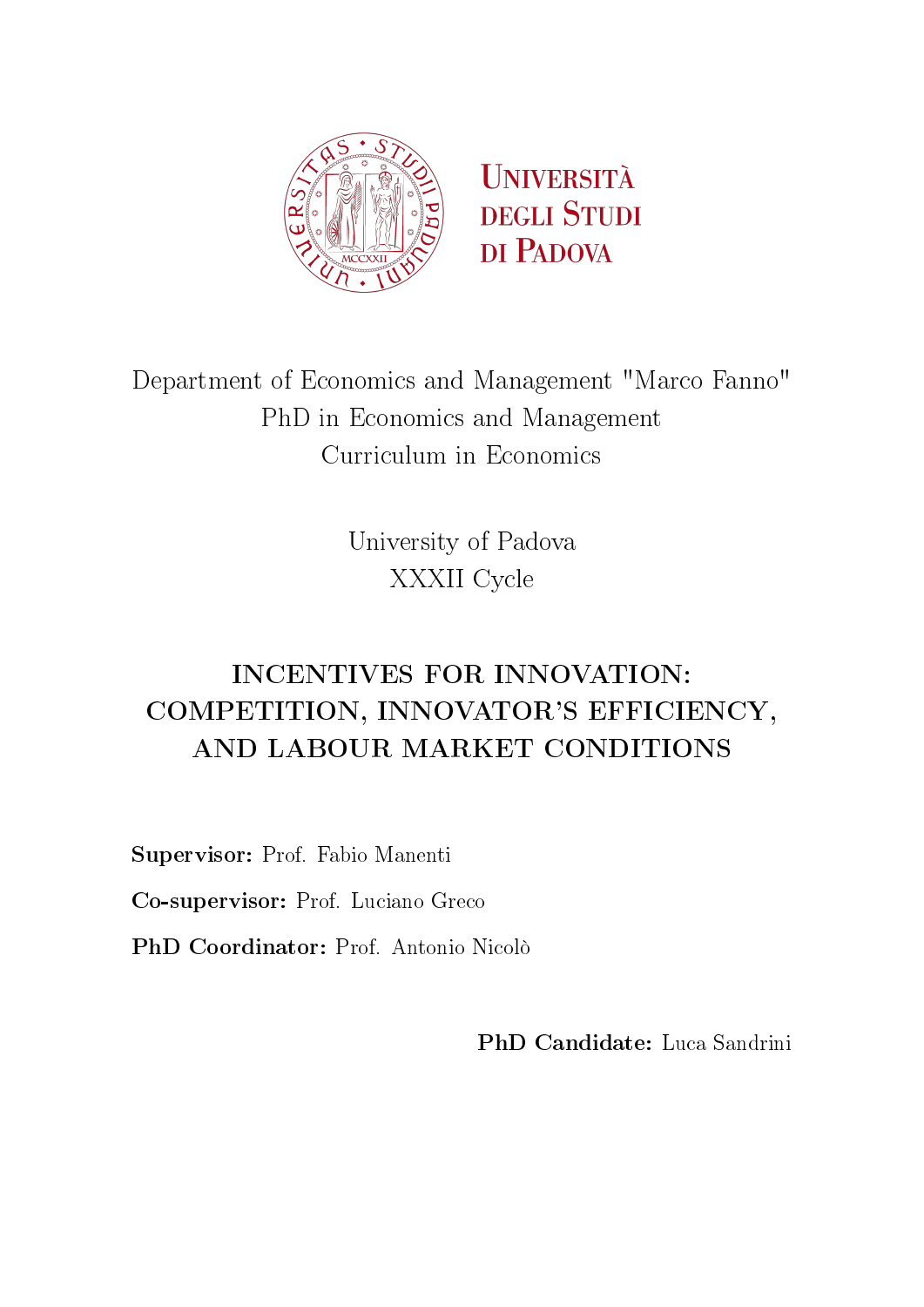# **Contents**

|                |                                                                |                                                                    | -1 |  |
|----------------|----------------------------------------------------------------|--------------------------------------------------------------------|----|--|
| 1              |                                                                | Innovation, Competition, and Incomplete Adoption of a Superior     |    |  |
|                |                                                                | Technology                                                         | 24 |  |
|                | 1.1                                                            |                                                                    | 24 |  |
|                |                                                                | 1.1.1                                                              | 27 |  |
|                | 1.2                                                            |                                                                    | 30 |  |
|                | 1.3                                                            |                                                                    | 33 |  |
|                |                                                                | 1.3.1                                                              | 33 |  |
|                |                                                                | 1.3.2                                                              | 35 |  |
|                |                                                                | Discussions and Welfare implications<br>1.3.3                      | 50 |  |
| 1.4            |                                                                | The choice of the licensing scheme: a comparison of the incentives | 53 |  |
|                | 1.5                                                            |                                                                    | 55 |  |
|                |                                                                |                                                                    |    |  |
| $\overline{2}$ | Incentives for Labour-Augmenting Innovations: The Role of Wage |                                                                    |    |  |
|                | Rate<br>73                                                     |                                                                    |    |  |
|                | 2.1                                                            |                                                                    | 73 |  |
|                |                                                                | 2.1.1                                                              | 76 |  |
|                | 2.2                                                            |                                                                    | 77 |  |
|                | 2.3                                                            | 80                                                                 |    |  |
|                |                                                                | 2.3.1                                                              | 80 |  |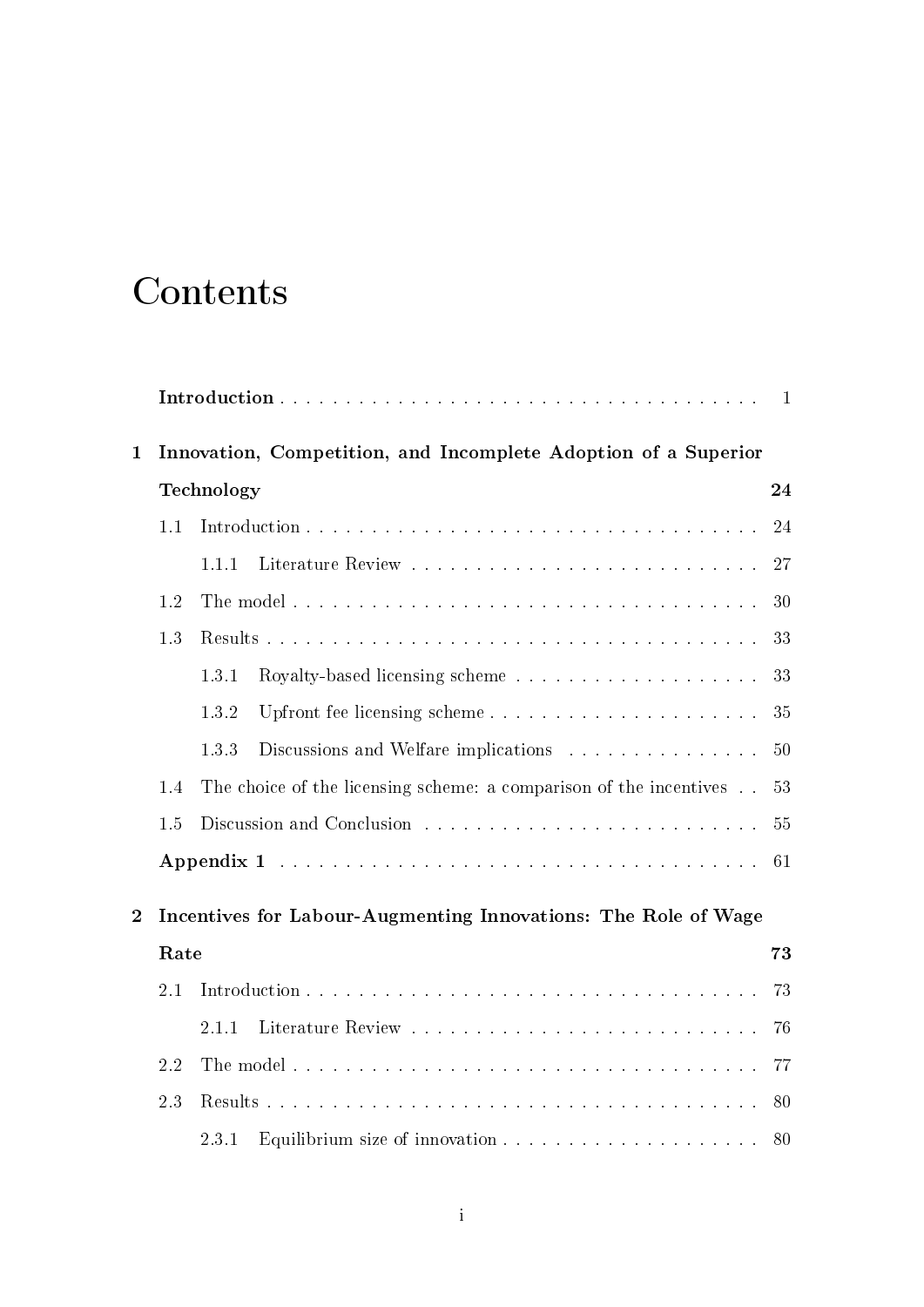|     | 2.3.2 | Price of capital input and innovator's profits 86                           |  |  |  |
|-----|-------|-----------------------------------------------------------------------------|--|--|--|
|     | 2.3.3 |                                                                             |  |  |  |
| 2.4 |       |                                                                             |  |  |  |
| 2.5 |       |                                                                             |  |  |  |
|     |       | 2.5.1 Large and K-drastic innovations 93                                    |  |  |  |
|     | 2.5.2 |                                                                             |  |  |  |
|     | 2.5.3 |                                                                             |  |  |  |
|     |       | 2.5.4 Unionization and incentives to adopt the innovation $\dots \dots 101$ |  |  |  |
| 2.6 |       |                                                                             |  |  |  |
|     |       |                                                                             |  |  |  |
|     |       |                                                                             |  |  |  |
|     |       |                                                                             |  |  |  |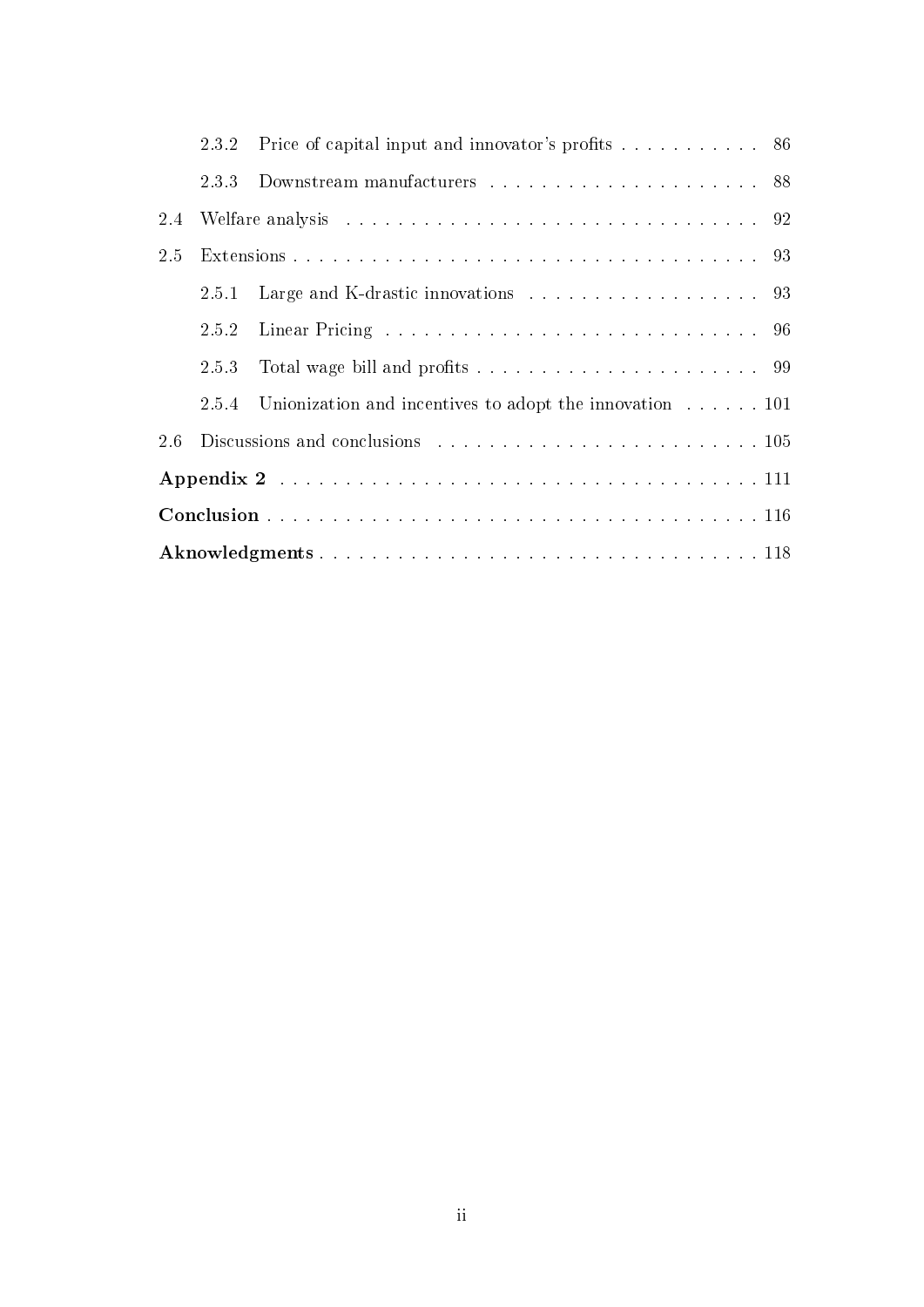## <span id="page-3-0"></span>Introduction

Western economies have now entered the digital era. The socio-economical transformations this technological revolution involves are massive. From the fear of job losses due to automation to the optimism of a new industrial revolution giving a new boost to world economy, the opinions on how large and beneficial this process will be are uncountable. For this reason, an economic investigation of the mechanisms and effects that drive and derive from innovation is an important point in the academic agenda. Identifying the way to prompt innovation and its possible impacts on society are fundamental steps in providing a comprehensive analysis of the wide and yet not fully understood phenomenon of technological progress. The identication of the forces that motivate firms' investments in innovative activities is still an open question in the literature: this doctoral research is an attempt in that direction. In a recent article, Pianta [2018] states that "technological change is a disequilibrium process. Therefore, a mainstream approach trying to bring technological progress back to an equilibrium outcome between product and labour markets would not properly t the scope. In this sense, this thesis might seem a step in the wrong direction. However, although the definition in Pianta [2018] may be convincing from a pure theoretical perspective, yet I believe there are several insights that a mainstream analysis helps draw. First, by studying the equilibrium outcomes of a market, it is possible to understand why innovation becomes necessary, and to what extent the increasing competitive pressure makes technological progress such a valuable option for firms. Second, a mainstream analysis can help comprehend how the labour mar-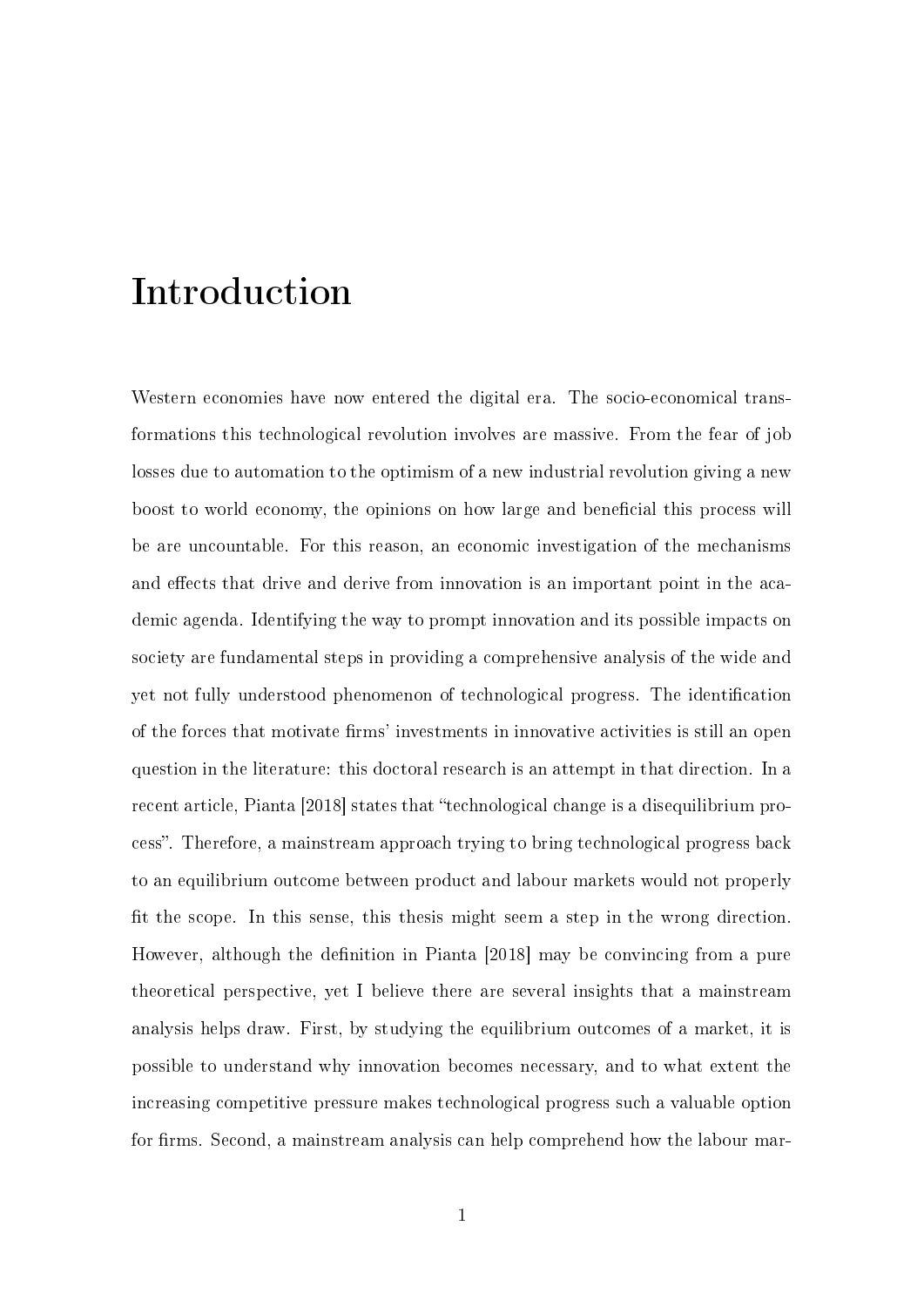ket conditions and the institutions foster and, more generally, affect investments in R&D, and in which way technological progress impacts society. Do market structure and the characteristics of economic agents play a role in picking the winners of the innovation game? This research tries to answer these questions by providing a thorough analysis of the innovative process. In order to do so, I adopt an Industrial Organization perspective, that allows me to focus on the microeconomic aspects of innovation and technological progress. In order to differentiate between the incentives to invest in R&D and the incentives to adopt the new technology, I distinguish a vertically separated inventor from the producers that may decide to adopt the innovation. In this way, I can describe the forces in the production sector that affect the demand and the diffusion of innovative technologies. Also, this framework helps me understand what drives the innovator's incentives to sell its inventions to a particular sector. I believe this approach is useful to investigate some of the stylized facts usually associated to innovation and technological progress.

#### The nature of innovation

Modern economies are organized around global supply chains. Firms tend to outsource services and strategic inputs to other firms who can exploit regional advantages in terms of labour costs or the access to a fundamental technology (see Shy and Stenbacka  $[2003]$ , among others). Moreover, in this way firms can specialize in particular sections of the production chain and rationalize costs. In such a context, innovations at the early nodes of the chain affect the industrial relations with firms operating in downstream sectors.

The first problem in carrying out a research on innovation is to define what innovation means, at least in the researcher's mind. A widely adopted definition of innovation consists in distinguishing between new product and new process. In the former case, we have new goods offered in the market, different from already existing ones. These new goods may be physical objects or services that were not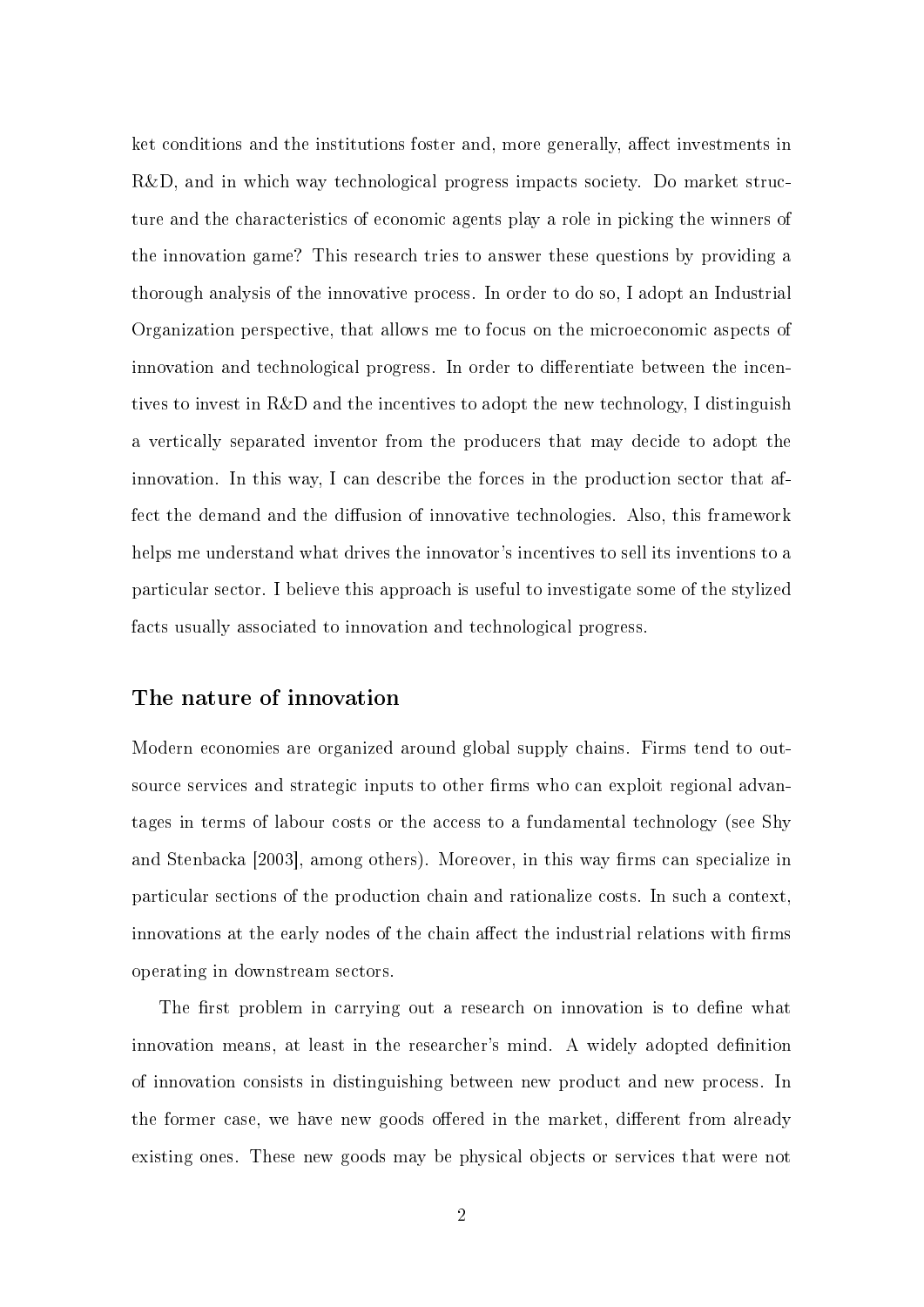earlier available and are generally considered positive to consumers as they widen their choice. Conversely, a new process does not necessarily involve new consumption goods or services, as it consists in a more efficient way to produce an existing good. This more efficient production process may be due to a more efficient use of the resources, or to the introduction of a cheaper input. Usually, these two types of innovation are either treated separately (Basak and Mukherjee [2018], Chen and Sappington, [2010]) or analysed in comparative terms (Vives[2008], Beneito et al. [2015]). Although these approaches have clear advantages - as they allow the researcher to focus on particular relevant features - nevertheless, they become partially meaningless when one tries to include the supply chain in the analysis. When we try to analyse the incentives for innovation of firms operating in supply chains, the distinction between new products and new processes becomes blurred.

In 2005, Amazon launched the web service Amazon Mechanical Turk (MTurk). Clearly, it was seen by firms and workers as a new service. Soon, firms found out that, by means of the MTurk, they could perform some specific tasks in a cheaper way than by hiring workers (Hara et al. [2018]). Thus, the new product started looking like a new input to them. In other words, with the MTurk, Amazon has positioned itself on an early node of the supply chain, selling its new product to firms in subsequent nodes. Those firms adopt the new service as a way to perform more cheaply a task that would otherwise be more costly. The same service is, simultaneously, a new product and a new process. Examples of this kind abound in the ICT sector, but they are common also in more "traditional" industries, like manufacturing, logistics, or farming. Farming is indeed a particularly signicant example, as the productor-process feature of the innovation is immediately visible. For instance, let us think of fertilisers. When a new, slow-release fertiliser is released, farmers have to decide whether or not to use it in their production process: the producer of the new fertiliser sells a new product and the farmers adopt a new input. Also, the incentives of the inventors and those of the farmers are clearly connected, but it is not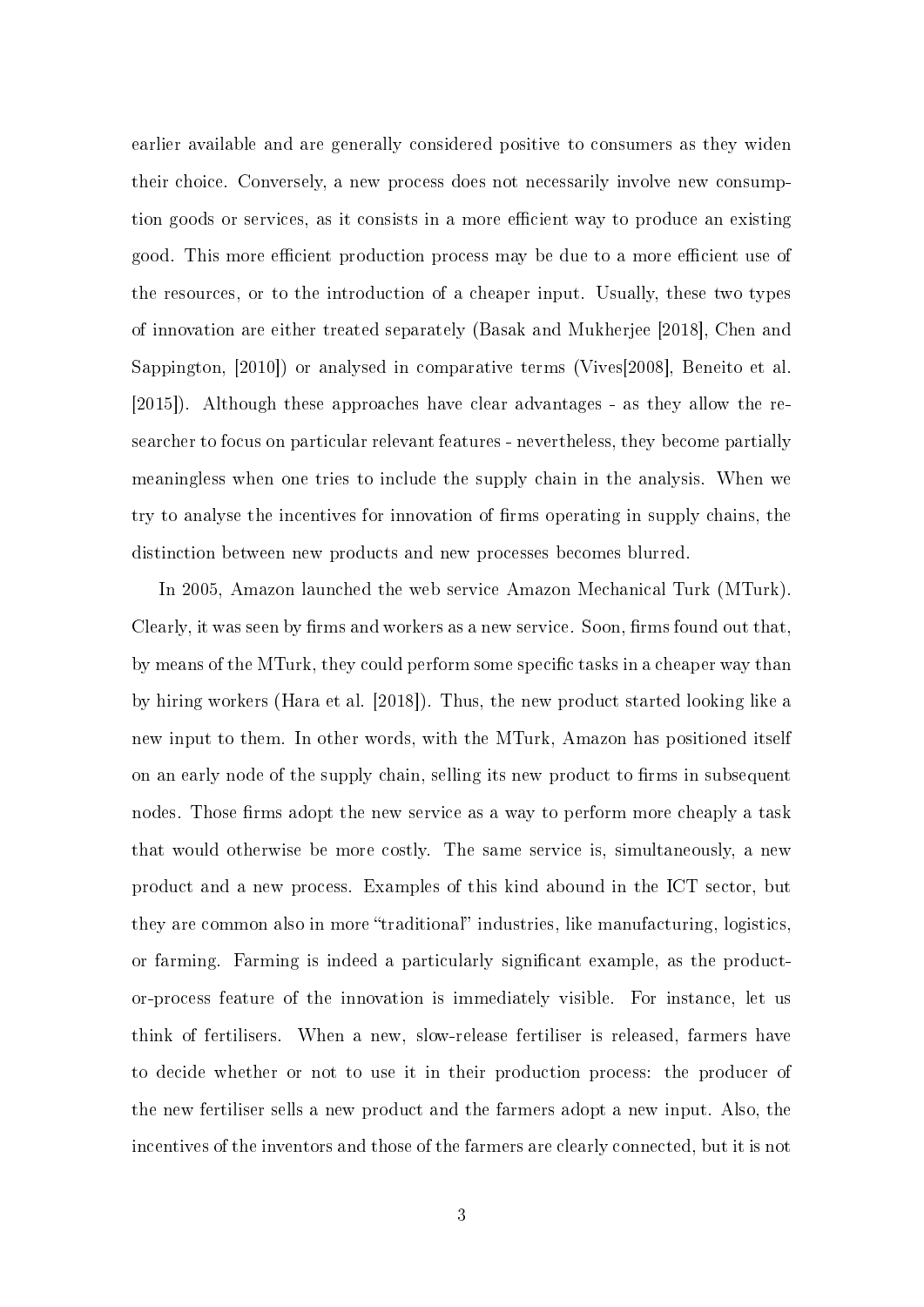apparent if they coincide. Logistics represents an interesting example, too. When the container revolution occurred in the early Sixties, a new product (containers) was introduced, together with a new, cheap way to move commodities on a global scale. Today, innovations in the piece-picking tasks involve collaborative robots, while drones are expected to take over "last-mile" delivery of goods in the next years. Again, inventors' and adopters' incentives are intertwined and disentangling between the two is an important step for a more complete comprehension of what prompts innovative process. New technologies do not appear out of the blue, nor they are neutral. Instead, they are the result of scientific and technological research, which is driven towards a specific direction by those who are involved in it. Thus, before being able to fully define what innovation is from a socio-economic perspective, it is necessary to investigate what makes the firms invest in  $R\&D$  and what the forces to which those incentives are subject are. In other words, we must investigate what the economic incentives for innovation are.

In this thesis, I look at cost-reducing innovations, without distinguishing between products and processes. Moreover, by analysing the incentives for innovation in a vertical market, I explicitly address the problem of how the incentives of the upstream inventor to invest in innovation and the incentives of the producers of a final good to adopt the innovation are influenced by market features. Moreover, this research is an attempt to distinguish between the incentives of firms at different market levels. Traditionally, the literature has dealt with innovation by outside inventors by considering it as a given. Here, I try to analyse the incentives of the inventor in terms of market structure and other features (e.g., the inventor's efficiency or the price of labour). Thus, I try to define endogenously the incentives to invest in R&D and adopt innovation.

In chapter 1, I analyse the problem of the diffusion of innovation introduced by an outside inventor who does not compete in the product market. More in detail, I analyse how competition in the product market affects the choice of the licensing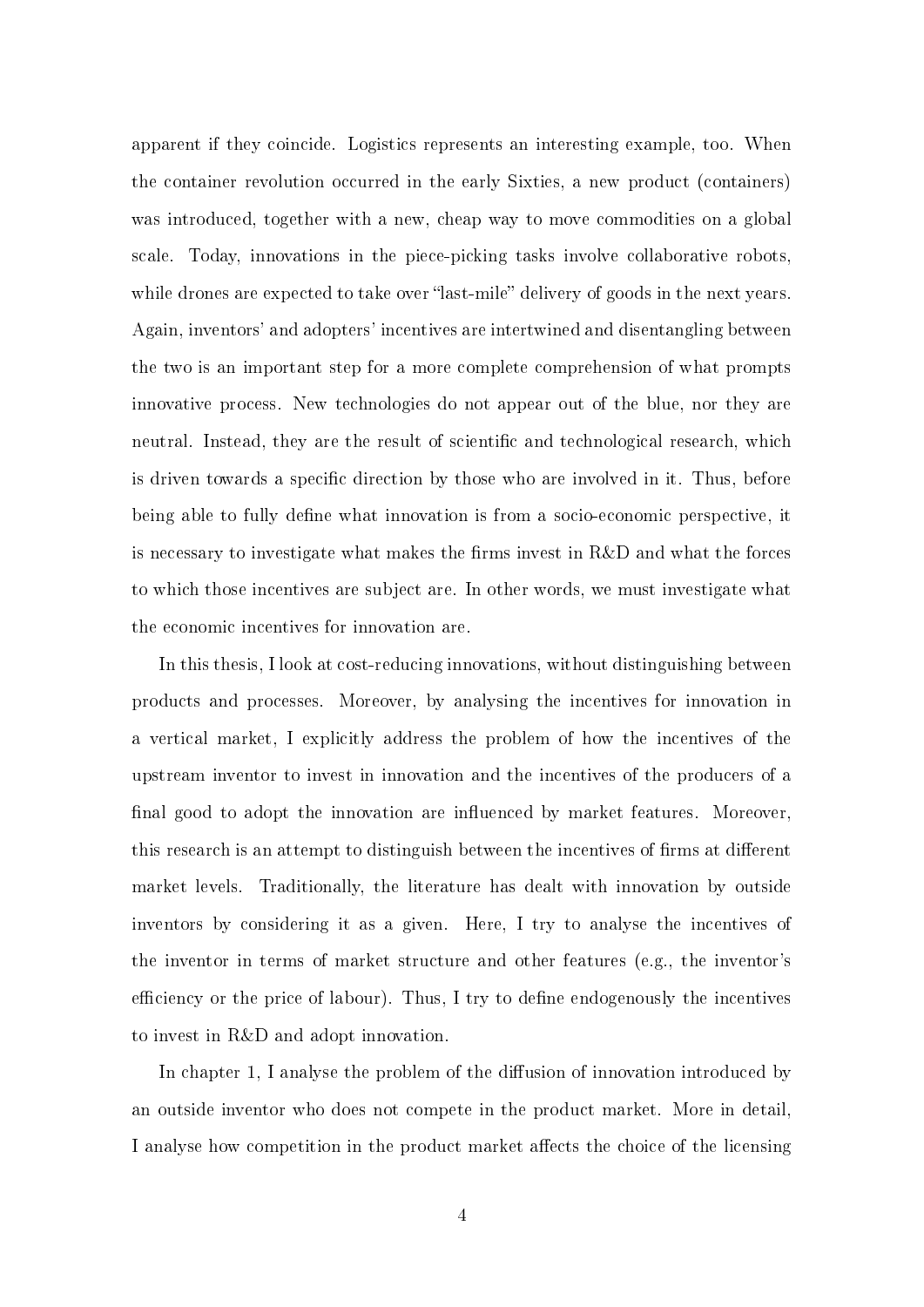contract and, consequently, the diffusion of a superior technology. Also, I look at how competition alters the effects of innovation on Social Welfare. By means of a model of competition in a vertically related industry, I show that competition in the product market is an important element to determine the choice of the licensing scheme, and that it crucially affects the number of licensees in equilibrium. Instead, chapter 2 investigates more explicitly the twofold nature of innovation (new product and new process). I define innovation as a quality improvement of a capital input sold by a supplier to some manufacturers. In such a context, quality is defined in terms of how many workers must be combined with the capital input in order to produce one unit of a final good (the fewer workers needed, the higher the quality of input). Again, vertical structure helps investigate accurately the nature of incentives for the supplier and the buyers, both at a firm and sectoral level.

#### Competition and Innovation

One of the main research topics in economic theory is which market structure provides the firms with the optimal incentives to invest in innovation (see Vives [2008]). A slightly different, yet related question is which market structure guarantees the optimal diffusion of a superior technology. In chapter 1, I investigate channels through which competition affects the innovator's incentives to invest in innovation and to license it by means of a particular contract type. This research is related to a vast literature on market structure and optimal incentives to R&D. According to the Schumpeterian theory, as monopoly guarantees the highest rents, it is also the market structure that elicits more investments in R&D. In fact, under no other condition, a firm would be able to invest the same amount of resources. Instead, following the Arrowian theory of replacement effect, firms are more willing to invest in competitive markets, as this allows them to gain market share at the expenses of their competitors. A monopolist has no particular incentive to replace him/herself and would invest in R&D only to protect him/herself from potential entrants. Thus,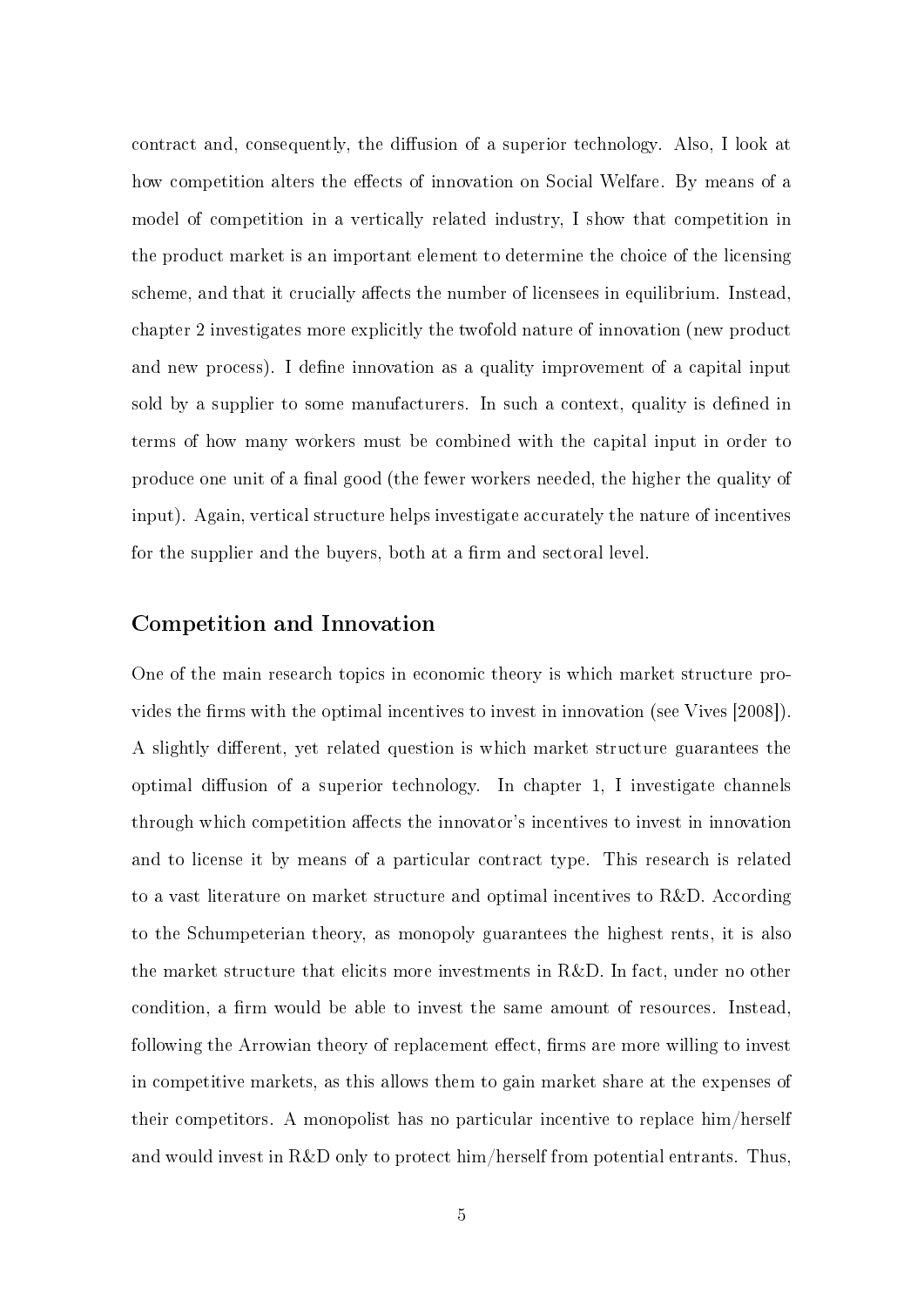when firms are in the condition to fully appropriate the returns of their investments, Arrow says, perfectly competitive markets provide them with the optimal incentives to invest in innovative activities. Although these two theories go in opposite directions, they identify forces that operate simultaneously on the firms' incentives. The idea that both the monopoly rents theory and the replacement effect work simultaneously has been formulated also by Aghion et al. [2005]. According to the authors, when the market is highly concentrated, the Arrowian replacement effect is stronger and increasing competition leads to larger investments in R&D. However, after the competition intensity rises above a certain threshold, the market becomes too competitive and firms reduce their investments. Thus, the authors suggest there is a bell-shape effect of competition on incentives to  $R&D$ . In terms of diffusion, we would say that concentrated markets elicit the full diffusion of the new technological standard, while competitive ones elicit vertical foreclosure and an inefficiently low level of utilization of the new technology.

From the perspective of the potential adopters of an external innovation, instead, competition in product market tends to benefit investments in innovation. When the competition is stronger, firms are more willing to adopt a new technology (or to re-sell a new product), that allows them to escape the pressure exerted by rivals. Thus, when we look at the downstream sector, perfect competition provides the optimal incentives. Those incentives are connected to the inventor's incentives to invest in R&D, as competition guarantees the largest surplus extraction. This result has been largely studied in licensing literature (Katz and Shapiro [1985], Kamien and Tauman [1986, 2002], Kamien et al. [1992], Sen [2005], Sen and Tauman [2007, 2018], Marshall and Parra [2019], among others). However, the fact that competition increases investments does not necessarily mean that it also prompts the largest diffusion of the technology. The number of licensees, in fact, depends strictly on the contractual form of licensing. Intuitively, a per-unit royalty-based licensing would induce all the producers to adopt the new technology, as this allows the inventors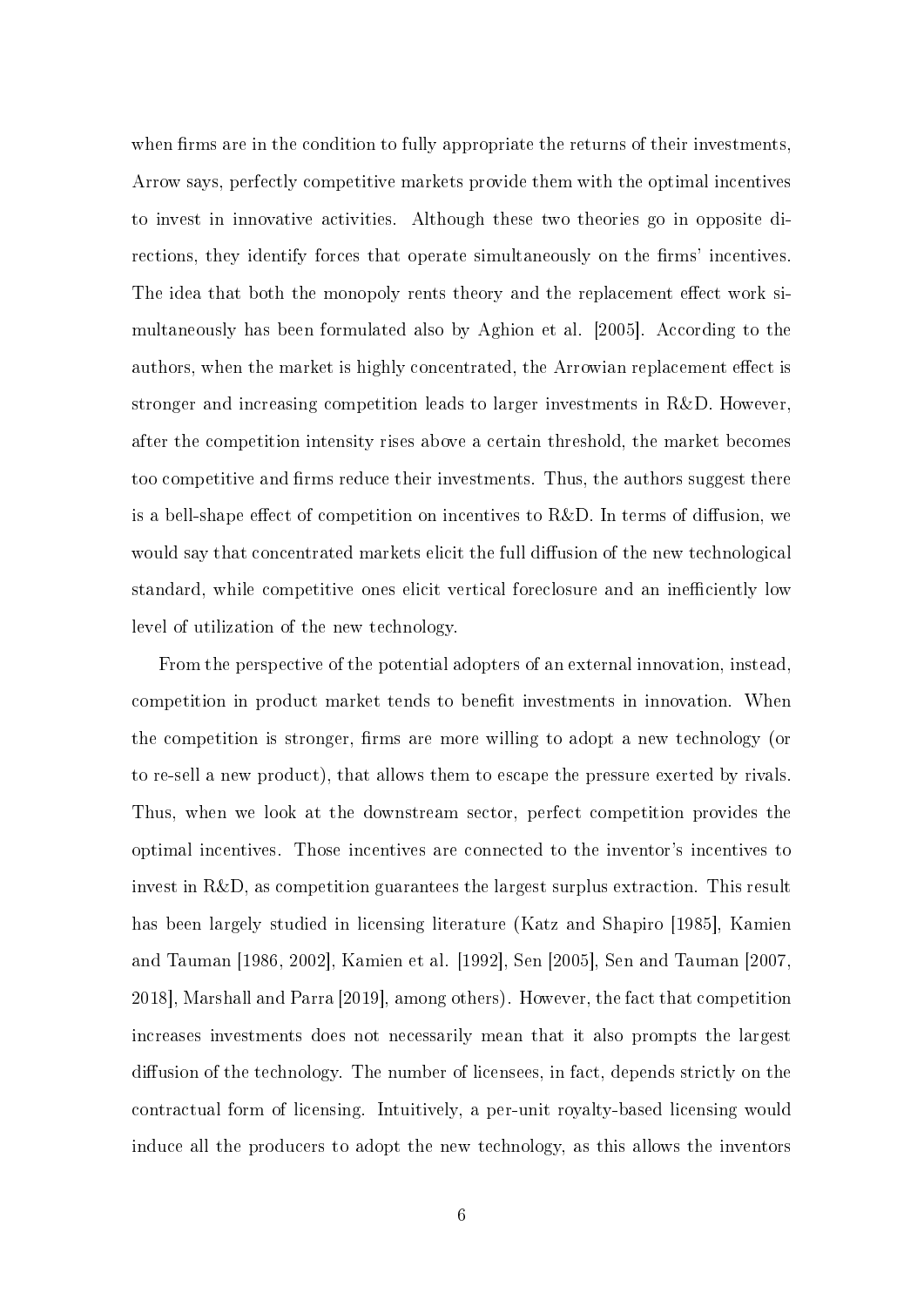to maximise their revenues. However, Lapan and Moschino [2000] demonstrate that, in the case of a multi-factor production function, if the introduction of a new technology alters the price of at least one strategic input of production, licensing via royalties may result in an incomplete adoption of the superior technology. Similarly, a uniform fixed fee licensing would elicit an inefficiently low utilization of the new technology (from the welfare perspective), by limiting the number of adopters to those who find the adoption profitable only, and vertically foreclosing others firms. The role of competition on boosting diffusion through the choice of a particular contractual form is still a subject that requires a better understanding. Chapter 1 addresses this question explicitly.

#### Innovation and Market Power

Innovation is connected to market power, as it allows innovative firms to emerge from the competitive pressure and leapfrog their rivals (Cassiman and Vanormelingen  $[2013]$ . Therefore, the fact that the market share of innovating firms is becoming larger year after year should be neither surprising nor necessarily alarming. In fact, market power accumulation may be the evidence of strong competition. If some firms invest in innovation and become more efficient, they can expand their sales. One way to measure firms' market power and industry concentration is to look at markups. There have been several attempts to estimate the markups trend in recent years. Using U.S. national account data, Barkai [2016] estimates that markups increased from 1.02 to 1.19 in the time span between 1984 and 2014. Similarly, Gutierrez and Philippon  $[2017]$  find that markups increased from 2000 to 2015, while they were relatively flat between 1980 and 2000 (following the decline in the labour share of income). Likewise, De Loecker et al. [2018] estimate an increase in the weighted average of markups from 1.21 in 1980 to 1.61 in 2016; according to the authors, most of the increase took place during the twenty years between 1980 and 2000. A study by the International Monetary Fund (IMF [2019]) shows that, between 2000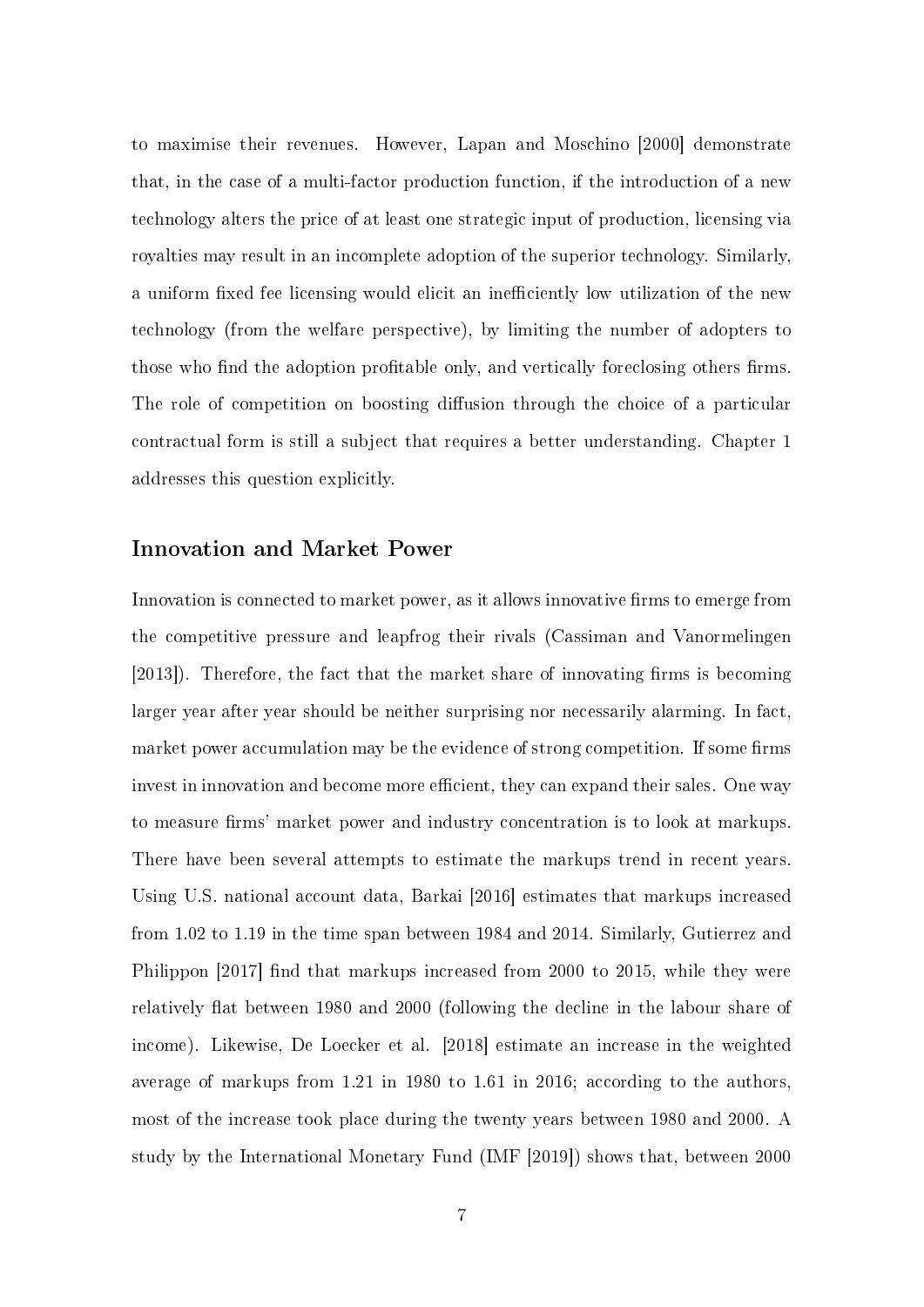and 2015, markups have moderately risen by 8% in Western countries, while they remained stable in emerging economies.<sup>[1](#page-10-0)</sup> Looking at the distribution of this rise, the study says, one can see that a small number of firms in relatively few sectors are mostly responsible for it (see Calligaris et al.  $[2018]$ ). Those high-markup firms tend to perform better than their rivals (they are more productive, and invest more in intangible assets, such as patents) and grow at the expenses of those with low productivity and low markups. According to the study, this tentatively suggests that changes in the structure of product market have underpinned at least some of the overall rise in market power. One such change would be the winner-takemost outcome achieved by the most productive and innovative firms, rooted in part in specific intangible assets." The problem can hardly be solved with standard pro-competitive policies, as these may amplify the winner-take-most outcome and push high-markup firms to raise barriers to entry in order to protect the dominance achieved through innovation.

A well known result in innovation literature is that inappropriability of knowledge leads to frictions in investments on innovation. As a matter of fact, the Arrowian replacement effect would not exist if firms were not able to appropriate the returns on their investments. Indeed, if rivals could free ride on the inventor's investments through the appropriation of some spillovers, that would trigger the so-called hold-up problem. Namely, when a firm cannot appropriate all the returns on its investments, the relative cost of investing rises, leading the innovator to reduce investments. In order to solve this puzzle, patents have been seen as the most appropriate tool. Due to Intellectual Property Protection (IPP) laws, and in particular to patents, firms are granted a monopoly position in the market for their inventions that prevents leaks of spillovers and guarantees the disclosure of knowledge, prompting follow-on innovations.

<span id="page-10-0"></span>However, patents may be dangerous for economy if firms start abusing the dom-

<sup>&</sup>lt;sup>1</sup>The study uses data on a pool of almost a million firms located in 27 developed and emerging countries, and calculate markups as the price-to-costs ratio.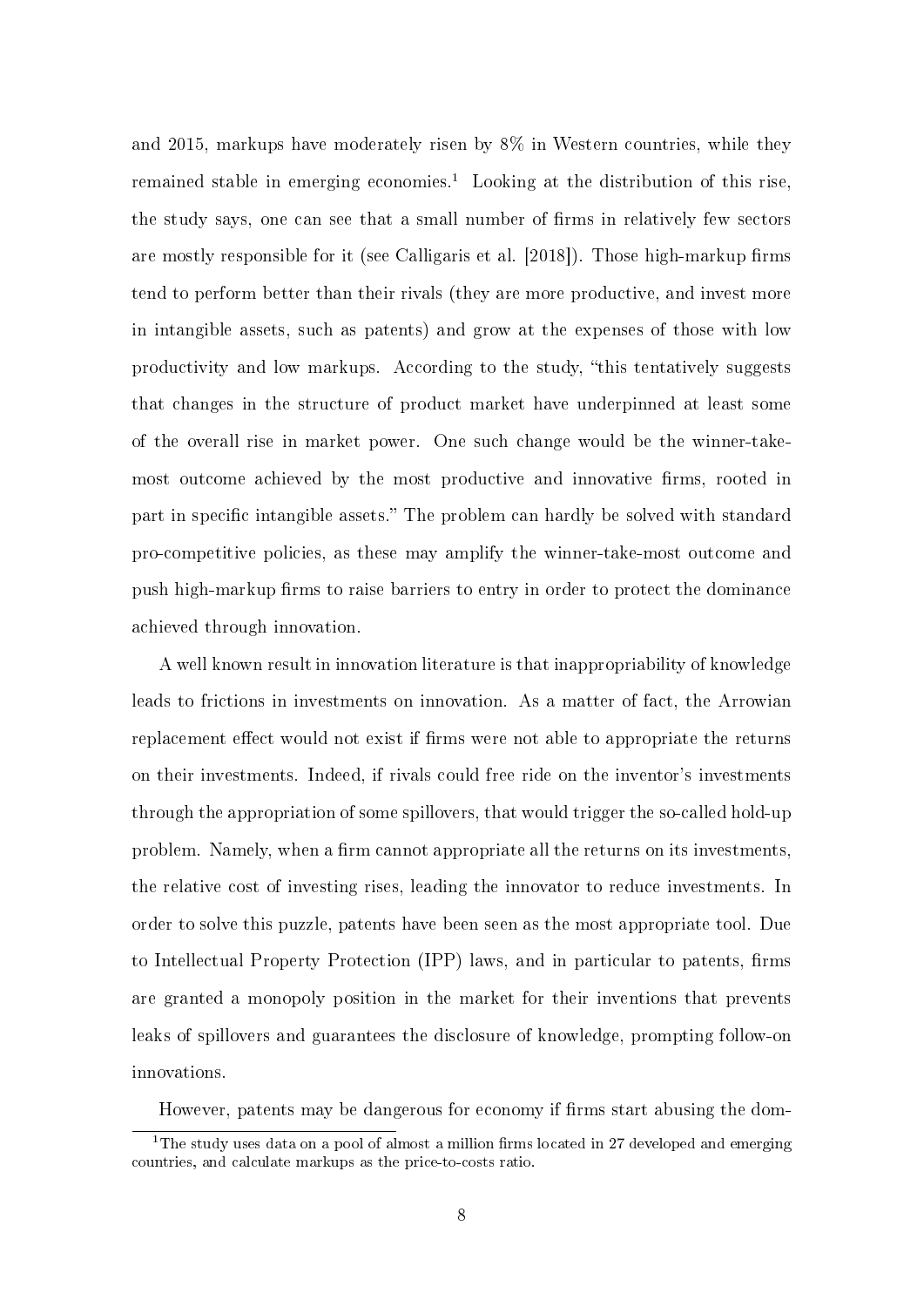inant position they are granted (see Acemoglu and Akcigit [2012]). Argente et al. [2019] show that large firms tend to use patents for protecting purposes rather than for introducing new products. By means of a novel dataset that allows the authors to match new products to patents, they find that, although patents are positively associated to new products, the patents of larger firms are mainly related to declines in the introduction of new products by competitors.

Also, inefficiencies related to the patent system are common in the ITC sector (see Comino et al.  $[2019]$  for a detailed survey). The reasons of such inefficiencies are several. One of the most common is patent fragmentation, which generates patent thickets (Hall et al. [2013]). If this is the case, potential innovators are forced to deal with many patentees in order to develop a new product. Another source of inefficiency is the potential problem of weak patents, namely, those patents that do not satisfy the criteria of novelty, non-obviousness, and usefulness. This last problem is analysed in Farrell and Shapiro [2008], who focus on the welfare effects of weak patents in the shadow of litigation. Although those patents can always be overturned in Court, the authors show that the mere possibility that such weak patents exist is detrimental to Social Welfare.

The problem of bigness is also analysed in Lamoreaux [2019]. In an interesting effort to compare the cases of Google, Amazon, and the other contemporary Tech-giants to the example of Standard Oil in the late XIX century, the author tries to explain the problem behind the existence of large companies, making use of the claims and reasoning of the self-proclaimed "New Brandeisians", a group of authors supporting the theses of Louis Brandeis about the dangers represented by the existence of too large companies. According to Lamoreaux, although large firms have not led to a fall in competition levels, serious concerns exist that the political power achieved, together with the large market shares, may help those companies impose barriers to entry and exclude competitors. From the legislator's perspective, the issue is how to regulate the market without triggering the anti-competitive reaction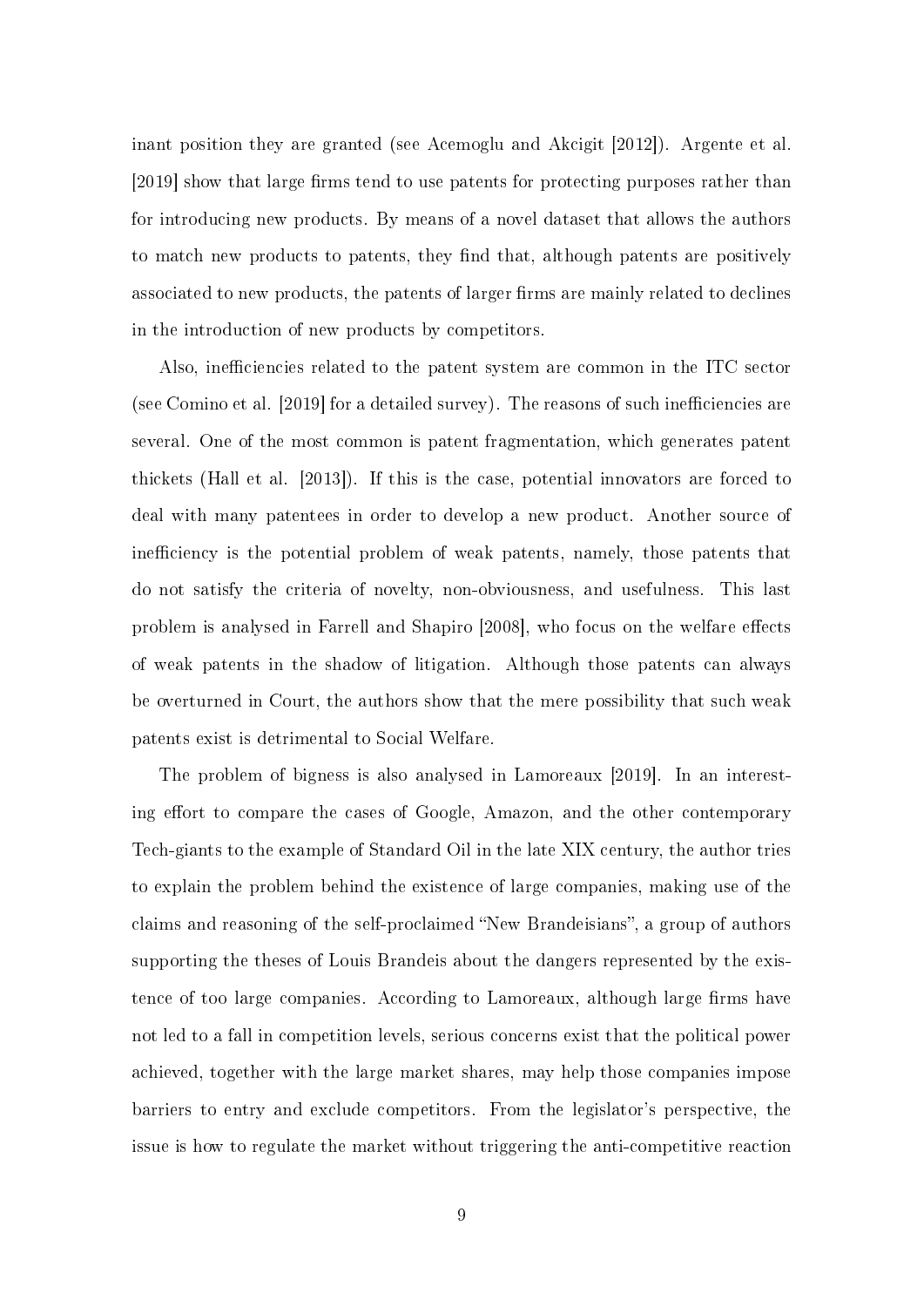of large firms harmed by such a regulation. A similar perspective is presented in Akcigit et al. [2018]. The authors analyse the political connection of large firms and their effects on investments in innovation. Studying the case of Italy, the authors show that large firms are more likely to form political connections, by hiring politicians in office right before close elections, and that those connections are especially exploited to create barriers to entry for potential competitors. They identify a socalled "leader paradox", where large firms with political connections are less likely to issue more patents, but display a larger survival rate. Such a behaviour increases the protection of large incumbents, reducing the incentives to invest in innovation.

Another possible link between innovation (and technological progress) and the increase of markups is provided by Berry et al. [2019]. According to the authors, the shift towards a more digital intensive production process has led to an increase in fixed/sunk costs in relation to variable costs, determining an overall increase in markups. This is confirmed by Calligaris et al. [2018], who find evidences of larger markups in more digital intensive sectors and of an increasing gap in markups between more digital intensive sectors and less digital intensive ones. This argument, however, does not mean that larger markups imply more profitable or less competitive sectors, as those markups may be necessary to survive in a market where fixed costs represent a large barrier to entry (see also Jaumandreu and Lin [2018]). Also, Berry et al. [2019] suggest that an alternative connection between innovation and increasing markups may be represented by the rise of platform in sectors like the Social Media or entertainment, which has led to a less competitive market. In this case, markups may be a symptom of decreasing competition. Markets with strong network effects provide the first mover with a rent on the luck of being the first. The network effect, in this case, represents a benefit for the first mover but also a barrier for potential entrants, as it requires a larger effort to attract consumers who are already locked in by the incumbent. By slowing down the rate of substitution in the consumption choices of the consumers, the network effects guarantee the incumbent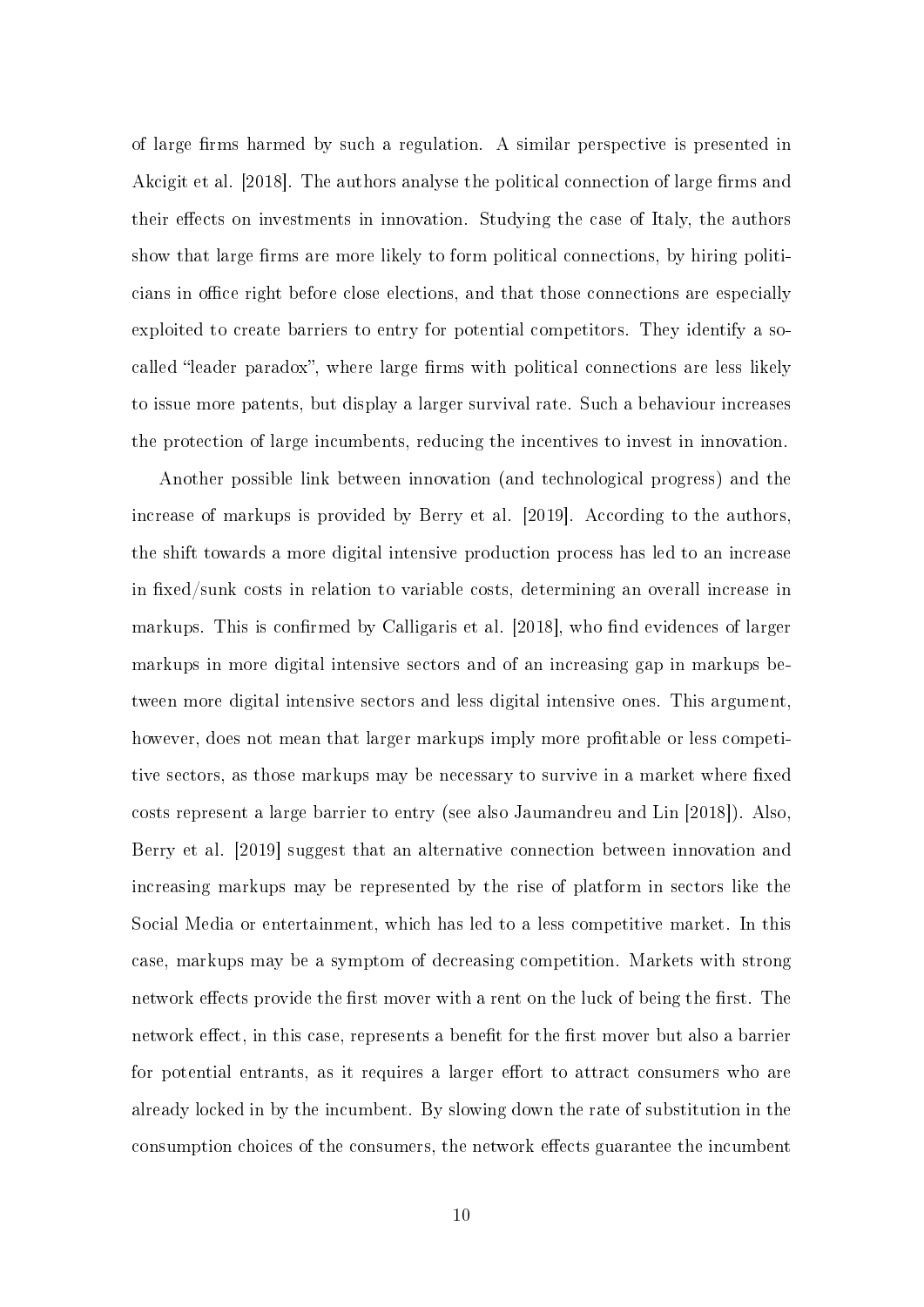with a market power that would be otherwise impossible to get. A further explanation of the presence of larger markups in digital intensive sectors comes from the fact that sellers operating in on-line markets have usually better information about consumer characteristics and can exercise perfect price discrimination when market is relatively concentrated.

Large markups and market power have implications on the factors' share of income, too. Autor et al.  $[2017]$  suggest that the rise of the so-called superstar firms may be associated to a decline in the labour share of income due to large profits. Thus, a microeconomic issue such as the size of the firms impacts on macroeconomic outcomes that are ultimately associated to income inequality. They explain that, due to the "winner-take-most" feature of the markets, with few firms which can capture a very large share of market sales, there is a reallocation of production between firms (rather than within firms), with the output shifting towards those few firms that are characterised by low labour shares. As in Berry et. al [2019]. the authors suggest that the network effect may be responsible for the "winner-takemost" feature, as it locks consumer into the consumption of the products offered by dominant companies.

These issues are mainly addressed in chapter 1, where I show that market power accumulation is indeed a possible result when competition in the product market is strong and the inventor is efficient in investing in  $R&D$ . The effect of such an increase in the innovator's market power on the economy is beyond the scope of my thesis; however, concerns about the problem of bigness are justified by a process of increasing market share that is consistent with the theory presented in this research.

### The role of labour market and institutions in fostering innovation

Technological progress has crucial implications on the labour market. As we are entering the fourth industrial revolution, several jobs are expected to be lost due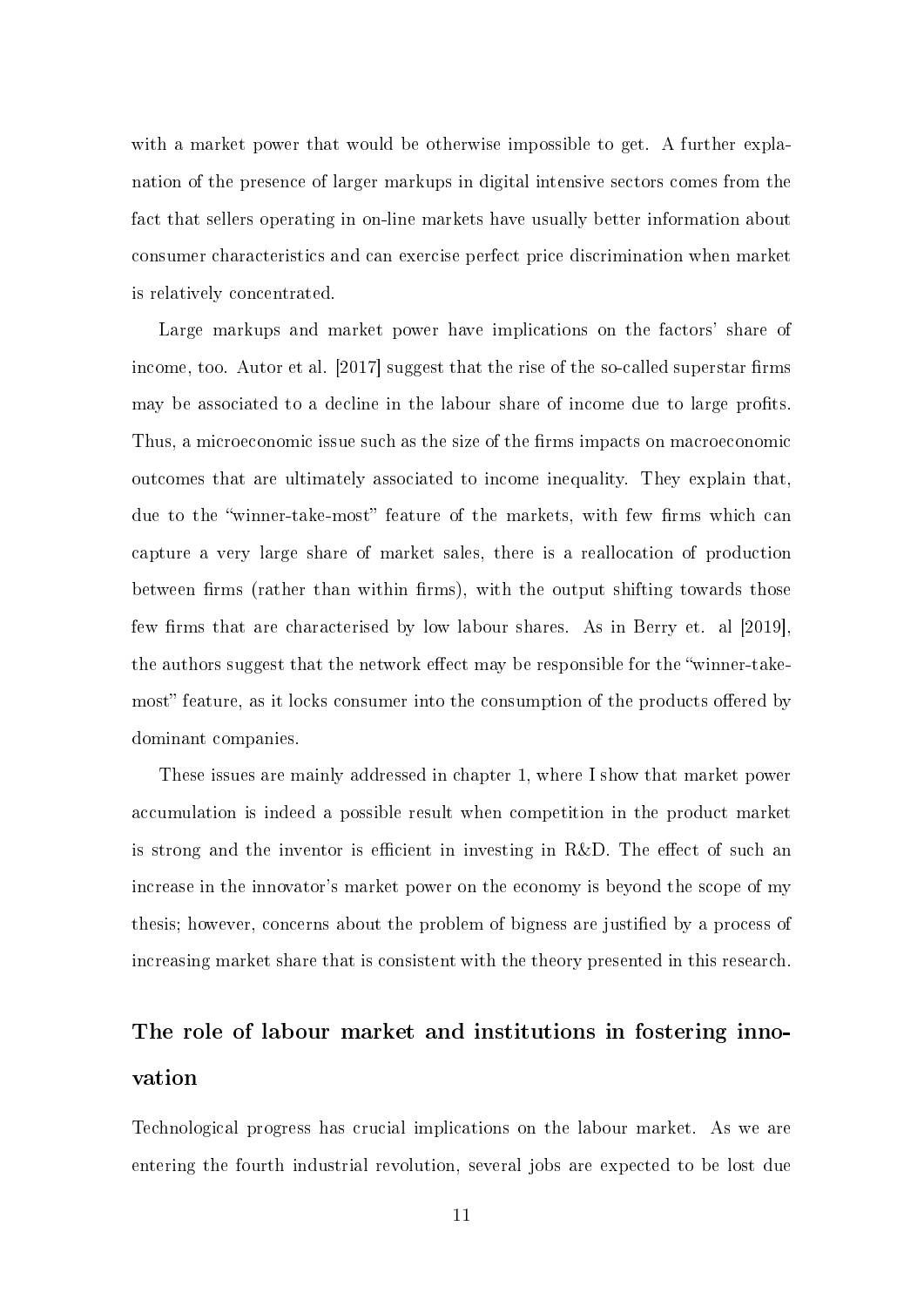to automation of tasks and the introduction of Artificial Intelligence (A.I.) and robots. According to Frey and Osborne [2017], almost 47% of the US jobs are at risk of automation relatively soon. Also, McKinsey [2017] predicts that, globally, an average of 15% of the current jobs will be susceptible to automation, and between 3-14% of the global workforce will need to change their occupational category.[2](#page-14-0)

Innovation has always been followed by fear of jobs losses, since the first episodes of machine-breaking by the Luddite protesters in Britain in the early XIX Century. However, neither all innovations are the same nor all the waves of technological progress have similar effects on society: how innovation impacts on jobs depends on the type of innovation. A new product opens new market, potentially boosting economic growth and increasing the demand for new labour. Thus, a product innovation is usually identified with a positive shock on the labour market. Instead process innovations are implemented in order to lower the costs of production and be more competitive. As workers' wages are usually important components of the variable costs of the firms, process innovations are often labour saving. Jovanovich and McDonald [1994] propose a theory of industry shake-outs based on waves of innovations, which has been defined by Klepper and Simons [2005] as "Radical Invention Theory" (RIT). According to RIT, innovations occur in alternate waves of product and process innovations. First, a new product is introduced, and a new market is opened. Firms start entering the competition as the new product guarantees some supernormal profits to them. However, after competition drives profits to the competitive level, firms start investing in process innovations to lower their costs of production and escape the competitive pressure. Eventually, some firms develop a new technological standard that allows them to survive in the market, while others are forced out of it. In this sense, new products and new processes are necessarily subsequent and interrelated. In such a context, the consequences on the labour market are not well defined as they depend on the size of the market for

<span id="page-14-0"></span><sup>2</sup>Similar results are suggested by the OECD 2019 Employment Outlook.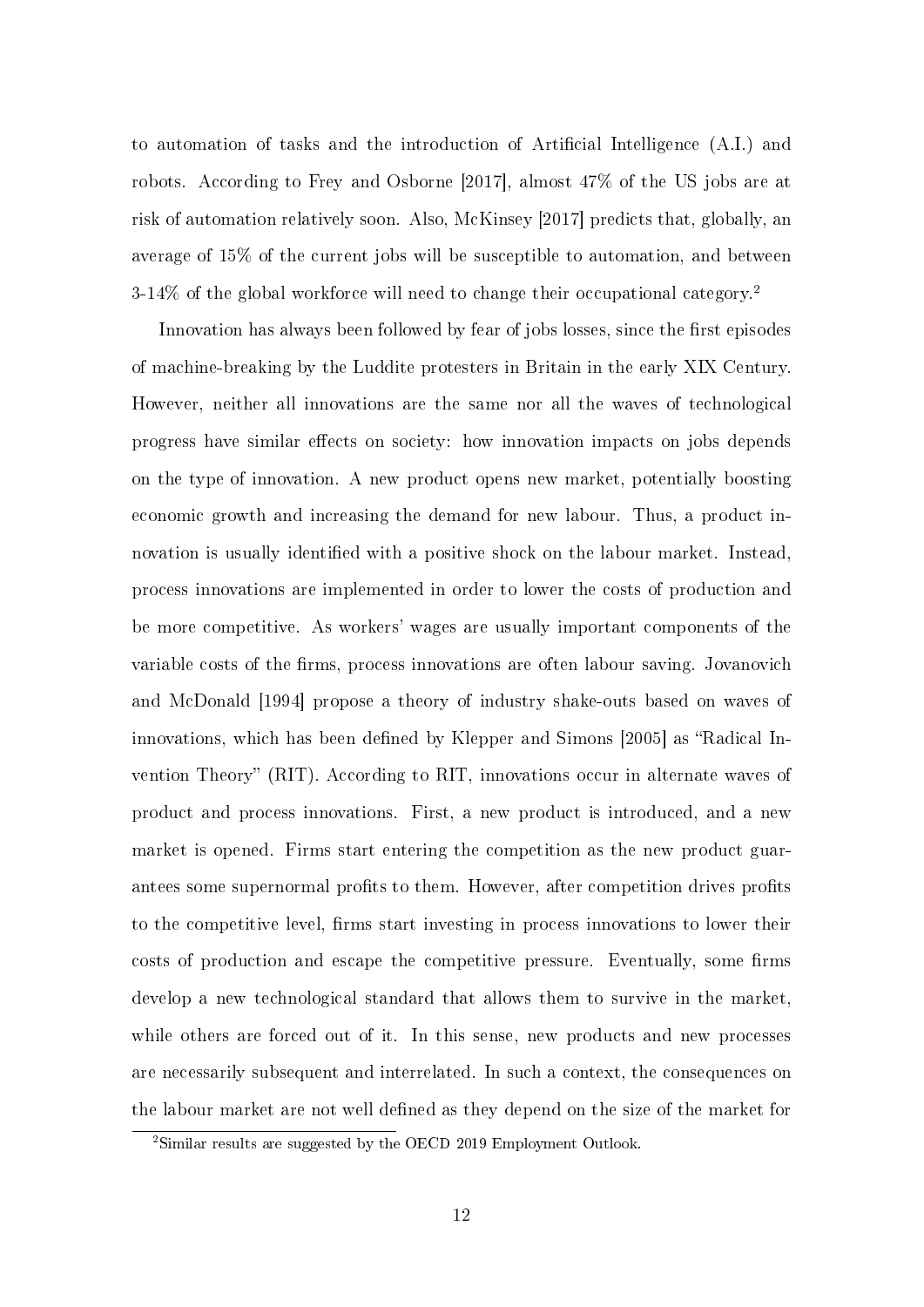new products in relation to the cost-reducing impact of process innovations. The twofold effect of innovation on jobs is also stated in Pianta [2018]. According to the author, innovation can be of three main types: product innovation, process innovation, and organizational innovation. The effect that innovation has on the labour market depends on the type of innovation. When firms follow a strategy of "technological competitiveness", they compete on new products and open new markets with a possible positive effect on the labour demand. Conversely, a "cost competitiveness strategy" leads to labour saving innovations that produce an opposite effect. Today, an apparently new wave of technological progress is approaching and seems to feature some differences from the previous ones. The so-called industry 4.0, or the fourth industrial revolution, is defined as a set of new enabling technologies that are expected to automate large parts of manufacturing and non-manufacturing tasks. Acemoglu and Restrepo [2019] and Berg et al. [2018], among others, try to analyse the possible implications of automation on jobs with different perspectives. According to Acemoglu and Restrepo [2019], automation is going to represent a challenge for policy makers, who must protect people from jobs marginalization and technological unemployment. However, the net effect of such a process on the labour demand is still to be defined and heavily depends on the new markets that those enabling technologies are going to open. If new tasks and jobs are created, then it is possible that automation and Artificial Intelligence (A.I.) have a balanced, or even a positive effect on the labour demand. Instead, if the shift from a non-automated to an automated process is too fast, then jobs losses may occur. Instead, Berg et al [2018] advance a more pessimistic view. According to the authors, the introduction of robots and A.I. is occurring too fast to be compensated, and the eventual recovery is going to be too distant in time to be socially acceptable. As a matter of fact, the authors say, we should fear the robot revolution.

However, the labour market is not only a target of technological progress, however. The structure of the market, the demand and supply of labour, and unionisa-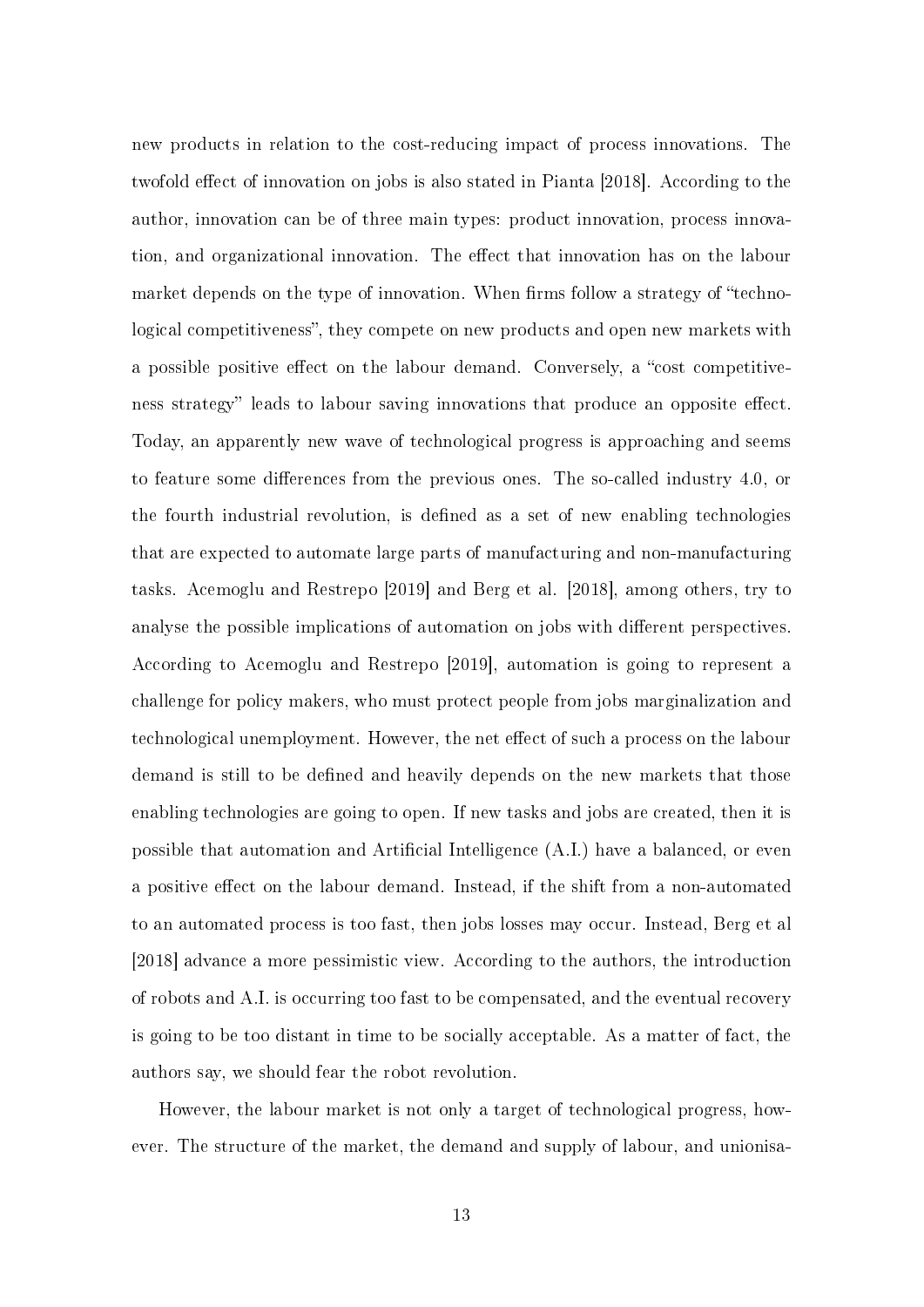tion are all features that influence the firms' decision to invest in cost-reducing/laboursaving technologies. Lordan and Neumark [2018], among others, suggest that a minimum wage increase would be detrimental to workers by increasing the price of low-skill labour (low-skilled workers are those whose wage is mainly affected by policies on minimum wage levels). Adopting a pure economic intuition, the authors suggest that, as automation increases the substitutability between labour (especially low-skill) and capital (especially robots and A.I.), raising the minimum wage would prompt the investments of the firms in robots and, ultimately, a fall in the labour demand. Instead, Riley and Rosazza Bondibene [2017] provide evidences that UK firms employing large share of national minimum wage workers reacted to the increase in national minimum wage by fostering labour productivity, rather than replacing workers with other factors of production.

A large portion of the literature on the connection between labour market structure and the incentives to invest in innovation has been devoted to analysing the role of unions and the centralization of the bargaining process between unions and firms. Wage bargaining is the process that allows unions to exploit part of the quasi-rents that the firms obtain from competing in an oligopolistic market  $-$  i.e., for the temporary absence of perfect competition. When it comes to innovation, however, the problem shifts from the division of the quasi-rent to the appropriation of the surplus generated by the invention. Thus, when the bargaining process occurs ex-post, the workers' appropriation of innovative outcomes triggers the common hold-up problem, which lowers the investments in  $R&D$ . As firms are not able to fully appropriate the fruits of their investments, the relative cost of investing increases and their decisions on investments change. On the other hand, when the bargaining occurs ex-ante, firms and workers share not only the outcomes of innovation, but also the costs, moderating the hold-up problem. However, ex-ante bargaining implies a strong assumption, namely, the transfer to the workers of some control over the production and the investments, which is unrealistic in most sectors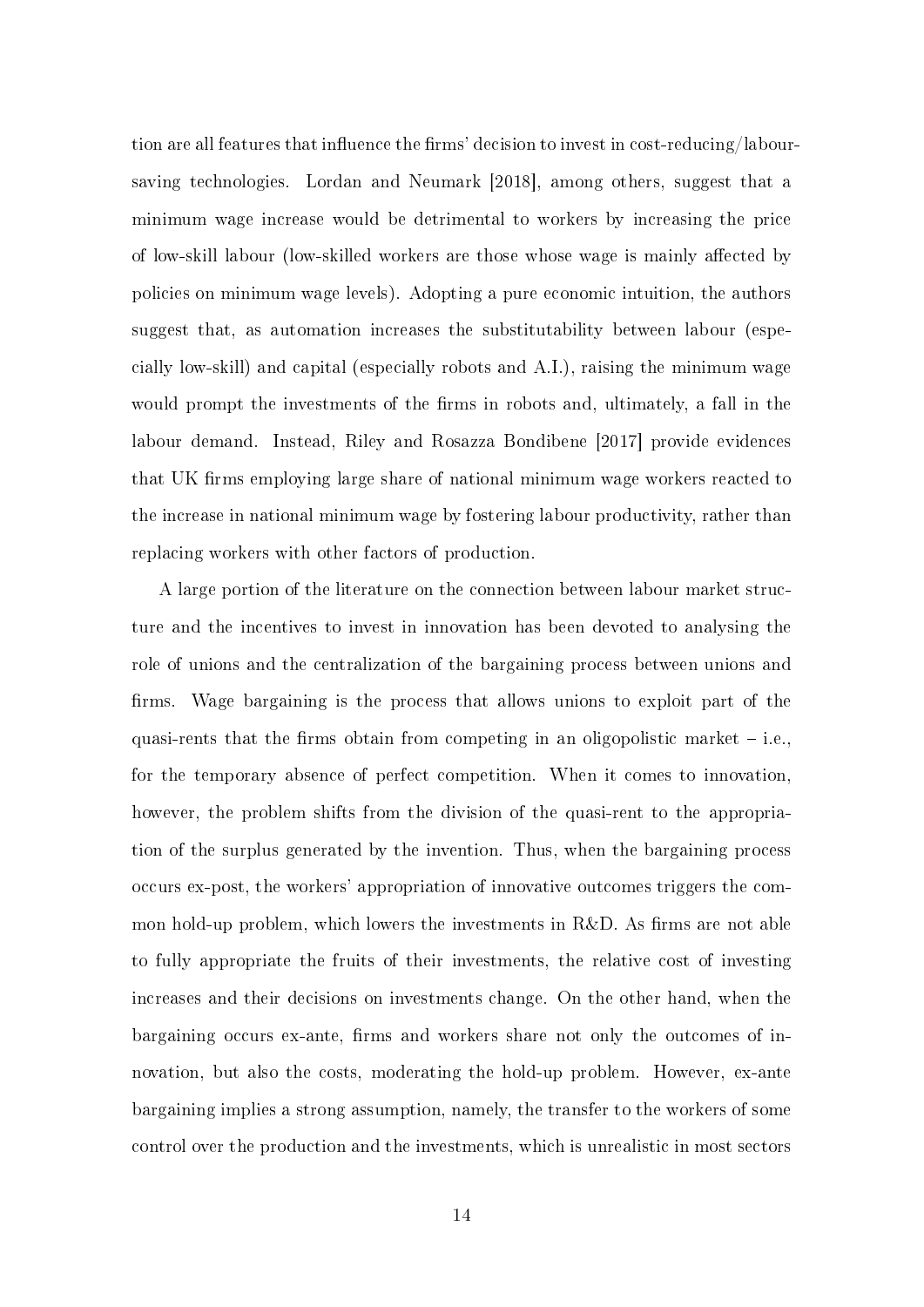of real world economy.

In addition to when the bargaining process occurs, there is also the problem of where the wage bargaining occurs or, to be more accurate, who the agents involved are. Wage bargaining may be centralized or decentralized; this means that it may involve a firm and its workers only or take place between workers joint in a monopoly union and a confederation of firms, with all the shades of grey in the between. Usually, centralization is associated to negative externalities, such as wage rigidities and the inability of firms to exploit regional differences in the labour market. However, the discussion is far from being concluded. Grout [1984] states that unionisation is always detrimental to innovation, as it sets the conditions for firms to reduce their investments due to the hold-up problem. Instead, Tauman and Weiss [1987] argue that unionisation may help firms increase their investments, if unions and firms cooperate to discourage potential entry. A similar behaviour is identified in the context of the so-called "Pennington case" by Williamson  $[1968]$ , according to whom cooperation between firms and unions may act as a barrier to entry for potential competitors. In Haucap and Wey [2004], centralization is shown to be positive for incentives for innovation, under certain conditions, as a rigid wage rate favours innovative and more productive firms, compared to less productive ones which rely more heavily on labour. This kind of efficiency razor tends to punish old firms and award innovative ones, fostering the incentives to invest in innovation (see also Calabuig and Gonzalez-Maestre [2002], Manasakis and Petrakis [2009], Mukherjee and Penning [2011], among others).

These topics are addressed in chapter 2, where the focus is on the effects of the labour price on the incentives to invest in labour-augmenting innovations. Moreover, I show that labour market conditions widely affect innovative activities and under some circumstances, raising the cost of labour uniformly may be beneficial for the industry as a whole, as it puts in motion a process of innovation and output expansion that ends up accruing both Consumer and Private surplus.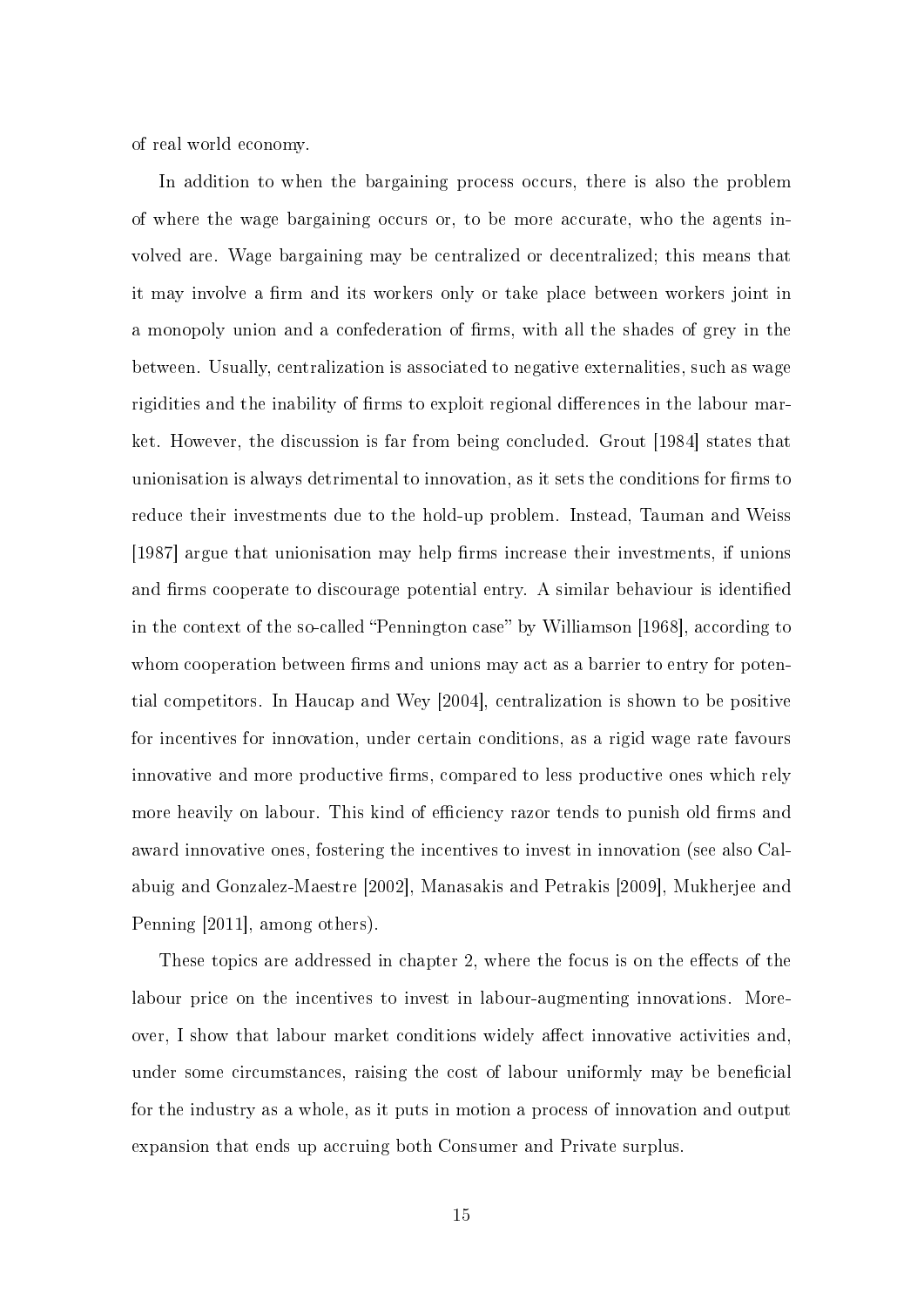#### Purpose of this thesis

This doctoral research is an attempt to improve the understanding of why firms invest in innovative processes, why they adopt them, and how their choices impact on Social Welfare. More in detail, chapter 1 deals with the effect of downstream competition on innovation diffusion (licensing), the market power accumulation of the inventors, and the impact of innovation on Social Welfare. I show that competition affects both the size of the innovation (positively) and its diffusion among the producers (negatively). Also, the results of this chapter suggest that policy makers have reasons to be concerned about the market power accumulation of the innovators, in particular when their innovations are sold to competitive sectors. Consistently with the results in IMF [2019], I suggest that weak pro-competitive policies may be ineffective to tackle this issue, as they trigger the inventors to raise barriers to entry in the producers' sector and reduce the diffusion of the new technology in order to preserve their market power. Furthermore, innovators benefit from competition more than consumers and producers. I show that there is a "subsidy" effect of competition on innovation that makes technologies developed by an inecient innovator impact more heavily on Social Welfare. Therefore, weak pro-competitive policies in the product market may result in further market power accumulation and lower benefits for consumers. Similar results are obtained by looking at competition as the horizontal differentiation between two products. In the appendix to chapter 1, I add product differentiation as an alternative measure of competition. I show that the incomplete adoption of a superior technology is associated to high degree of product substitutability (intense competition), while large product differentiation (soft competition) promotes the full adoption of the new technology.

In chapter 2, I deal with the connection between the wage rate and the incentives to invest in innovation. By means of a model of competition in a vertically related industry, I design technological progress as the introduction of a qualitatively superior capital input in the production process; quality is measured in terms of the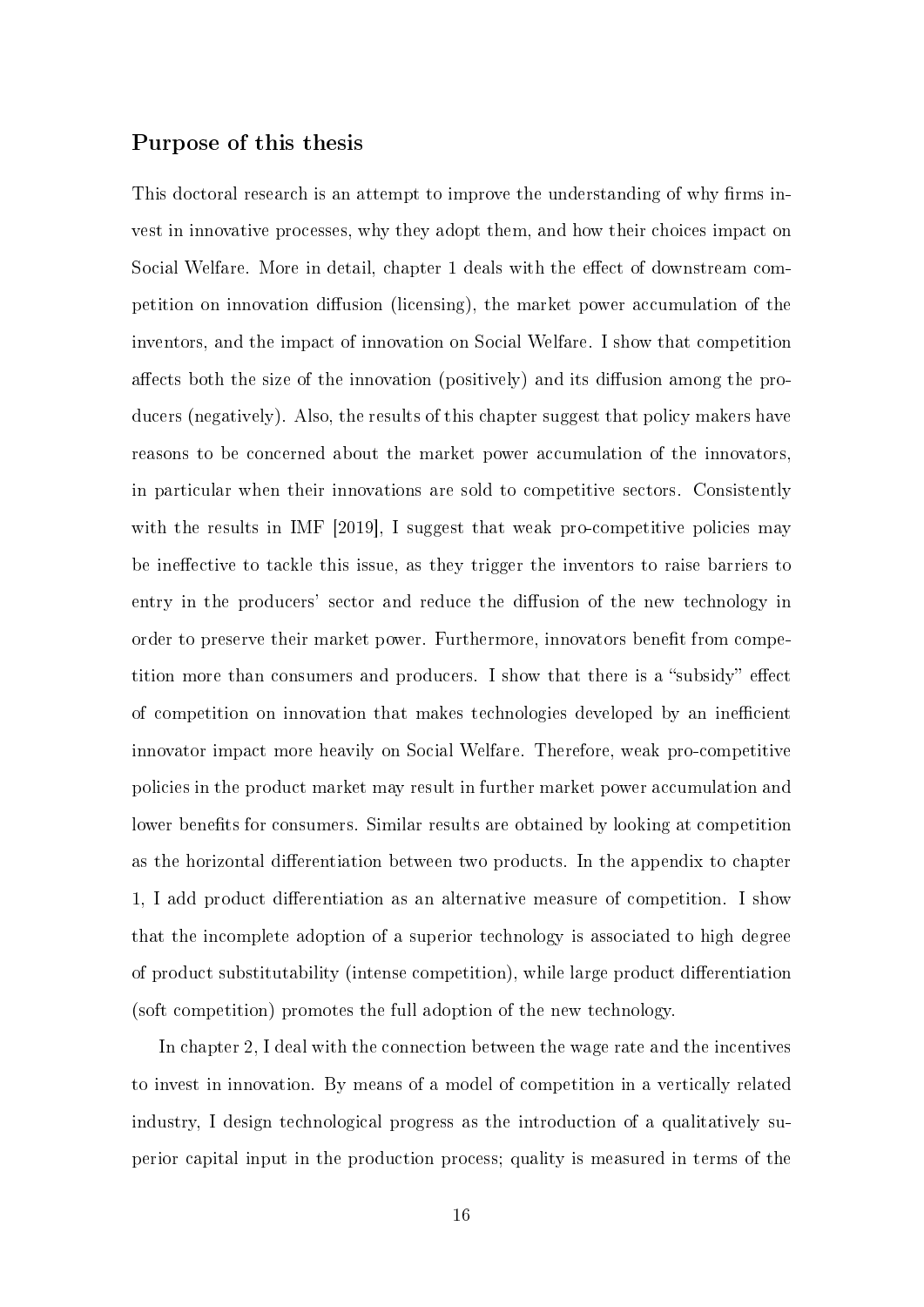number of workers employed together with the capital input to produce a unit of output. When the quality of capital rises, the labour demand is subject to two opposite forces: on the one hand, firms require less labour to produce a unit of the final good and demand falls. On the other hand, by reducing the cost of labour per unit of output, the firms' best reply shifts outwards and their output rises, increasing the labour demand. This trade off summarises the discussion about the effects of technological improvements depending on the type of innovation. Moreover, chapter 2 addresses the problem of what the incentives that make firms invest in laboursaving innovations are. Similarly to Lordan and Neumark [2018], I show that the price of labour triggers new labour-saving technologies. However, results suggest that, under certain conditions, new technologies may increase the production level and, ultimately, the labour demand.

Both chapter 1 and chapter 2 adopt a theoretical I.O. perspective, with a focus on innovation in vertical market, in order to investigate the role and the effects of technological progress on supply chains and industrial relations. I believe this research contributes to a better understanding of why firms decide to adopt a new technology and how innovators exploit the producers' incentives in order to maximise their payoffs. This doctoral thesis must be understood as a first step towards a better comprehension of industrial and firm-labour relations. I show how market structure affects the diffusion of a new technology and, more importantly, how it modifies the channels through which innovation contributes to Social Welfare. Finally, I show how labour market and innovation mutually influence each other as well as the forces that operate in order to transform an increase in the wage rate into a larger investment by the inventor.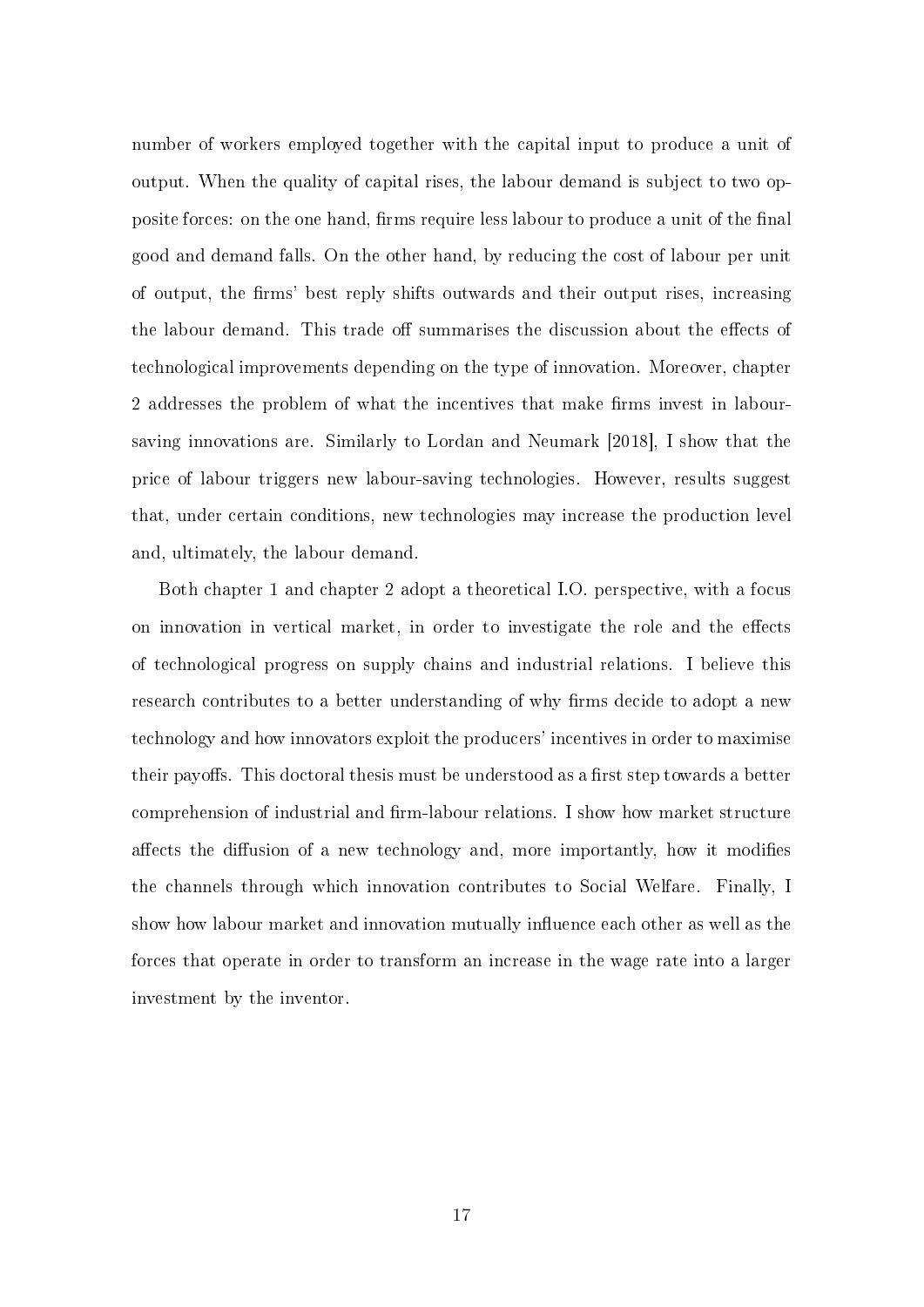# Bibliography

- [1] Acemoglu, D., and Akcigit, U. (2012), Intellectual property rights policy, competition, and innovation, Journal of the European Economic Association, 10 (1), pp. 1-42.
- [2] Acemoglu, D., and Restrepo, P. (2019), Automation and new tasks: how technology displaces and reinstates labour, Journal of Economic Perspectives, 33 (2), pp. 3-30.
- [3] Ackigit, U., Baszlandze, S., and Lotti F. (2018), Connecting to power: political connections, innovation, and firm dynamics, NBER Working Paper No. 25136.
- [4] Aghion, P., Bloom, N., Blundell, R., Griffith, R., and Howitt, P. (2005), Competition and innovation: an inverted-U relationship, The Quarterly Journal of Economics, Vol 120 (2), pp. 701-728.
- [5] Argente, D. , Baszlandze, S., Hanley, D., and Moreira, S. (2018), Meeting Papers 858, Society for Economic Dynamics.
- [6] Arrow, K. (1962), "Economic welfare and the allocation of resources for invention" in R. R. Nelson (ed.), The Rate and Direction of Inventive Activity. Princeton, NJ, Princeton University Press, pp. 609–625.
- [7] Autor, D., Dorn, D., Katz, L.F., Patterson C., and Van Reenen, J. (2017), The fall of the labor share and the rise of superstar firms, NBER Working Papers 23396.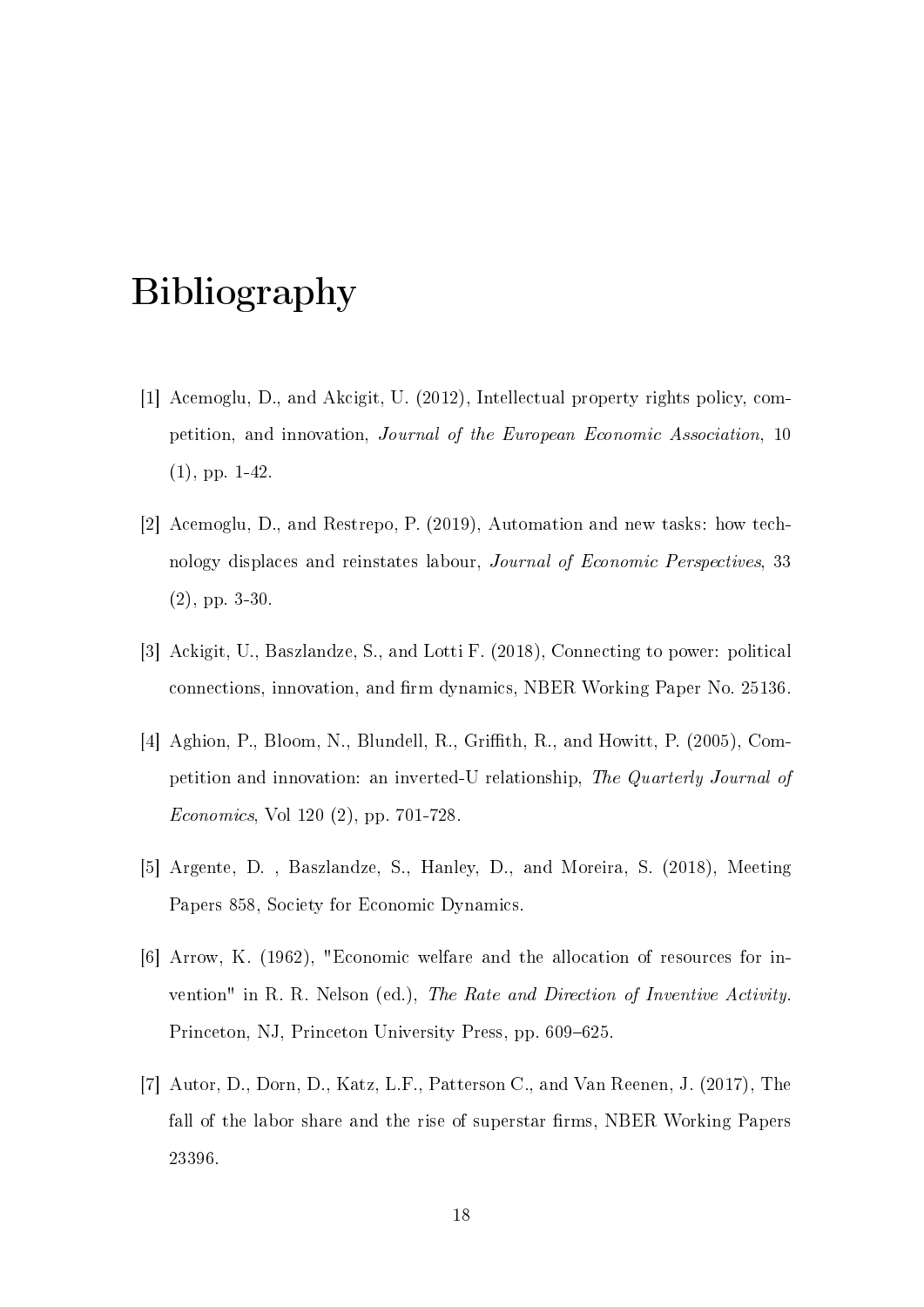- [8] Barkai, S. (2016), Declining labor and capital shares, Stigler Center New Working Paper Series 2.
- [9] Basak D., and Mukherjee, A. (2018), Labour unionisation structure and product innovation, International Review of Economics and Finance, 55, pp. 98-110.
- [10] Beneito, P. Coscollà-Girona, P., Rochina-Barrachina, M. E., and Sanchis, A. (2015), Competitive pressure and innovation at the firm level, *Journal of In*dustrial Economics, 63 (3), https://doi.org/10.1111/joie.12079.
- [11] Berg, A., Buffie, E., and Zanna, L. F.,  $(2018)$ , Should we fear the robot revolution? (The correct answer is yes), Journal of Monetary Economics 97(C), pp. 117-148.
- [12] Berry, S., Gaynor, M., and Morton, F.S. (2019), Do increasing markups matter? Lessons from empirical industrial organization, Journal of Economic Perspectives, 33 (3), pp. 44-68.
- [13] Calligaris, S., Criscuolo, C., and Marcolin, L. (2018), Mark-Ups in the digital era, organisation for economic co-operation and development (OECD) Science, Technology and Industry Working Paper 2018/10.
- [14] Calabuig, V., and Gonzalez-Maestre, M. (2002), Union structure and incentives for innovation, European Journal of Political Economy, 18, pp. 177-192.
- [15] Cassiman, B., and Vanormelingen, S. (2013), Proting from innovation: A firm level evidence on makups, available at SSRN: https://ssrn.com/abstract=2381996
- [16] Chen, Y., and Sappington, D. E. M. (2010), Innovation in vertically related markets, Journal of Industrial Economics, 58 (2), pp. 373-401.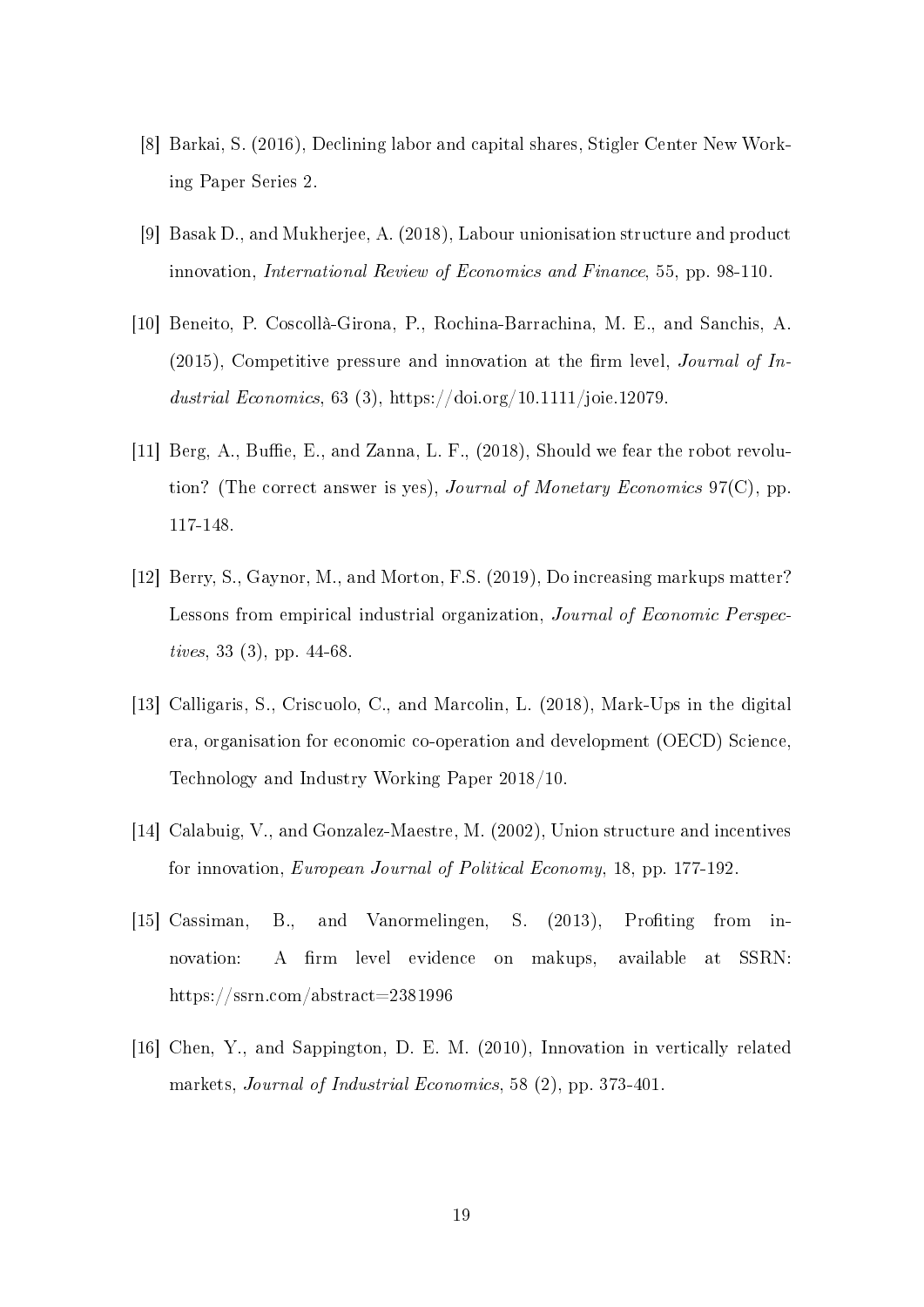- [17] Comino, S., Manenti, F., and Thumm, N. (2019), The role of patents in Information and communication technologies: a survey of the literature *Journal of* Economic Surveys, 33 (2), pp. 404-430.
- [18] De Loecker, J., Eeckhout, J., and Unger, G. (2018), The rise of market power and the macroeconomic implications, available at: http://www.janeeckhout.com/wp-content/uploads/RMP-NBER.pdf
- [19] Farrell, J., and Shapiro, C. (2008), How strong are weak patents?, American Economic Review, 98 (4), pp. 1347 -1369.
- [20] Frey, C.B., and Osborne, C.A. (2017) The future of employment: how susceptible are jobs to computerisation?, Technological Forecasting and Social Change. 114 (C), pp. 254-280.
- [21] Grout, P. A., (1984), Investments and wages in the absence of binding contracts: A Nash bargaining approach, Econometrica, 52, pp. 449-460.
- [22] Gutiérrez, G., and Philippon T. (2017), Declining competition and investment in the U.S., NBER Working Paper 23583.
- [23] Hall, R. E. (2018), New evidence on market power, profit, concentration, and the role of mega-firms in the US economy, available at: https://web.stanford.edu/ rehall/Evidence%20on%20markup%202018.
- [24] Hall, B., Helmers, C., Graevenitz, G,. and Rosazza-Bondibene, C. (2013), A study of patent thickets. UK Intellectual Property Office.
- [25] Hara, K., Adams, A., Milland, K., Savage, S., Callison-Burch, C. and Bigham, J. P. (2018), A data-driven analysis of workers' earnings on Amazon Mechanical Turk. Proceedings of the 2018 CHI Conference on Human Factors in Computing Systems, Paper No. 449.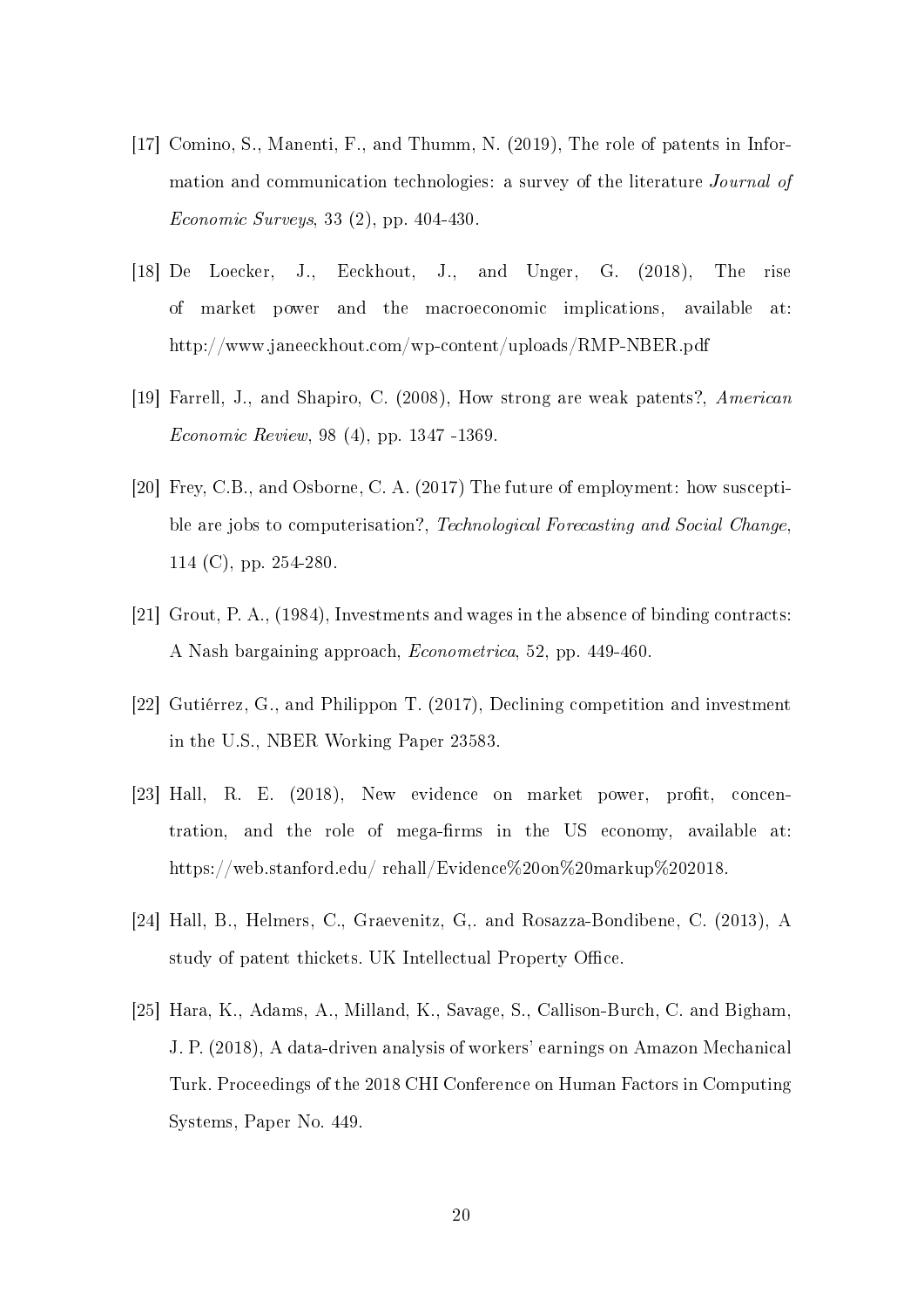- [26] Haucap J., and Wey, C. (2004), Unionisation structure and innovation incentives, The Economic Journal, 114 (494), Conference Papers, pp. C149-C165.
- [27] International Monetary Fund [2019], World Economic Outlook: Growth slowdown, precarious recovery, Washington, DC, April.
- [28] Jaumandreu, J., and Lin, S. (2018), Prices under innovation: evidence from manufacturing firms, CEPR Discussion Papers 13146.
- [29] Jovanovic, B., and McDonald, G. (1994), The life cycle of a competitive industry, Journal of Political Economy, 102(2), pp. 322-347.
- [30] Katz, M. L., and Shapiro, C. (1985), On the licensing of innovations, RAND Journal of Economics, 16(4), pp. 504-520.
- [31] Kamien, M. I., Oren, S., and Tauman, Y. (1992), Optimal licensing of cost reducing innovation, Journal of Mathematical Economics, 21, pp. 483-508.
- [32] Kamien, M. I., and Tauman, Y. (2002), Patent licensing: the inside story, The Manchester School, 70, pp. 7-15.
- [33] Kamien, M. I., and Tauman, Y. (1986), Fees versus royalties and the private value of a patent, Quarterly Journal of Economics, 101(3), pp. 471-492.
- [34] Klepper, S., and Simons, K. L. (2005), Industry shakeouts and technological change, International Journal of Industrial Organization, 42 (2), pp. 665-693.
- [35] Lamoreaux, N. R. (2019), The problem of bigness: from Standard Oil to Google, Journal of Economic Perspectives, 33 (3), pp. 94-117.
- [36] Lapan, H. R., and Moschini, G. (2000), Incomplete adoption of a superior technology, Economica, 67, pp.525-542.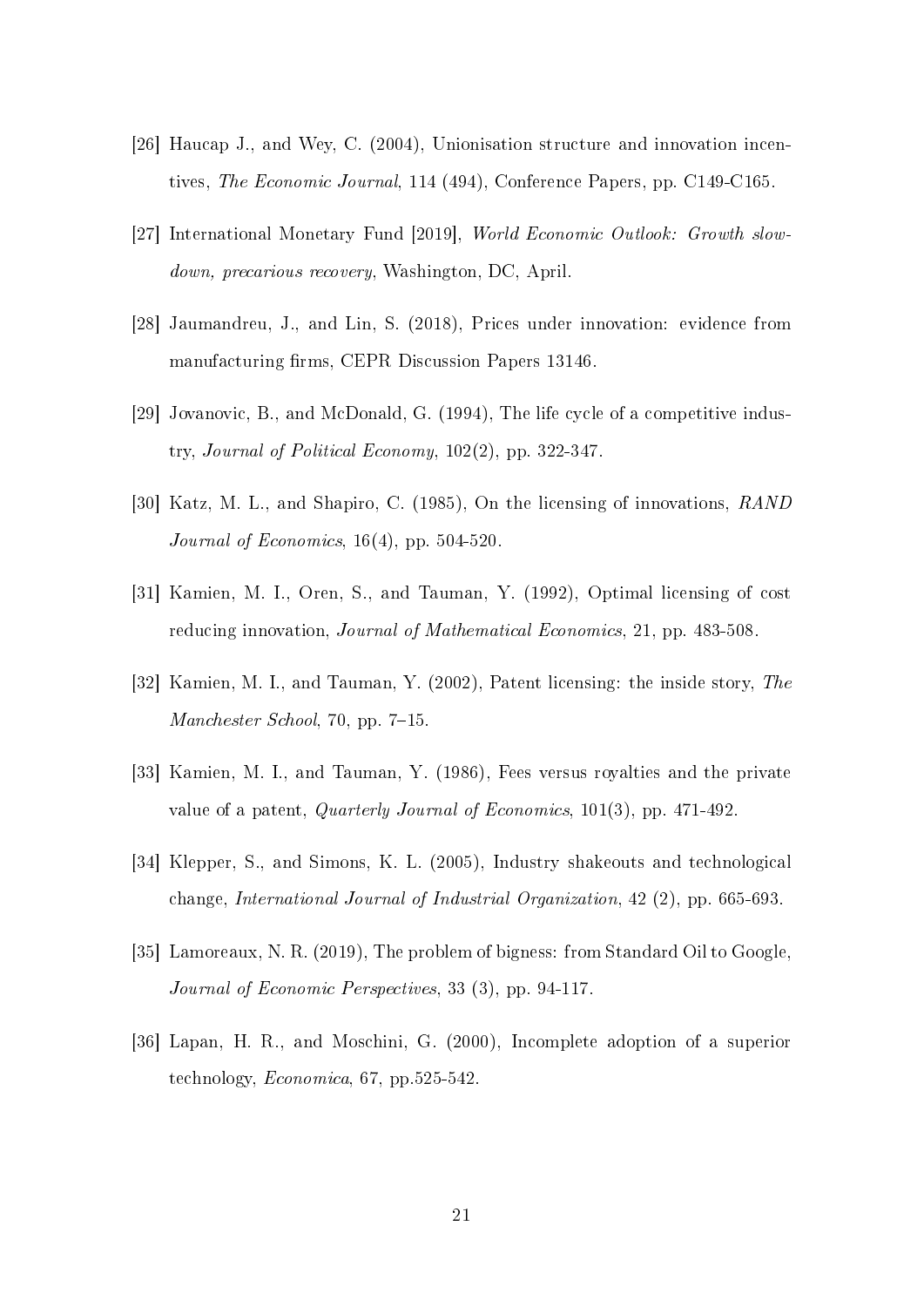- [37] Manasakis, C., and Petrakis, E. (2009), Union structure and firms' incentives for cooperative R&D investments, *Canadian Journal of Economics*, 42 (2), pp. 665-693.
- [38] Marshall G. and Parra, A. (2019), Innovation and competition: the role of the product market, International Journal of Industrial Organization, 65, pp. 221-247.
- [39] McKinsey Global Instute (2017), Jobs lost and jobs gained: workforce transition in a time of automation, San Francisco, California, December.
- [40] Mukherjee, A., and Pennings, E. (2011), Unionization structure, licensing and innovation, International Journal of Industrial Organization, 29 (2), pp. 232- 241.
- [41] Lordan, G., and Neumark, D. (2018), People versus machines: The impact of minimum wages on automatable jobs, Labour Economics, 52, pp. 40-53.
- [42] OECD (2019), *Employment Outlook 2019: The future of work*, Paris.
- [43] Pianta, M. (2018), Technology and employment. Twelve stylized facts about the digital era, MPRA Paper No. 84391, available at: https://mpra.ub.unimuenchen.de/84391/
- [44] Riley, R., and Rosazza Bondibene, C., (2017), Raising the standards: Minimum wages and firm productivity, Labour Economics, 44, pp. 27-50.
- [45] Sen, D. (2005), Fee versus royalty reconsidered, Games and Economic Behaviour, 53, pp. 141-147.
- [46] Sen, D., and Tauman, Y. (2018), Patent licensing in a Cournot oligopoly: General results, Mathematical Social Sciences, 96, pp. 37-48.
- [47] Sen, D., and Tauman, Y. (2007), General licensing scheme for a cost reducing innovation, Games and Economic Behaviour, 59, pp. 163-186.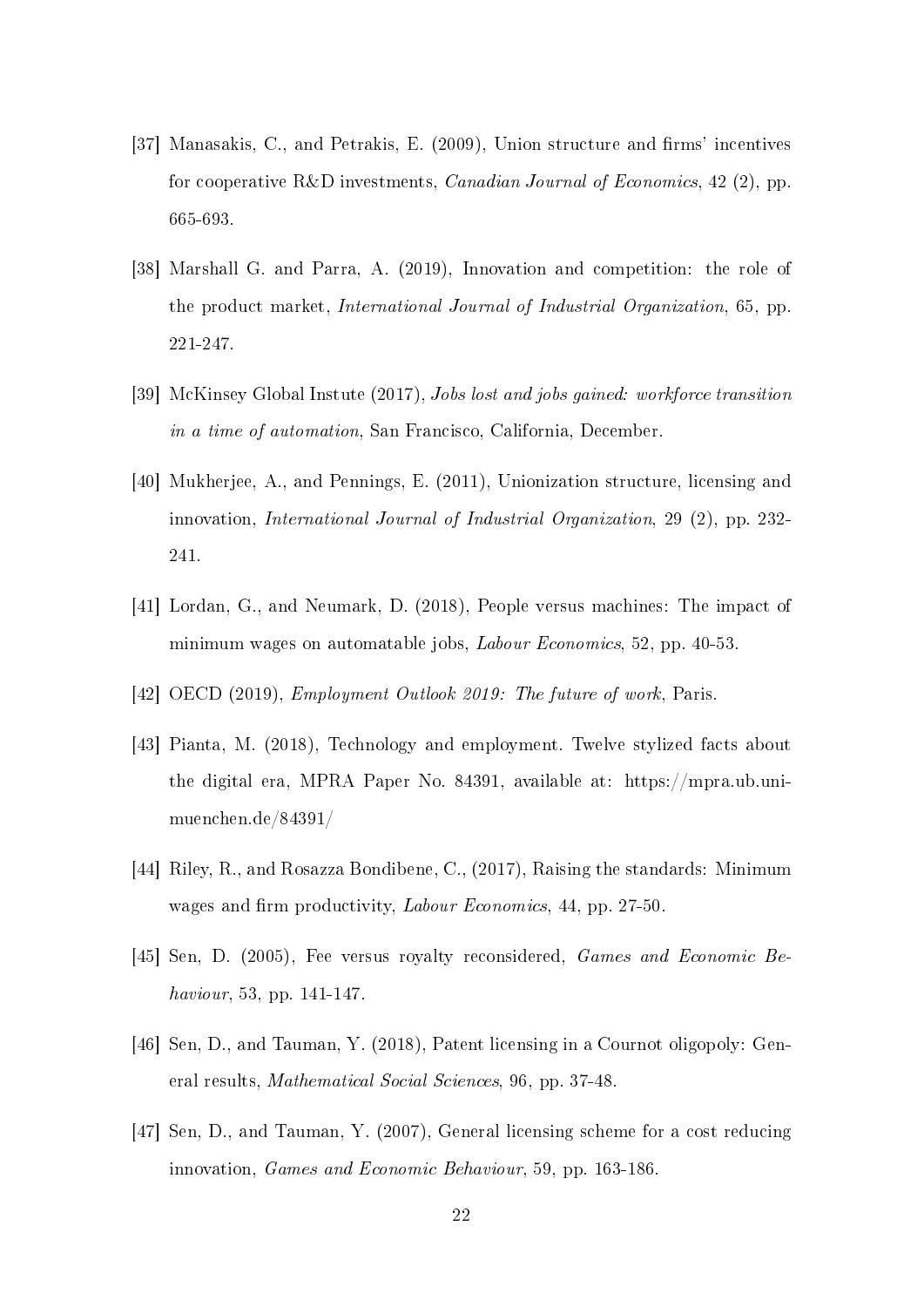- [48] Shy, O., and Stenbacka, R. (2003), Strategic outsourcing, Journal of Economic Behavior & Organization,  $50(2)$ , pp. 203-224.
- [49] Tauman, Y, and Weiss, Y. (1987), Labor unions and the adoption of new technology, Journal of Labor Economics, 5 (4), pp. 477-501.
- [50] Vives, X. (2008), Innovation and competitive pressure, Journal of Industrial Economics, 56 (3), pp. 419-469.
- [51] Williamson, O. E. (1968), Wage rates as a barrier to entry: The Pennington case in perspective, The Quarterly Journal of Economics, 82 (1), pp. 85-116.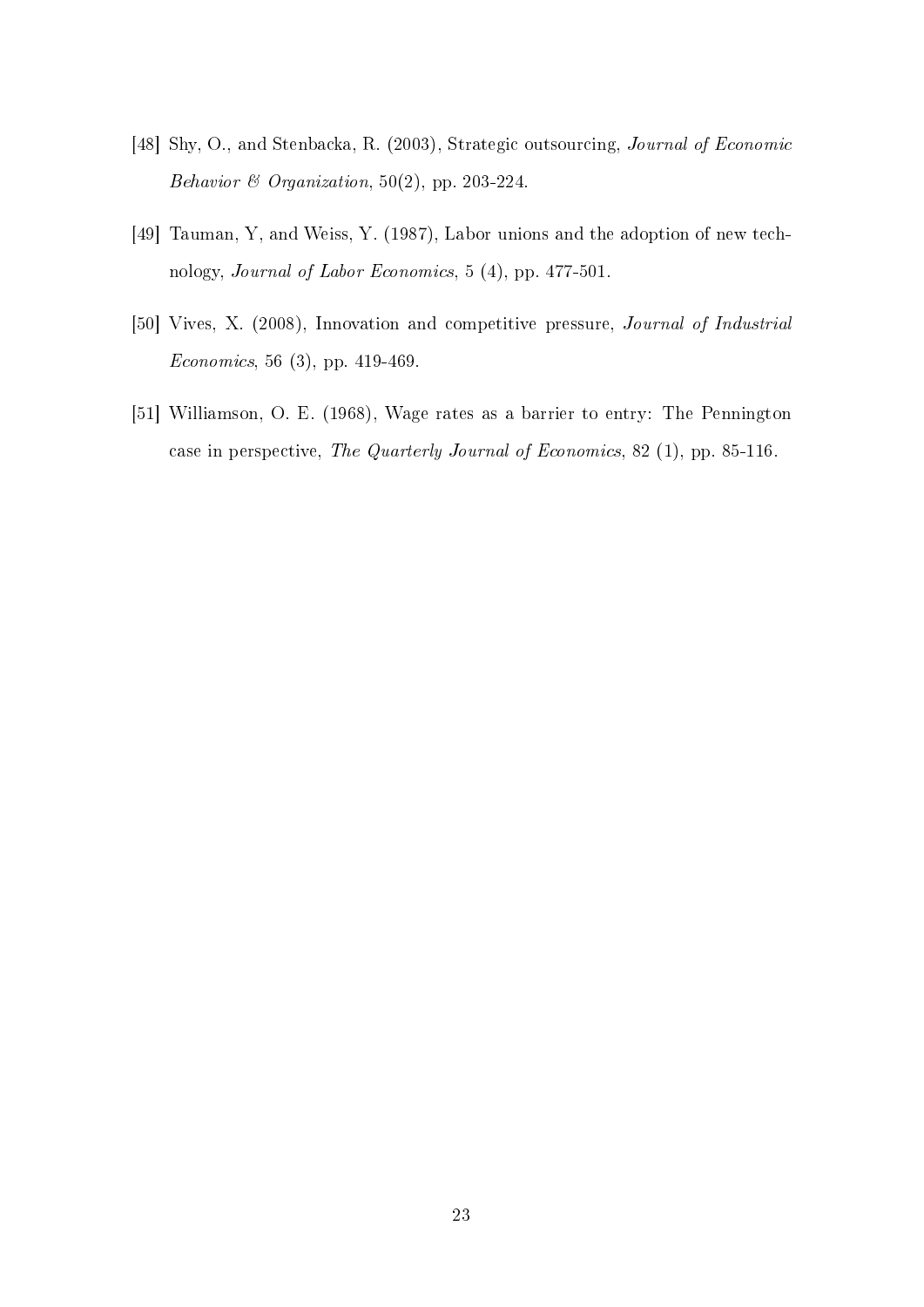### <span id="page-26-0"></span>Chapter 1

# Innovation, Competition, and Incomplete Adoption of a Superior Technology

SANDRINI, L. (2019)

### <span id="page-26-1"></span>1.1 Introduction

Innovation is a fundamental source of economic growth. For this reason, how to prompt the firms' incentives to invest in R&D has always been among the most investigated topics in Industrial Organization and economic theory in general. In particular, a core issue is how to guarantee the innovators the rightful appropriation of the returns on investments in R&D, in order to encourage them to keep investing and disclose their inventions. Today, the solution to this trade off between innovation's disclosure and appropriability is given by patents and intellectual property right laws. Once a patent is granted, the innovator is provided with a temporary monopoly on his/her invention, so that (s)he is able to disclose it with no risk of exploitation by free riding rivals. From the seminal work of Kenneth Arrow, we know that, when firms are able to appropriate the value generated by their investments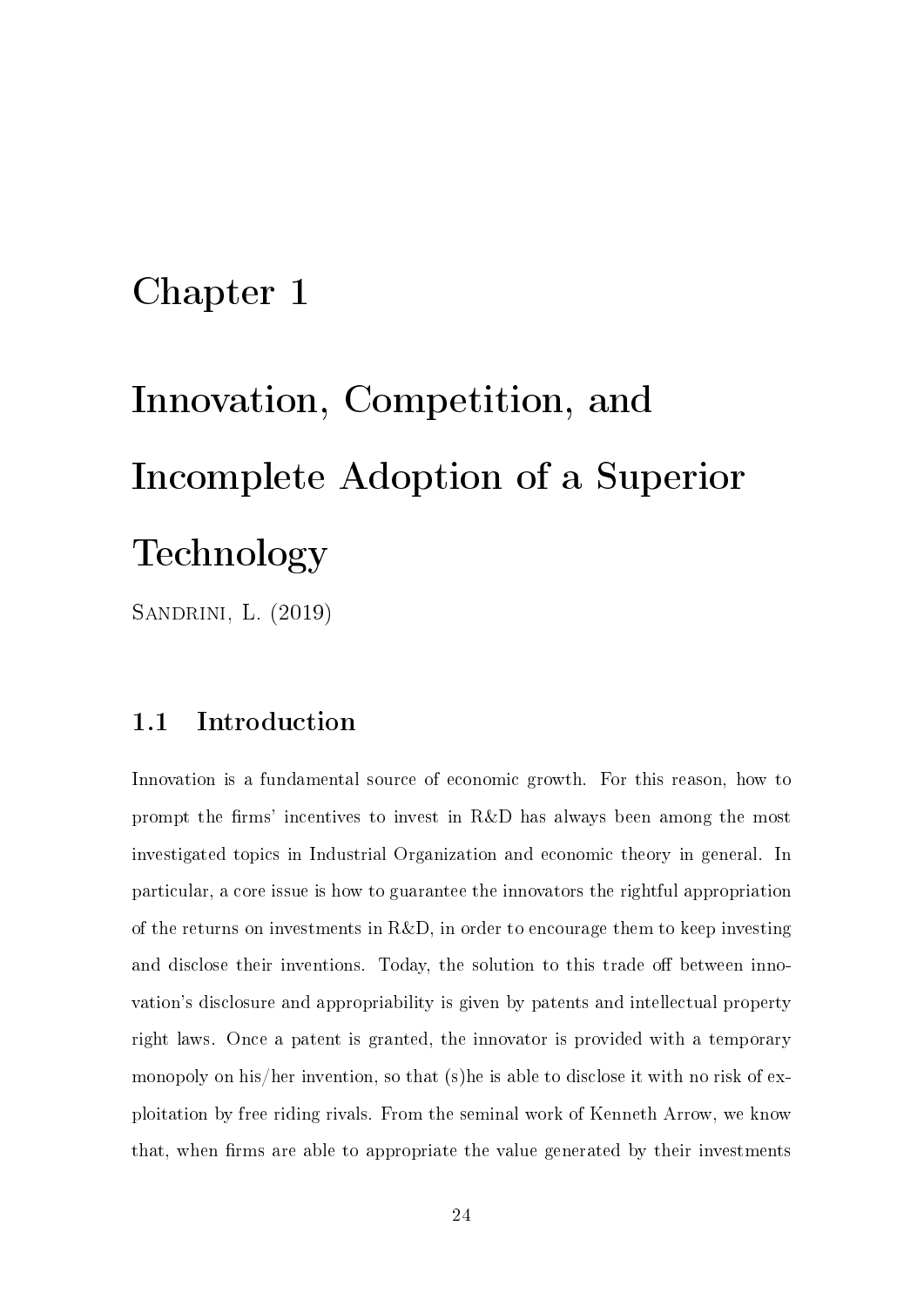in R&D, perfect competition provides the highest incentives to innovate. This is so because firms want to escape the competitive pressure and leapfrog their rivals by becoming more efficient. However, market structure does not only affect incentives to invest in innovative activities. Once a new technology has been granted, a secondary issue emerges, that is the diffusion of this innovation in the market. In this article, I deal with this issue and show that the level of competition is indeed a crucial element to determine the contract chosen by an upstream monopolist to license its invention, and, consequently, the rate of adoption of the new technology by competing manufacturing firms. Moreover, adopting a linear Cournot model, I show that licensing via upfront fees is more profitable for the inventor than licensing via royalties, when the innovation is sufficiently large or very small. On the contrary, for intermediate level of innovation size, royalties yield larger profits to the monopolist inventor. As competition level affects both the manufacturers' incentives to adopt the innovative technology and the innovator's incentives to invest in its development, the choice of the contract and the rate of adoption are crucially affected by how many firms are competing in the product market. Kamien and Tauman [1984, 1986], and Sen and Tauman [2007], among others, show that the optimal contract type from the innovator's perspective is either licensing via auction or an upfront fee. With these contracts,  $(s)$ he is able to obtain a level of profits as close as possible to the one achievable by a monopolist manufacturer embedded with the innovative technology on licensing. On the other hand, royalties are always associated with complete adoption of the new technology, while auctions and upfront fees imply a restriction in the number of licensees. This is so, because the innovator wants to shield her/his source of revenues from competition, thus allowing only some of the competing manufacturers to exploit the competitive advantage derived from adopting the innovative technology. The superiority of upfront fees and auctions compared to royalties has been questioned by Sen [2005], Ertuku and Richelle [2007], and Sen and Tauman [2018]. As the revenues due to licensing via auctions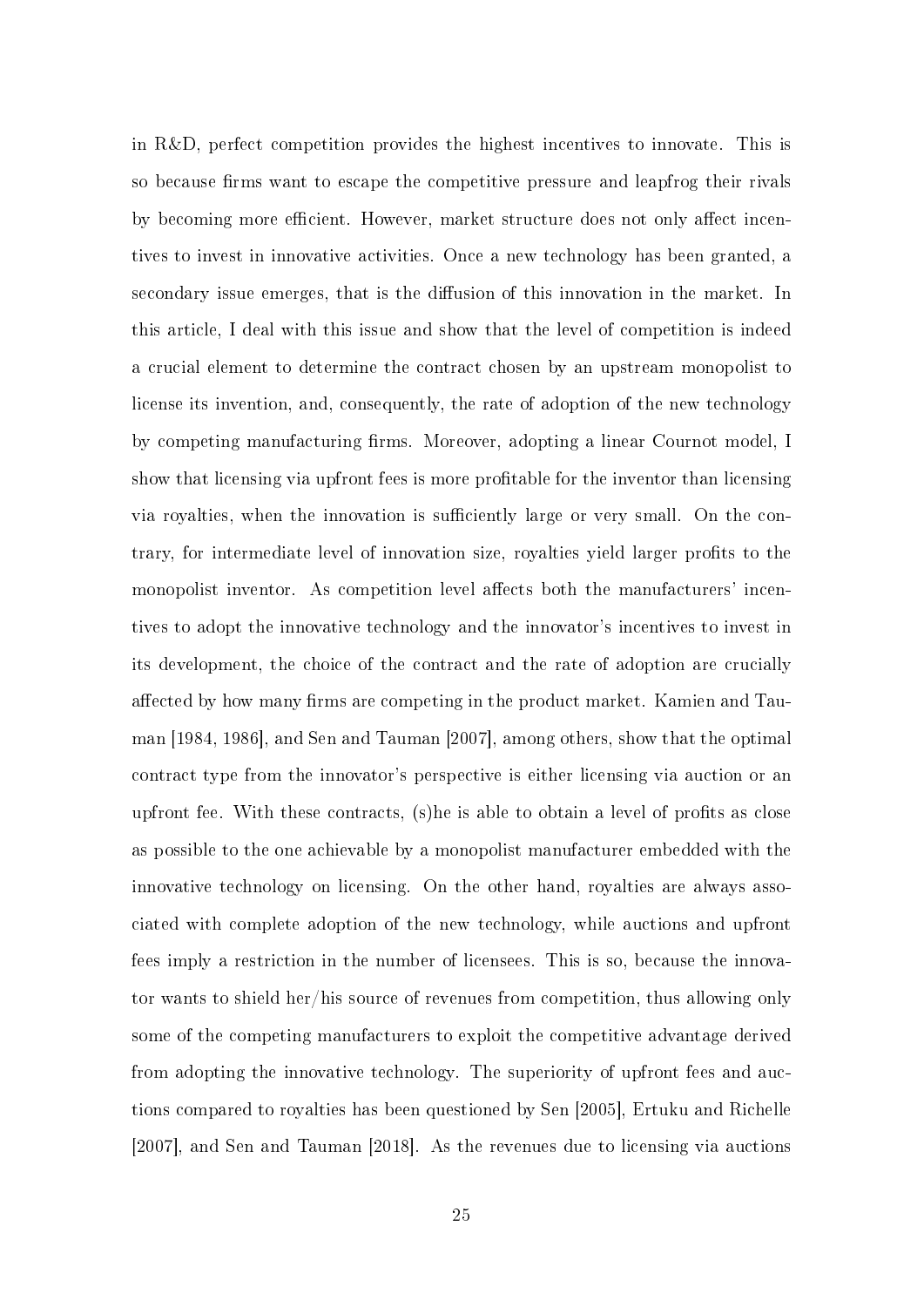and upfront fees are somehow bounded to a maximum level when competition exceeds a certain threshold, while revenues from profits are always increasing in the number of manufacturers, Sen [2005] shows that, depending on the actual level of competition, royalties may be superior to upfront fees, partially explaining the firms overwhelming preference for royalty based contracts in real economy. Similarly, Sen and Tauman [2018] show that, for generic values of magnitude of the innovation, roy-alties yield better outcomes to the inventor when competition is sufficiently intense.<sup>[1](#page-28-0)</sup> However, these articles analyse the licensing game taking the invention size as given and find the best way to license the invention. My contribution to this literature is to further analyse the role of the intensity of competition to elicit a certain size of cost-reducing innovation. Moreover, I show that the innovator prefers licensing the new technology via upfront fees rather than via royalties when the innovation is sufficiently large or small. As the intensity of product market competition positively affects the size of innovation in equilibrium, I show that upfront fee licensing scheme is preferred when the number of competitors in the downstream sector is either large or very small. Furthermore, the equilibrium number of licensees is negatively related to the intensity of competition and the efficiency of the innovator - i.e., his/her ability to convert investments in R&D into innovation size. I suggest that internalising the size of innovation is a relevant feature, as it allows to link together the incentives to adopt an innovation by downstream firms, which is necessarily affected by the market structure, and the incentive to develop the innovation by the upstream inventor, which is in its turn influenced by the behaviour of downstream manufacturers.

Finally, I discuss some welfare implications of licensing an innovation via upfront fees. I show that competition in the product market disproportionally fosters the benefits of the innovator compared to those of consumers and manufacturers. This happens for two main reasons: first, when competition becomes more intense, the

<span id="page-28-0"></span><sup>&</sup>lt;sup>1</sup>See also Sen and Stamatopoulos<sup>[2016]</sup>.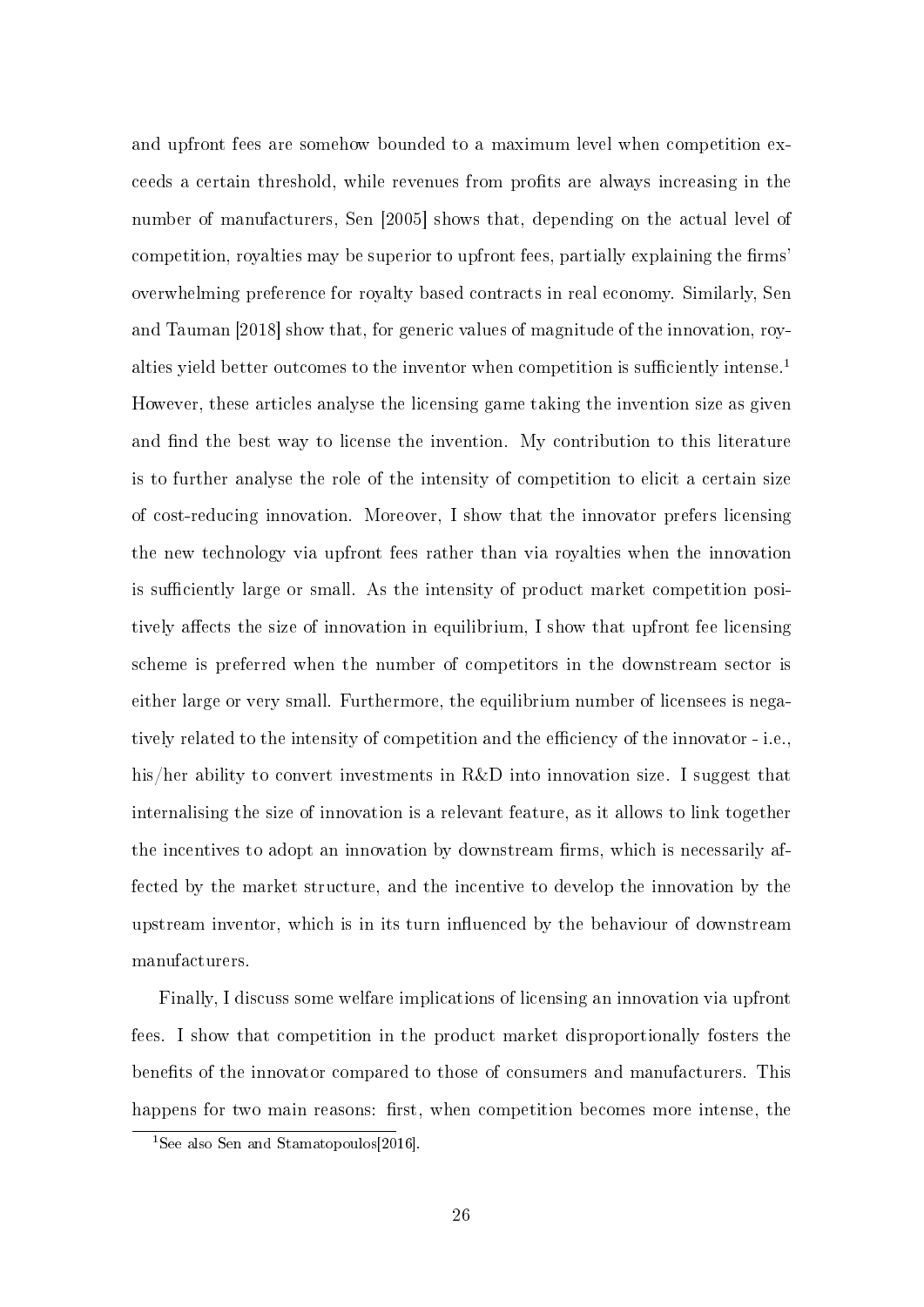opportunity cost of adoption falls, raising the innovator's ability to extract the surplus. Second, large innovations push the price of the final good down to the marginal cost of production associated with the rival technology. Thus, the more competitive the market, the less effective the innovation in lowering the market price, and the higher the adopters' markups.[2](#page-29-1) From a policy-maker's perspective, however, the markups of adopting firms do not constitute an issue, as they do not lower Consumer surplus and are mainly due to the change in the cost structure of the adopters, which shifts from a variable cost structure to a mixed one with a variable and a fixed component.<sup>[3](#page-29-2)</sup> Instead, the increase in market power experienced by the innovator may raise some concerns in the regulators, as it may be at odds with an ex-post pro-competitive behaviour. A proper analysis of the effects of such a distribution of the surplus generated by the introduction of a new technology goes beyond the scope of this article. Here, I suggest that market power accumulation by an outer innovator is a possible outcome of the introduction of a cost-reducing technology in a vertical market.

This paper is organized as follows: the rest of this section contextualizes this article in the literature. In section [1.2,](#page-32-0) I describe the model and the main assump-tions. Section [1.3](#page-35-0) outlines the main results, first focusing on royalty-based licensing contracts (section [1.3.1\)](#page-35-1), then on upfront fees (section [1.3.2\)](#page-37-0). A comparison of the results is provided in section [1.4.](#page-55-0) Finally, section [1.5](#page-57-0) concludes.

#### <span id="page-29-0"></span>1.1.1 Literature Review

Katz and Shapiro [1985], Kamien and Tauman [1986, 1984], Kamien et al. [1992], Sen [2005], and Sen and Tauman [2007, 2019], among others, analyse the optimal

<span id="page-29-1"></span><sup>2</sup>See De Loecker et al. [2018], Hall [2018], Gutierrez and Philippon [2017], and Barkai [2016] for evidences on markups trend, among others.

<span id="page-29-2"></span><sup>&</sup>lt;sup>3</sup>This is a topical issue, which attracts the attention of policy-makers and researchers. In a recent study, IMF [2019] finds that, between 2000 and 2015, markups have increased in advanced economies. Apparently, the increase is more concentrated among a small fraction of innovative and productive firms. In this article, I adopt the definition of markups as the ratio of the difference between price and marginal cost of production to the price - i.e., the Lerner Index - while in IMF [2019] the authors use the price to marginal cost ratio.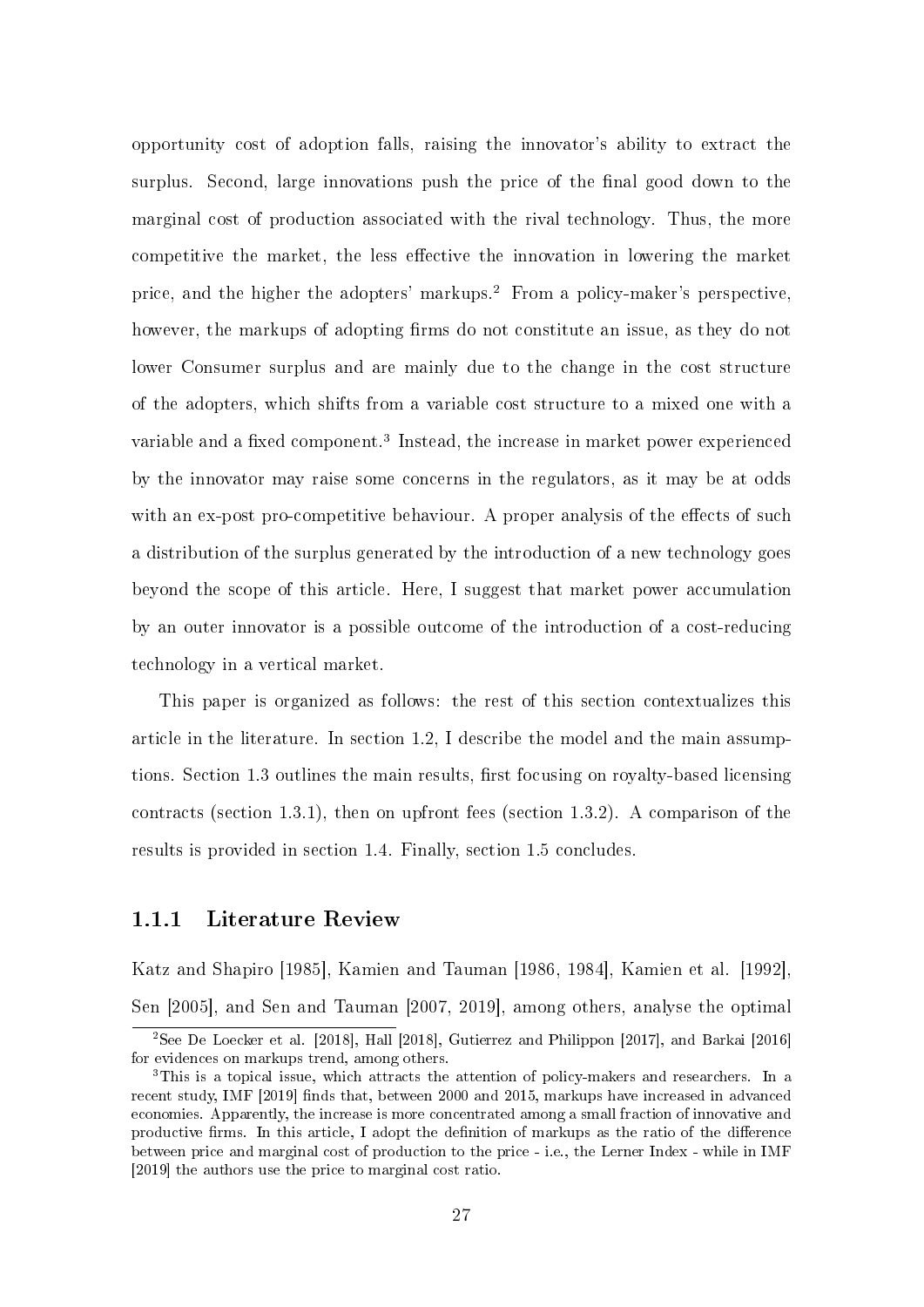licensing scheme confronting fixed fee licensing, royalty licensing, and licensing via auction. Generally, fixed fee and auction are found to be superior to licensing via royalty, although Sen [2005] and Sen and Tauman [2018] find conditions for royalties to yield larger patents' value. Also, they show that market outcomes are affected by the contractual form chosen by the innovator. In particular, fixed fee licensing drives the post-innovation price of the final good down and the Consumer surplus up, making the firms worse off and consumers better off. Instead, licensing via royaltybased contracts does not alter the price of the final good, and allows the firms to earn at least the same amount of profits as in the pre-innovation scenario (see also Katz et al.[1990], Gallini and Wright [1990], Arora and Fosfuri [2003], and Hermosilla and Wu [2018]).[4](#page-30-0) Furthermore, they show that perfect competition provides at least the same incentives as monopoly. Ertuku and Richelle [2007] find that it is always possible to design a two-part tariff contract scheme which ensures complete adoption of the superior technology and a level of profits for the inventor which replicates the monopoly profits of a manufacturer which is embedded with the superior technology. This article builds on these results on licensing and contributes by stressing the role of competition in determining both the optimal licensing contract (and therefore the equilibrium number of licensees) and the size of the innovation developed by the inventor. My contribution is to identify and sort the direct and indirect effects of competition on the innovation size and the value of the patent. Moreover, I show that, as competition intensity has always a positive impact on the size of the cost-reducing effect, it also drives the choice of the optimal contract type towards uniform upfront fees. In fact, this contract type grants the innovator a far better exploitation of the surplus increasing effect of the new technology and increases the value of the patent.

<span id="page-30-0"></span>Vives[2008] and Beneito et al.[2015] provide theoretical and empirical support

<sup>4</sup>Lapan and Moschini [2000] show that licensing via royalty may lead to incomplete adoption of the superior technology if the innovation affects the demand, and therefore the price, of some of the other inputs used by the firms.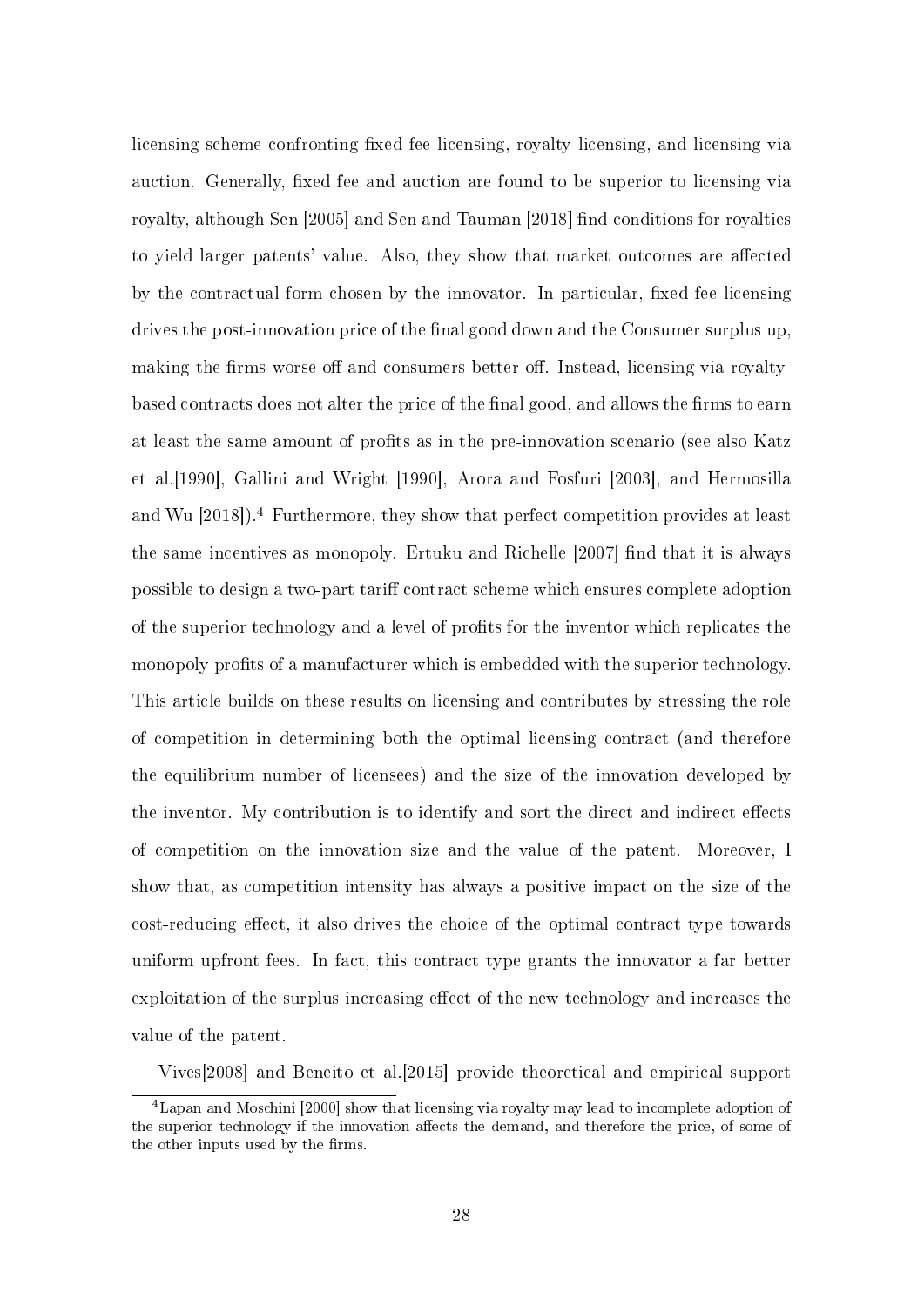for opposite effects of competition on product and process innovations. According to the authors, high product substitutability and high costs of entry are associated with a higher amount of process innovations. Aghion et al. [2005] suggest that there is an inverted-U relation between competition and investments in innovation. This view synthesizes the two main theories on innovation and competition. On the one hand, there exists a monopoly advantage in fostering investments as the monopolist is able to collect high rents from his/her position; on the other hand, there is a replacement effect, or *escape from competition* effect, which is triggered by increasing competition. In a recent article, Marshall and Parra [2019] show that competition may affect innovation and Consumer Welfare in a non-obvious way. depending on the properties of the product market game (See also Parra [2019]). This article contributes to the literature by investigating the effect of competition in the product market on the profits of the innovator, the innovation's size, and the Social Welfare. I show that investments in R&D and the profits of the innovator are larger when competition is strong. Instead, competition reduces the effect of innovation on the Consumer surplus.

Berry et al. [2019] and Lamoreaux [2019] highlight the risks of market power accumulation and the concerns around the issue of increasing markups. In this article, I show that, although the rise of markups of adopting firms may be due to the fact that firms have to sustain a large fixed cost in order to be able to remain in business, the innovator's ability to "regulate" the market has some anti-competitive effects and hinders full adoption of the superior technology.

Voudon [2019], Alipranti et al. [2015] and Milliou and Petrakis [2011], among others, investigate the connection between vertically related markets and innovation diffusion (see Fundenberg and Tirole [1985]). However, they mainly focus on innovation by analysing the problem in a dynamic setting. As time proceeds, competition pushes the price of the innovation down and the rate of adoption increases; however, early adopters have some advantages and thereby a trade off emerges. Here, I do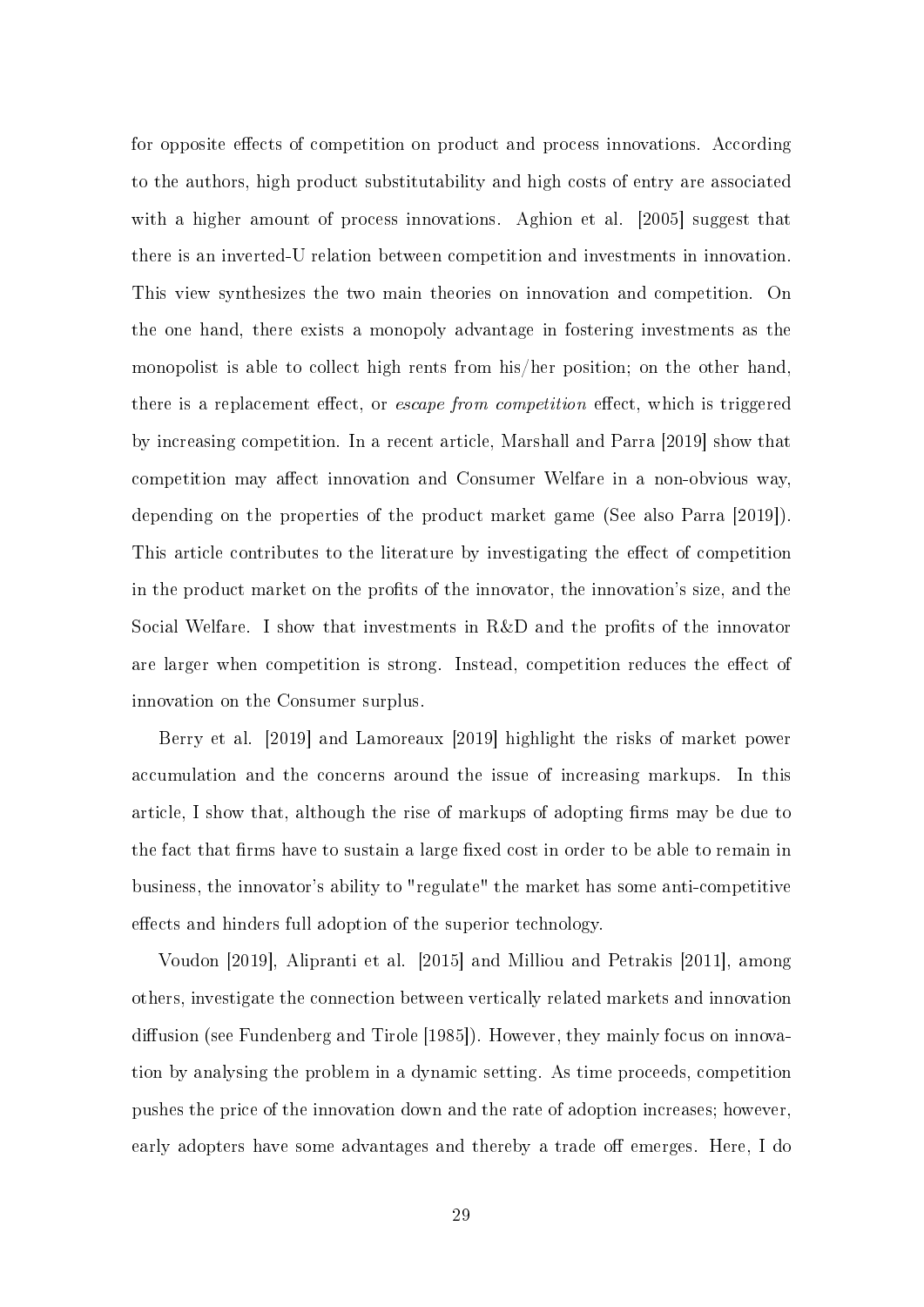not focus on the timing of adoption. Instead, my goal is to show that the number of licensees that an outer patentee elicits is a decreasing function of product market competition and the innovator's efficiency. As above mentioned, this article deals with the issue of the exit of firms after the introduction of a new invention. Linking together market characteristics and firms' profitability, I show that the market structure and the strategic behaviour of the innovator and the producers help explain why some firms exit the market after the introduction of a new technology.

The results in this model are consistent with the "radical invention theory" in Jovanovic and McDonald [1994], according to the taxonomy in Klepper and Simons [2005] - although in a hardly comparable setting. According to the radical invention theory, a major invention generates a new market that immediately attracts several firms, which enter until the marginal profits fall to zero. Then, process innovations start lowering the costs of production for some firms and driving the inefficient ones out of business. This article sheds light on the moment when process innovations are introduced and start lowering the costs of production of the final good. A wide literature investigates the causes of post-innovation industry shake-outs (see Klepper [1996] and Geroski [1995] for a detailed analysis). However, this literature surveys the issue by following two main approaches: an event-based approach and an evolutionary one. Instead, I show that, since competition raises the licensing fee set by the inventor, it also prompts investments and increases the size of invention in equilibrium. When competition is sufficiently strong, the resulting innovation is large enough to generate an industry shake-out.

### <span id="page-32-0"></span>1.2 The model

Consider an industry with n identical firms (or manufacturers) that compete  $\dot{a}$  la Cournot for a homogeneous good and face a linear demand  $P(Q) = a - bQ$ , with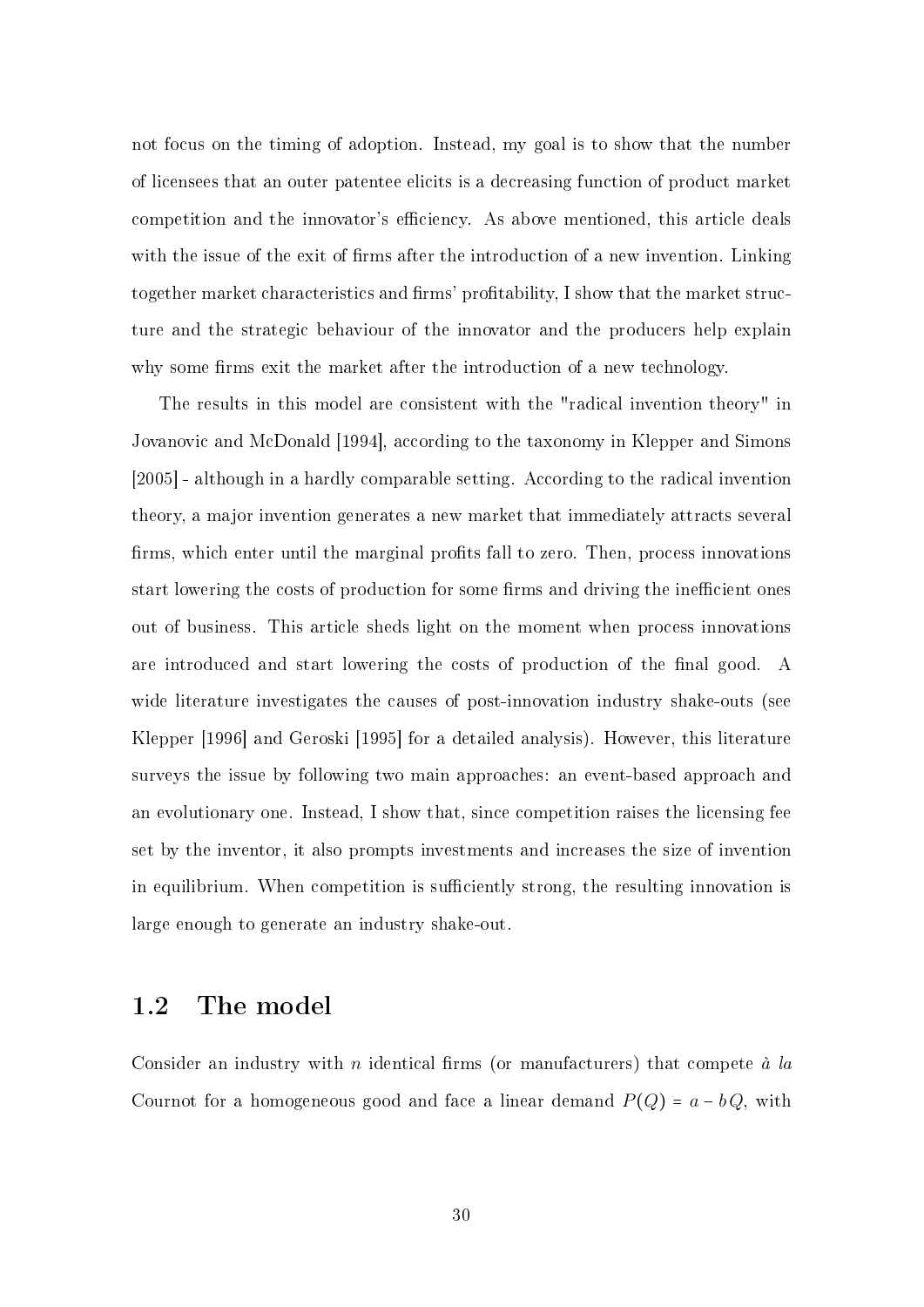$Q = \sum_{i=1}^{n} q_i$  being the total industry output.<sup>[5](#page-33-0)</sup> There are two technologies that can be used to produce the final good. The first one is a standard technology and represents the state of the art of the technological progress. It is freely available in the market and enables manufacturers to produce one unit of output at the cost c. Instead, the second technology is new and, if adopted, reduces the cost of producing a unit of output to  $c - x$ , with  $x > 0$  being the size of the innovation. The innovative technology is owned by a monopolist innovator (or supplier) who does not compete in the product market and is protected by a patent that prevents the replication by other agents. In order to develop the invention, the supplier invests  $I(x) = \gamma x^2$ , where  $\gamma$  is a cost parameter.<sup>[6](#page-33-1)</sup> In order to license the new technology, the inventor sets either a royalty-based licensing scheme (with r being the royalty rate) or an upfront fee  $F$ . For sake of simplicity, I will refer to downstream firms and to upstream innovator with the female pronoun "she" and the male pronoun "he", respectively.

Let us portion the manufacturers into two groups: I define  $A$  as the set of firms that are selected by the innovator to adopt the innovative technology, and B as the set of firms that produce by means of the standard technology. Then, the objective function of the  $i^{th}$  manufacturer can be written as:

<span id="page-33-2"></span>
$$
\pi_i = \begin{cases}\n(a - bQ - (c + r - x))q_i + F(x) & \text{if } i \in A \\
(a - bQ - c)q_i & \text{if } i \in B\n\end{cases}
$$
\n(1.1)

The inventor objective function is:

$$
\pi_u = \sum_{j=1}^m q_j r + m F(x) - I(x) \tag{1.2}
$$

<span id="page-33-0"></span> $5$ The assumption of homogeneous products is adopted for sake of simplicity. In Appendix A.1, I show that, at least for the case of non-drastic innovations under licensing fee, the same relation between competition and the number of licensees in equilibrium can be obtained if we assume that firms produce different products.

<span id="page-33-1"></span><sup>&</sup>lt;sup>6</sup>The parameter  $\gamma$  adjusts the convexity of the R&D cost function and it can be interpreted as the inverse of the innovator's efficiency. The lower  $\gamma$ , the less expensive it is to invest in the innovative technology.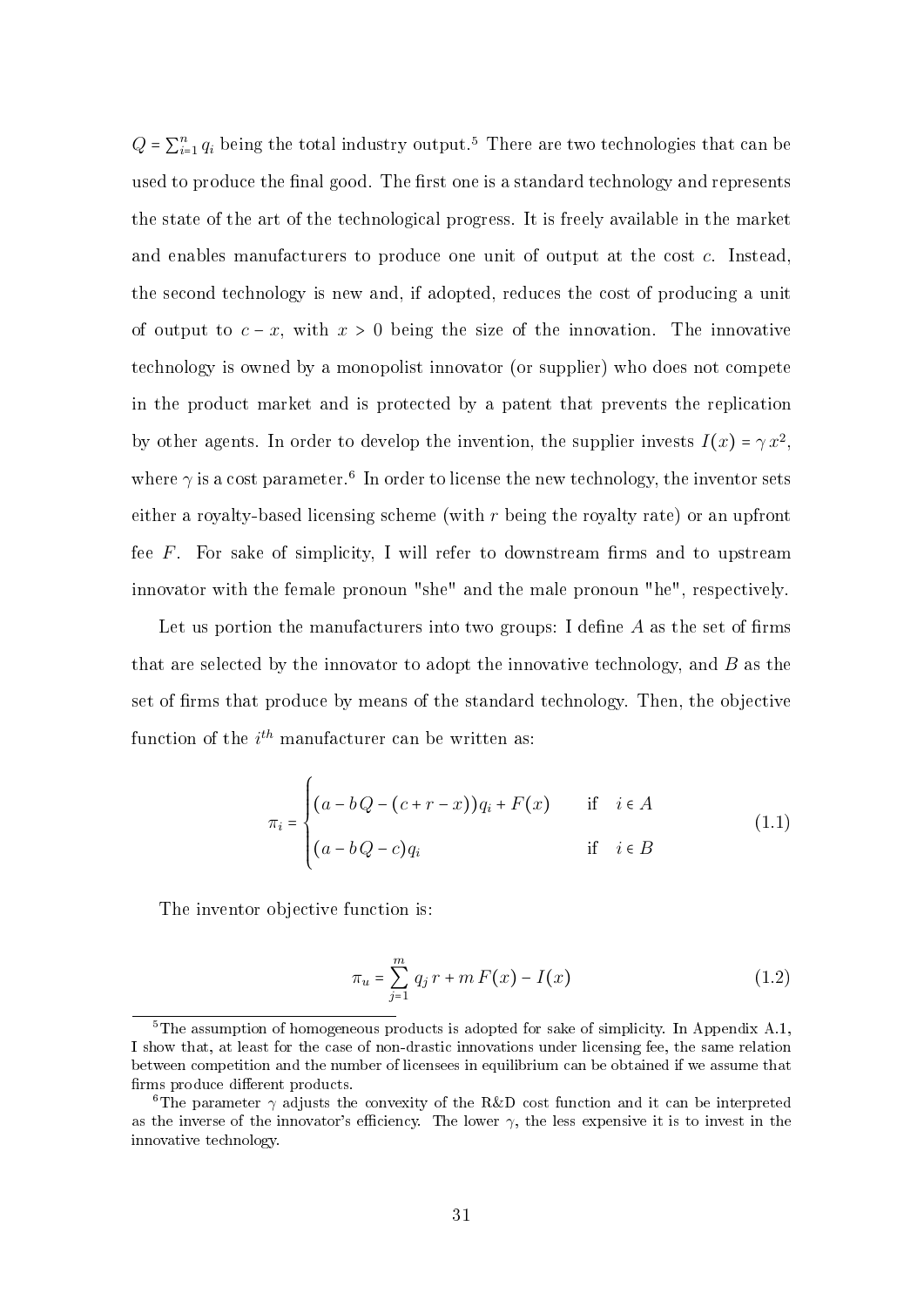where the subscript u stands for upstream innovator, and  $m \in [0, n]$  represents the number of manufacturers in A. Conversely,  $n - m$  is the number of manufacturers in B. Depending on the size of innovation x and the number of adopters  $m$ , the innovation can be either non-drastic or k-drastic. In the first case, it does not alter the competition in the market (non-adopters are always able to produce positive quantities of the final good, as the market price of the final good never falls below the non-adopters' marginal cost of production). Instead, when the innovation is k-drastic - i.e.,  $x > (a - c)/k$  - the adoption of the new technology by at least k manufacturers forces the non-adopters to exit the market as they are no longer able to produce any positive quantity with the standard technology.[7](#page-34-0) Thus, in this case, the innovative technology has an impact on the market structure and alters the post-innovation market concentration.

The timing of the game is as follows: at  $t = 0$ , the monopolist innovator sets the size of the technology x; then, at  $t = 1$ , he chooses which contract scheme to enforce (royalties vs upfront fee) and decides how many adopters  $m$  to elicit. Finally, at  $t = 2$ , the manufacturers compete in quantities. The game is solved by backward induction.

Notice that, as the number of adopters is a discrete variable, equilibrium in pure strategies may not exist due to discontinuity problems. Thus, in the following sections, I consider the number of adopters  $m$  as a continuous variable. This assumption comes together with some carefulness in interpreting the results. Indeed, a more elegant way to deal with this issue would be to solve the equilibrium in mixed strategies. This would avoid any assumption on  $m$ . In Appendix A.3, I solve the upfront fee game following this last approach (it does not influence the royalty-based contract outcomes) and show that the results are qualitatively robust. In what follows, I prefer keeping the procedure as simple as possible, as mixed strategies are not an obvious concept when we consider the investments of the firms.

<span id="page-34-0"></span> $7$ See Sen and Tauman [2007] for a formal definition of k-drastic innovations.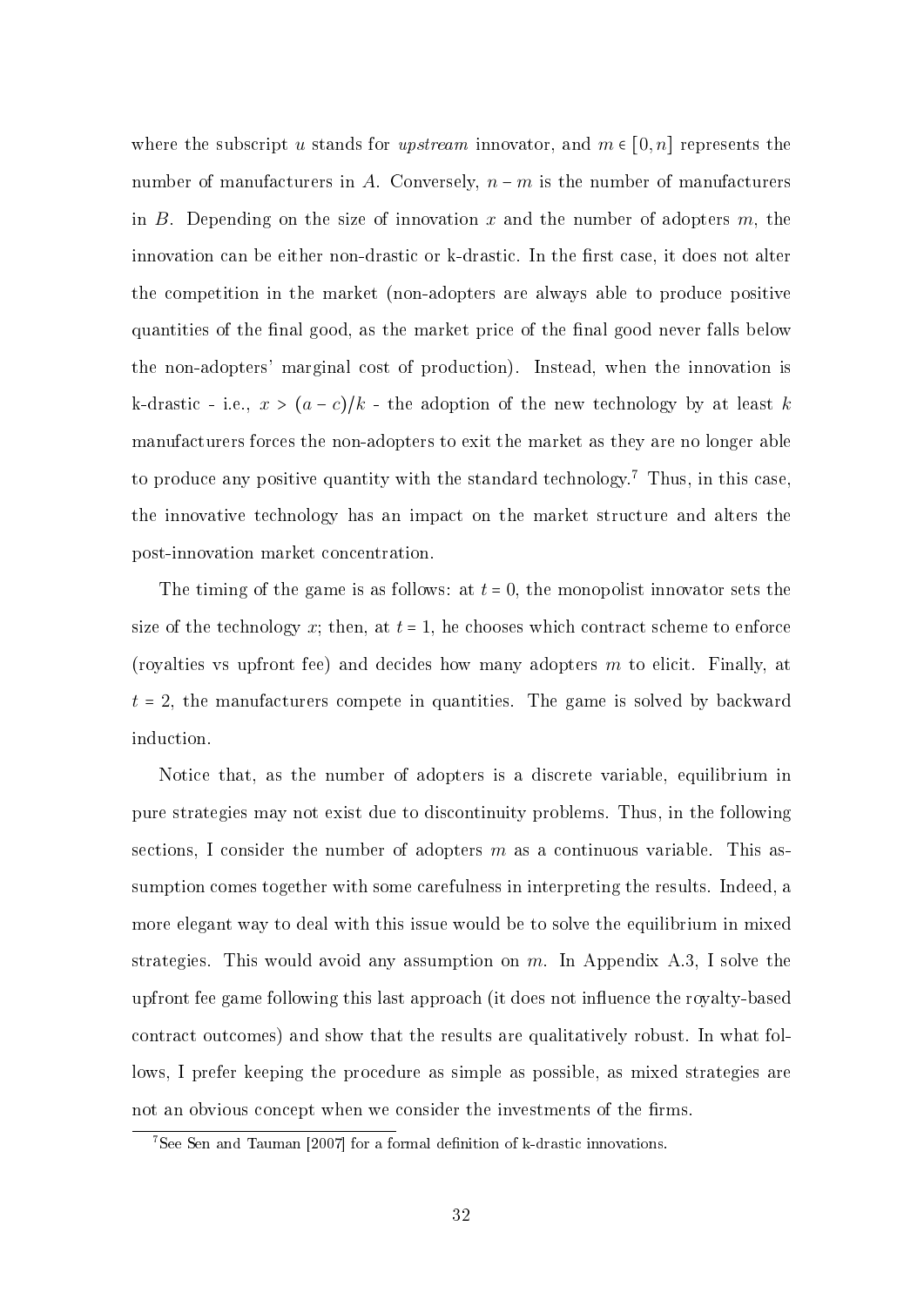### <span id="page-35-0"></span>1.3 Results

From eq.  $(1.1)$  we derive the Cournot output and profits of the manufacturers given the licensing contract type:

<span id="page-35-2"></span>
$$
q^{A} = \frac{a - c + (n - m + 1)(x - r)}{b(n + 1)}
$$
\n(1.3)

<span id="page-35-3"></span>
$$
q^B = \frac{a - c - m(x - r)}{b(n + 1)}
$$
\n(1.4)

$$
\pi^A = \frac{(a - c + (n - m + 1)(x - r))^2}{b(n + 1)^2} - F(x)
$$
\n(1.5)

$$
\pi^B = \frac{(a - c - m(x - r))^2}{b(n + 1)^2} \tag{1.6}
$$

The manufacturers choose the technology knowing the contract type offered by the inventor. Moreover, the contract is either royalty-based or an upfront fee (I am not considering combinations of the two). Thus, whenever the royalty-based contract is offered, we have that  $r > 0$  and  $F(x) = 0$ . Alternatively, if the innovator sets an uniform upfront fee  $F(x) > 0$ , then  $r = 0$ .

#### <span id="page-35-1"></span>1.3.1 Royalty-based licensing scheme

Let us first consider the scenario with royalty-based licensing contract. It is easy to show that the unique equilibrium royalty rate is  $r = x$ , regardless of the size of innovation (see Kamien and Tauman [2002], among others). In this case, the benefit from adopting the new technology is wiped out by the per-unit expenditure that the manufacturer has to sustain in order to produce the output. Consequently, from eqs. [\(1.3\)](#page-35-2) and [\(1.4\)](#page-35-3) it follows that, as  $q_i^A = q_i^B = \frac{a-c}{b(n+1)}$  $\frac{a-c}{b(n+1)}$ , the firms are all indifferent between adopting or not the innovative technology. Let us assume as a tie-breaking rule that the manufacturers prefer the innovation, when it comes at no extra costs.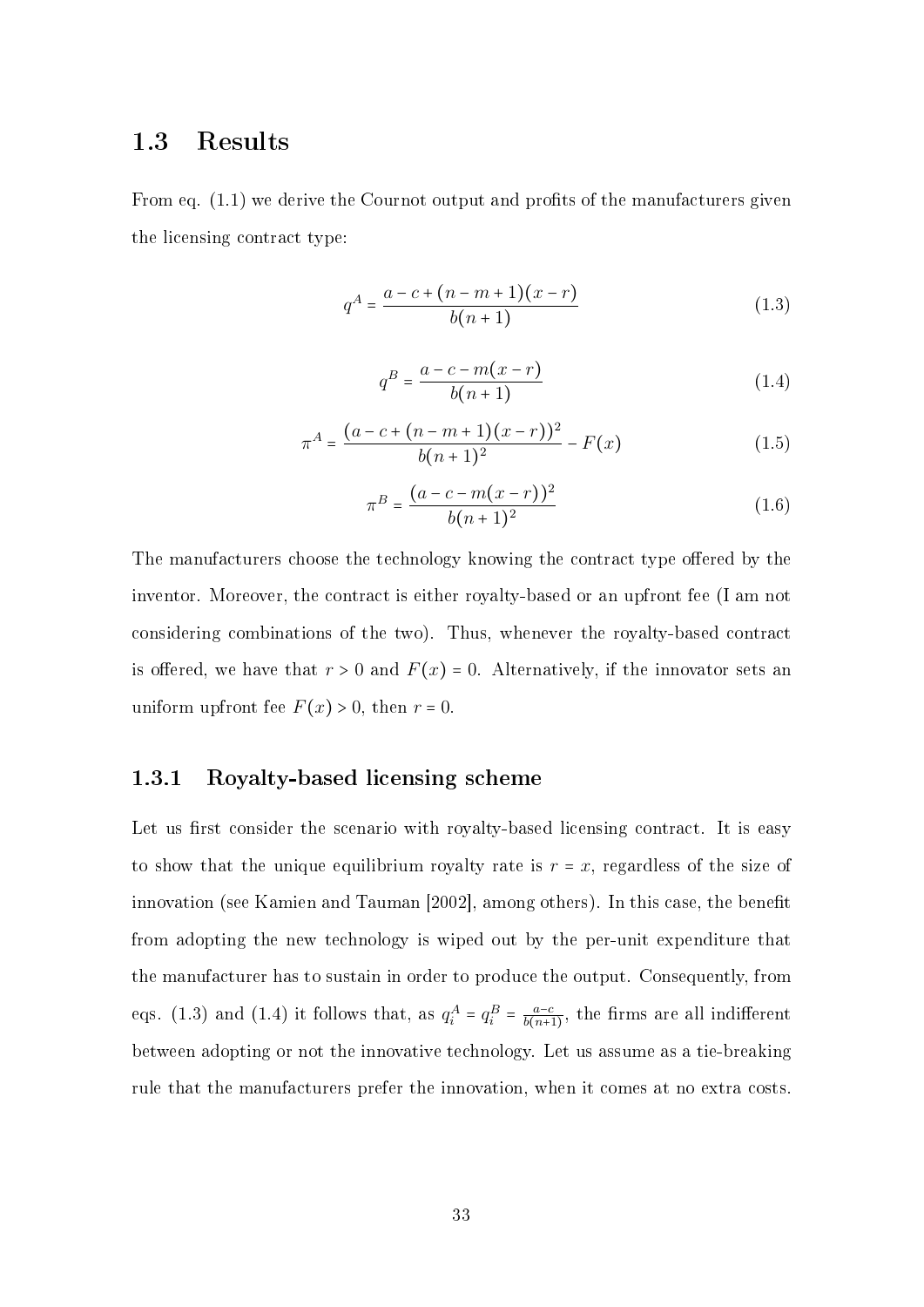Then, with  $r = x$ , the innovator licenses his technology to  $m = n$  firms.<sup>[8](#page-36-0)</sup> Starting from the downstream subgame, we can write the manufacturers' output and profit functions:

<span id="page-36-1"></span>
$$
q = \frac{a - c}{b(n+1)}\tag{1.7}
$$

$$
\pi = \frac{(a-c)^2}{b(n+1)^2} \tag{1.8}
$$

which are the standard outcomes for a Cournot Oligopoly and do not depend on the size of innovation x. Using eqs. [\(1.7\)](#page-36-1) into [\(1.2\)](#page-33-0), and knowing  $r = x$ , it is possible to write the upstream monopolist maximisation problem as:

<span id="page-36-3"></span>
$$
\max_{x} \quad \frac{n(a-c)}{b(n+1)}x - \gamma x^2 \tag{1.9}
$$

which leads to:

<span id="page-36-2"></span>
$$
x^{+} = \frac{n(a-c)}{2b\gamma(n+1)}
$$
 (1.10)

Using eq.  $(1.10)$  into  $(1.9)$ , we can compute the innovator's total revenues  $(TR)$  and profits in equilibrium:

<span id="page-36-4"></span>
$$
TR = \frac{n^2(a-c)^2}{2b^2\gamma(n+1)^2}
$$

$$
\pi_u^+ = \frac{n^2(a-c)^2}{4b^2\gamma(n+1)^2}
$$
(1.11)

Consistently with the standard results in the literature, royalty-based total revenues - as well as the incentives to invest in the innovative technology - are increasing in the number of manufacturers active in the product market, as fierce competition comes together with larger industry output and, consequently, more royalties. We can decompose the effect of competition on  $TR$  as follows:

<span id="page-36-0"></span><sup>8</sup>Lapan and Moschini [2000] demonstrate that, in the particular case of more than one factor of production, if a new technology that increases the productivity of an input alters the price of at least another factor (by lowering its demand), then incomplete adoption of the superior technology may emerge also with a royalty-based licensing scheme. However, here I focus on the standard case of a single input, or, alternatively, of a technology that uniformly increases the productivity (cuts the costs) of all the factors of production.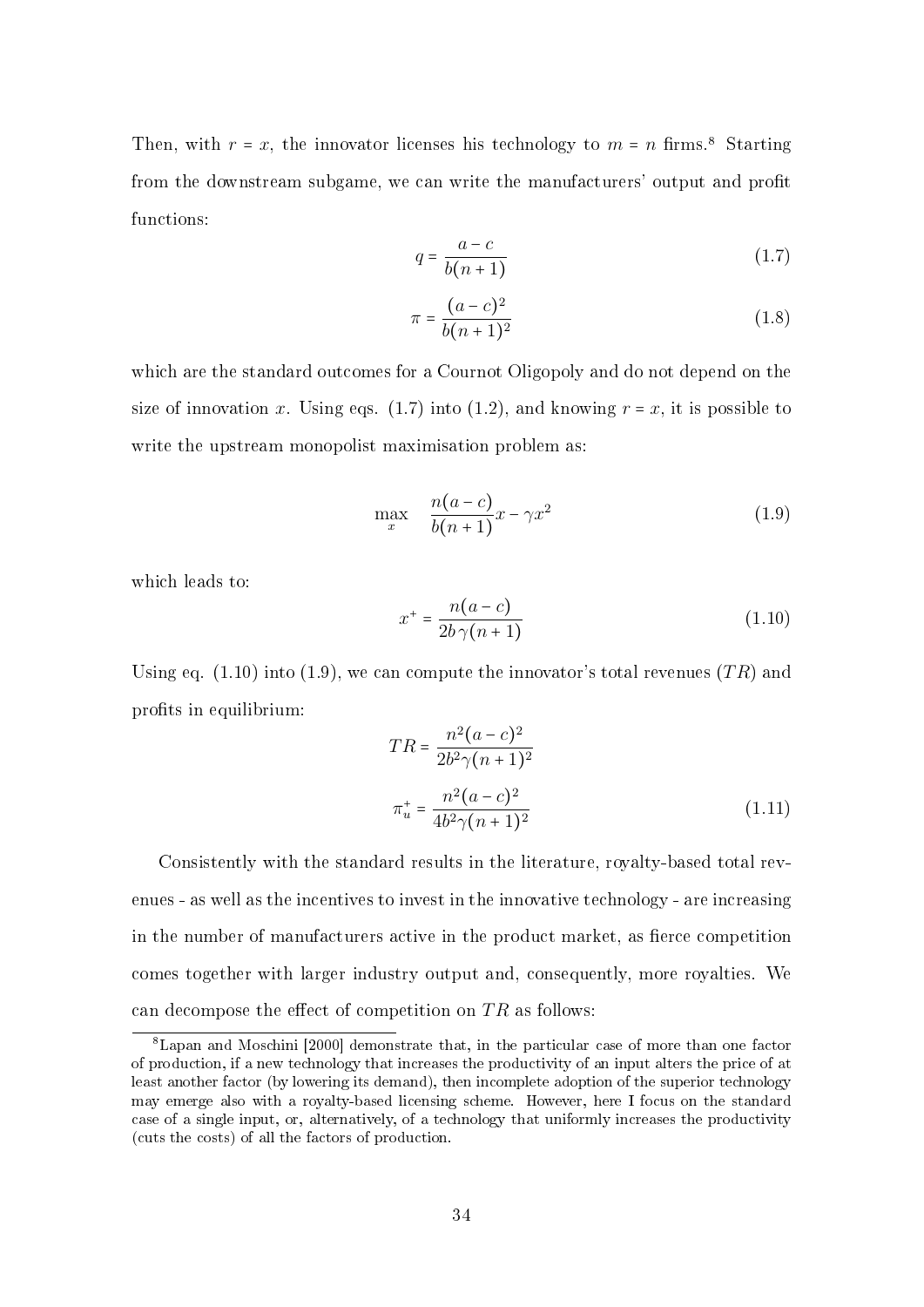$$
TR = n q(n) r(n)
$$

$$
\frac{\partial TR}{\partial n} = \frac{\partial TR}{\partial n} + \frac{\partial TR}{\partial q} \frac{dq}{dn} + \frac{\partial TR}{\partial r} \frac{dr}{dn}
$$
(1.12)

There are three forces operating on the total revenues as competition becomes more intense  $(n \uparrow)$ . First, increasing the number of competitors leads to an increase in the industry output downstream and the number of royalties collected. Second, even if total industry output increases, firms produce fewer units individually due to the stronger competition. Third, as competition raises the incentives to invest in innovation and the equilibrium size of the cost-reducing effect, the level of royalties is higher when competition is fiercer. The two positive forces more than compensate the negative one.

**Remark 1.1.** Competition  $(n)$  affects positively the size of innovation in equilibrium, the royalty-based revenues, and the innovator's profits.

### <span id="page-37-0"></span>1.3.2 Upfront fee licensing scheme

Let us now turn to the case where the innovative technology is licensed via an uniform, non-discriminating upfront fee  $F(x) > 0$ . The impossibility of price discriminating the manufacturers makes the inventor set a fee which elicits an inefficiently low level of utilisation of the new technology. However, in this case, the size of the innovation is a relevant information to determine the equilibrium number of licensees. As mentioned above, depending on the size of innovation and the competition intensity, a new technology can be dened as a non-drastic innovation or a k-drastic innovation. In the following sections, I focus on both the cases and I analyse the condition for a k-drastic innovation to be introduced.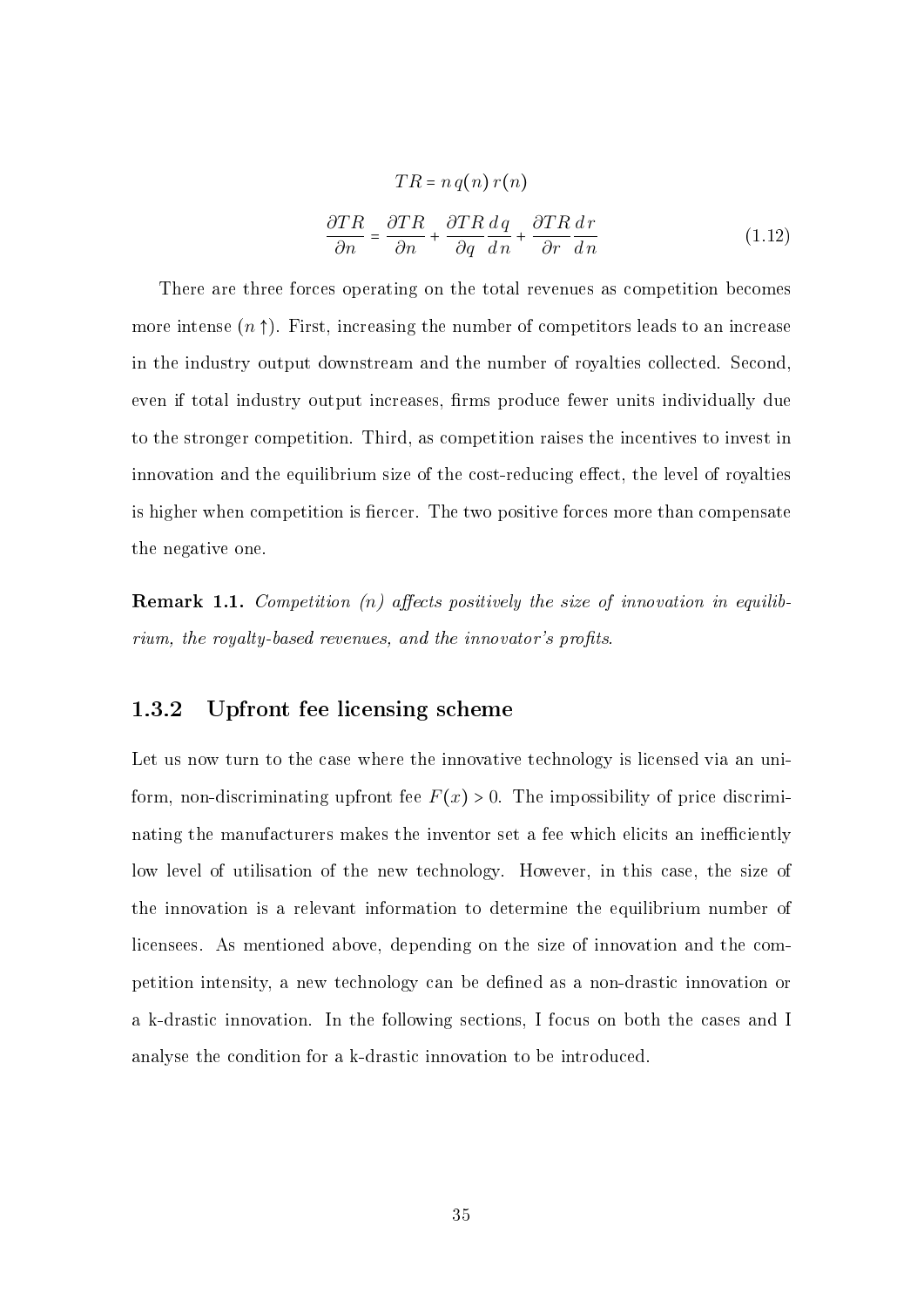#### <span id="page-38-2"></span>Non-drastic innovation

First, let us consider the case of non-drastic innovation. In this case, the size of the innovation is small enough to allow non-adopting manufacturers to produce positive quantities of the nal good by means of the standard technology - formally,  $x \leq (a-c)/n$ .

From the maximization of eq.  $(1.1)$ , we can derive the manufacturers' output level, given the size of innovation.

<span id="page-38-0"></span>
$$
q^{A} = \frac{a - c + (n - m + 1)x}{b(n + 1)}
$$
\n(1.13)

<span id="page-38-1"></span>
$$
q^B = \frac{a - c - m x}{b(n+1)}
$$
 (1.14)

Where superscripts  $A, B$  indicate whether the manufacturer adopts the innovative  $(A)$  or the standard  $(B)$  technology. Consequently, the manufacturers' profits become:

<span id="page-38-3"></span>
$$
\pi^{A} = \frac{(a - c + (n - m + 1)x)^{2}}{b(n + 1)^{2}} - F
$$
\n(1.15)

<span id="page-38-4"></span>
$$
\pi^B = \frac{(a - c - m x)^2}{b(n+1)^2} \tag{1.16}
$$

Notice that, if  $m = 0$ , then  $\pi^A = \emptyset$  and  $\pi^B = \frac{(a-c)^2}{b(n+1)}$  $\frac{(a-c)^2}{b(n+1)^2}$ . Instead, if  $m = n$ , then  $\pi^B = \varnothing$ and  $\pi^A = \frac{(a - (c - x))^2}{b(n+1)^2}$  $\frac{b(-c-x)}{b(n+1)^2}$  – F. It is possible to consider  $\pi^B$  as the opportunity cost of adoption, as it represents the profits that the  $m^{th}$  manufacturers would earn by producing the nal good by means of the standard technology, all else equal.

These general payoffs can be used to derive the individual payoff of a firm which has to decide which technology to choose. From eqs. [\(1.13\)](#page-38-0) and [\(1.14\)](#page-38-1), we know that the output level depends on the number of firms that adopt the innovative technology. Therefore, each firm takes into consideration the adoption of the technology by her rivals in order to decide which choice is the profit maximizing one. The innovator sets a uniform licensing fee  $F$  that, given the size of the innovation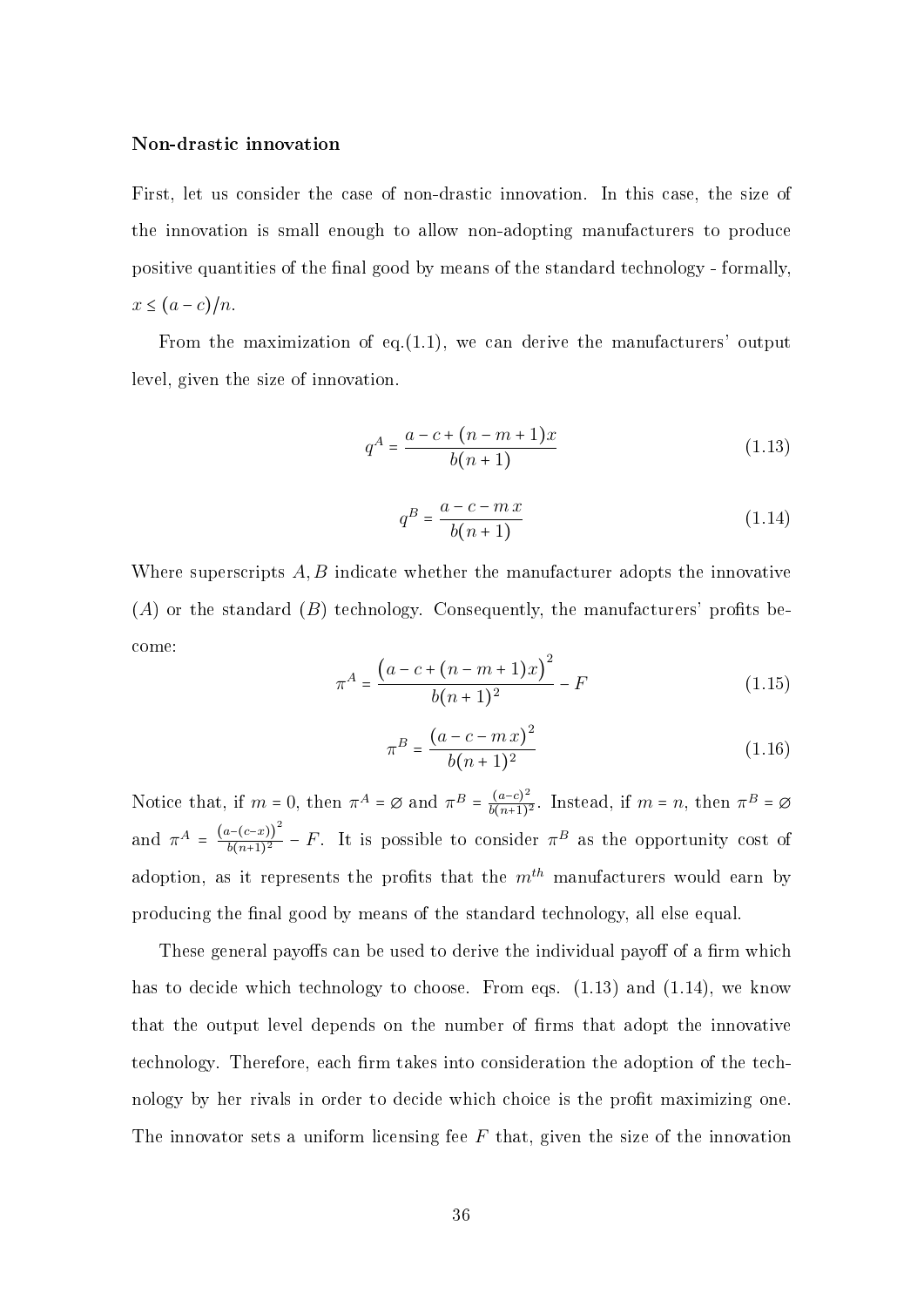and the intensity of competition, elicits the desired number of adopters  $m$ . The problem of the  $m<sup>th</sup>$  firm, taking the size of the licensing fee F as given, is to choose which strategy yields the best payoff: $9$ 

<span id="page-39-1"></span>
$$
\pi_m = \begin{cases}\n\frac{(a - c + (n - m + 1)x)^2}{b(n + 1)^2} - F & \text{if } m \in A \\
\frac{(a - c - (m - 1)x)^2}{b(n + 1)^2} & \text{if } m \in B\n\end{cases}
$$
\n(1.17)

From eq.[\(1.17\)](#page-39-1), we know that the  $m^{th}$  firm chooses A whenever:

<span id="page-39-2"></span>
$$
F \le \frac{n x \left( 2(a - c - x(m - 1)) + x n \right)}{b(n + 1)^2} \tag{1.18}
$$

Eq.[\(1.18\)](#page-39-2) represents the Participation Constraint of the inventor's maximization problem, which is marginally increasing in the size of the innovation  $x$ . Also, eq.  $(1.18)$  is increasing in the intensity of competition n, provided that the innovation is sufficiently large:  $x > \frac{(n-1)(a-c)}{m(n-1)+1}$  $\frac{(n-1)(a-c)}{m(n-1)+1}$ . Therefore, we can say that i) the inventor can charge a larger licensing fee for larger invention, and  $ii$ , interestingly, if the costsaving effect x is sufficiently large, the same invention can be licensed at a higher price in a more competitive market.[10](#page-39-3)

Now, the problem of the innovator can be written as:

<span id="page-39-4"></span>
$$
\max_{m;x} \pi_u = m F - \gamma x^2
$$
\n(1.19)  
\ns.t.  $F \le \frac{n x \left(2(a - c - x(m - 1)) + x n\right)}{b(n + 1)^2}$ 

By embedding the Participation Constraint into the innovator's prots, it is possible to rewrite eq. $(1.19)$  as:

<span id="page-39-0"></span> $9As$  a tie-breaking rule, I assume the new technology is always preferred by the manufacturers if it comes at no extra costs.

<span id="page-39-3"></span> $^{10}$ Eq. [\(1.18\)](#page-39-2) represents a sufficient condition for the equilibrium to be stable. One can see that the Participation Constraint satisfies also  $F > \frac{(a-c+(n-m)x)^2}{b(n+1)^2}$  $\frac{(c+(n-m)x)^2}{b(n+1)^2} - \frac{(a-c-mx)^2}{b(n+1)^2}$  $\frac{b-c-mx}{b(n+1)^2}$  - i.e., the condition under which the non-adopting firms do not prefer deviating by purchasing the innovation.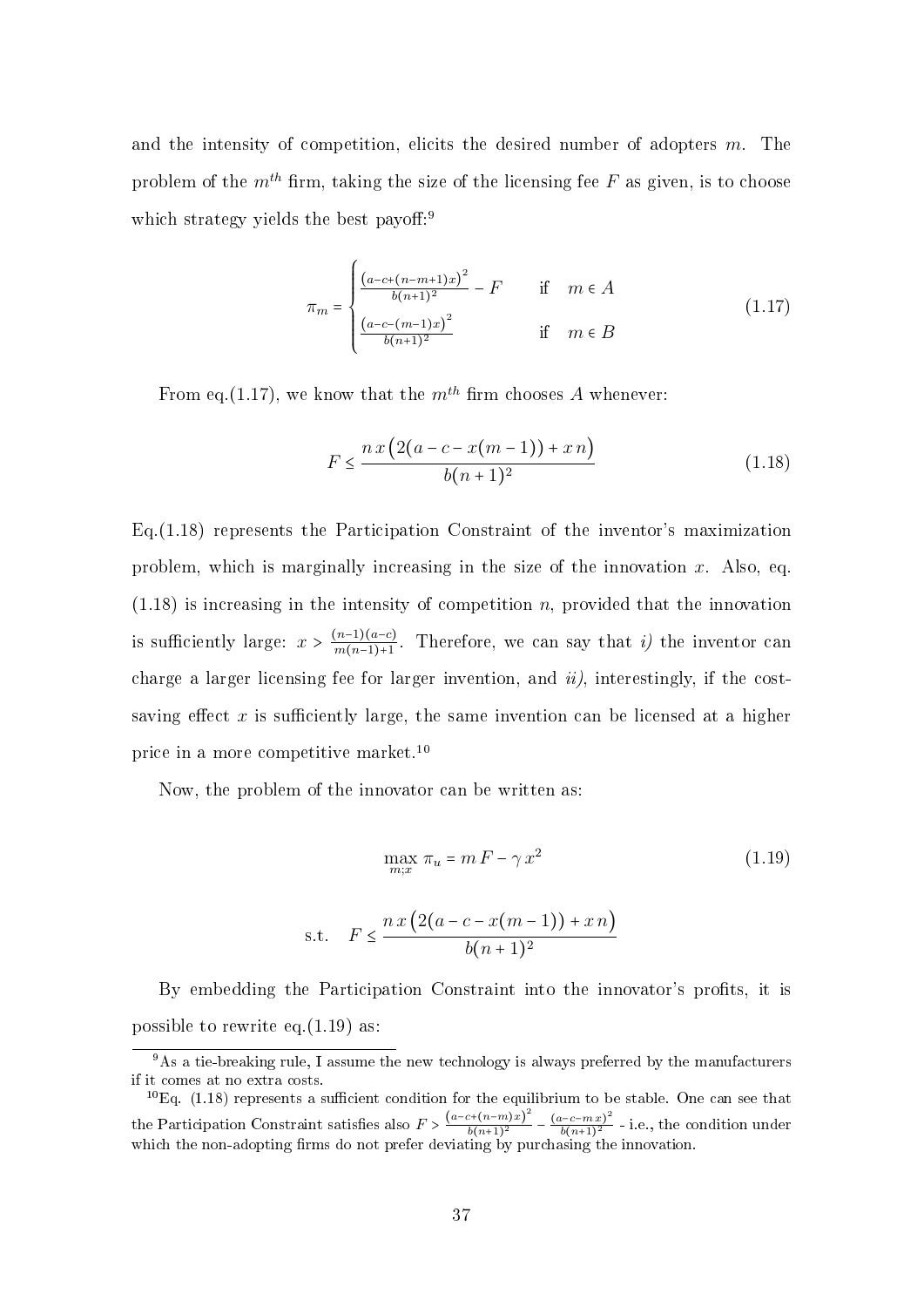<span id="page-40-5"></span>
$$
\max_{m;x} \pi_u = m \frac{n x \left( 2(a - c - x(m - 1)) + x n \right)}{b(n + 1)^2} - \gamma x^2 \tag{1.20}
$$

From which we derive:

<span id="page-40-0"></span>
$$
m^{\circ} = \frac{2b\,\gamma(n+1)^2}{n(n+2)}
$$
\n(1.21)

<span id="page-40-4"></span>
$$
x^{\circ} = \frac{2n(n+2)(a-c)}{8b\gamma(n+1)^2 - n(n+2)^2}
$$
 (1.22)

For the innovation to be non-drastic  $(x^{\circ} < \frac{(a-c)}{(n-1)}$  $\frac{(a-c)}{(n-1)}$ , the condition  $\gamma > \frac{3n^2(n+2)}{8b(n+1)^2}$  $\frac{3n^2(n+2)}{8b(n+1)^2} \equiv \Gamma^*$ must hold. Moreover, this condition is sufficient to guarantee positive innovation size and output.

 $Eq.(1.21)$  $Eq.(1.21)$  represents the first results of this analysis. For sake of simplicity, let us define  $\frac{n(n+2)}{(n+1)^2} \equiv N(n)$  as a monotonic transformation of the intensity of competition  $(N'_n > 0)$ . It is possible to rewrite eq.[\(1.21\)](#page-40-0) as:

$$
m^{\circ} = \frac{2b\gamma}{N(n)}\tag{1.23}
$$

<span id="page-40-1"></span>**Proposition 1.1.** The number of manufacturers that adopt the innovative technol $ogy$  is decreasing in the intensity of competition and in the efficiency of the inventor, where:

$$
m = \begin{cases} m^{\circ} & \text{if } \gamma < \frac{n N(n)}{2b} \equiv \tilde{\Gamma} \\ n & \text{otherwise} \end{cases}
$$

<span id="page-40-2"></span>Corollary [1.1](#page-40-1). The threshold in Proposition 1.1  $(\tilde{\Gamma})$  is increasing in n, meaning that when competition is more intense, relatively less efficient inventors are able to introduce larger innovations.

Figures [1.1](#page-41-0) graphically represents Proposition [1.1](#page-40-1) and Corollary [1.1.](#page-40-2) Instead, Figure [1.2](#page-42-0) shows the condition in Proposition [1.1](#page-40-1) in terms of the intensity of competition.[11](#page-40-3) Using eqs. [\(1.21\)](#page-40-0) and [\(1.22\)](#page-40-4), it is possible to analyse and decompose the

<span id="page-40-3"></span><sup>&</sup>lt;sup>11</sup>It is possible to rewrite the condition in Proposition [1.1](#page-40-1) as:  $m = m^{\circ}$  if  $n > \tilde{n}(b\gamma)$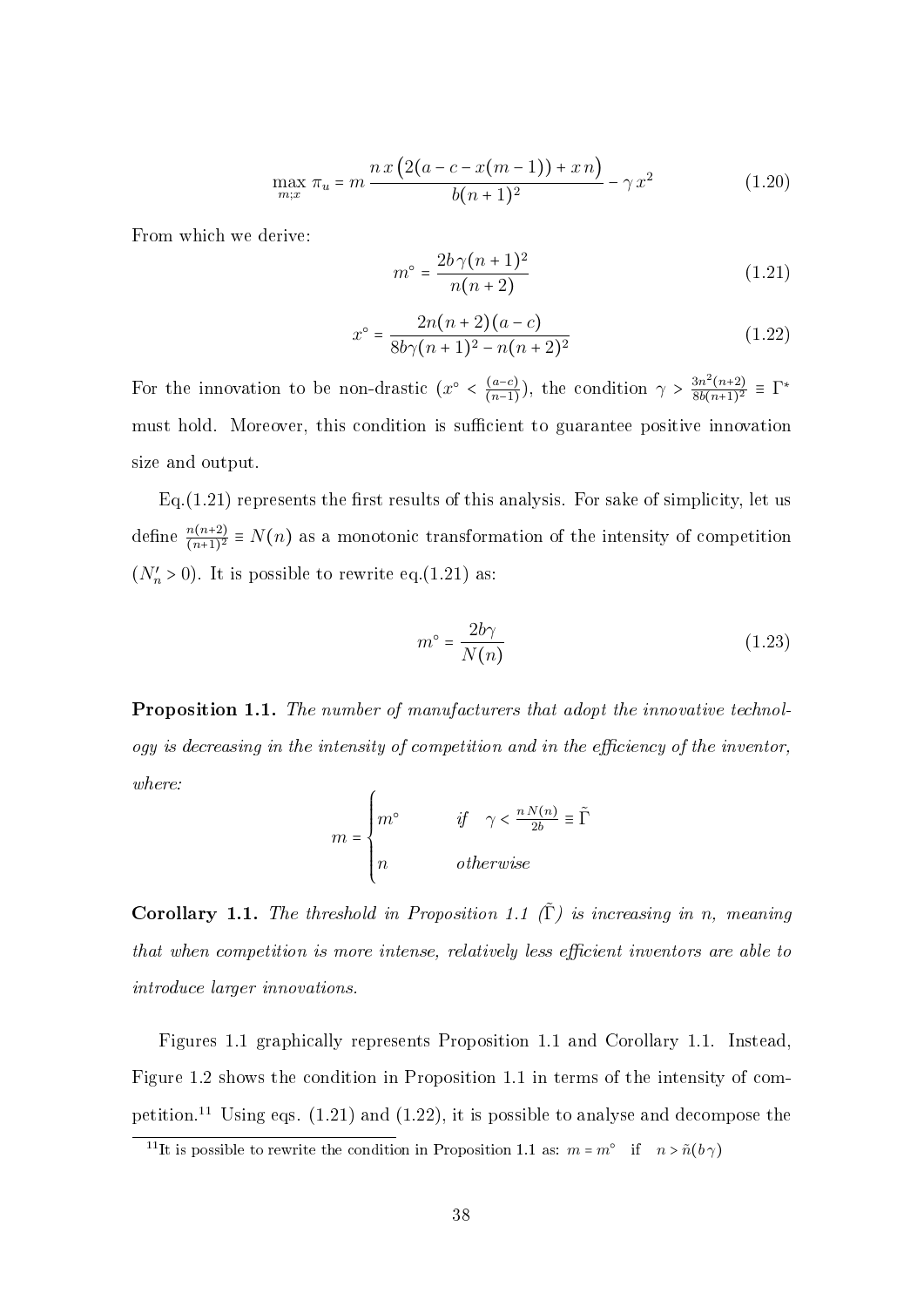<span id="page-41-0"></span>

Figure 1.1: Optimal number of licensees m and the cost of technology  $\gamma$ .

effect of competition intensity on total revenues from licensing  $TR$ :

$$
TR = \frac{32b\gamma^2 n(n+1)^2 (a-c)^2}{\left(8b\gamma (n+1)^2 - n(n+2)^2\right)^2} = m^\circ F^\circ
$$

$$
\frac{\partial TR}{\partial n} = \frac{\partial TR}{\partial m} \frac{dm}{dn} + \frac{\partial TR}{\partial F} \frac{dF}{dn}
$$

As the first component is always negative, the general effect will be positive only if the effect of competition on the licensing fee (which is the difference between the gross payoff of the adopters minus their opportunity cost) is positive and sufficiently large. This happens when the innovator is efficient enough, that is  $\Gamma^* < \gamma <$  $n(2+n)(2+3n(n+1))$  $\frac{2+n(2+3n(n+1))}{8b(n-1)(n+1)^2} \equiv \Gamma^{\circ}.$ 

**Remark 1.2.** Competition (n) affects positively the size of innovation, and negatively the number of licensees. The revenues from licensing increase if the innovator is efficient enough  $(\gamma < \Gamma^{\circ})$ , and decreases otherwise.

Let us now compute the equilibrium outcomes of the game. Replacing eqs.[\(1.22\)](#page-40-4) and  $(1.21)$  in the profit function of the inventor and the payoffs of the manufacturers.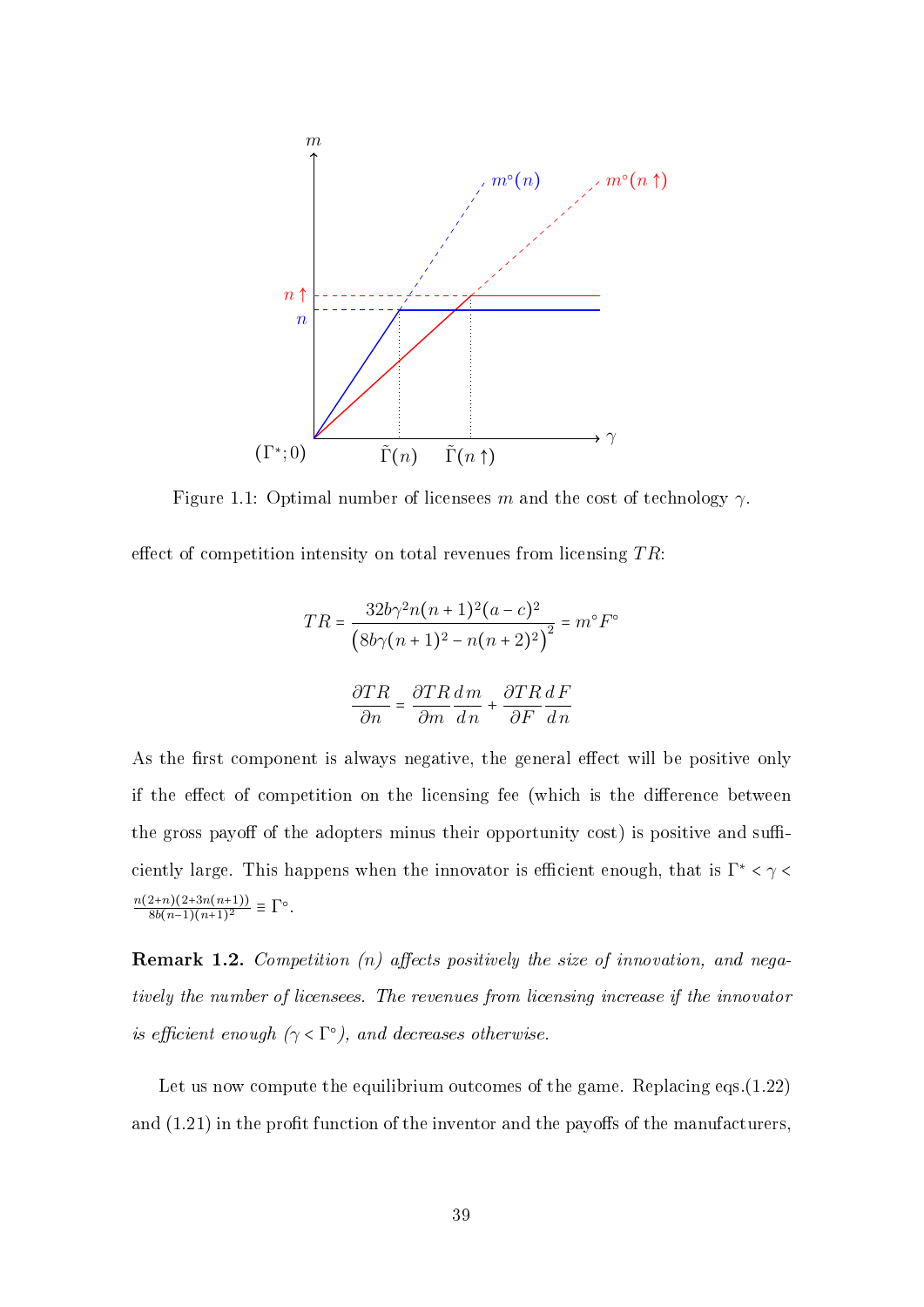<span id="page-42-0"></span>

Figure 1.2: Equilibrium of licensees  $m$  and the number of active firms  $n$ 

it is possible to derive:

<span id="page-42-1"></span>
$$
\pi_u^\circ = \frac{4n(a-c)^2\gamma}{8b\gamma(n+1)^2 - n(n+2)^2} \tag{1.24}
$$

$$
\pi^{A} = \frac{(a-c)^{2} (4b\gamma(n+1)^{2} - n^{2}(n+2))^{2}}{b(n+1)^{2} (8b\gamma(n+1)^{2} - n(n+2)^{2})^{2}} \equiv \hat{\phi} \pi_{0} \quad \text{with} \quad \hat{\phi} < 1
$$
 (1.25)

$$
\pi^{B} = \frac{(a-c)^{2} (4b\gamma(n+1)^{2} - n(n+2)^{2})^{2}}{b(n+1)^{2} (8b\gamma(n+1)^{2} - n(n+2)^{2})^{2}} \equiv \hat{\theta} \pi_{0} \quad \text{with} \quad \hat{\theta} < 1
$$
\n(1.26)

Where  $\pi_0 = (a - c)^2/b(n + 1)^2$  is the n-oligopoly Cournot per-firm profits if the technology A is not available - i.e. when  $\gamma \to \infty$ . From a comparison of the payoffs of the manufacturers, it is possible to see that both the adopters and the nonadopters are worse off after the introduction of the new technology. This result is not surprising, as it is a standard conclusion for fixed fee licensing contracts and I implicitly assume that the innovator is fully entitled to set the licensing fee he prefers.

**Remark 1.3.** When the innovation is non-drastic, the fiercer the competition, the larger the investments in the cost-saving innovation, the lower the value of a patent.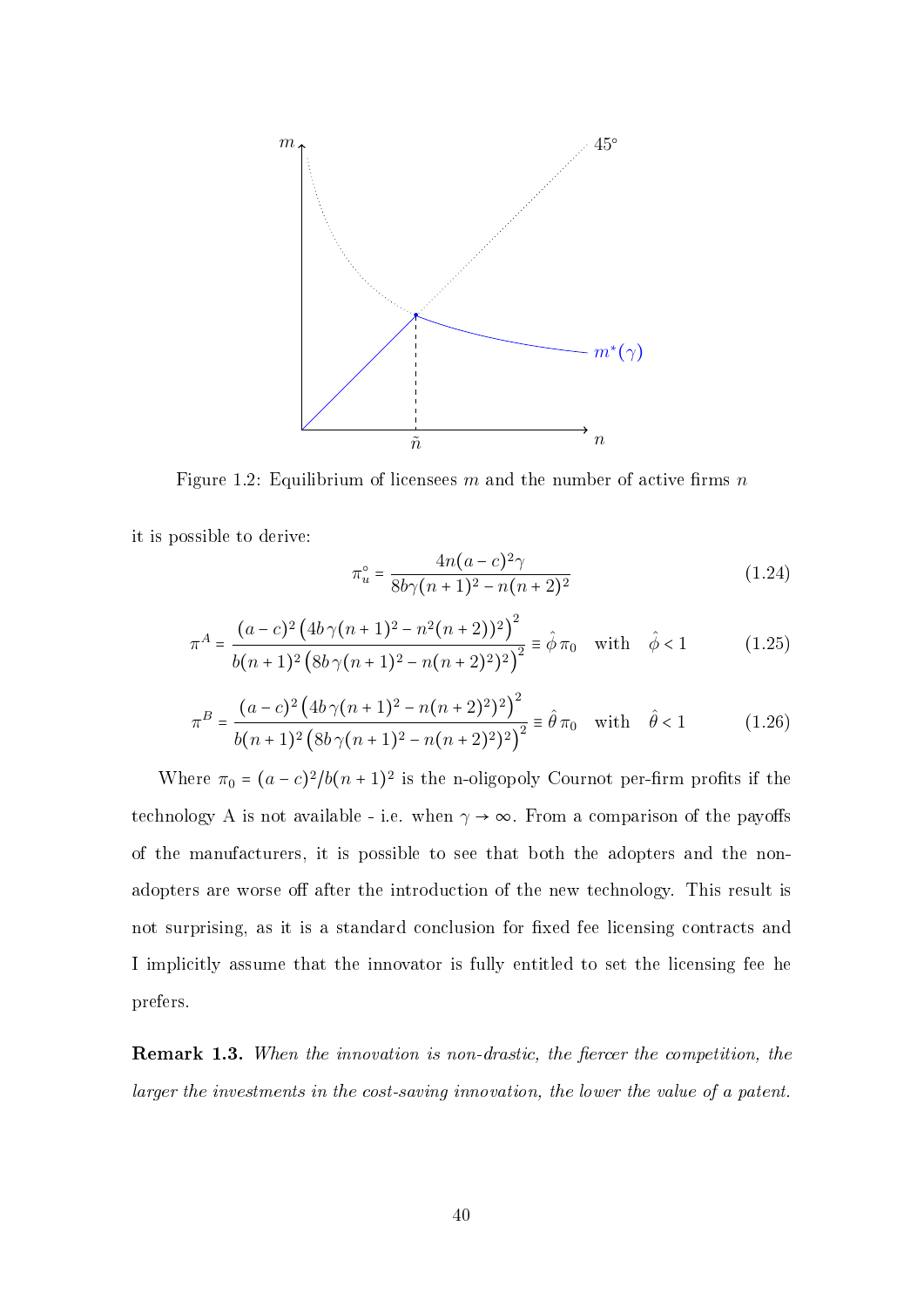Finally, the total output is:

<span id="page-43-0"></span>
$$
Q = m^{\circ}q^{A} + (n - m^{\circ})q^{B} = q_{0}\lambda
$$
\n(1.27)

where

$$
\lambda = \frac{4b\gamma(n+1)^2(2n+1) - n^2(n+2)^2}{8b\gamma(n+1)^2 - n(n+2)^2} > n
$$

From eq.  $(1.27)$ , we can write:

**Remark 1.4.** Innovation has always a positive effect on the Consumer surplus, as it increases the output and lowers the market price of the final good, by improving the efficiency of the production process.

Intuitively, from a welfare perspective, we observe underinvestment in R&D, as the innovator does not take into consideration the Consumer surplus in its maximisation problem, while a policy maker does. However, even considering a policy-maker who is totally producer-oriented - i.e., a policy-maker who assigns a zero-weight to Consumer surplus - one can see that the presence of an old technology that raises the opportunity cost of adoption poses the problem of double marginalization. Therefore, even in the extreme case of a producer-oriented policy-maker, we would observe underinvestment in equilibrium. To avoid this problem and establish efficient investments, the policy-maker should mandate a switch off of the old technology and let the innovator supply the new one in complete monopoly. However, a switch off of the old technology means that the supplier of the new technology would be able to extract the entire Producer surplus and that, crucially, only the adopters would be able to produce the final good. Therefore, as monopoly guarantees the highest Producer surplus, the innovator would set a sufficiently high licensing fee (equal to monopoly profits) to elicit the adoption by one firm only. Although this may be optimal from a pure Producer surplus perspective, it may worse off Consumer surplus by raising the market price in equilibrium. To give an example, consider the case of a market with *n* manufacturers, where market price is  $P = \frac{nc+a}{n+1}$  $\frac{nct+a}{n+1}$ . A switch off of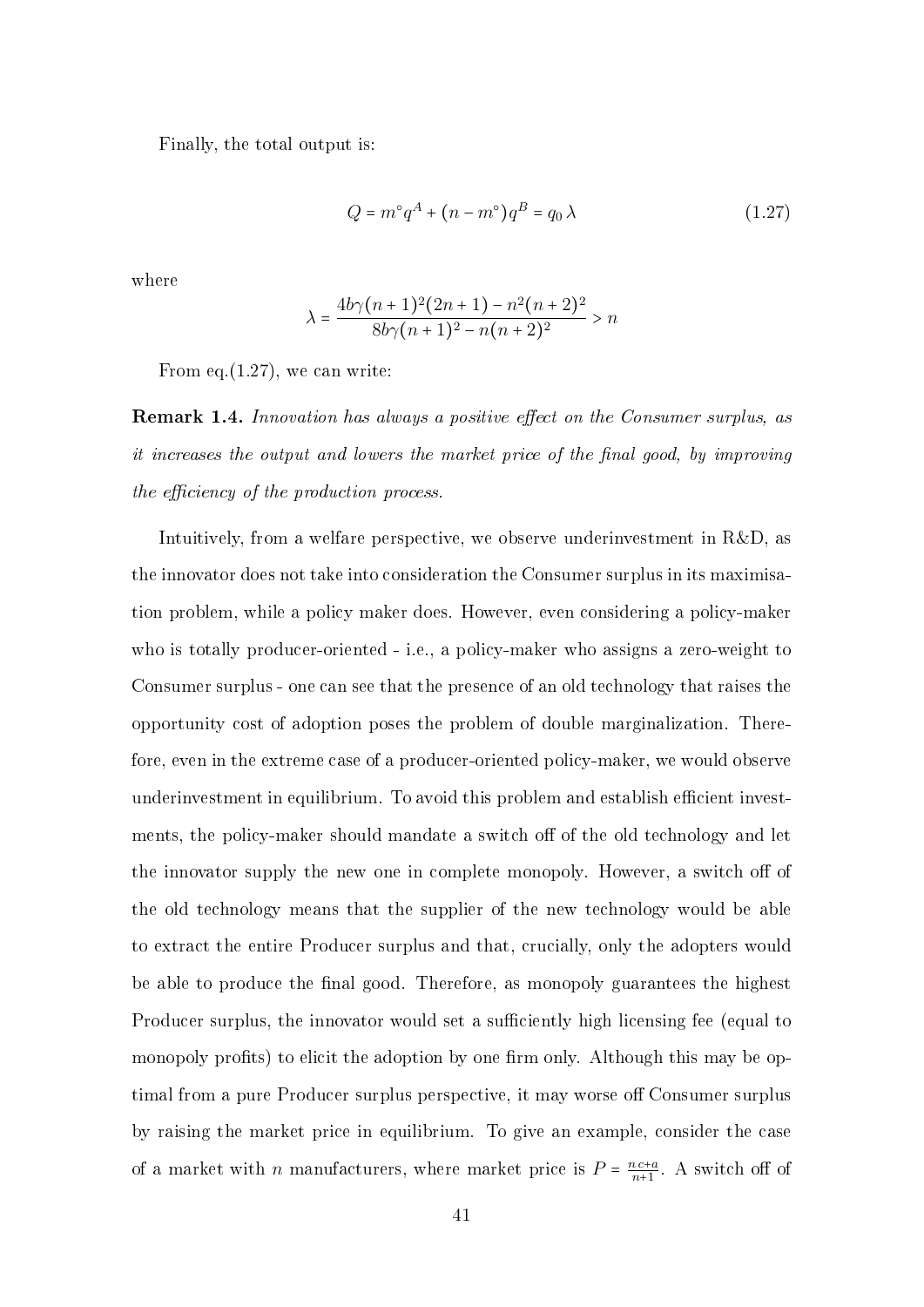the old technology would drive the market towards an "efficient" monopoly - i.e., a monopoly where production occurs by means of the new technology. This would alter the price of the final good to  $P^M = \frac{c+a-x}{2}$  $\frac{a-x}{2}$ . Consumer surplus increases if and only if:

$$
P^M = \frac{c+a-x}{2} < \frac{nc+a}{n+1} = P \quad \Leftrightarrow \quad x > \frac{n-1}{n+1} \left( a - c \right)
$$

After computing all the algebra, we have:

$$
P^M < P \qquad \text{if} \quad \gamma < \frac{n}{2b(n-1)}
$$

Which means that only a very efficient innovator can achieve a similar result. It is possible to summarise these results as:

**Proposition 1.2.** The monopolist inventor underinvests in R&D. Removal of the standard technology (B) would induce an equilibrium investment in innovation that maximises the Producer surplus. However, if the inventor is not sufficiently efficient, such a policy makes consumers worse off.

#### Industry shake-outs: k-drastic innovations

So far, I have only considered the case of a small innovation that does not alter the number of active firms in the market. Even under incomplete adoption, all the manufacturers produce positive quantities, and thus no potential sources of concern emerge from a Social Welfare perspective. Moreover, a larger rate of adoption is always beneficial to the Consumer surplus, as it necessarily comes together with a larger industry output and, consequently, a lower price of the final good.

In this section, I drop this assumption and extend the analysis to large innovations. Following Sen and Tauman<sup>[2007]</sup>, let us define a k-drastic innovation as a cost-reducing technology which is large enough to imply the exit of non-adopting manufacturers when the innovation is sold to at least  $k < n$  manufacturers. From Arrow [1962], we know that a drastic innovation consists in a large cost reduc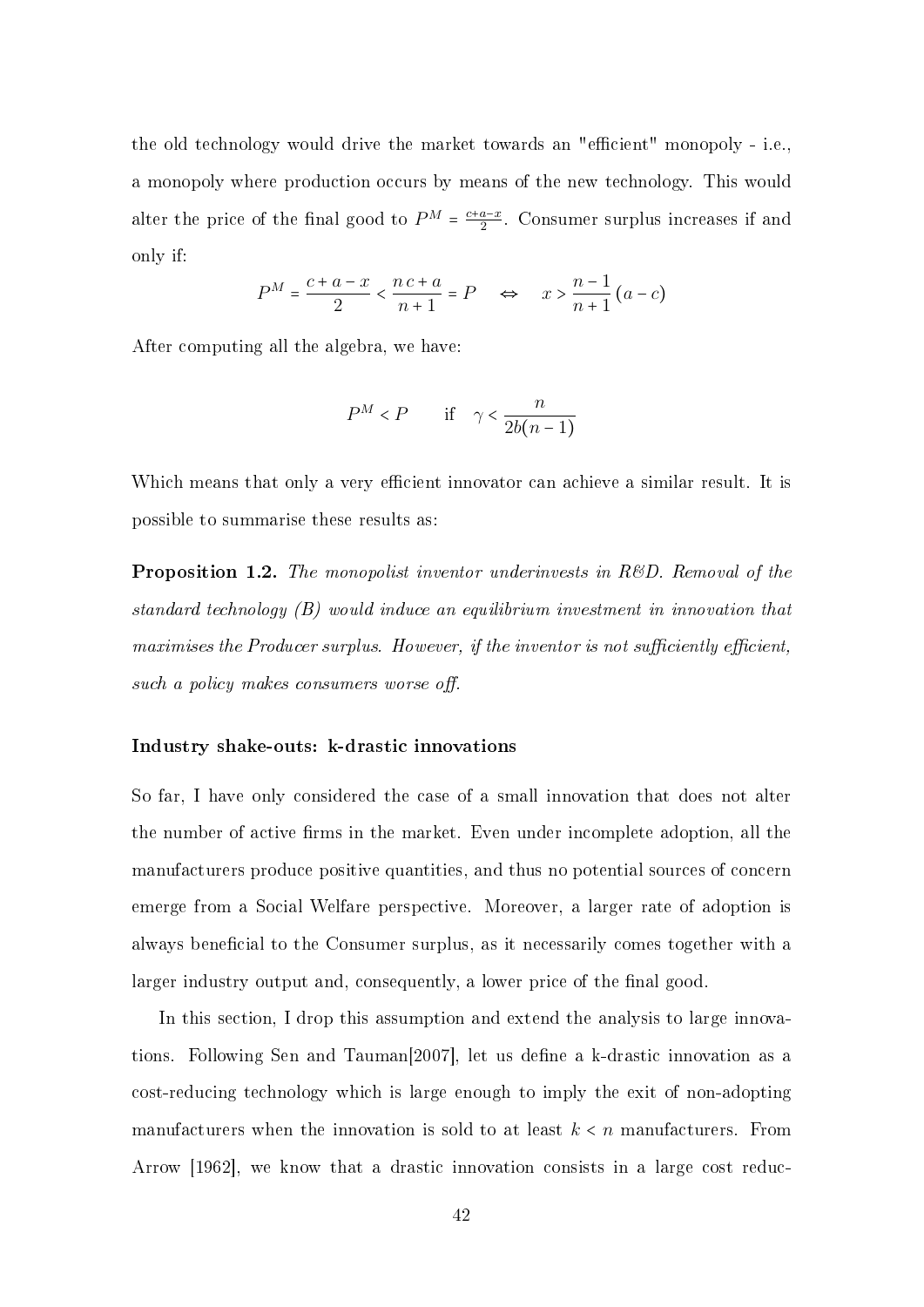tion that allows the innovator to set a monopoly price below the rival's marginal costs. This kind of innovation can be considered as a 1-drastic innovation, where the adoption by only one firm is sufficient to prevent any non-adopting firm from producing positive quantities of the nal good. Formally, an innovation is k-drastic when the condition  $k = \frac{a-c}{x}$  $\frac{c-c}{x}$  holds. When  $m < k$  manufacturers pay the licensing fee, output expansion is relatively small and non-adopters are still able to produce positive quantities of the final good and stay in the market. Instead, if  $m \geq k$ , the adopters' output expands to such an extent that the price of the final good falls at the marginal costs of production faced by non-adopters, who are not allowed to produce any positive quantities.

It can be proved that the optimal number of licensees never exceeds  $m^* = k = \frac{a-c}{x}$ x (see Kamien and Tauman [1986]). The reason for this result is straightforward. If the number of licensees is  $m^* = k$ , by eqs.[\(1.13\)](#page-38-0) and [\(1.14\)](#page-38-1), we know that the final good is entirely produced by adopters by means of the new technology. Therefore, Producer surplus is simply the k-oligopoly industry profits - i.e., the sum of the profits made by the  $m = k$  adopters. In order to extract part of the Producer surplus, the innovator sets a licensing fee that is equal to the difference between the gains derived from the adoption of the innovation  $(\pi_k^A)$  and the opportunity cost of adoption  $(\pi_{k-1}^B)$ . In other words, as in the previous section, the  $m^{th}$  firm is made indifferent between adopting the new technology and producing with the standard one.

Suppose now that the innovator decides to license an additional manufacturer to produce with the patented technology. Now, the number of active manufacturers becomes  $m' = k+1$  and the Producer surplus is the  $(k+1)$ -oligopoly industry profits. The opportunity cost of adoption is zero in this case, as it is not possible for any firm to produce positive quantities with the standard technology. Thus, the licensing fee set by the supplier is equal to  $\pi_{k+1}^A$ . This is true for any  $m > k$ , but, as Producer surplus is decreasing in the number of active firms, any additional firm endowed with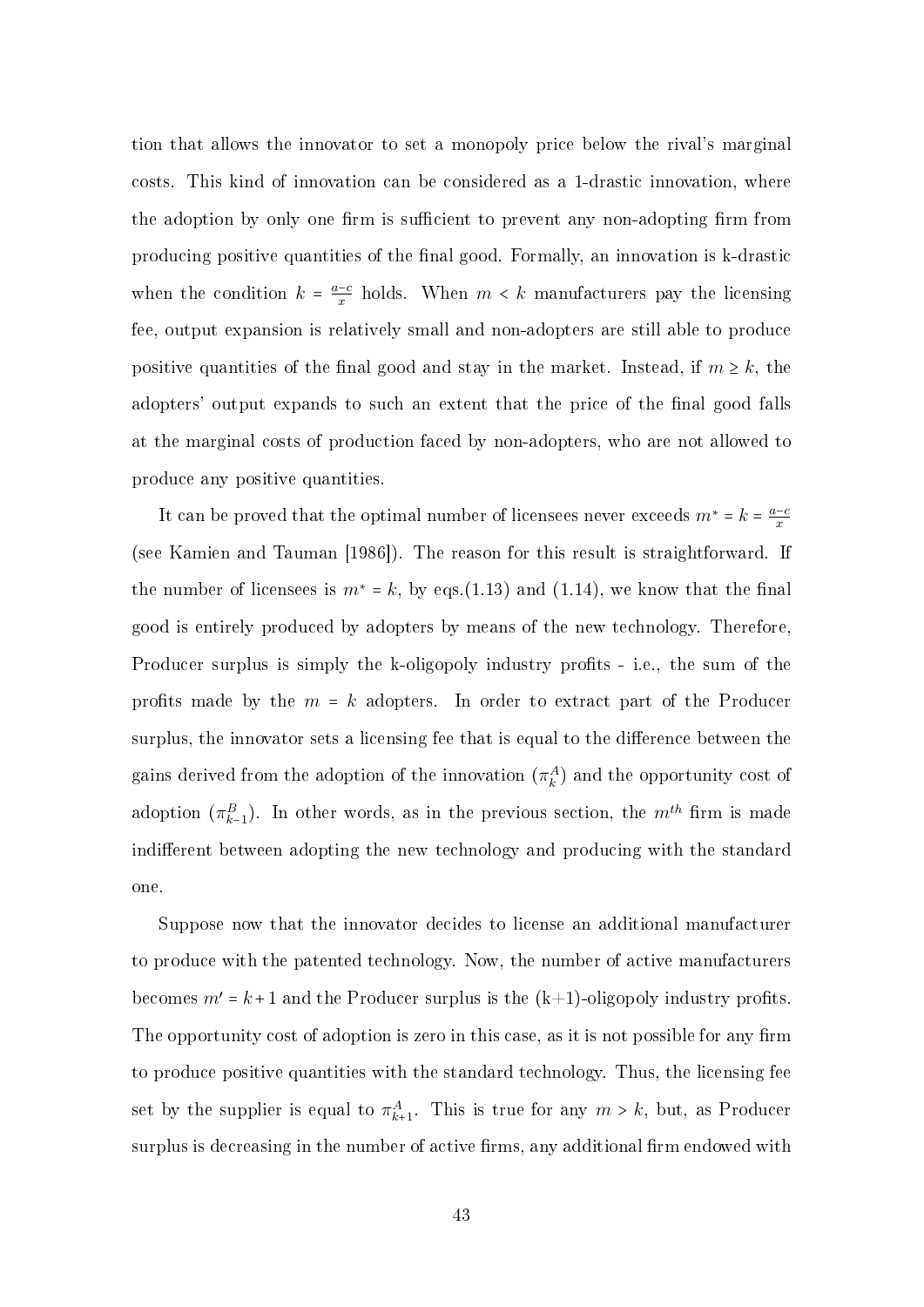the innovative technology implies lower profits for the innovator. Since  $k(\pi_k^A - \pi_{k-1}^B) >$  $(k+1)\pi_{k+1}^A$ , the equilibrium number of licensees is never above  $m^* = k$ . Instead, if  $m^*$  < k, non-adopters are able to produce positive quantities of the final good. This implies a re-allocation of the Producer surplus to non-adopters and a lower ability of the innovator to extract the surplus of the invention he sells. Thus, the equilibrium number of licensees is never below  $m^* = k$ .

In this section, I focus on innovations that satisfy  $k \geq \frac{a-c}{x}$  $\frac{x-c}{x}$ , where  $k < n$ . In fact, as I am not assuming free entry, when  $k \geq n$ , the innovation can be considered as a non-drastic one and we go back to the non-drastic innovation scenario, which is analysed in section [1.3.2.](#page-37-0)

<span id="page-46-0"></span>**Remark 1.5.** In case of k-drastic innovation, where  $k = \frac{a-c}{x}$  $\frac{x-c}{x}$  < n, the optimal number of licensees is  $m^* = k$ .

Apparently, Remark [1.5](#page-46-0) implies that the number of licensees is independent from the number of firms in the market and depends on the pre-innovation cost  $c$  and the size of the innovation  $x$ . I show that, as competition affects the size of the innovation, it also has an impact on the equilibrium number of licensees  $(m)$ . Let us consider the value  $m(x) = \frac{a-c}{x}$  $\frac{c-c}{x} = k$ . When the innovator sells the innovation to  $m(x)$  manufacturers, non-adopters exit the market and the equilibrium output of adopters is:

<span id="page-46-1"></span>
$$
q^{A}(x) = \frac{(a - c + x)}{b(\frac{a - c}{x} + 1)} = \frac{x}{b}
$$
\n
$$
\pi^{A}(x) = \frac{x^{2}}{b} - F(x)
$$
\n(1.28)

The total industry output is  $Q = m(x) q^A(x) = \frac{a-c}{b}$  $\frac{-c}{b}$  and the market price is  $P(Q)$  =  $a-b(Q) = c$ . Similarly to the previous section, the licensing fee paid by the adopters cannot exceed the difference between the profits they earn with the new technology minus their opportunity cost of adoption (Participation Constraint):

$$
F(x) \le \frac{x^2}{b} - \frac{a - c - \left(\frac{a - c}{x} - 1\right)x}{b(n + 1)^2} = \frac{n(n + 2)x^2}{b(n + 1)^2}
$$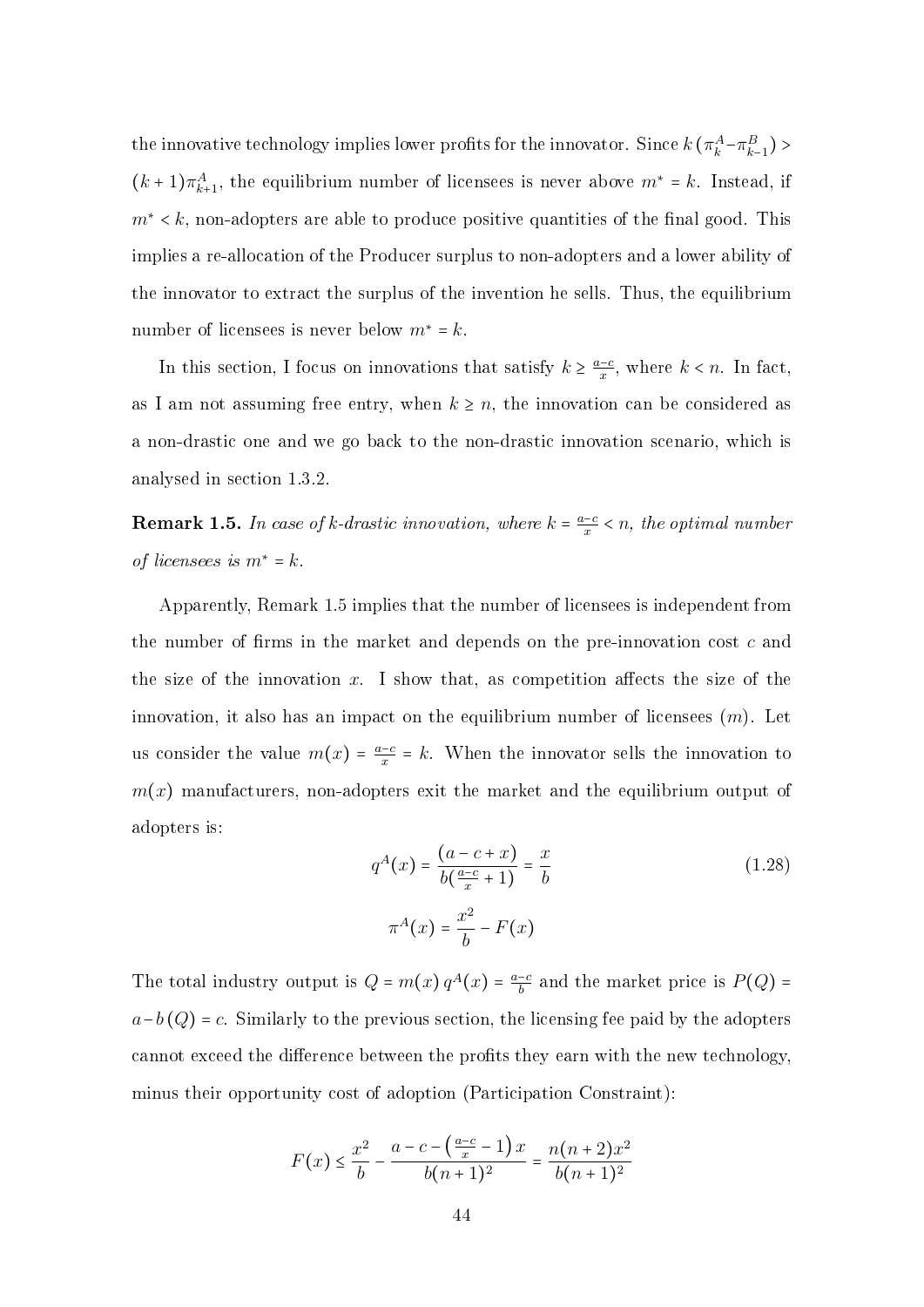Which also implies that, in equilibrium, adopters earn:

$$
\pi^A(x) = \frac{x^2}{b(n+1)^2}
$$

Instead, the profits of the innovator consist of the sum of all the fixed fees collected minus the investment in the cost-reducing innovation  $I(x) = \gamma x^2$ :

$$
\pi_u(x) = m^* F - I(x) = \frac{n(n+2)}{b(n+1)^2} x(a-c) - \gamma x^2
$$

By embedding the Participation Constraint in the maximization problem of the inventor, simple maximization w.r.t. x yields the optimal size of the innovation:

$$
x^* = \frac{n(n+2)(a-c)}{2b\gamma(n+1)^2}
$$
 (1.29)

from which we derive:

$$
F^* = \frac{n^3(n+2)^3(a-c)^2}{4b^3\gamma^2(n+1)^6}
$$
 (1.30)

<span id="page-47-2"></span>
$$
\pi_u^* = \frac{n^2(n+2)^2(a-c)^2}{4b^2\gamma(n+1)^4} \tag{1.31}
$$

I use x ∗ to compute the optimal number of licensees:

<span id="page-47-0"></span>
$$
m^* = \frac{2b\,\gamma(n+1)^2}{n(n+2)}\tag{1.32}
$$

which is a decreasing function of n and coincides with the number of licensees  $m^{\circ}$ derived in the case of non-drastic innovations. Remember from section [1.3.2](#page-38-2) that  $N(n) = \frac{n(n+2)}{(n+1)^2}$  $\frac{n(n+2)}{(n+1)^2}$ ; we can rewrite  $m^* = \frac{2b\gamma}{N(n)}$  $\frac{2b\gamma}{N(n)}$ . From eq.[\(1.32\)](#page-47-0), we are able to state the following proposition:

<span id="page-47-1"></span>Proposition 1.3. The equilibrium number of licensees with k-drastic innovation is  $m^* = 2b\gamma/N(n)$ . Moreover, the number of licensees decreases when competition increases.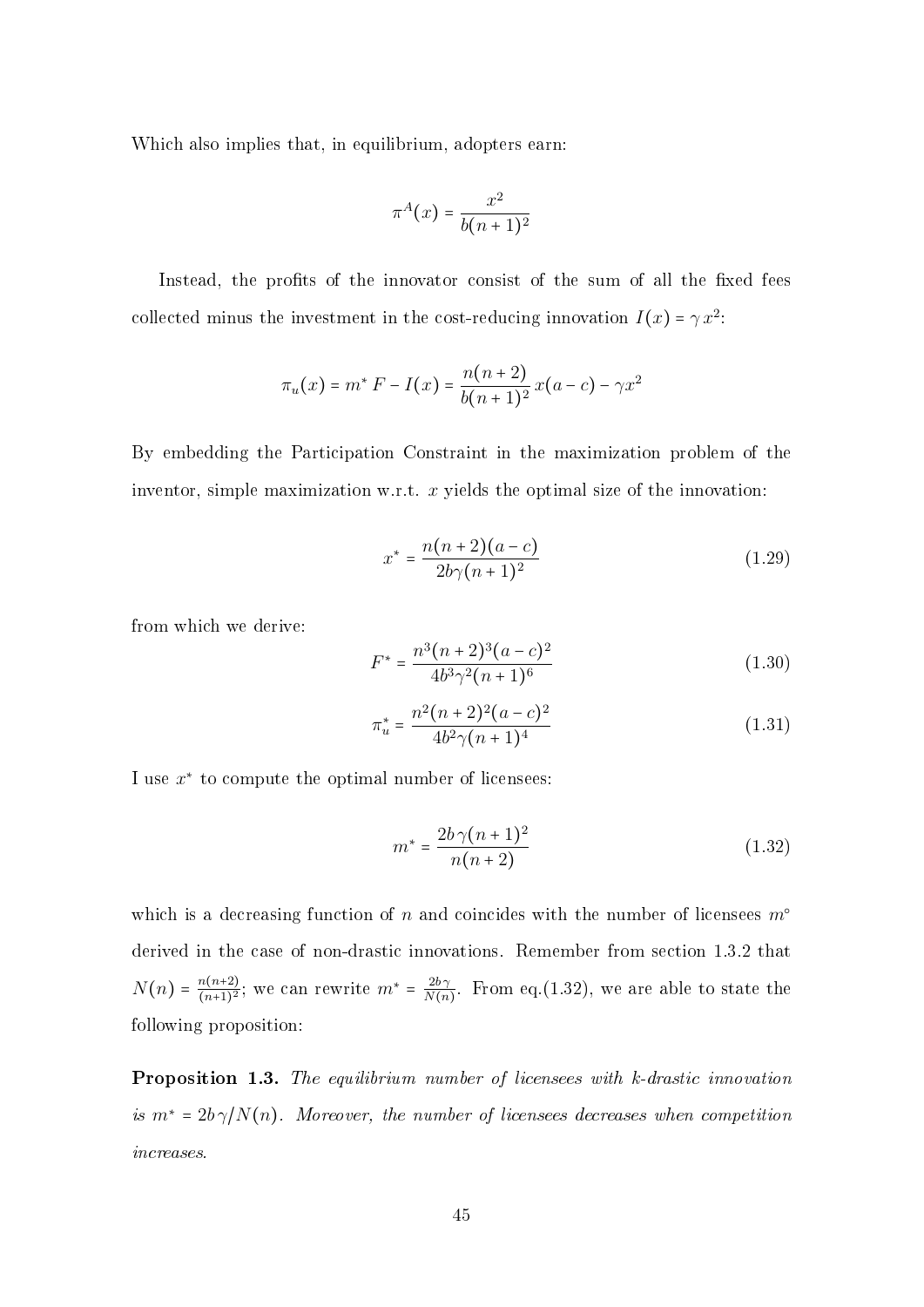Proposition [1.3](#page-47-1) contributes to the literature on licensing and the value of patents by considering the size of the innovation as a variable which is not exogenously given, but which is chosen by the innovator and depends on the environment in which he is operating. Moreover, Proposition [1.3](#page-47-1) shows that, as the innovator's investments depend on competition, the equilibrium number of licensees is also connected to the initial number of manufacturers active in the product market. As competition intensifies, the incentives to invest in innovation grow, because the competitive pressure strengthens the drastic effects of the innovation and zeros out the opportunity cost of adoption of the manufacturers, raising their willingness to pay in order to survive in the market  $(F'_n > 0)$ .<sup>[12](#page-48-0)</sup> When the incentives to invest rise, the innovator puts more effort in the development of the innovation and the size of the innovation in equilibrium increases. Therefore, we expect that, in concentrated markets, where the incentives to invest are relatively weak - as the standard technology already provides the manufacturers with a substantial payoff - the innovation size is more likely to be small.

The implications of the introduction of a k-drastic innovation are several. Propo-sition [1.3](#page-47-1) states that  $m^*$  is lower in markets with many manufacturers. That is, the more competitive the market, the more drastic the innovation, and consequently the fewer the number of licensees. So, competition affects also the magnitude of the shake-outs due to the introduction of an innovation. As the equilibrium size of  $x$ increases because of the competition, the innovation becomes more drastic and the number of licensees  $m^*$  decreases. We can decompose the effect of n on  $m^*$ ,  $x^*$  and total revenues as follows:

$$
m^* = \frac{2b\gamma(n+1)^2}{n(n+2)};
$$
  $x^* = \frac{Q}{m^*};$   $TR = m^*F^*$ 

<span id="page-48-0"></span> $12$ When the competitive pressure is stronger, the innovation size increases and the condition  $x > \frac{a-c}{n-1}$  is more easily satisfied. Moreover, if  $x \uparrow$ , the number of licensees shrinks. The adopters'  $\sum_{n=1}^{\infty}$  n=1 is more casily satisfied. Moreover, if x |, the number of neclisess similars. The adopters payoff (before paying the upfront fee) increases with n and their opportunity cost  $\pi^B$  falls. Thus, as F is such to satisfy  $\pi^A = \pi^B$ , we have that  $F'_n > 0$ .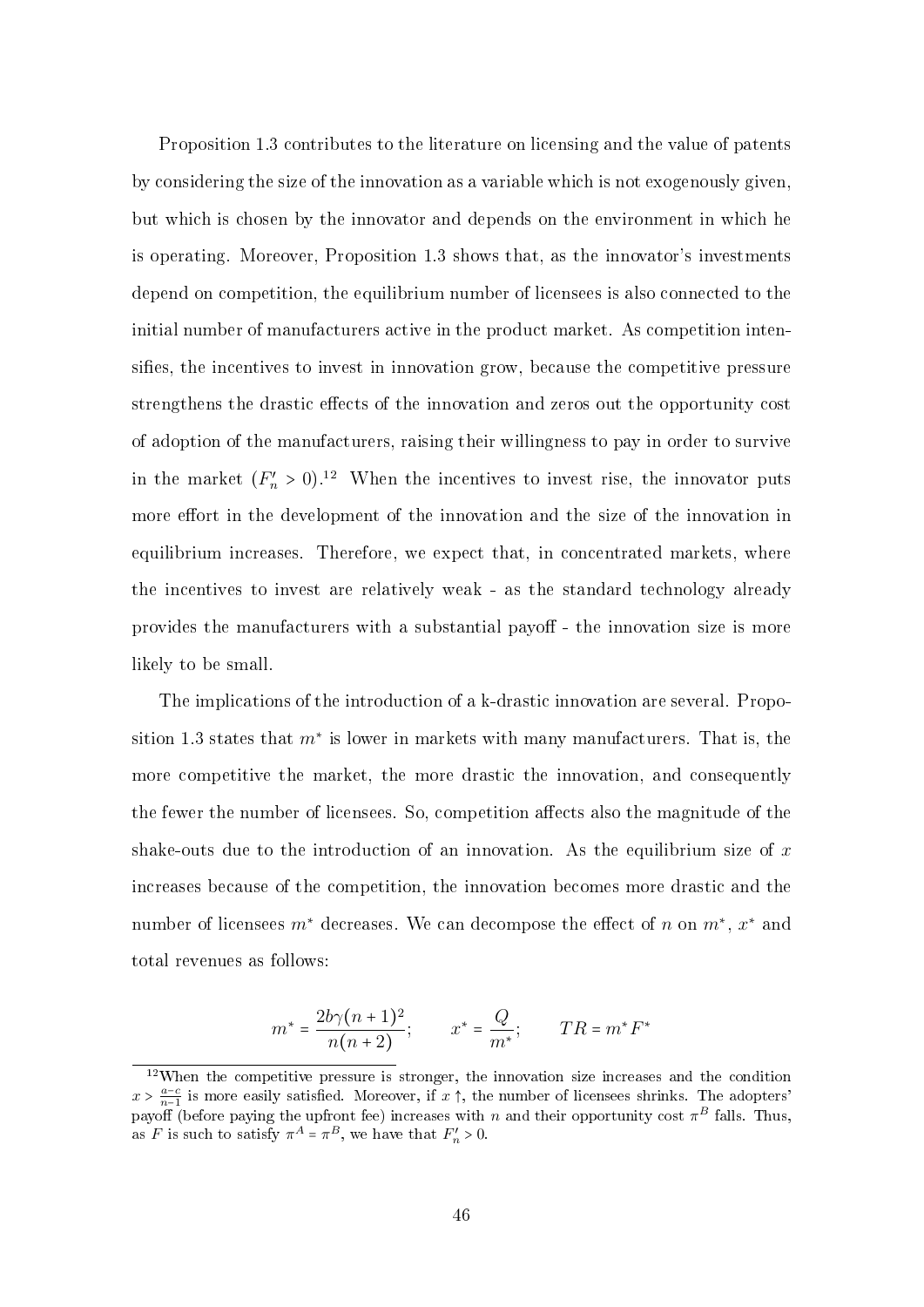where  $Q = \frac{(a-c)}{b}$  $\frac{-c_j}{b}$  is the total industry output.

$$
\frac{\partial m^*}{\partial n} = -\frac{4b\gamma(n+1)}{n^2(n+2)^2} < 0\tag{1.33}
$$

<span id="page-49-0"></span>
$$
\frac{\partial x^*}{\partial n} = \frac{\partial x^*}{\partial m^*} \frac{d m^*}{dn}
$$
\n(1.34)

<span id="page-49-1"></span>
$$
\frac{\partial TR}{\partial n} = \frac{\partial TR}{\partial m^*} \frac{dm^*}{dn} + \frac{\partial TR}{\partial F^*} \frac{dF^*}{dn}
$$
\n(1.35)

Eq. [\(1.34\)](#page-49-0) is always positive, as depends uniquely on the number of licensees chosen in equilibrium by the innovator. Instead, total revenues depend on both  $m^*$  and the upfront fee  $F^*$ . The first component of the RHS of eq. [\(1.35\)](#page-49-1) is negative as  $\frac{\partial m^*}{\partial n}$  < 0. Instead, the licensing fee increases when competition becomes fiercer. The increase in the magnitude of the upfront fee more than compensates the reduction in the number of licenses collected.

Remark 1.6. The industry shake-out that results from the introduction of a large innovation is expected to be more severe in a more competitive market. This is so, as competition increases the size of the cost-saving effect  $x$  in equilibrium, making the innovation more drastic. Consequently, the innovator's total revenues from licensing increases as competition intensifies.

It is worth spending few words on the cost parameter  $\gamma$ . Similarly to the previous section with small innovations,  $\gamma$  represents the cost associated to the R&D activities and can be interpreted as a proxy for the inverse of innovator's efficiency. The higher  $\gamma$ , the more the innovator must pay to obtain a given size of innovation - i.e., the cost parameter  $\gamma$  affects the size of the innovation produced, as it alters the innovator's cost of developing an innovation. Therefore, an efficient innovator is more likely to produce a more drastic innovation than an inefficient one. Formally,

$$
x'_{\gamma} = -\frac{n(n+2)}{2b(n+1)^2 \gamma^2} (a-c) < 0
$$

Also, we already know that a k-drastic innovation implies, at least,  $(n-1)x \ge$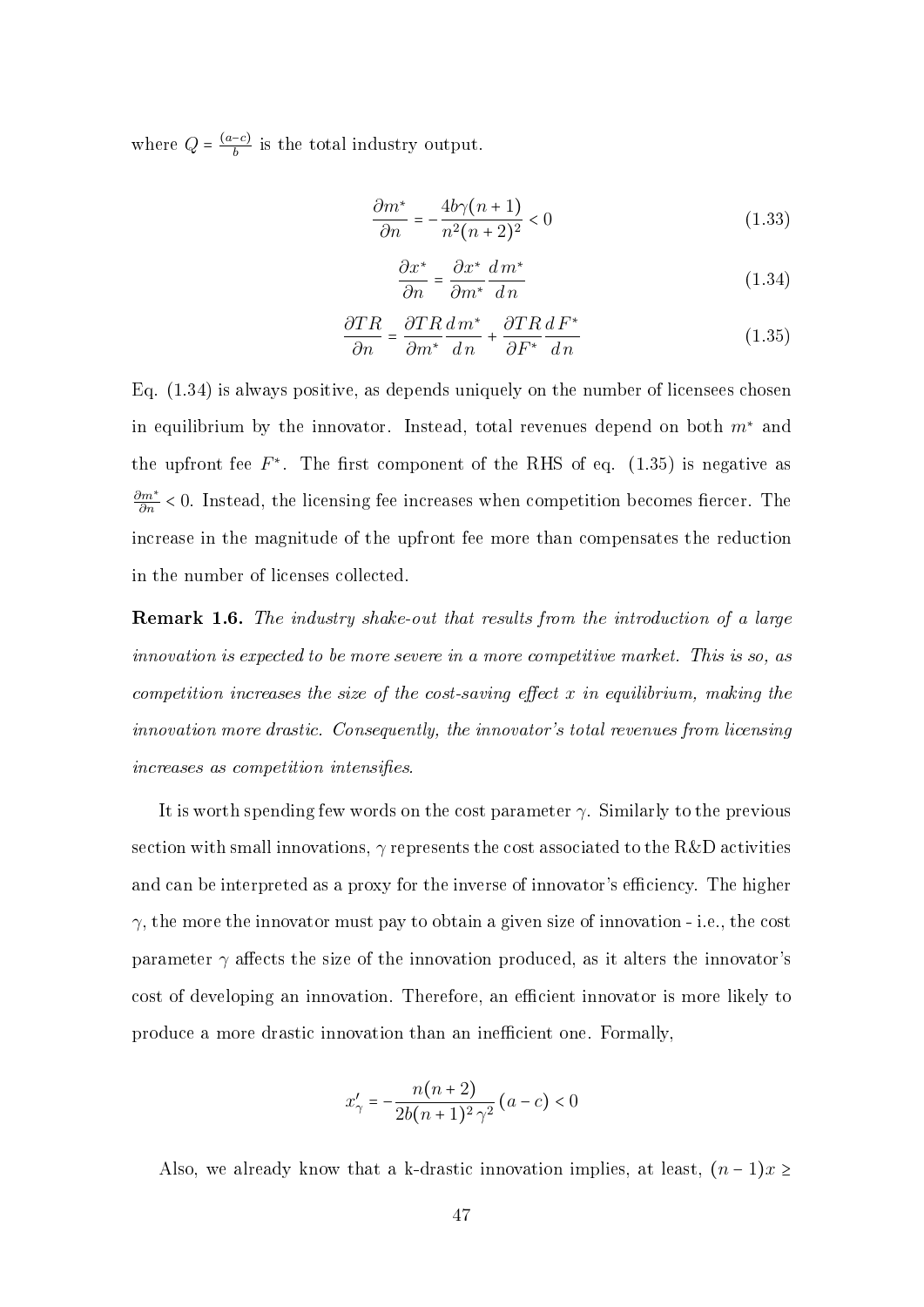$(a - c)$ . Adapting the condition derived in section [1.3.2,](#page-38-2) we know that for the innovation to be k-drastic, it must be that:

<span id="page-50-0"></span>
$$
\gamma < \frac{3n^2(n+2)}{8b(n+1)^2} \equiv \Gamma^* \tag{1.36}
$$

Eq.  $(1.36)$  represents the efficiency requirement that the innovator must satisfy in order to be able to produce a k-drastic innovation. Intuitively, less drastic innovations are achievable by less efficient innovators. However, competition alters the efficiency requirement helping inefficient innovators  $(\Gamma'_n > 0)$  develop innovations that are larger than if they were sold them in a concentrated market, given their "type"  $\gamma$ . The logic behind this result is simple and consistent with the previous part of the article, as it derives from the fact that competition acts as a trigger for the incentives and the size of the innovation  $(x_n > 0)$ . We can summarise this analysis and state that:

<span id="page-50-1"></span>**Corollary 1.2.** The more efficient the innovator  $(\gamma \downarrow)$ , the more drastic the innovation. However, competition fosters less efficient innovators to produce k-drastic *innovations*  $(\Gamma^* \uparrow)$ .

Finally, let us compare the results above with those derived in the previous section; for the innovation to be k-drastic, we must have:

$$
m^* = \frac{2b\,\gamma(n+1)^2}{n(n+2)} < n \Longleftrightarrow \gamma < \frac{n^2(n+2)}{2b(n+1)^2} \equiv \widetilde{\Gamma}
$$

For any  $n \geq 2$ , one can see that  $\tilde{\Gamma} \geq \Gamma^*$  - which is the lowest bound of  $\gamma$  for the innovation to be non-drastic. Thus,  $\Gamma^*$  can also be interpreted as the efficiency threshold that sorts the inventors who are sufficiently efficient to introduce a kdrastic innovation  $(\gamma \lt \Gamma^*)$  from those who are not  $(\gamma \ge \Gamma^*)$ , while  $\tilde{\Gamma}$  sorts inventors that elicit incomplete adoption of the superior technology  $(\gamma \lt \tilde{\Gamma})$  from those who elicit complete adoption ( $\gamma > \tilde{\Gamma}$ ). Interestingly, and consistently with both Corollary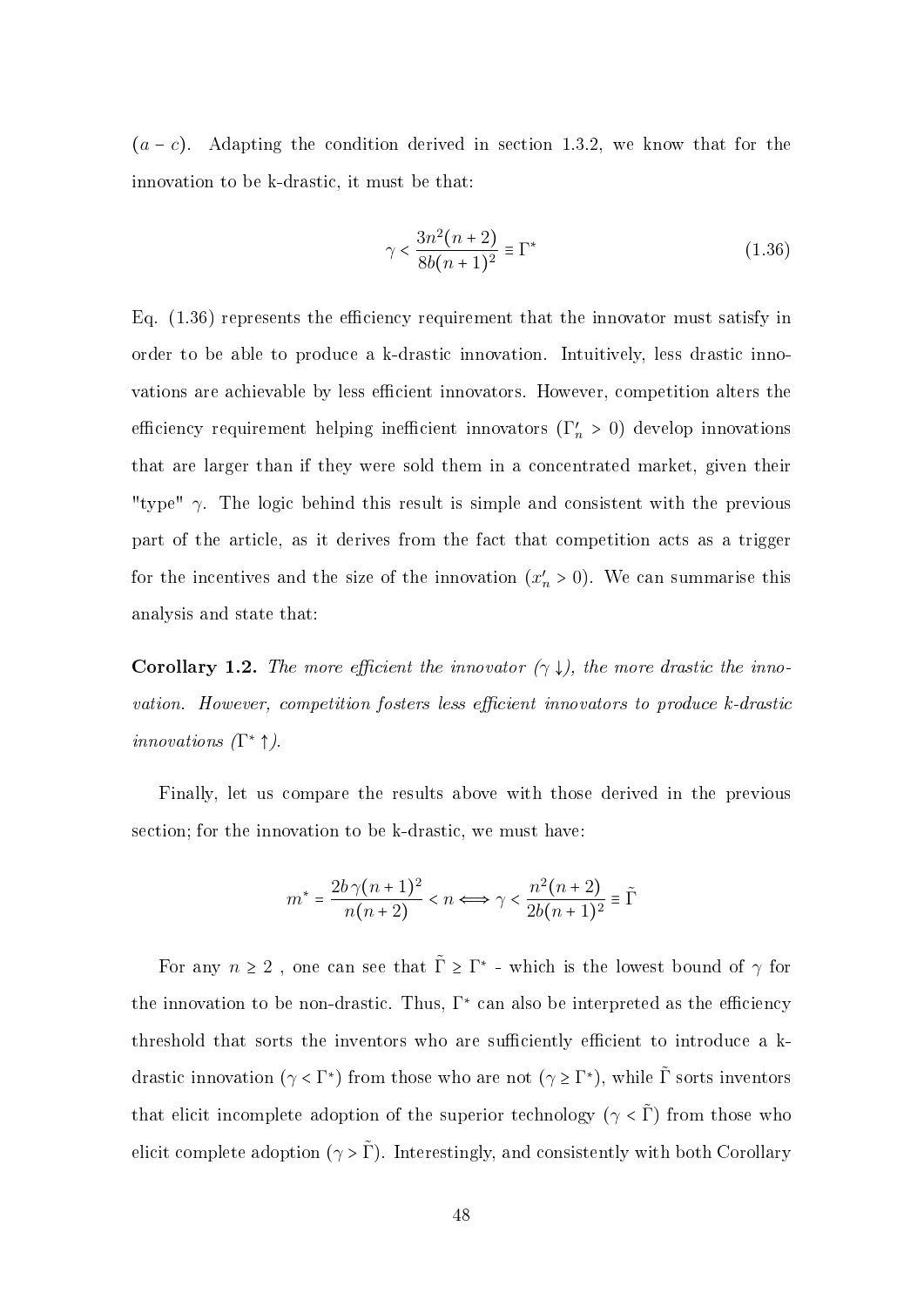<span id="page-51-0"></span>

Figure 1.3: The effects of innovation on market structure, depending on the efficiency of the innovator  $\gamma$ .

[1.1](#page-40-2) and Corollary [1.2,](#page-50-1) both thresholds are negatively related to the intensity of competition  $(\Gamma_n^*, \tilde{\Gamma}_n > 0)$ . It follows that:

<span id="page-51-1"></span>**Proposition 1.4.** Consider an inventor  $\ell$ . We observe the following cases:

i) if  $\gamma_{\ell} < \Gamma^*$ , we have a k-drastic innovation and the non-adopters' exit from the market;

ii) if  $\Gamma^* < \gamma_{\ell} < \tilde{\Gamma}$ , we have a non-drastic innovation and incomplete adoption;

iii) if  $\gamma_{\ell} > \tilde{\Gamma}$ , we have a non-drastic innovation and complete adoption.

Figure [1.3](#page-51-0) represents Proposition [1.4](#page-51-1) graphically.

We can summarise the effects of a cost-saving innovation on market price and firms' cost structure by looking at figure [1.4.](#page-52-0) In both panels, the horizontal axis measures the inverse of the cost parameter  $\gamma$  - i.e. it measures the efficiency of the inventor. Inventors associated to a higher  $1/\gamma$ , all else equal, are going to introduce a more effective innovation. The two panels represent two different market structures. with *n* and  $n' > n$ , as downstream producers. As competition becomes more intense, it becomes easier to produce a k-drastic innovation - i.e., 1/Γ<sup>∗</sup> shifts to the left. Moreover, the effect of innovation on the market price  $P^*$  is lower - i.e.,  $\frac{nc+a}{n+1} > \frac{n'c+a}{n'+1}$  $\frac{n'c+a}{n'+1}$ . Instead, the downstream producers' marginal costs  $(MC = c - x)$  fall sharply, as competition prompts the size of the innovation  $(x_n > 0)$ . This means that, when the market is highly competitive, the rise of markups is expected to be larger.[13](#page-51-2)

<span id="page-51-2"></span><sup>&</sup>lt;sup>13</sup>Here, I adopt the Lerner index to define the markups of the adopting manufacturers:  $\mu^A$  =  $\frac{P-MC}{P} = \frac{c-(c-x)}{c}$  $\frac{c-x}{c} = \frac{x}{c}$ . It is easy to see that, as  $x'_n > 0$ , then  $\mu'_n > 0$ .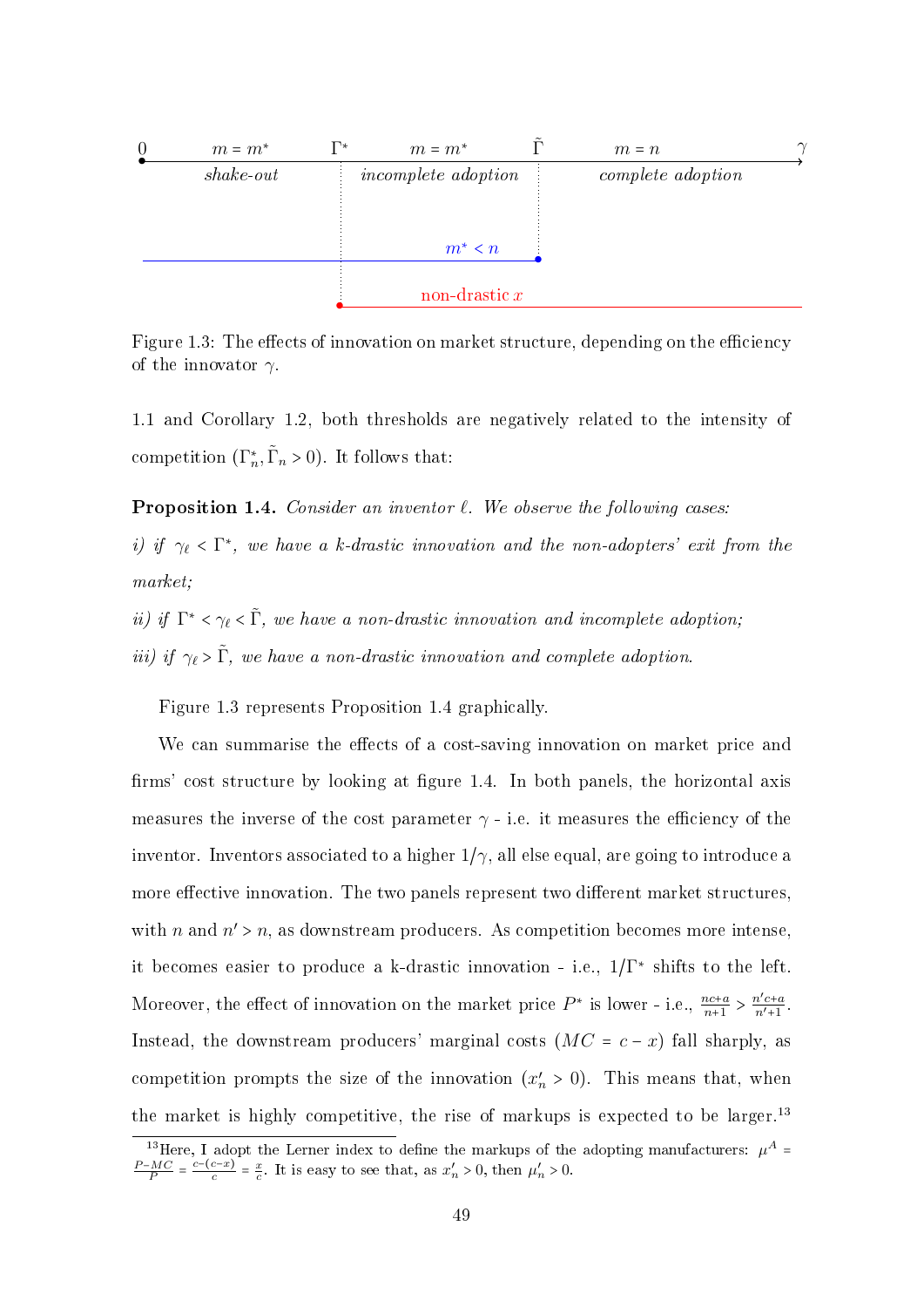<span id="page-52-0"></span>

Figure 1.4: The effect of innovation on the market price  $P$  and the marginal costs of downstream producers  $MC$  with different market structures  $n' > n$ . The size of the innovation is measured in terms of innovator's efficiency  $1/\gamma$  (given the market structure). The more competitive the market (right hand panel), the less effective the innovation in lowering the price of the final good. When the market is highly competitive, inefficient inventors (high  $\gamma$ ) are relatively more successful in introducing larger innovations.

However, this is mainly driven by the change in the cost structure of the firms that have now to repay a fixed cost component - i.e., the licensing fee - and it is not associated to a fall in the Consumer surplus.

Corollary 1.3. The more intense the competition in the product market, the higher the threshold  $\Gamma^*$  and the easier it is to introduce a k-drastic innovation. However, competition softens the effects of the new technology on the price of the final good, while it increases the firms' markups.

#### 1.3.3 Discussions and Welfare implications

From the Social Welfare perspective, k-drastic innovations imply a clear and general increase in Social Welfare, defined as the sum of Consumer and Producer surplus. In fact, by lowering the market price to the pre-innovation marginal costs of production and increasing the efficiency of the production process, k-drastic innovations have a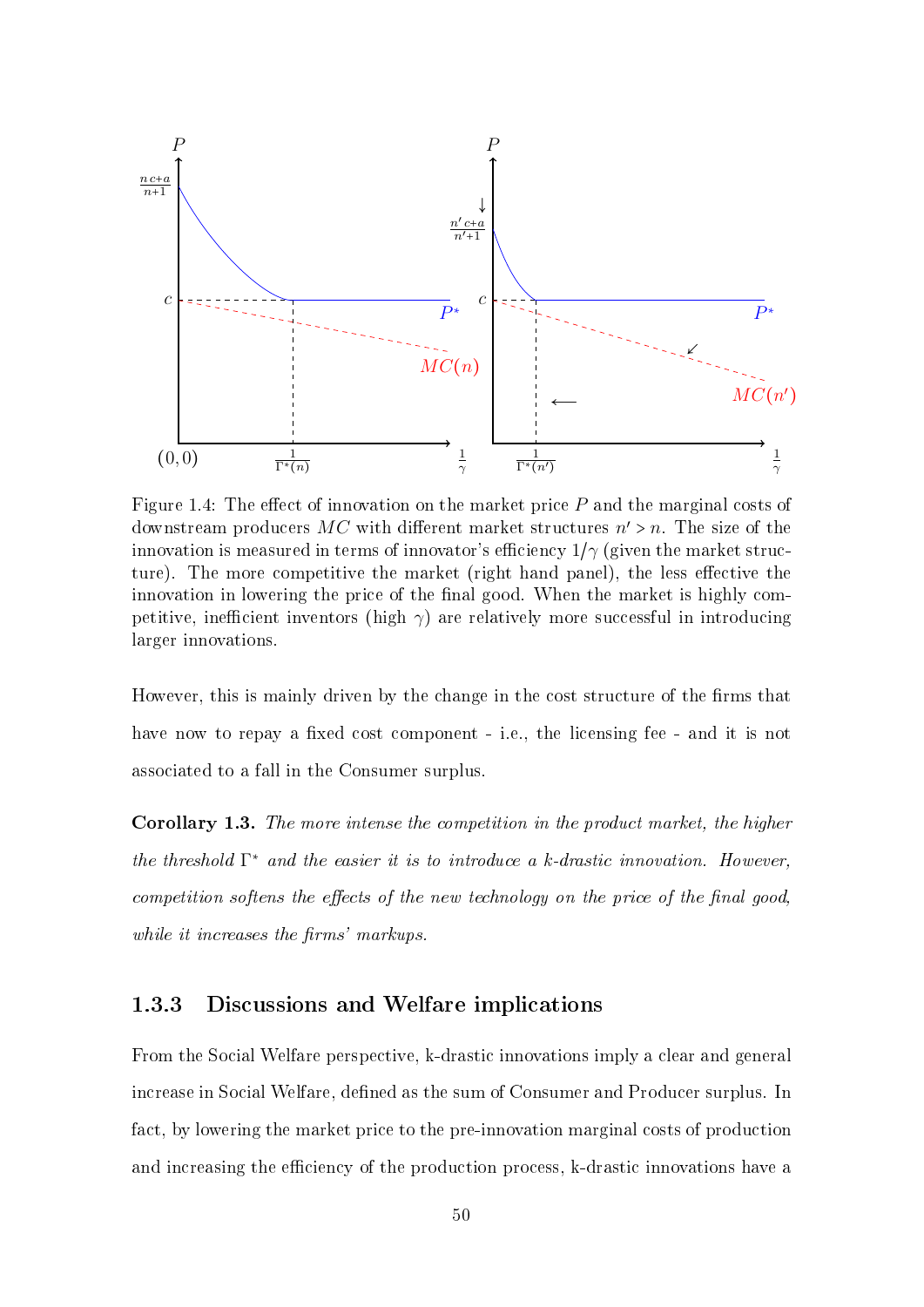positive impact on both the components of Social Welfare.

If we look at the optimal size of the innovation, we observe underinvestment in R&D in equilibrium, as the upstream innovator does not internalise the Consumer surplus in his maximization problem, and the presence of an alternative technology prevents the innovator from fully extracting Producer surplus. If we consider the problem of a policy-maker that wants to maximize Social Welfare, we have:

$$
SW = \frac{bQ^{2}}{2} + (a - c + x - bQ)Q - \gamma x^{2}
$$

Simple maximization w.r.t. the total output and the size of the innovation leads to, respectively:

$$
Q^w = \left(\frac{2b\gamma}{2b\gamma - 1}\right) \frac{a - c}{b} > Q^*
$$

$$
x^w = \frac{a - c}{2b\gamma - 1} > x^*
$$

The policy-maker expects a larger output and more investments in R&D. However, it is impossible to reach an efficient allocation in a market where a k-drastic patented innovation is introduced. In fact, the monopolist innovator is always able to keep the market price at the pre-innovation competitive level by lowering the number of active firms and controlling the total output produced. We can refer to this ability of the inventor as the "hidden bargaining power". The analysis of the potential effects (either positive or negative) of such a distribution of the surplus generated by the introduction of the new technology is beyond the scope of this article. Here, I simply show that a process of market power accumulation by the inventor is a possible outcome and the policy-makers' concerns may be valid.

The innovator benefits from operating in a competitive market  $(\partial \pi_u^* / \partial n > 0)$ , as he can appropriate all the surplus generated by innovation. The more competitive the market, the higher the licensing fee paid for adoption and the lower the adopters' profits in equilibrium  $(\partial \pi_d^A / \partial n < 0)$ . Thus, inventions in perfectly competitive mar-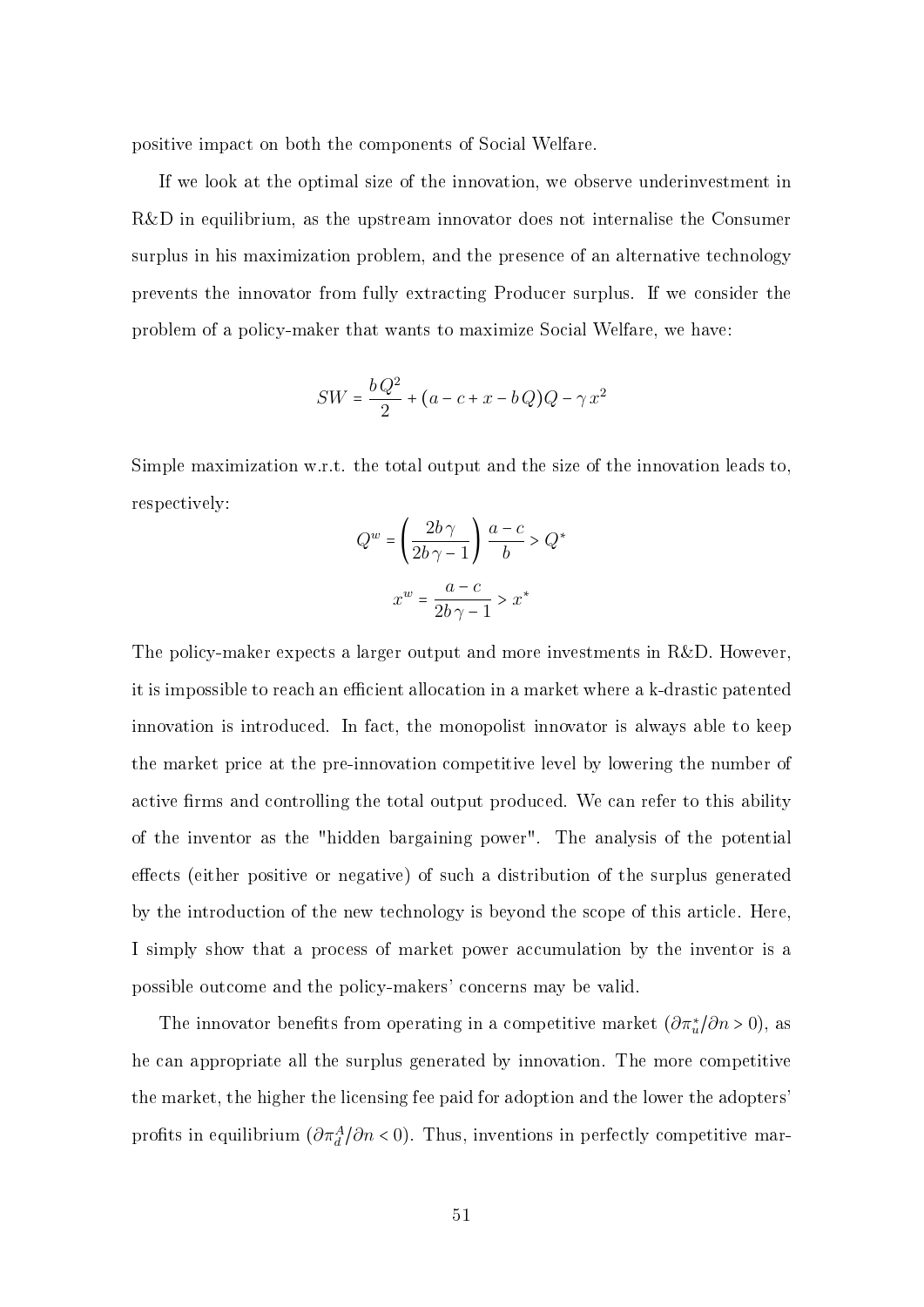kets generate a surplus which entirely increases Producer surplus (the price of the final good does not vary) and is fully appropriated by the innovator. Instead, when the market is highly concentrated, part of the surplus generated by the innovation goes to Consumer surplus (lowering the price of the final good from  $n(c+a)/(n+1)$ ) to c). Moreover, the innovator's surplus extraction is frustrated also by the fact that the manufacturers have large market power and opportunity costs of adoption, and are therefore more reluctant to pay a high licensing fee. It is possible to summarise these results as:

**Proposition 1.5.** The effect of a k-drastic innovation on the Consumer surplus is always positive. However, the more firms are driven out of the market, the larger the markups of the adopting manufacturers, and the larger the profits of the inventor.

Finally, looking at the incentives to invest in innovation, it is apparent that competition in the downstream sector is beneficial to the innovator's effort to produce a large innovation. This is in line with the Arrowian theory, according to which the manufacturers are willing to pay a larger fee to leapfrog their rivals when competition is stronger. However, things are less clear when we look at the innovator's sector. Here, the analysis focuses on the case of a monopolist inventor who bene fits from patent protection that prevents competition in the innovative technologies. Dropping this assumption makes the analysis fuzzy. On the one hand, competition reduces the ability of the innovator to appropriate the value generated by his invention, generating the well-known hold-up problem, which may further lower the already insufficient investments in R&D. On the other hand, several firms competing in the R&D stages may prompt replication of efforts, inducing overinvestments. Competition in R&D, however, decreases the licensing fee, increases the manufacturers' surplus, and reduces the market price to a lower level than a patented k-drastic innovation. Thus, the effect of competition among inventors, although ambiguous, highlights the fact that both competition and concentration might be required to stimulate investments in R&D and there might not be a superior market structure.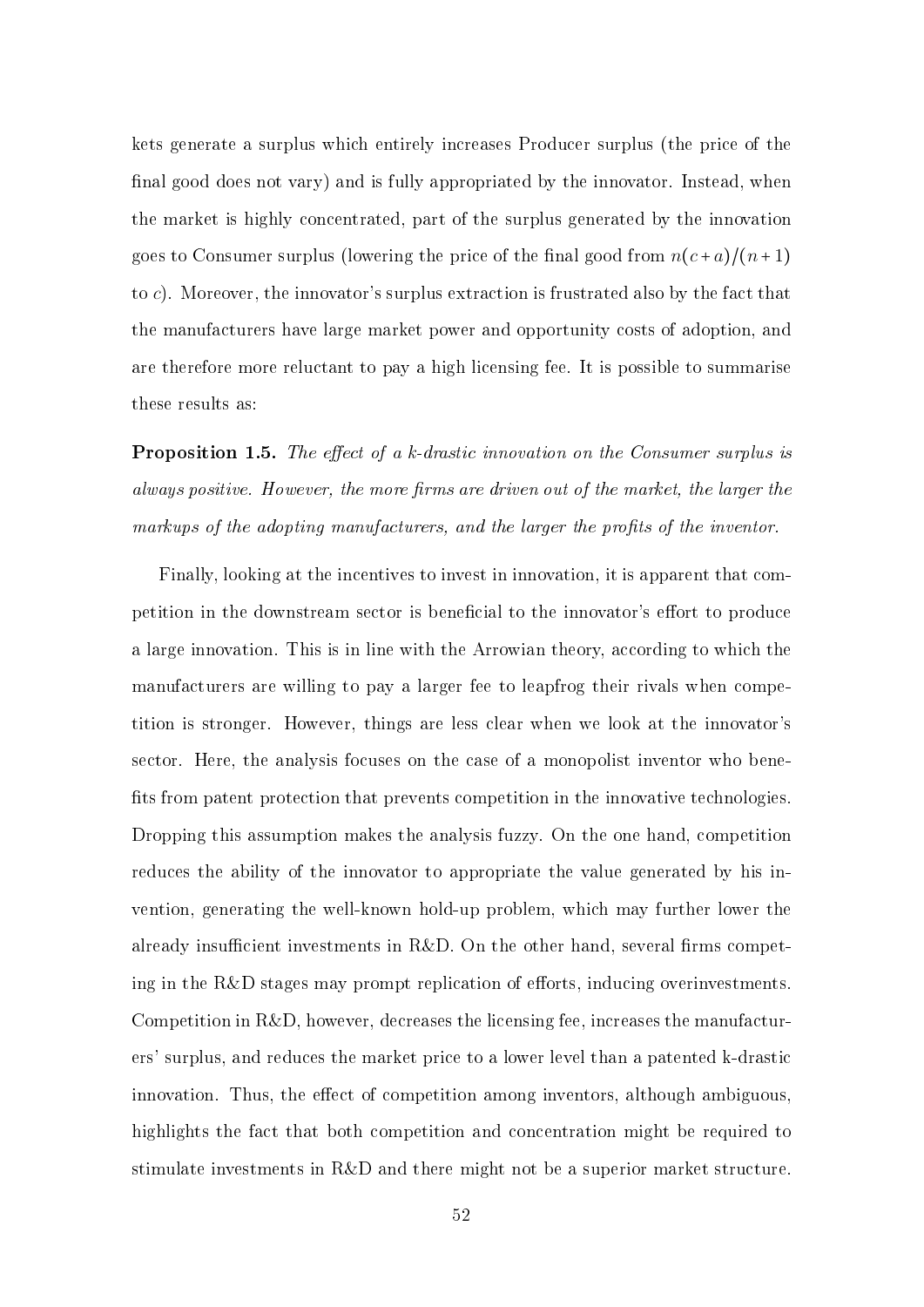# 1.4 The choice of the licensing scheme: a comparison of the incentives

In this section, I compare the results in sections [1.3.1](#page-35-0) and [1.3.2,](#page-37-0) in order to understand which licensing contract the innovator enforces in order to sell his innovation to the manufacturers and maximise his profits. From section [1.3.1,](#page-35-0) we know that, when the inventor licenses his technology with a royalty-based contract, his profits would be as described in eq.  $(1.11)$ , regardless of the size of the innovation x. Instead, if the licensing scheme enforced by the inventor is an upfront fee, then the size of innovation is an important variable in order to determine the revenues from licensing. In particular, in section [1.3.2](#page-37-0) we have seen the case of both non-drastic and k-drastic innovations, where the inventor's profits are defined by eqs.  $(1.24)$ and [\(1.31\)](#page-47-2), respectively. If the type of the innovator is such that  $\gamma \ge \Gamma^*$ , then the innovation would be non-drastic. Otherwise, when  $\gamma < \Gamma^*$ , the innovator is able to develop a k-drastic innovation.

Therefore, in order to determine the optimal licensing scheme from the inventor's perspective, we have to compare all the outcomes, case by case.

<span id="page-55-0"></span>
$$
\pi_u^F > \pi_u^r \iff \begin{cases} \frac{n^2(a-c)^2}{4\gamma b^2(n+1)^2} < \frac{n^2(n+2)^2(a-c)^2}{4b^2\gamma(n+1)^4} & \text{if } \gamma < \Gamma^*\\ \frac{n^2(a-c)^2}{4\gamma b^2(n+1)^2} < \frac{4n(a-c)^2\gamma}{8b\gamma(n+1)^2 - n(n+2)^2} & \text{otherwise} \end{cases} \tag{1.37}
$$

where the superscripts  $F$  and  $r$  indicates the contract type and stands for upfront fee and royalties, respectively. Since  $n^2(n+2)^2/(n+1)^4 > n^2/(n+1)^2$ , the first condition in eq. $(1.37)$  is always satisfied. Instead, the second condition is satisfied for  $\gamma > \overline{\overline{\Gamma}} > \Gamma^*$ , as:

$$
\frac{4n(a-c)^2\gamma}{8b\gamma(n+1)^2 - n(n+2)^2} - \frac{n^2(a-c)^2}{4\gamma b^2(n+1)^2} > 0
$$

$$
\frac{(4\gamma b^2(n+1)^2)(4n(a-c)^2\gamma) - (8b\gamma(n+1)^2 - n(n+2)^2)(n^2(a-c)^2)}{(8b\gamma(n+1)^2 - n(n+2)^2)(4\gamma b^2(n+1)^2)} > 0
$$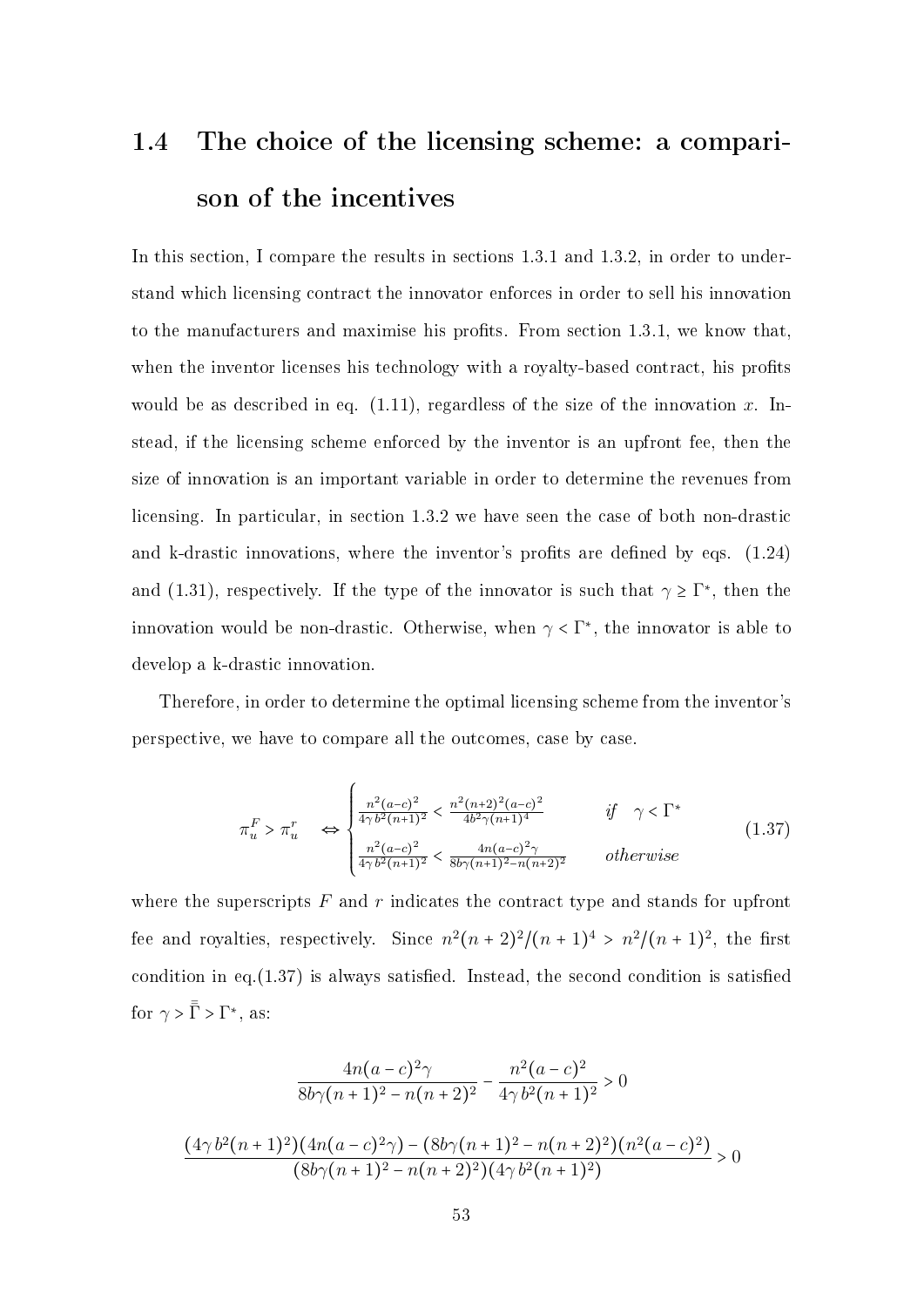<span id="page-56-0"></span>

|                    | П∗         |  |                 |
|--------------------|------------|--|-----------------|
| <i>upfront fee</i> | royal ties |  | upfront fee     |
| $m = m^*$          |            |  | $m = n$         |
| k-drastic $x$      |            |  | non-drastic $x$ |

Figure 1.5: the innovator chooses the licensing contract depending on his own ef ficiency (and competition level). When the innovation is k-drastic, upfront fee is always preferred to royalties. The same when the innovator is very inefficient. Instead, for intermediate value of  $\gamma$ , royalties are superior to upfront fee.

$$
\frac{(a-c)^2n((8b\gamma(n+1)^2)(2b\gamma-n)+n^2(n+2)^2)}{(8b\gamma(n+1)^2-n(n+2)^2)(4\gamma b^2(n+1)^2)} > 0
$$

The denominator is always positive for  $\gamma > \Gamma^*$ . The numerator is positive if  $\gamma > \frac{n((n+1)+\sqrt{n^2+3n+3})}{4b(n+1)}$  $\frac{(1)+\sqrt{n^2+3n+3}}{4b(n+1)}$  =  $\bar{\overline{\Gamma}}$ . Furthermore, one can see that  $\Gamma^* < \bar{\overline{\Gamma}} < \tilde{\Gamma}$ . It follows that:

<span id="page-56-1"></span>**Proposition 1.6.** Consider an inventor  $\ell$ . We observe the following cases:

i) if  $\gamma_{\ell} < \Gamma^*$ , the innovator develops a k-drastic innovation and licenses it by offering an upfront fee licensing contract;

ii) if  $\Gamma^* < \gamma_{\ell} < \bar{\overline{\Gamma}}$ , the innovator develops a non-drastic innovation and licenses it to all manufacturers by offering a royalty-based licensing contract;

iii) if  $\bar{\Gamma} < \gamma_{\ell} < \tilde{\Gamma}$ , the innovator develops a non-drastic innovation and licenses it to just  $m^*$  < n manufacturers by offering an upfront fee licensing contract;

iv) if  $\gamma_{\ell} > \tilde{\Gamma}$ , the innovator develops a non-drastic innovation and licenses it all manufacturers by offering an upfront fee licensing contract.

Figure [1.5](#page-56-0) represents Proposition [1.6](#page-56-1) graphically. Proposition [1.6](#page-56-1) contributes to the recent findings in the literature on licensing and the value of patents (Sen and Tauman [2018] and Sen[2005]), where royalty based licensing contracts are found to be superior to upfront fees, for general size of the innovation, if the number of competitors in the product market is sufficiently high. The results in this article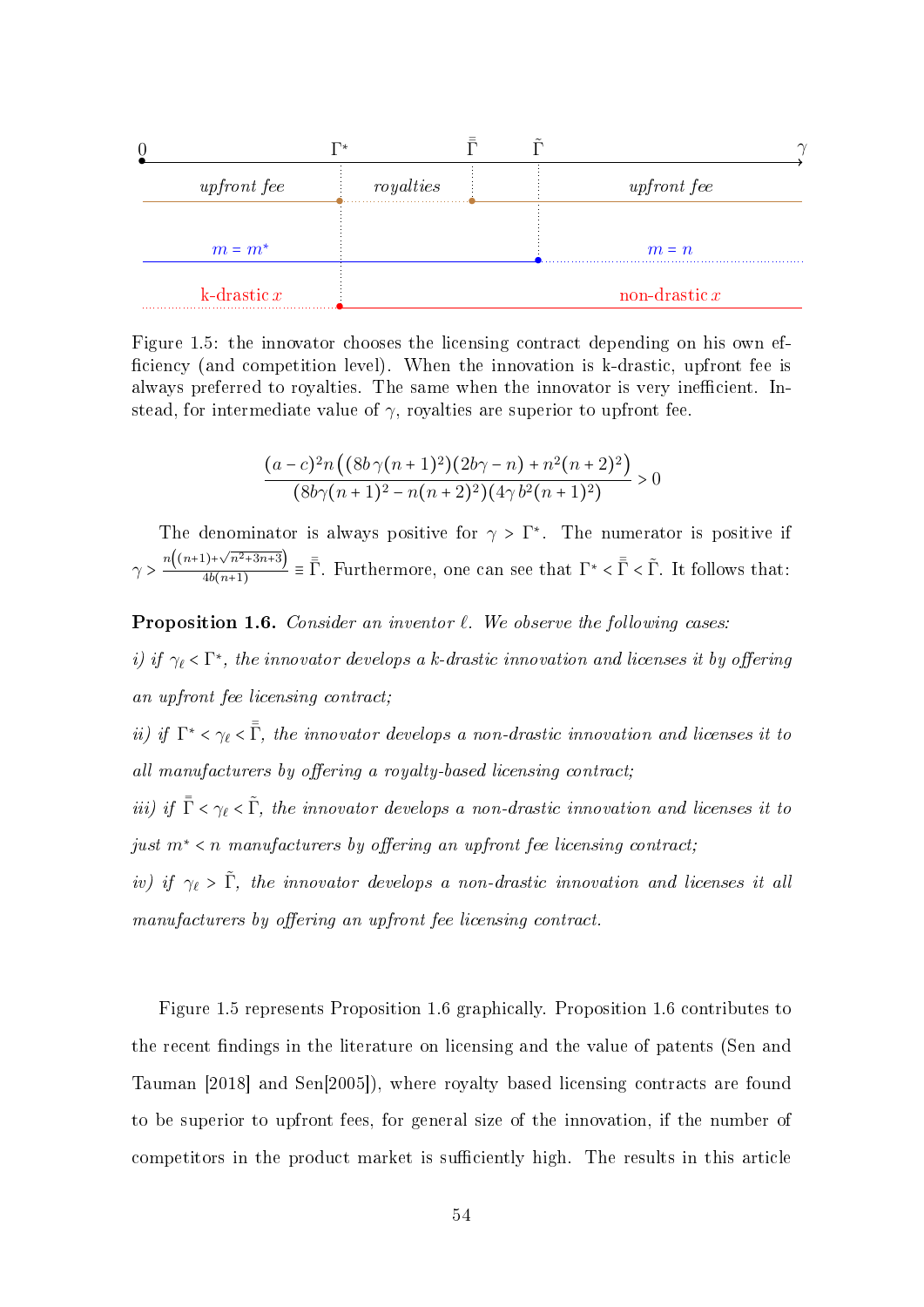suggest that competition intensity in the product market affects the equilibrium size of innovation  $(x'_n > 0)$ . Thus, the same innovator would invest more in x if the product market is more competitive. Moreover, if the competition is particularly intense, the inventor is able to develop an innovation that is large enough to generate an industry shake-out. When this is the case, an upfront fee licensing contract is always preferred to royalties, as it increases the value of the patent and allows the innovator to earn larger profits.

## 1.5 Discussion and Conclusion

This article investigates the effect of competition on the choice of licensing contract and consequently, the number of licensees in equilibrium. Furthermore, the results suggest that upfront fee licensing contracts are preferred by an external innovator when competition is either very soft or very strong. Instead, for an intermediate value of competition intensity, the innovator maximises his profits by offering a perunit royalty-based contract. The analysis is divided into two main parts. First, I analyse the scenario where the innovation is licensed with a royalty-based contract. Second, I turn to the case in which the contract type chosen by the innovator is an upfront fee. Here, I differentiate the analysis between non-drastic and k-drastic innovations and I compare the two cases. Also, I define some useful thresholds that help characterise the results and understand when a k-drastic innovation is a feasible market outcome.

The main purpose of this analysis is to understand the effect of competition on the three main licensing outcomes: the size of innovation, the number of licensees, and the revenues from licensing. I show that, regardless of the type of contract chosen by the innovator, the size of innovation is always larger when competition is stronger. Instead, the number of licensees depends on the licensing contract enforced by the innovator: on the one hand, in case of royalties, the optimal choice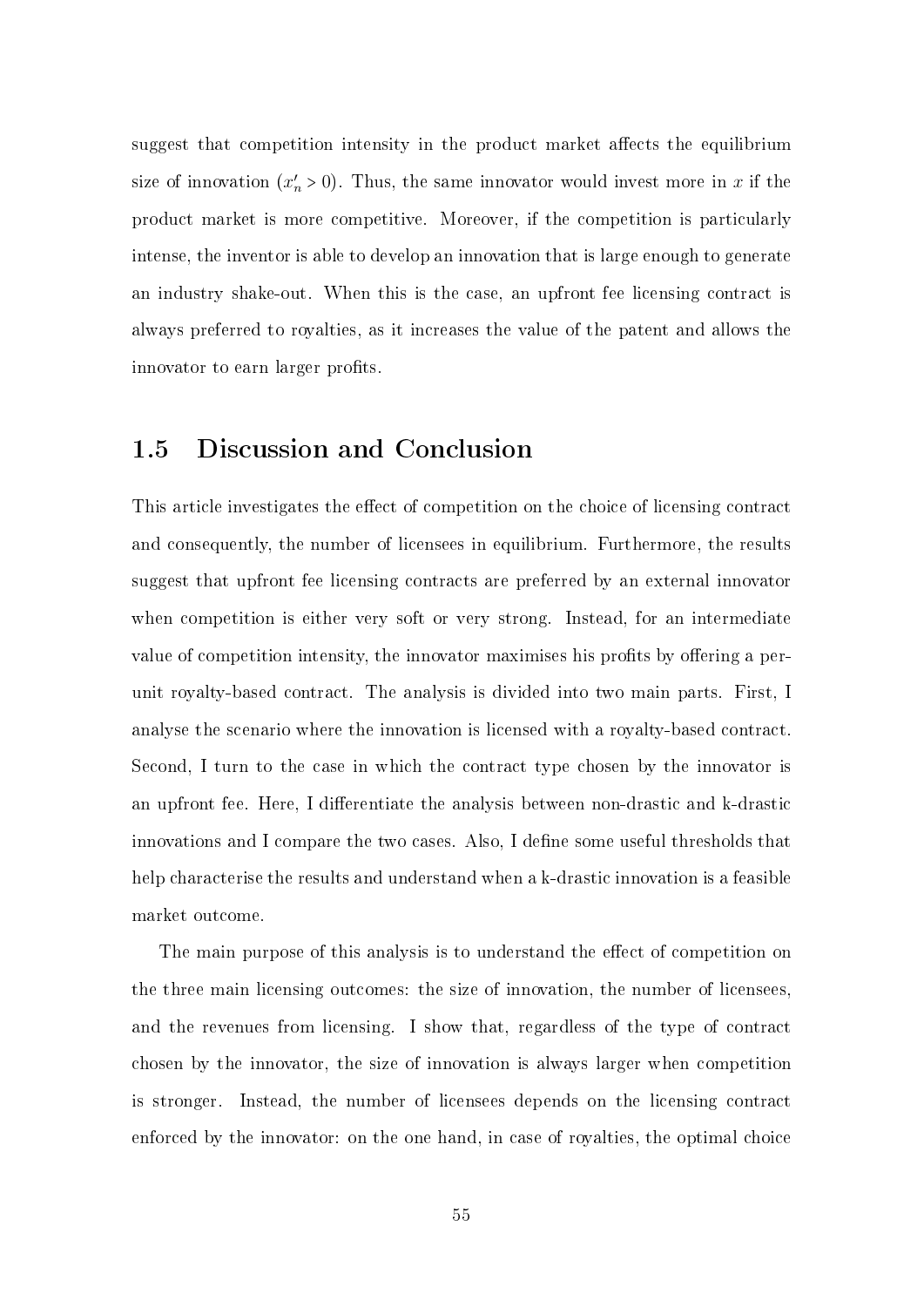is to license the innovative technology to all the manufacturers; therefore, as the number of firms in the product market increases, so does the number of licensees. On the other hand, in case of upfront fees, competition entails a negative effect on the number of adopters. In fact, the stronger the competition, the larger the innovation and the investment in equilibrium, and the higher the fee asked by the innovator. Since the new technology becomes more expensive, the manufacturers are willing to pay the high fee only if the number of adopters is small (as the benefit from adoption decreases in the number of adopters). Finally, the effect of competition on the revenues from licensing also depends on the contract type. In case of royalties, expanding the number of manufacturers leads to an increase in the number and the level of the royalties collected. In case of upfront fees, competition always raises the revenues from licensing if the innovation is k-drastic (which implies either strong competition or high innovator's efficiency). If the innovation is non-drastic, then competition has a positive effect only if the innovator is sufficiently efficient.

Interestingly, the effect of a cost-reducing innovation on the Consumer surplus is weaker when competition is stronger. Moreover, if the market is perfectly competitive, introducing an innovation does not alter the market price and the total output, regardless of the size of the cost-reducing effect. This result suggests that monopolist innovators who are able to produce large innovations are entitled to be market makers. Thus, the post-innovation market becomes impervious to competition and external regulation. The problem of market power accumulation by the so-called superstar firms is a topical issue and this paper suggests that such a process is compatible with the introduction of a new technology in a vertical market. However, an analysis of the impact of this market power accumulation on the economy is beyond the scope of this article and is left aside as a subject for future investigations.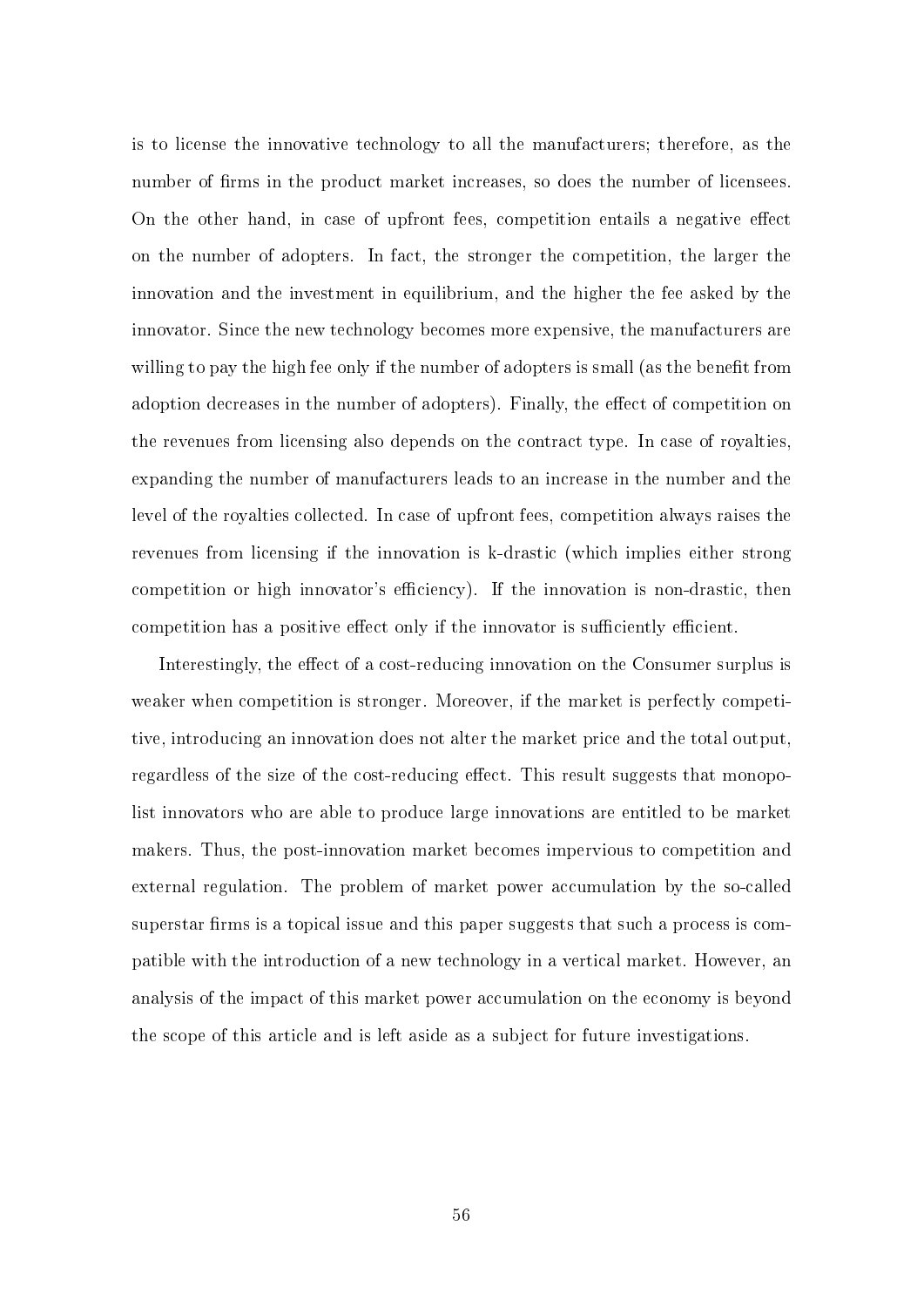# Bibliography

- [1] Aghion, P., Bloom, N., Blundell, R., Grith, R., and Howitt, P. (2005) Competition and innovation: an inverted-U relationship, The Quarterly Journal of Economics, Vol 120 (2), pp. 701-728.
- [2] Alipranti, M., Milliou, C., and Petrakis E. (2015), On vertical relations and the timing of technology adoption, Journal of Economic Behavior & Organization, 120, pp. 117-129.
- [3] Arora, A., and Fosfuri, A. (2019), Licensing the market for technology, Journal of Economic Behavior & Organization,  $52(2)$ , pp. 277-295.
- [4] Arrow, K. (1962), "Economic welfare and the allocation of resources for invention", in R. R. Nelson (ed.), The Rate and Direction of Inventive Activity. Princeton, NJ, Princeton University Press, pp. 609–625.
- [5] Bakaouka, E., and Milliou, C. (2018), Vertical licensing, input pricing and entry, International Journal of Industrial Organization, 59, pp. 66-96.
- [6] Barkai, S. (2016), Declining labor and capital shares, Stigler Center New Working Paper Series 2.
- [7] Beneito, P., Coscollà-Girona, P., Rochina-Barrachina, M. E., and Sanchis, A.  $(2015)$ , Competitive pressure and innovation at the firm level, The Journal of Industrial Economics ,  $63(3)$ , https://doi.org/10.1111/joie.12079.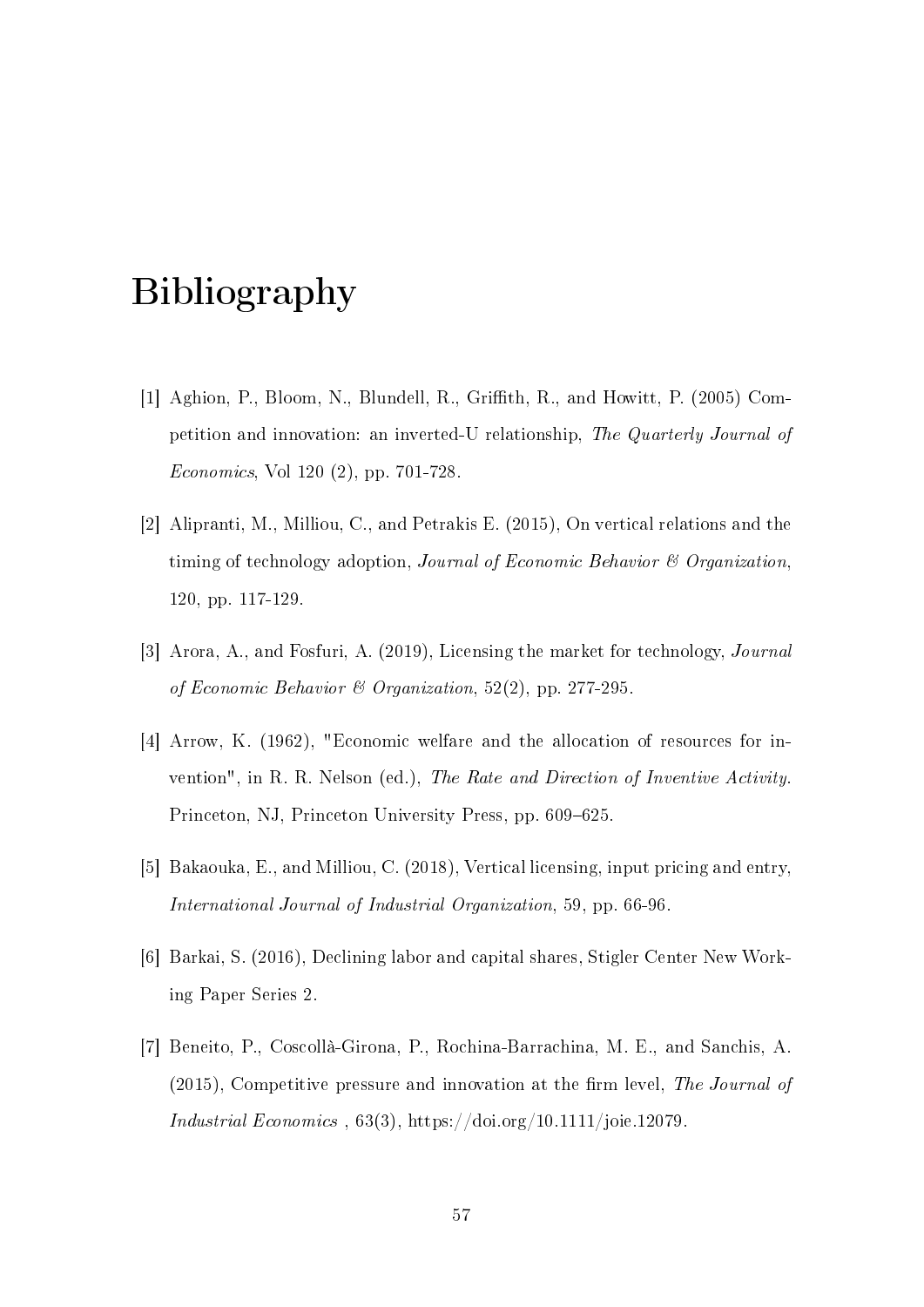- [8] Berry, A., Gaynor, M., and Morton, F.S. (2019), Do increasing markups matter? Lessons from empirical industrial organization, Journal of Economic Perspectives, 33 (3), pp. 44-68.
- [9] De Loecker, J., Eeckhout, J., and Unger, G. (2018), The rise of market power and the macroeconomic implications, available at: http://www.janeeckhout.com/wp-content/uploads/RMP-NBER.pdf
- [10] Erutku, C., and Richelle, Y. (2007), Optimal Licensing Contracts and the Value of a Patent, Journal of Economics & Management Strategy, 16 (2), pp. 407-436.
- [11] Fundenberg, D., and Tirole, J. (1985), Preemption and rent equalization in the adoption of new technology, Review of Economic Studies, 52 (3), pp. 383-401.
- [12] Gallini, N. T., and Wright, B. D. (1990), Technology transfer under asymmetric information, RAND Journal of Economics, 21(1), pp. 147-160.
- [13] Geroski, P. A. (1995), What do we know about entry, International Journal of Industrial Organization, 13(4), pp. 421-440.
- [14] Gutiérrez, G., and Philippon T. (2017), Declining competition and investment in the U.S., NBER Working Paper 23583.
- [15] Hall, R. E. (2018), New evidence on market power, profit, concentration, and the role of mega-firms in the US economy, available at: https://web.stanford.edu/ rehall/Evidence%20on%20markup%202018.
- [16] Hermosilla, M., and Wu, Y. (2018), Market size and innovation: the intermediary role of technology licensing, Research Policy, 47(5), pp. 980-991.
- [17] International Monetary Fund (2019), World Economic Outlook: Growth slowdown, precarious recovery, Washington, DC, April.
- [18] Jovanovic, B., and McDonald, G. (1994), The life cycle of a competitive industry, Journal of Political Economy, 102(2), pp. 322-347.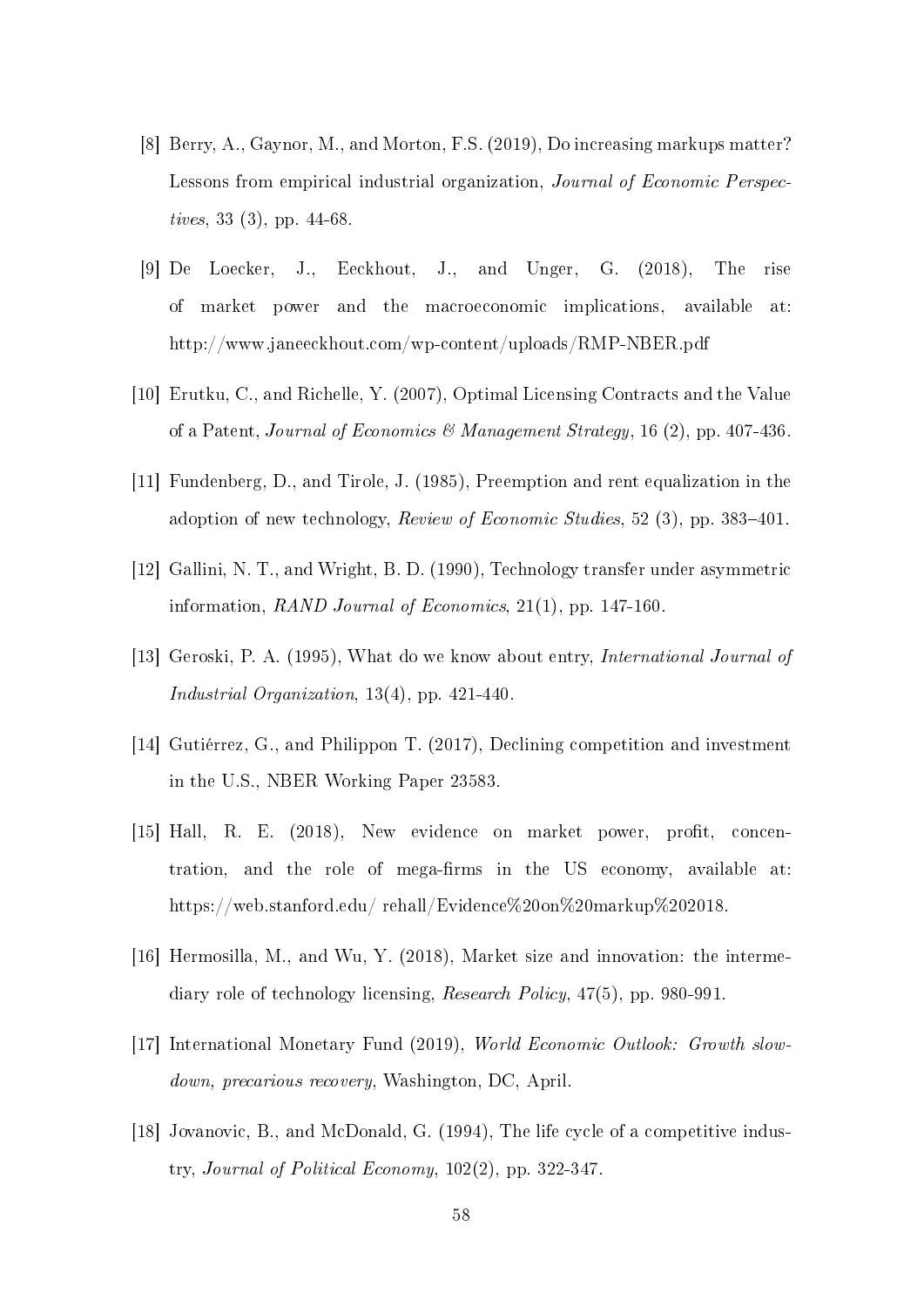- [19] Katz, M. L., and Shapiro, C. (1985), On the licensing of innovations, RAND Journal of Economics,  $16(4)$ , pp. 504-520.
- [20] Katz, M. L., Ordover J. A., Fisher, F., and Schmalensee, R. (1990), R&D cooperation and competition, Brooking Papers on Economic Activity. Microeconomics, pp. 137-203.
- [21] Kamien, M. I., Oren, S., and Tauman, Y. (1992), Optimal licensing of cost reducing innovation, Journal of Mathematical Economics, 21, pp. 483-508.
- [22] Kamien, M. I., and Tauman, Y. (2002), Patent licensing: the inside story, The Manchester School, 70, pp.  $7-15$ .
- [23] Kamien, M. I. and Tauman, Y. (1986), Fees versus royalties and the private value of a patent, Quarterly Journal of Economics, 101(3), pp. 471-492.
- [24] Klepper, S. (1996), Entry, exit, growth and innovation over the product life cycle, The American Economic Review, 86(3), pp. 562-583.
- [25] Klepper, S., and Simons, K. L. (2005), Industry shakeouts and technological change, International Journal of Industrial Organization, 42 (2), pp. 665-693.
- [26] Lamoreaux, N.R. (2019), The problem of bigness: from Standard Oil to Google Journal of Economic Perspective, 33 (3), pp. 94-117.
- [27] Lapan, H. R. and Moschini, G. (2000), Incomplete adoption of a superior technology, Economica, 67, pp.525-542.
- [28] Marshall, G., and Parra, A. (2019), Innovation and competition: the role of the product market, International Journal of Industrial Organization, 65, pp. 221-247
- [29] Milliou, C. and Petrakis, E. (2011), Timing of technology adoption and product market competition, *International Journal of Industrial Organization*, 29 (5), pp. 513-523.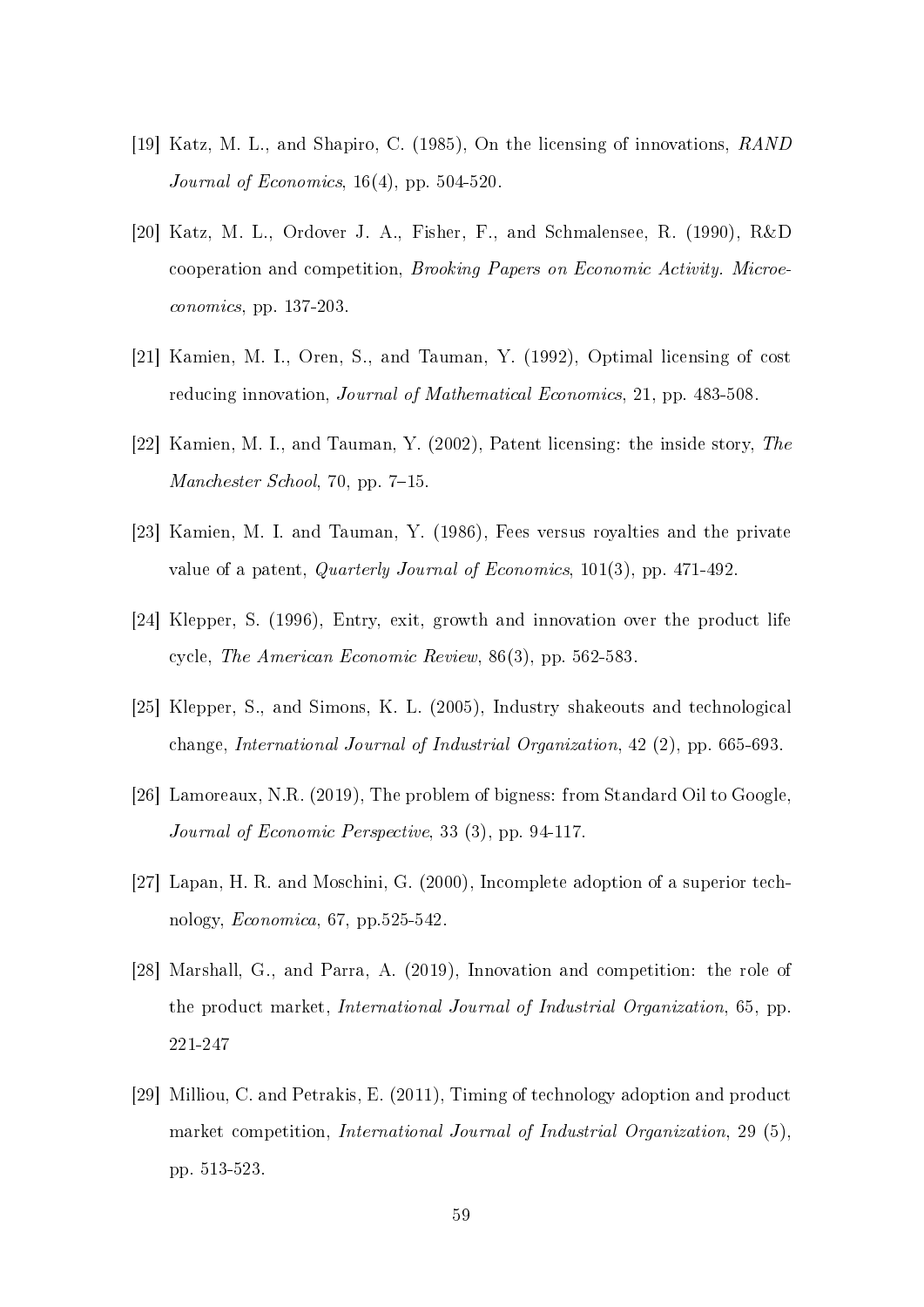- [30] Parra, A. (2019), Sequential innovation, patent policy and the dynamics of the replacement effect, RAND Journal of Economics, 50(3), pp. 568-590.
- [31] Sen, D. (2005), Fee versus royalty reconsidered, Games and Economic Behaviour, 53, pp. 141-147.
- [32] Sen, D., and Stamatopoulos, G. (2016), Licensing under general demand and cost functions, European Journal of Operational Research, 253 (3), pp. 673-680.
- [33] Sen, D., and Tauman, Y. (2018), Patent licensing in a Cournot oligopoly: General results, Mathematical Social Sciences, 96, pp. 37-48.
- [34] Sen, D., and Tauman, Y. (2007), General licensing scheme for a cost reducing innovation, Games and Economic Behaviour, 59, pp. 163-186.
- [35] Vives, X. (2008), Innovation and competitive pressure, Journal of Industrial Economics, 56 (3), pp. 419-469.
- [36] Voudon, B. (2019), Vertical integration and technology adoption. Available at http://dx.doi.org/10.2139/ssrn.3358302.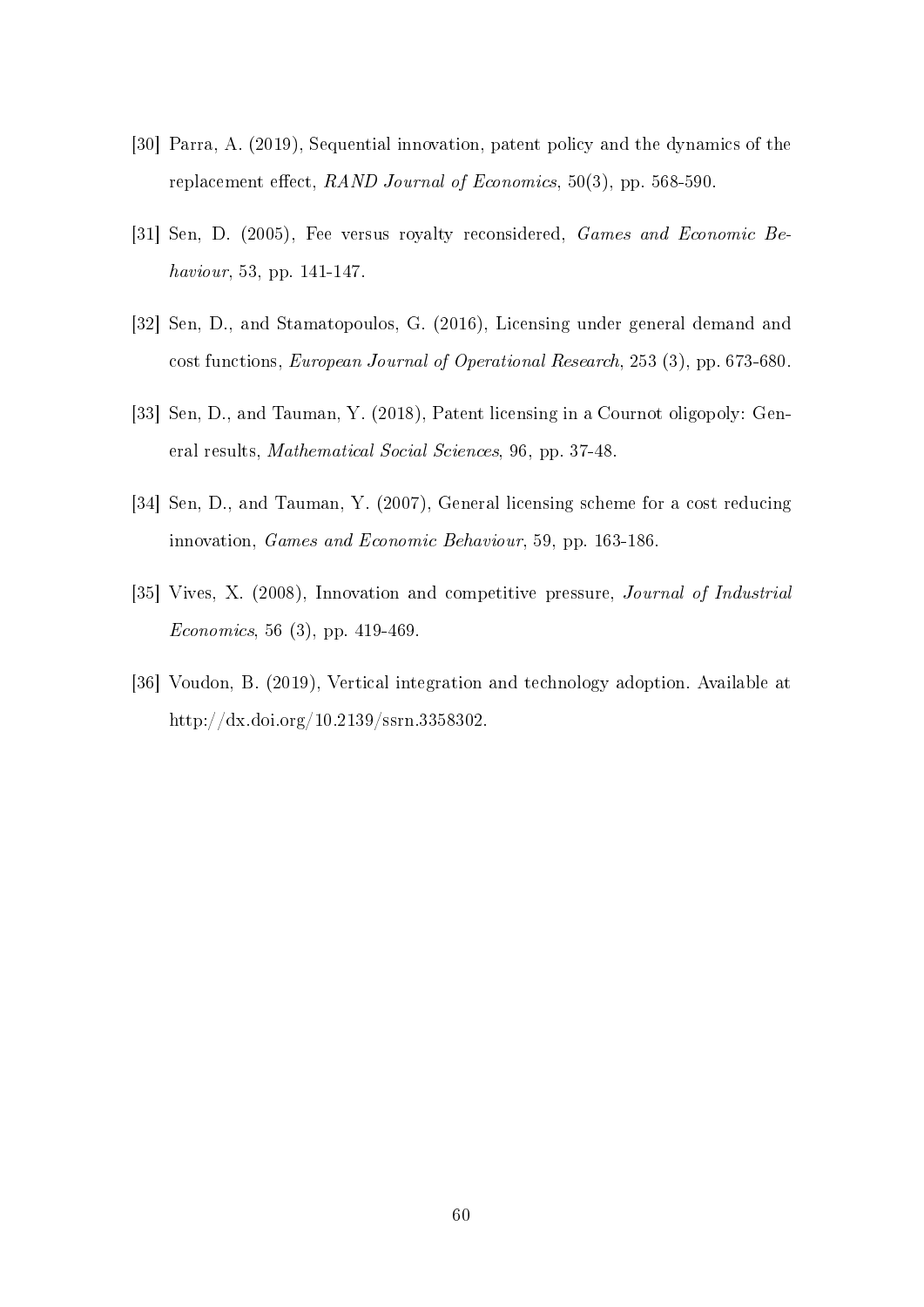## Appendix 1

### Appendix A.1

### Product differentiation

Throughout Sections [1.2](#page-32-0)[-1.3,](#page-35-1) I assume that firms sell homogeneous products. As already mentioned, such a simplication does not hide any fundamental result and it is therefore made in order to keep the analysis as simple as possible. However, here I am going to change this assumption with a more general one. Let us consider the same setting as illustrated in Section [1.2,](#page-32-0) but instead of identical firms that produce the same good, let us assume that the downstream sector is populated by  $n$  firms that produce differentiated products, with  $\beta$  being the parameter that indicates how the products differ. If  $\beta = 1$ , the final goods produced are identical and we go back to the case analysed in the core part of the article; instead, if  $0 < \beta < 1$ , the firms produce final goods which are not perfect substitute. For technical reasons, I do not consider independent goods - i.e.,  $\beta = 0$ , which would imply monopoly. Instead, I assume  $\beta > 2/n \equiv \underline{\beta}$ . In this way, it is possible to test the robustness of the main results derived above with a different measure of competition - i.e., the degree of product differentiation. The inverse demand function faced by each manufacturer becomes:

$$
P_i(Q) = a - b \left( q_i + \beta \sum_{j \neq i} q_j \right)
$$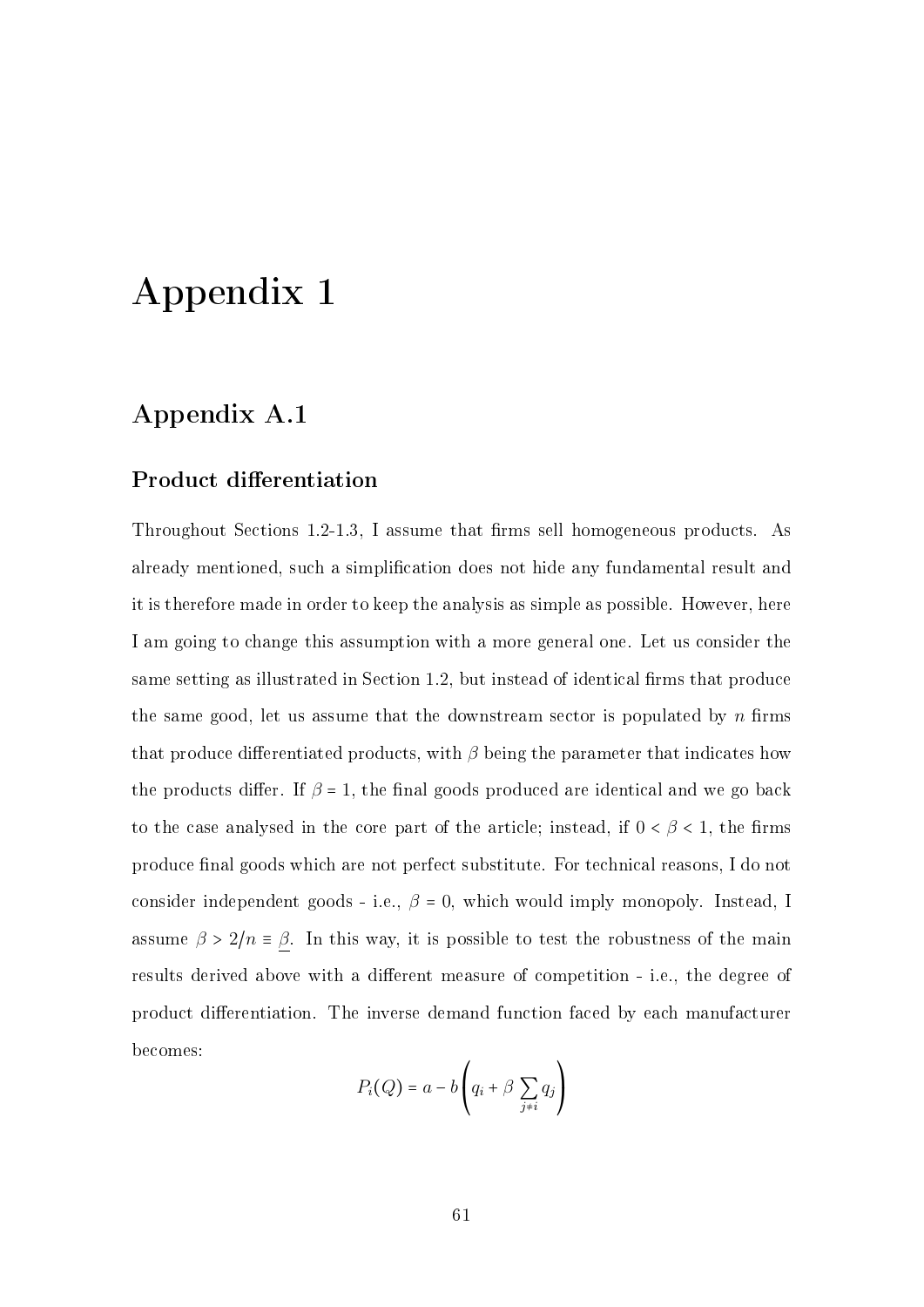with  $i, j = 1, ..., n$ . For sake of simplicity, in what follows, I set the slope of the inverse demand function  $b = 1$ .

Let us rewrite eq. [\(1.1\)](#page-33-1) accordingly:

<span id="page-64-0"></span>
$$
\pi_{i} = \begin{cases}\n(a - q_{i} - \beta Q_{j \neq i} - (c - x))q_{i} - F(x) & \text{if } i \in A \\
(a - q_{i} - \beta Q_{j \neq i} - c)q_{i} & \text{if } i \in B\n\end{cases}
$$
\n(1.38)

while eq. [1.2](#page-33-0) does not vary.

The structure of the game is the same as shown in Section [1.2;](#page-32-0) first, from eq. [\(1.38\)](#page-64-0) I derive the solution of the downstream subgame, given the size of innovation x and the licensing fee  $F(x)$ ; then, I go backward to the innovator's problem and I find the equilibrium size of x and number of adopters  $m$ .

Let us rewrite eqs.  $(1.13), (1.14), (1.15),$  $(1.13), (1.14), (1.15),$  $(1.13), (1.14), (1.15),$  $(1.13), (1.14), (1.15),$  $(1.13), (1.14), (1.15),$  $(1.13), (1.14), (1.15),$  and  $(1.16)$  according to the new setting:

$$
q^{A} = \frac{(a-c)(2-\beta) + (2+\beta(n-m-1))}{(2-\beta)(2+\beta(n-1))}
$$
\n(1.39)

$$
q^{B} = \frac{(a-c)(2-\beta) - m\beta x}{(2-\beta)(2+\beta(n-1))}
$$
\n(1.40)

$$
\pi^{A} = \frac{((a-c)(2-\beta) + (2+\beta(n-m-1)))^{2}}{((2-\beta)(2+\beta(n-1)))^{2}} - F(x)
$$
\n(1.41)

$$
\pi^{B} = \frac{((a-c)(2-\beta) - m\beta x)^{2}}{((2-\beta)(2+\beta(n-1)))^{2}}
$$
(1.42)

Consider the case where the innovator wants to elicit the adoption of the new innovation by exactly m manufacturers. Then, the payoffs of the  $m^{th}$  downstream firm are:  $\epsilon$ 

$$
\pi_m = \begin{cases}\n\frac{((a-c)(2-\beta)+(2+\beta(n-m-1)))^2}{((2-\beta)(2+\beta(n-1)))^2} - F(x) & \text{if } m \in A \\
\frac{((a-c)(2-\beta)-(m-1)\beta x)^2}{((2-\beta)(2+\beta(n-1)))^2} & \text{if } m \in B\n\end{cases}
$$
\n(1.43)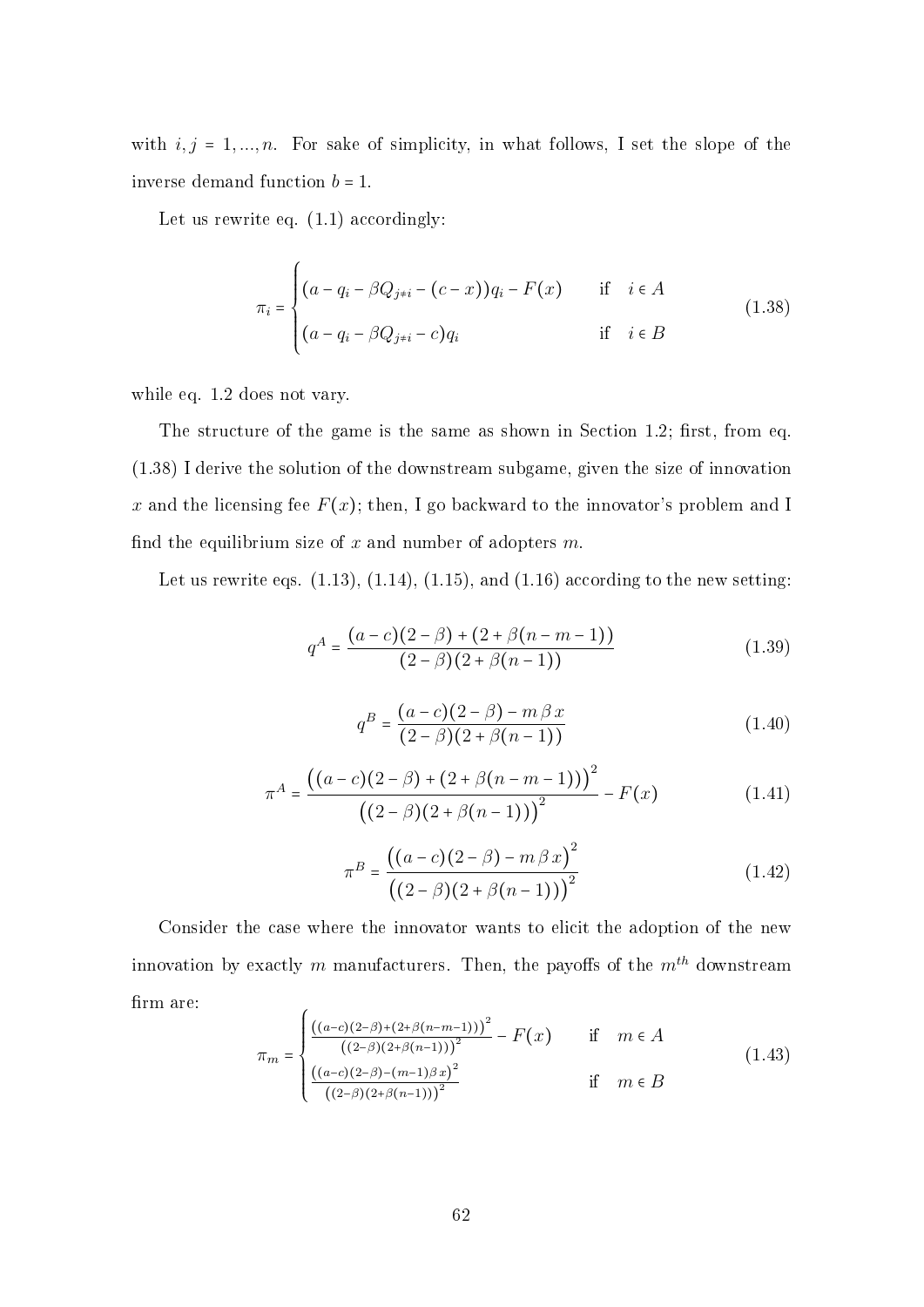The sufficient condition for  $m$  to be a stable equilibrium is:

<span id="page-65-0"></span>
$$
F \le \frac{x(2+\beta(n-2))((a-c)(2-\beta)+(2+\beta(n-2m))x)}{((2-\beta)(2+\beta(n-1)))^2}
$$
(1.44)

Eq. [\(1.44\)](#page-65-0) is the Participation Constraint of the innovator's maximization problem, which can be written as:

$$
\max_{x;m} \pi^u = m F - \gamma x^2
$$
(1.45)  

$$
F \le \frac{x(2 + \beta(n-2))((a-c)(2-\beta) + (2+\beta(n-2m))x)}{((2-\beta)(2+\beta(n-1)))^2}
$$

By embedding the Participation Constraint in the profit function of the innovator. it is possible to rewrite eq.[\(1.20\)](#page-40-5) as:

$$
\max_{x;m} \quad \frac{m\,x(2+\beta(n-2))\left((a-c)(2-\beta)+(2+\beta(n-2m))x\right)}{\left((2-\beta)(2+\beta(n-1))\right)^2} - \gamma\,x^2 \tag{1.46}
$$

from which we have:

 $s.t.$ 

<span id="page-65-1"></span>
$$
m^* = \frac{2(2-\beta)^2 \gamma (\beta(n-1) + 2)^2}{(\beta(n-2) + 2)(\beta n + 2)}
$$
(1.47)

<span id="page-65-2"></span>
$$
x^* = \frac{2(a-c)(2-\beta)(\beta(n-2)+2)(\beta n+2)}{\beta(8(2-\beta)^2)(\beta(n-1)+2)^2 - n(\beta(n(\beta(n-2)+6)-8)+12)-8)-8}
$$
(1.48)

One can see that, by setting  $\beta = 1$ , i.e., by considering identical products, we go back to the same results illustrated in Section [1.3.2.](#page-37-0)

The rest of the mathematical analysis follows accordingly. Unfortunately, the same procedure for k-drastic innovations does not yield tractable results for x and  $m$  and we can only derive the equilibrium values of the outcomes in the downstream subgame - i.e., the output level and the Participation Constraint, given the size of innovation. However, if we set  $\beta = 1$  the partial results coincide with those obtained in eqs. [\(1.28\)](#page-46-1)-[\(1.32\)](#page-47-0).

Now, let us analyse the effect of "competition" - measured as product similarity - on the size of innovation and the number of licensees in equilibrium, if we keep  $n$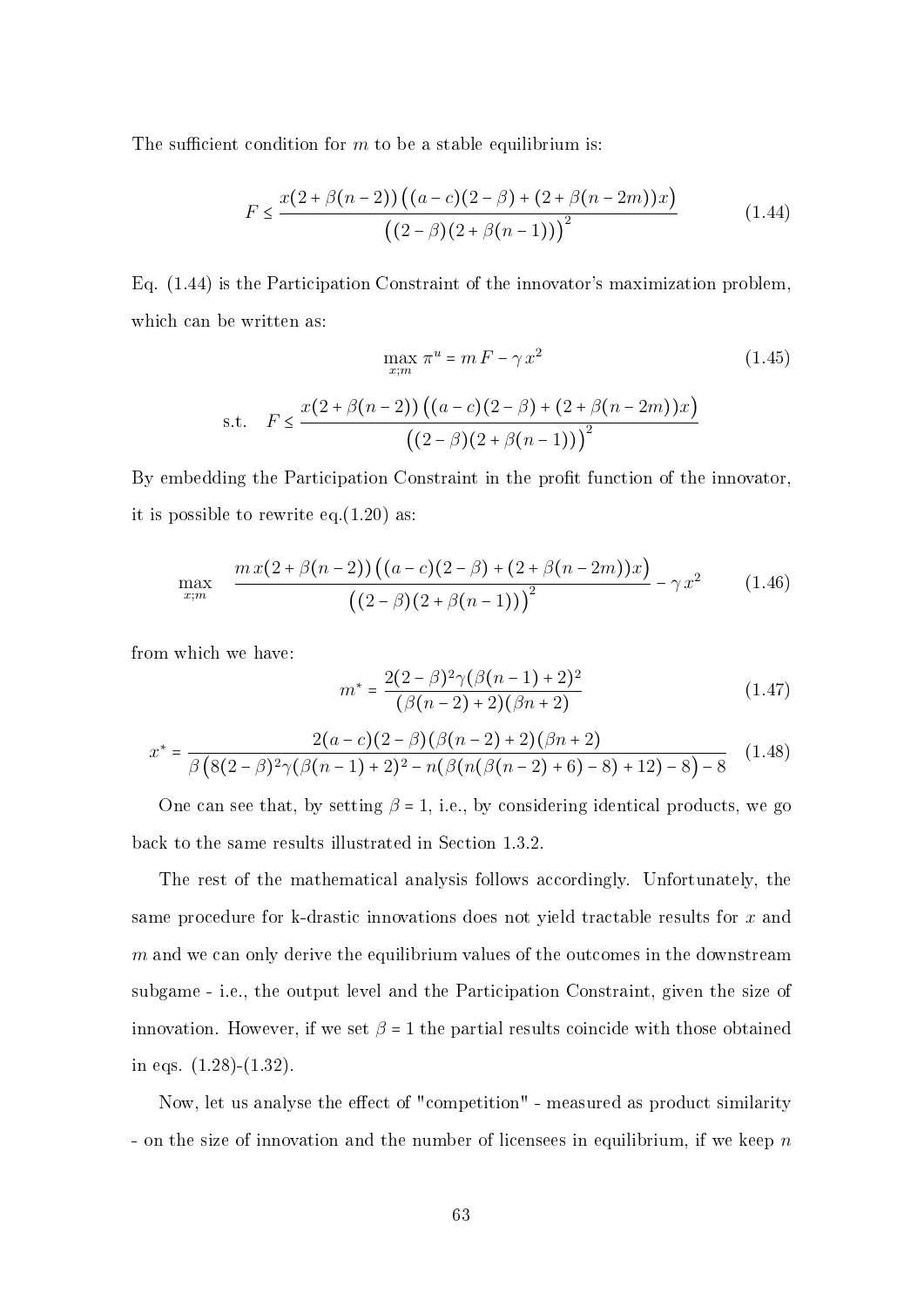constant :

$$
x'_{\beta}|_{n=\bar{n}} > 0; \qquad m'_{\beta}|_{n=\bar{n}} < 0 \qquad \forall \beta \in (\underline{\beta}, 1]
$$

Similarly, if we hold the product differentiation parameter  $\beta$  constant and look at the effects of the number of active firms:

$$
x'_n|_{\beta = \bar{\beta}} > 0; \qquad m'_n|_{\beta = \bar{\beta}} < 0 \qquad \forall \bar{\beta} \in (\underline{\beta}, 1]
$$

These results suggest that competition, either measured in terms of the number of active firms or the degree of product differentiation, has a negative impact on the diffusion of a superior technology.

Remark 1.7. The number of manufacturers that adopt the innovative technology decreases as the degree of product differentiation between the final goods becomes lower and/or the efficiency of the inventor increases. Moreover, we can write:

$$
m = \begin{cases} m^* & \text{if } \gamma < \frac{n(\beta(n-2)+2)(\beta n+2)}{2(2-\beta)^2(\beta(n-1)+2)^2} \equiv \tilde{\Gamma} \\ n & \text{otherwise} \end{cases}
$$

Finally, in order for the innovation to be non-drastic, we must have that  $mx \ge$  $(a-c)(2-\beta)$  $\frac{\beta(2-\beta)}{\beta}$ . Using eqs. [\(1.47\)](#page-65-1) and [\(1.48\)](#page-65-2), we have that:

$$
mx \ge \frac{(a-c)(2-\beta)}{\beta} \quad \text{if} \quad \gamma < \frac{(\beta(n-2)+2)(\beta n+2)^2}{4(2-\beta)^2 \beta(\beta(n-1)+2)^2} \equiv \Gamma^*
$$

With  $\Gamma^* > \tilde{\Gamma} \forall \beta \in (\beta, 1]$ , and  $\partial (\Gamma^* - \tilde{\Gamma})/(\partial \beta) > 0$ , which means that, as products become closer substitutes, it is easier to have k-drastic innovations and (even more) incomplete adoption of non-drastic ones. Figure [1.6](#page-67-0) synthesises the results.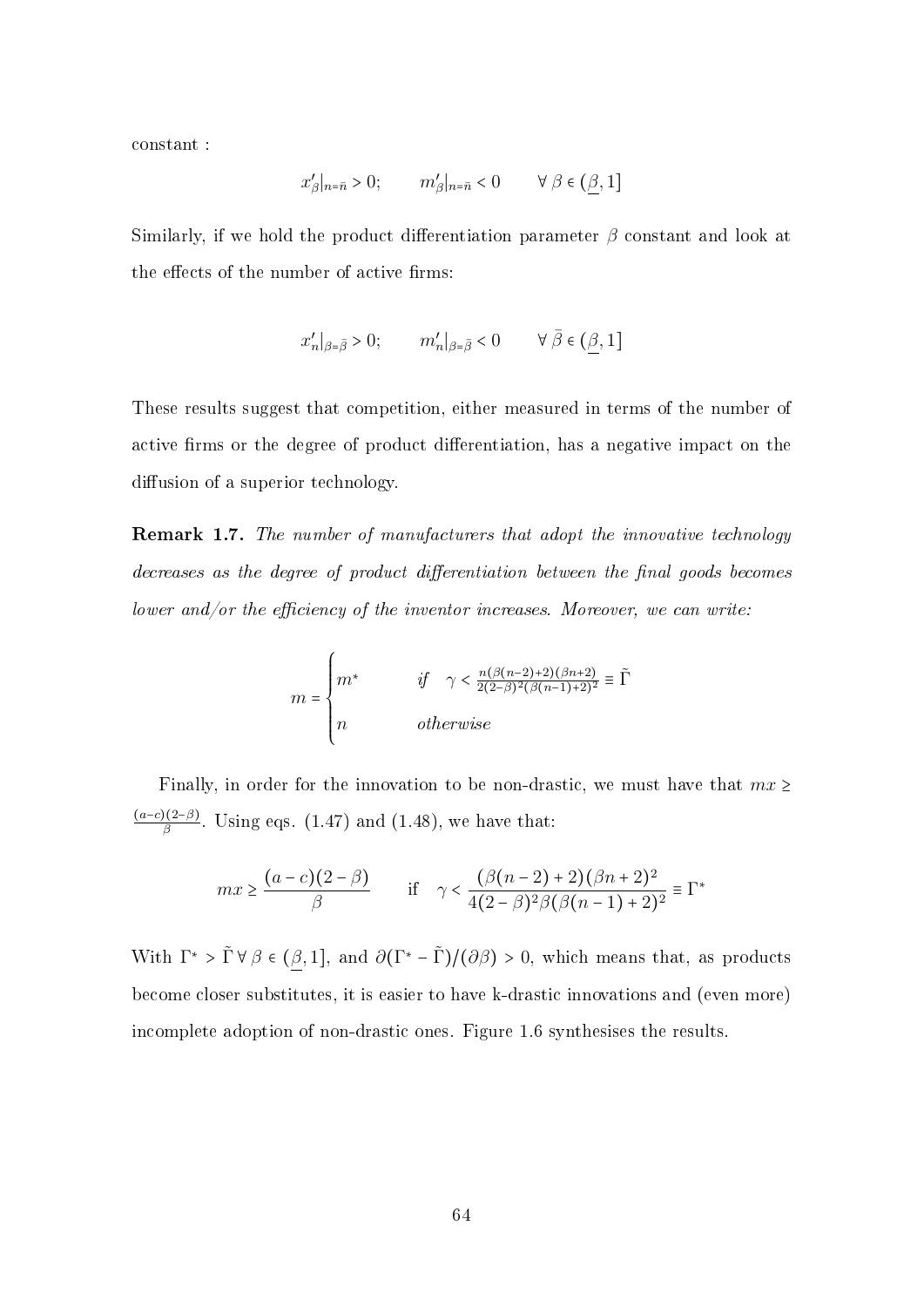<span id="page-67-0"></span>

Figure 1.6: The effects of innovation on market structure, depending on the efficiency of the innovator  $\gamma$ .

## Appendix A.2

### An alternative model of product differentiation

Instead of  $n$  firms competing on quantities for a homogeneous good, let us now assume that there are only two firms  $\{i, j\}$  producing two differentiated products. There is a mass  $\mu$  of consumers indexed by y uniformly distributed on the unit interval (Figure [1.7\)](#page-68-0). A consumer with a "low"  $y$  prefers the brand produced by manufacturer i, while a consumer with a high  $y$  prefers the brand produced by manufacturer  $j$ . The utility function of the consumer can be written as:

$$
U_y \stackrel{\text{def}}{=} \begin{cases} a - p_i - t \, y \\ a - p_j - t(1 - y) \end{cases}
$$

where  $a$  is the value the consumers assign to the final good,  $p_i$  and  $p_j$  are the prices of brand i and j, respectively, and t is the differentiation parameter: a low t means that the two products are similar, while a high  $t$  means that the two goods are very different in the eyes of the consumers. We assume that the two products are sufficiently differentiated, i.e.,  $t > \frac{\mu}{18}$  $\frac{\mu}{18\gamma} \equiv \overline{\overline{t}}.$ 

The two manufacturers can produce the final good either with a standard technology at a cost c per unit, or with an innovative technology sold by an outside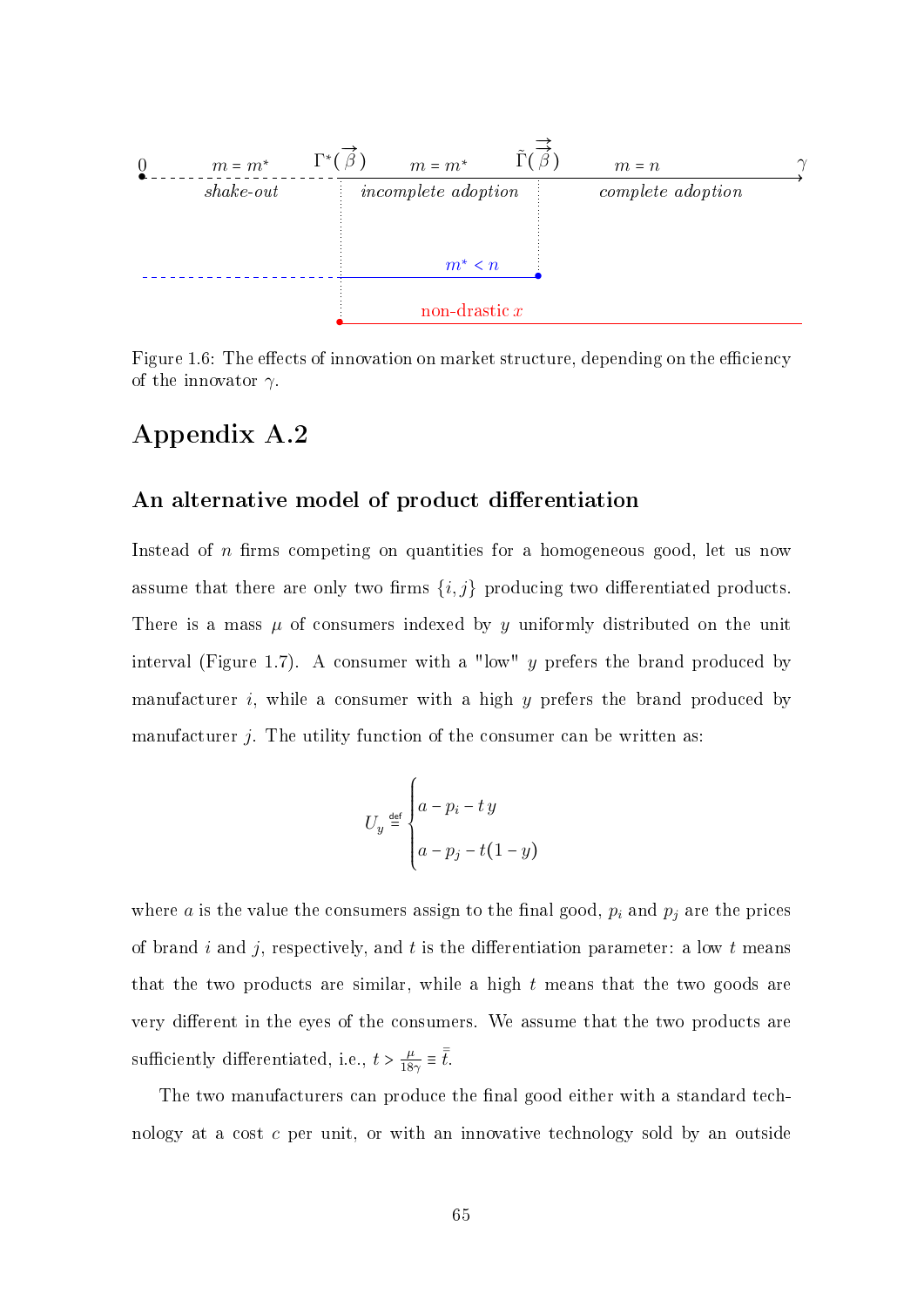<span id="page-68-0"></span>
$$
\begin{array}{c|c}\n & \mathbf{y} \\
\hline\n0 & P_i\n\end{array}
$$

Figure 1.7: Holtelling's line:  $\mu$  consumers indexed by  $y$  on the unit interval with uniform density

monopolist innovator at a price  $F$ . In this case, the firms lower their costs of production from  $c$  to  $c - x$  per unit, where x represents the size of the cost-reducing effect. In order to develop the innovation, the innovator invests  $I(x) = \gamma x^2$ . The total cost function of the manufacturers can be written as:

$$
TC(q_i) = \begin{cases} c q_i & \text{(Standard)}\\ (c - x)q_i + F(x) & \text{(Innovative)} \end{cases}
$$

where  $F(x)$  is the adoption fee, with  $F(0) = 0$ .

I assume that all the firms can produce the output with the standard technology at no extra cost than the marginal ones. Following the standard procedure, we can find the position of the indifferent consumer on the unit interval. We index  $\lim/\lim$ with  $\hat{y}$ :

$$
\hat{y} = \frac{p_j - p_i + t}{2t}
$$

Now, we define the profit functions of the two manufacturers:

$$
\pi_i = \mu \,\hat{y}(p_i - c + x_i) - F(x_i)
$$

$$
\pi_j = \mu \left(1 - \hat{y}\right) \left(p_j - c + x_j\right) - F(x_j)
$$

There are four possible scenarios: i) the two manufacturers decide to produce with the standard technology  $(x_i = x_j = 0)$ ; ii) the two manufacturers adopt the innovative technology  $(x_i = x_j = x > 0)$ ; iii) and iv) one firm (either *i* or *j*) produces the good with the standard technology, while the rival adopts the innovative one  $(x_i \neq x_j)$ .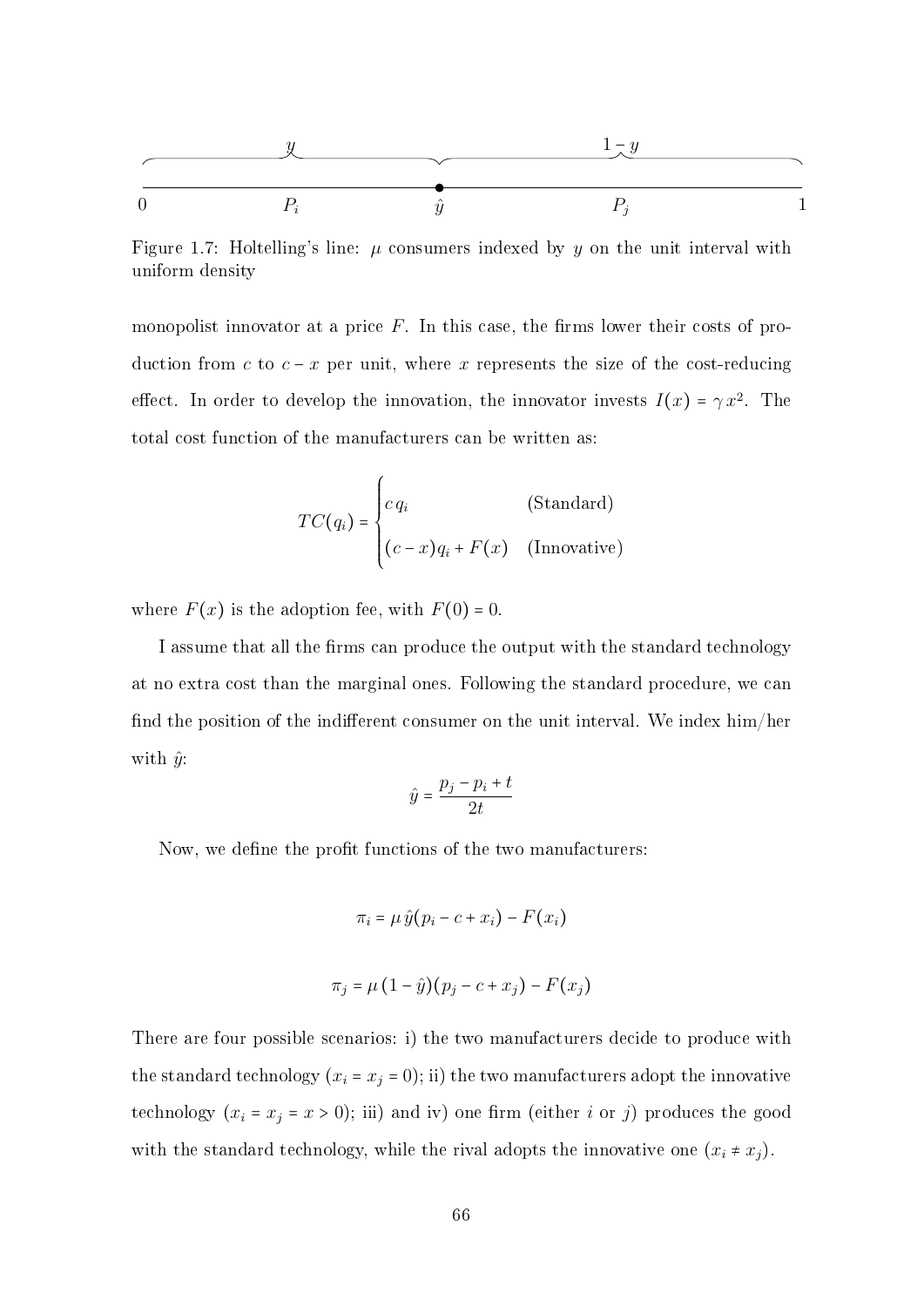|  | $P_i \begin{array}{c c c c} A & \pi_i(A, A), \pi_j(A, A) & \pi_i(A, B), \pi_j(B, A) \ \hline \pi_i(B, A), \pi_j(A, B) & \pi_i(B, B), \pi_j(B, B) \end{array}$ |  |  |  |
|--|---------------------------------------------------------------------------------------------------------------------------------------------------------------|--|--|--|

Figure 1.8: Downstream manufacturers subgame. Strategy {A}: adoption of the innovative technology. Strategy {B}: standard technology. Payoffs follow  $\pi_i, \pi_j.$ 

Solving the four scenarios, we obtain the following payoffs:

$$
\pi(A, A) = \frac{\mu t}{2} - F; \qquad \pi(B, B) = \frac{\mu t}{2} \qquad (1.49)
$$

$$
\pi(A,B) = \frac{\mu(3t+x)^2}{18t} - F; \qquad \pi(B,A) = \frac{\mu(3t-x)^2}{18t} \qquad (1.50)
$$

with:

$$
\pi(A, B) \ge \pi(B, B) > \pi(A, A) \ge \pi(B, A)
$$

Matrix in Figure 1.5 shows eqs (1.21) and (1.21) in a normal-form game matrix. The innovator sets a price that maximizes its profits. The licensing fee  $F$  would be either the maximum fee that a manufacturer would pay in order to be the only adopter, or the maximum fee that elicits the adoption by the two manufacturers. In other words, depending on the innovator's interest between selling one contract or two, the price of the license would be equal to the difference between the gain from adoption minus the opportunity cost of adoption - i.e., the profits that a manufacturer would obtain by deviating and producing with the standard technology.

$$
F(1) = \frac{\mu(3t + x)^2}{18t} - \frac{\mu t}{2} = \frac{\mu x(6t + x)}{18t}
$$

$$
F(2) = \frac{\mu t}{2} - \frac{\mu(3t - x)^2}{18t} = \frac{\mu x(6t - x)}{18t}
$$

From this, we derive the optimal level of cost-reducing innovation and the profits of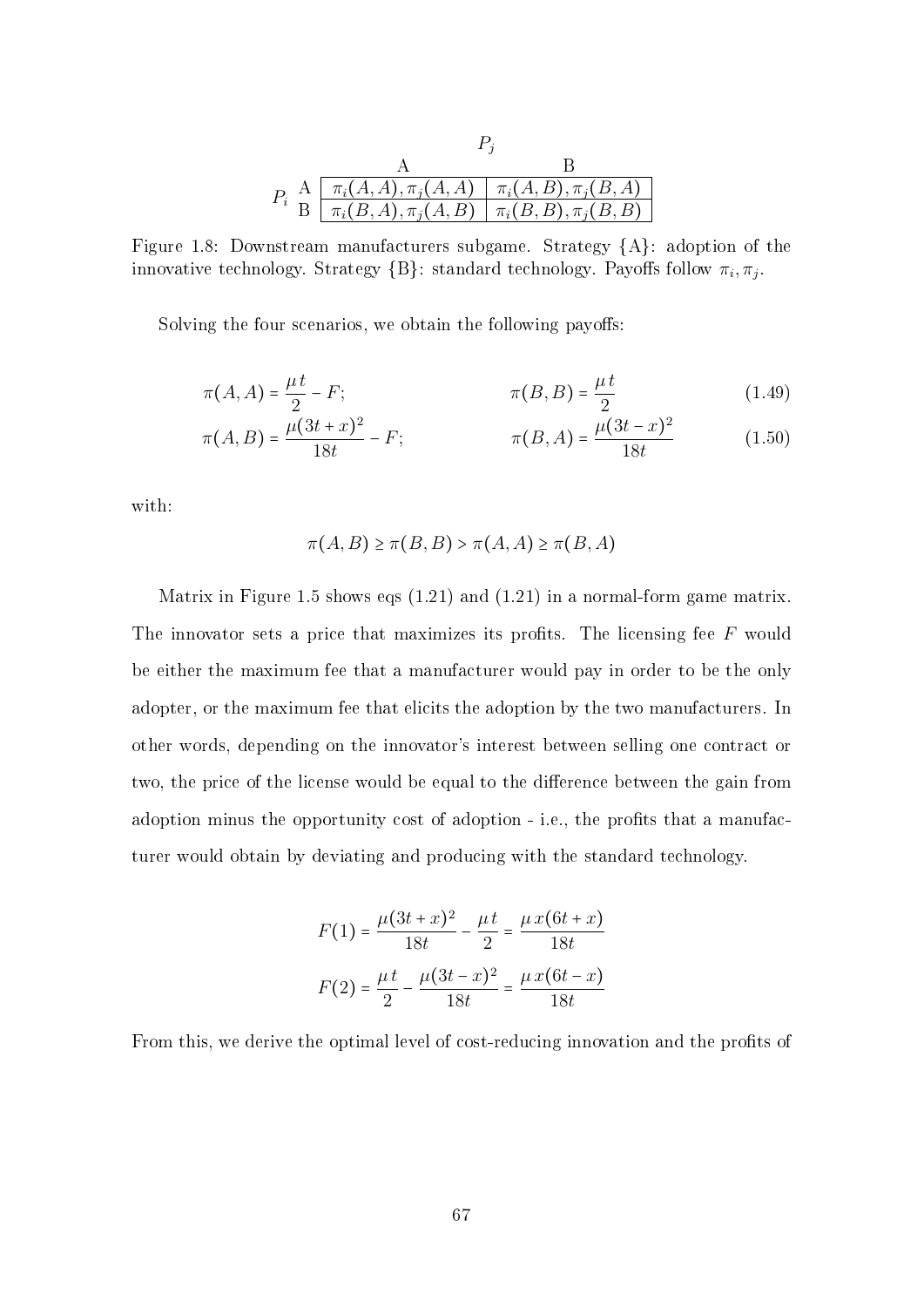the innovator in the two cases:

$$
x^+ = \begin{cases} \frac{3\mu t}{18\gamma t - \mu} & \text{if one adopter only} \\ \frac{3\mu t}{9\gamma t + \mu} & \text{if two adopters} \end{cases} \qquad \pi^u = \begin{cases} \frac{\mu^2 t}{2(18\gamma t - \mu)} & \text{if one adopter only} \\ \frac{\mu^2 t}{9\gamma t + \mu} & \text{if two adopters} \end{cases}
$$

A simple comparison of the profits of the innovator gives us the following proposition:

**Proposition 1.7.** When the two goods are sufficiently differentiated in the eyes of the consumers  $(t > \mu/9\gamma)$ , the innovator prefers granting the access of its technology to both firms in the downstream segment of the industry. Otherwise ( $t < \mu/9\gamma$ ), the innovator supplies the innovative input only to one manufacturer.

*Proof.* By comparing the profits of the innovator in case of one and two adopters. it is easy to observe that:

$$
\frac{\mu^2 t}{2(18\gamma t - \mu)} > \frac{\mu^2 t}{9\gamma t + \mu} \quad \text{if} \quad t < \frac{\mu}{9\gamma}
$$

 $\Box$ 

The result is comparable with the one derived in the main part of the article. In fact, a high degree of product substitutability lowers the number of licensees sold in equilibrium. This result may be explained following the usual Arrowian replacement effect. As the product differentiation decreases, the market power of the firms falls accordingly, and so does the rent generated by the innovation. This is particularly evident in this setting with product differentiation. When the products are similar, the price competition pushes the profits of the manufacturers to zero and the innovator can only extract low rents - if any. Therefore, by allowing one firm to access the new technological standard, the innovator is able to portion the market and take advantage from the asymmetry generated by the new technological endowment. In fact, as the adopter increases her share of the market, she also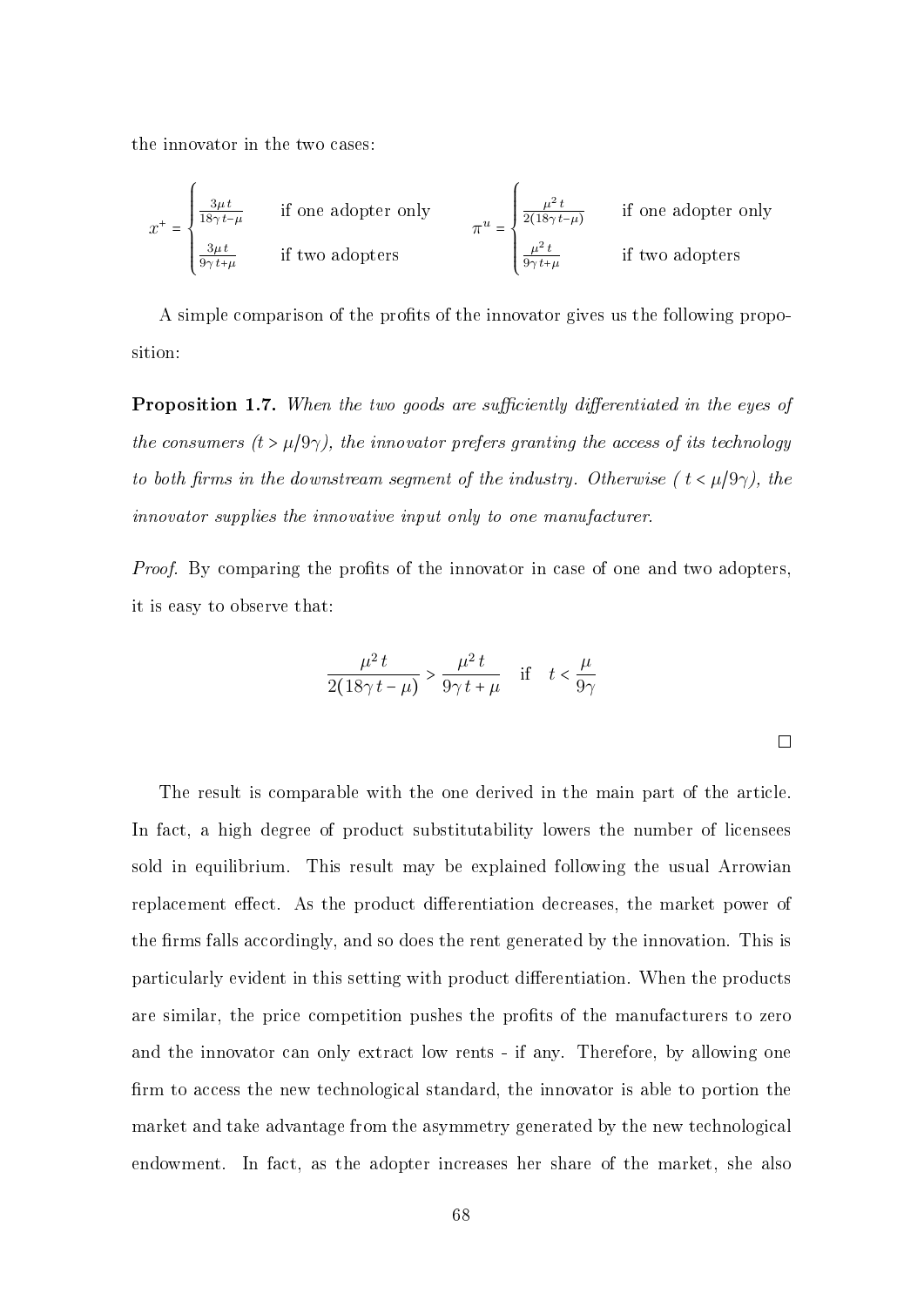increases her market power and allows the innovator to extract a higher surplus.

## Appendix A.3

### Equilibrium in mixed strategies

Define p as the probability that a firm adopts the new technology and  $1 - p$  as the probability of non-adoption. Then, the expected payoffs of the  $m<sup>th</sup>$  manufacturer are:

<span id="page-71-0"></span>
$$
\Pi(A) = -F + \sum_{j=0}^{n-1} {n-1 \choose j} p^j (1-p)^{n-1-j} \frac{(a-c+x(n-j))^2}{b(n+1)^2}
$$
(1.51)

<span id="page-71-1"></span>
$$
\Pi(B) = \sum_{j=0}^{n-1} {n-1 \choose j} p^j (1-p)^{n-1-j} \frac{(a-c-jx)^2}{b(n+1)^2}
$$
\n(1.52)

Where  $j = m - 1$ . From the definition of variance:

$$
\sum_{j=0}^{n-1} {n-1 \choose j} p^j (1-p)^{n-1-j} j^2 = (n-1)p(1-p)
$$

eqs.  $(1.51)$  and  $(1.52)$  can be rewritten as:

$$
\Pi(A) = -F + \frac{(a-c)^2 + 2x(a-c)(n-p(n-1)) + x^2(n^2(1-p)^2 + 3np(1-p) - p(1-2p))}{b(n+1)^2}
$$

$$
\Pi(B) = \frac{(a-c)^2 - 2(n-1)px(a-c) + (n-1)px^2((n-2)p + 1)}{b(n+1)^2}
$$

One can see that the  $m^{th}$  firm chooses A if and only if  $\Pi(A) \ge \Pi(B)$ . That is when:

$$
p(F) \le \frac{nx(2(a-c) + nx) - bF(n+1)^2}{2(n-1)nx^2} \tag{1.53}
$$

Not surprisingly, the probability  $p(F)$ , that makes the  $m^{th}$  manufacturer indifferent between either adopting the new technology  $(\Pi(A))$  or producing with the standard one  $(\Pi(B))$ , falls when the price of that technology F increases. More-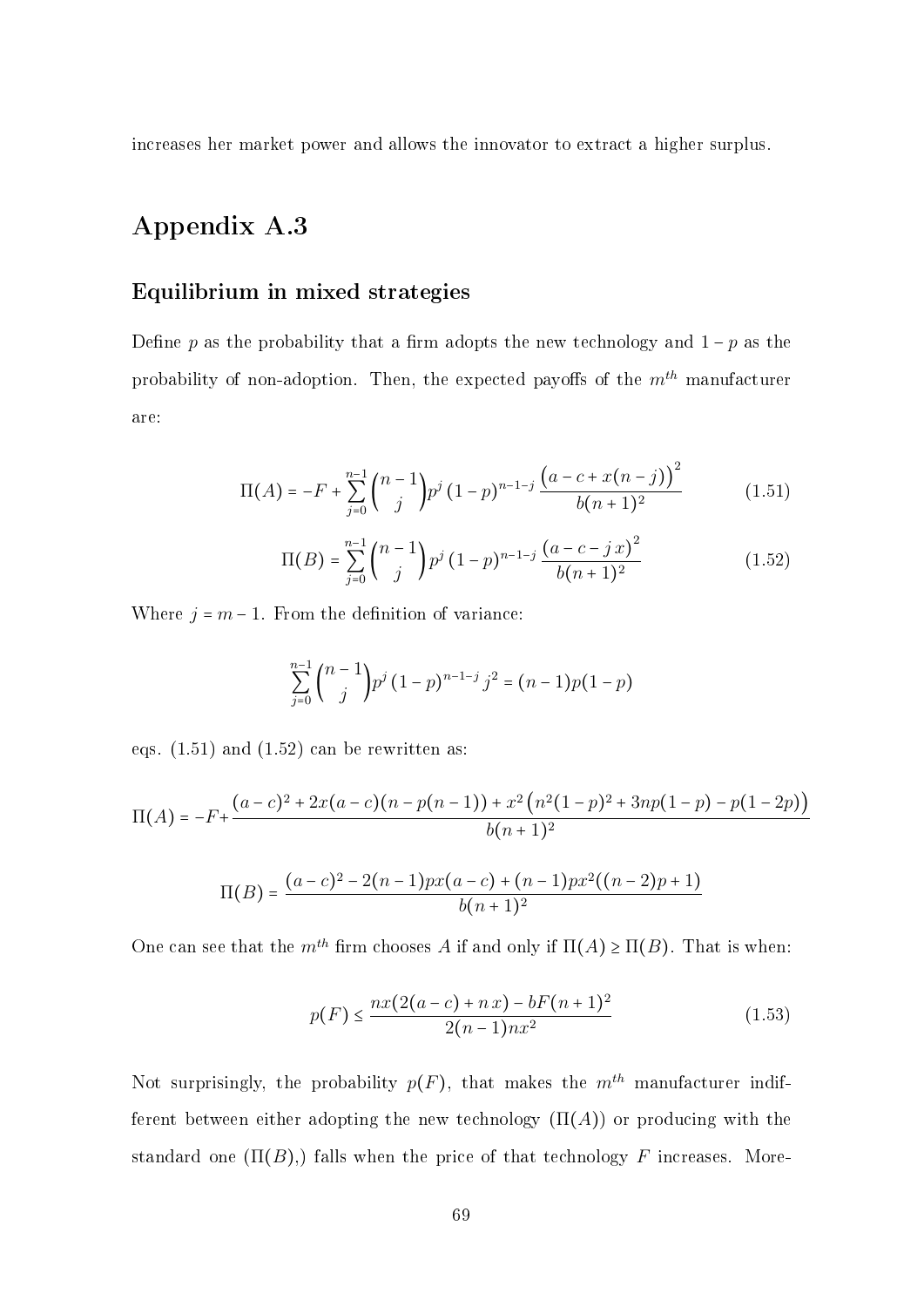over, one can see that  $p(F) = 0$  when  $F \geq \overline{F} = \frac{nx(2(a-c)+nx)}{b(n+1)^2}$  $\frac{2(a-c)+nx}{b(n+1)^2}$ , while  $p(F) = 1$  when  $F \leq \check{F} \equiv \frac{nx(2(a-c)-(n-2)x)}{b(n+1)^2}$  $\frac{a-c-(n-2)x}{b(n+1)^2}$ . In other words, when the price of the technology is high, the manufacturer is willing to pay the licensing fee if and only if few rivals, if any, adopt the new technology too - i.e., when the probability of adoption  $p(F)$  is low. In fact, only when the adopters are very few, the gain from the new technology offsets the cost of adoption. As the price  $F$  starts falling, the innovation becomes more attractive to several firms - i.e., the probability  $p(F)$  increases.

Given the probability  $p(F)$ , it is now possible to write the expected profits of the supplier:

<span id="page-72-0"></span>
$$
\pi^{u} = -I(x) + \sum_{m=1}^{n} {n \choose m} p(F)^{m} (1 - p(F))^{n-m} m F
$$
\n(1.54)

Again, by Binomial Theorem, eq.[\(1.54\)](#page-72-0) can be rewritten as:

$$
\pi^u = -I(x) + [n p(F)] F
$$

The maximization of the innovator's profits w.r.t. the price of technology  $F$  yields to:

<span id="page-72-1"></span>
$$
F = \frac{nx(2(a-c) + nx)}{2b(n+1)^2}
$$
\n(1.55)

One can see that  $F \lt F$ . Therefore, at least one firm is always willing to purchase the new technology and  $p > 0$ . On the other hand,  $F > \check{F}$  if  $x > \frac{2(a-c)}{3n-4}$  $\frac{2(a-c)}{3n-4}$  - i.e., when the innovation is sufficiently high, relatively to the competition level  $n$ . Finally, using eq.  $(1.55)$  in the profit function of the innovator and maximizing it w.r.t x, we obtain

$$
x^* = \frac{2n^3(a-c)}{8b\gamma(n-1)(n+1)^2 - n^4}
$$
 (1.56)

which leads to the probability of adoption:

<span id="page-72-2"></span>
$$
p^* = \frac{2b\gamma(n+1)^2}{n^3} \tag{1.57}
$$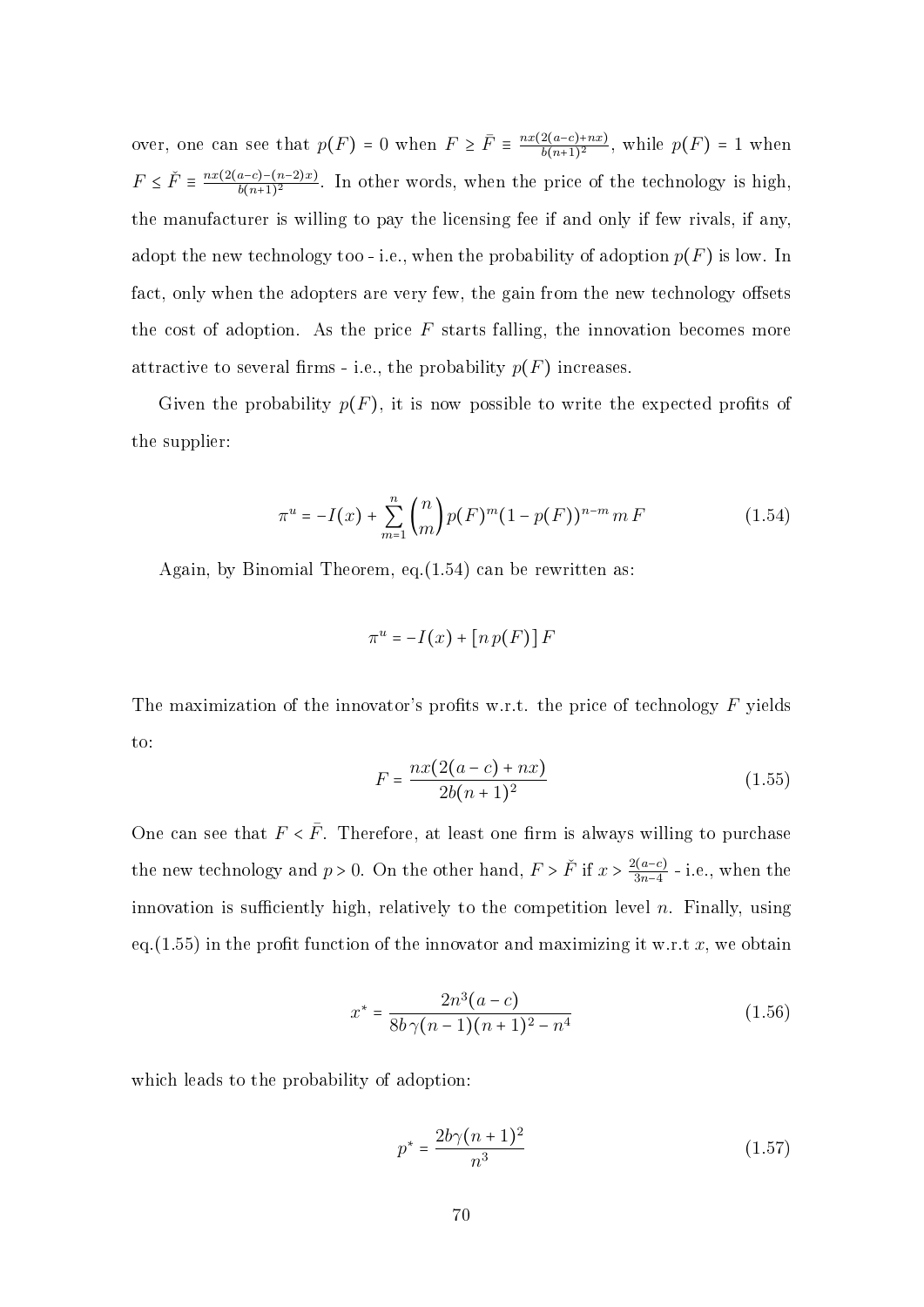<span id="page-73-0"></span>

Figure 1.9: The probability of adoption  $p$ , depending on the number of active firms n. If  $\bar{N}(n) < 2b\gamma$ , the number of licensees is  $m^* = n$ . Instead, if  $\bar{N}(n) > 2b\gamma$ , the number of licensees is  $m^* = n p^*$ .

where  $\gamma > \frac{3n^4}{8b(n-1)!}$  $\frac{3n^4}{8b(n-1)(n+1)^2}$ , to guarantee that the innovation is non-drastic - i.e.,  $nx \leq$  $(a-c)$ . Define  $\bar{\bar{N}}(n) \equiv n^3/(n+1)^2$ , therefore, eq.[\(1.57\)](#page-72-2) can be rewritten as  $p^* =$  $2b\,\gamma/\bar{\bar{N}}(n)$ . Because  $\bar{\bar{N}}(n)$  is a monotonic function of n, with  $\bar{\bar{N}}'_n > 0$ , it is possible to state that an increase in competition implies a lower probability of adoption i.e.,  $p'_n < 0$ . From the results above, we confirm the results in Proposition [1.1](#page-40-0) and Corollary [1.1:](#page-40-1)

<span id="page-73-1"></span>Remark 1.8. The probability that a manufacturer adopts the innovative technology is decreasing in the number of manufacturers  $(n)$ , where:

$$
p = \begin{cases} p^* & \text{if } \bar{\bar{N}}(n) > 2b\gamma \equiv \bar{N} \\ 1 & otherwise \end{cases}
$$

Remark 1.9. The average number of licensees elicited by the innovator is decreasing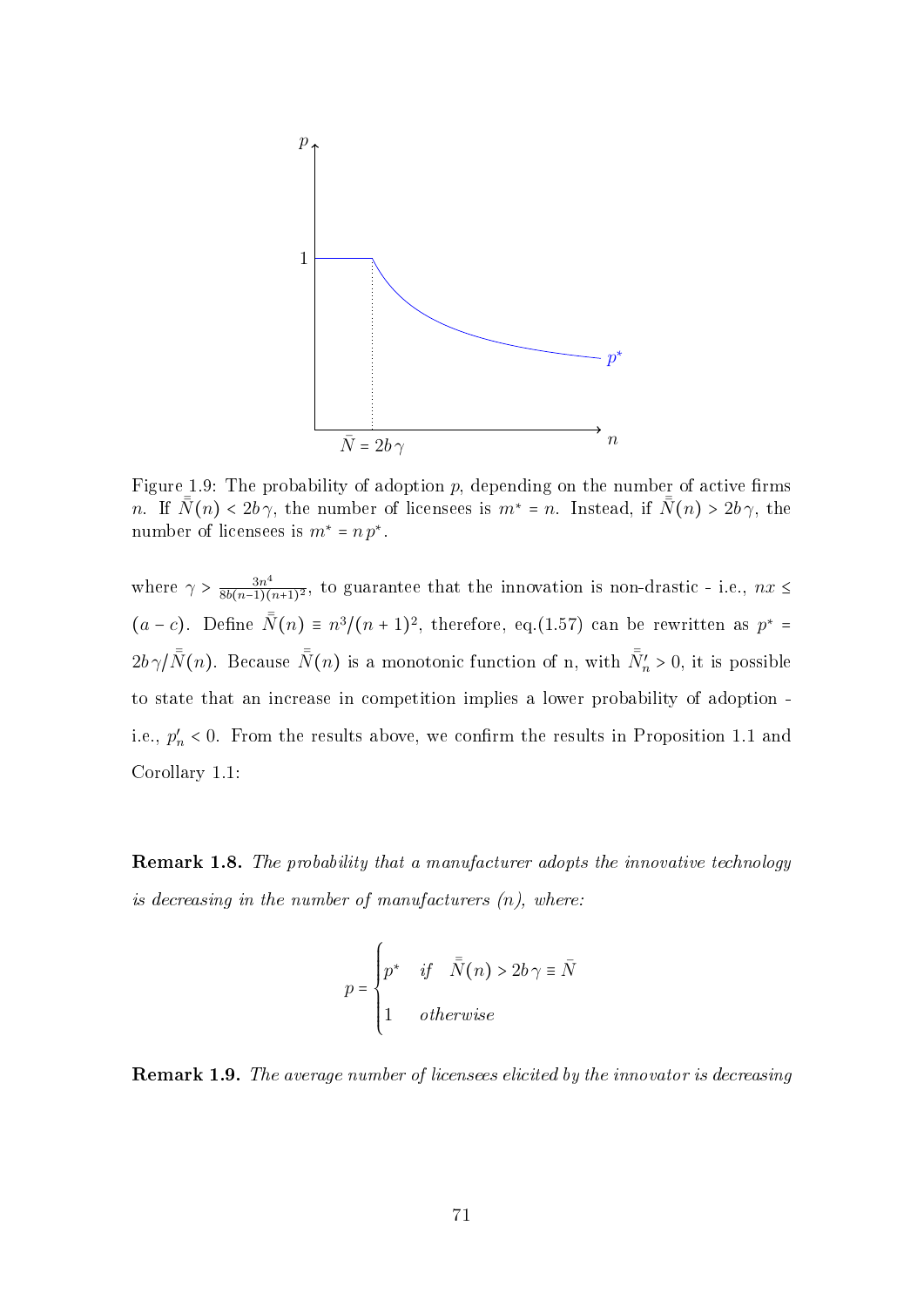in the number of manufacturers  $(n)$ , where:

$$
m = \begin{cases} n p^* & \text{if} \quad \bar{\bar{N}}(n) > 2b \gamma \equiv \bar{N} \\ n & \text{otherwise} \end{cases}
$$

Moreover,  $\partial (n p^*)/\partial n < 0$ .

Using  $eq.(1.57)$  $eq.(1.57)$  in the payoffs of the downstream manufacturers and the upstream inventor, it is possible to derive the equilibrium outcomes of the game, which are coherent with those derived in Section [1.3.2.](#page-37-0) Figure [1.9](#page-73-0) shows Remark [1.8](#page-73-1) graphically.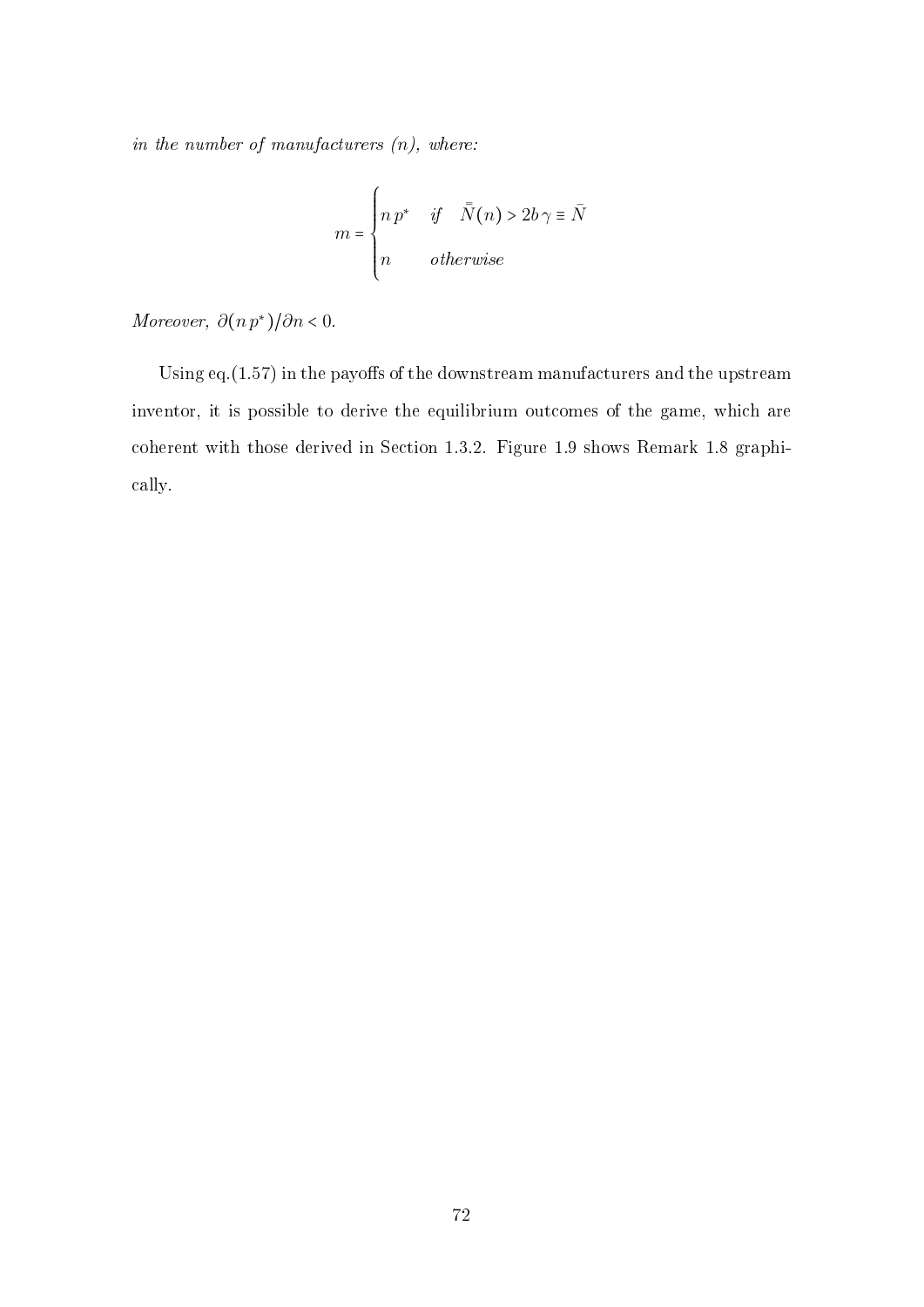## Chapter 2

# Incentives for Labour-Augmenting Innovations: The Role of Wage Rate

Sandrini, L. (2019), Marco Fanno Working Paper 232

## 2.1 Introduction

The relationship between technological progress and labour market conditions is increasingly attracting the attention of scholars and policy-makers. Usually, firms adopt factor-augmenting technologies in order to replace the most expensive factors of production, making better use of cheaper and relatively more abundant ones (Dosi [1984], and Acemoglu [2002]). In particular, innovative technologies often improve the productivity of labour, allowing adopting firms to replace labour with capital inputs. In this article, I argue that the degree of this replacement is influenced by the cost of labour. Furthermore, I show that, for a given market size, there is a nonobvious relationship between the wage rate and the incentives to invest in innovation based on two opposite forces: a positive cost-reducing effect and a negative output contraction effect. When the cost-reducing effect dominates, increasing the wage rate may have a positive effect on the size of the innovation, as well as on Producer and Consumer surplus. The link between the cost of labour and the incentives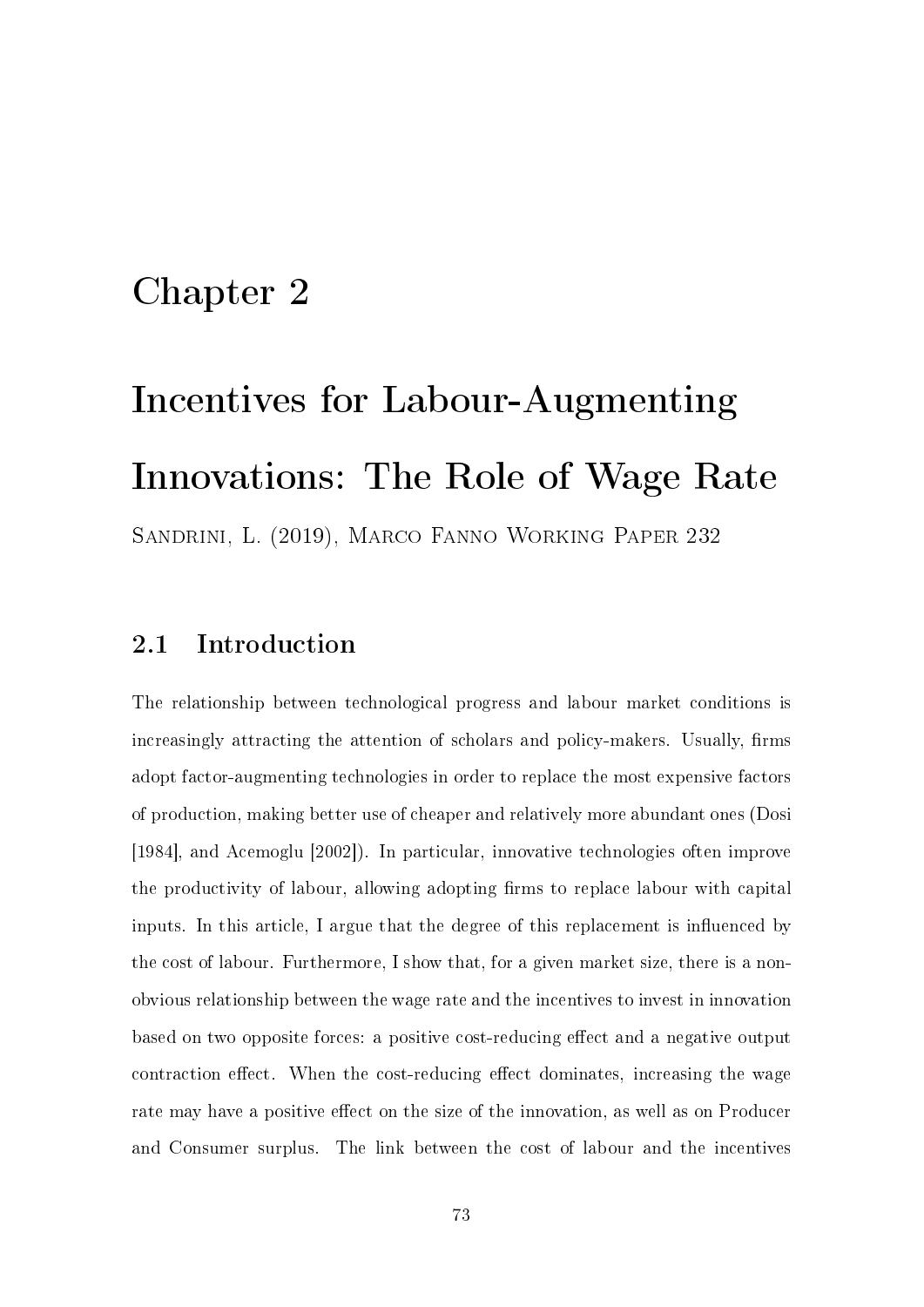to innovate is relevant in light of today's problems. Worldwide, more and more people are claiming for an increase in minimum wage at a national level.<sup>[1](#page-76-0)</sup> This article represents a novel attempt to analyse the role of labour market conditions to determine not only the incentives to adopt labour-augmenting technologies, but also the incentives of an outside innovator to produce these technologies. I follow an Industrial Organization approach based on a model of a vertically related industry. I show that the incentives of an upstream innovator to develop a cost-reducing innovation depends on the characteristics of the product market.

Nowadays, firms often acquire innovative technologies developed by outside innovators, rather than producing them internally. As a consequence, the conditions of the labour market faced by those firms are likely to be relevant also in affecting the incentives of the upstream supplier of the new technology.

Examples of technologies that improve the productivity of labour abound. One may think at the ICT sector: developed by large upstream innovators, new software and services such as cloud computing services, algorithms, or 3D printers allow adopting firms to significantly improve the productivity of labour. Another example are robots and cobots (i.e., collaborative robots). In particular, cobots are industrial robots which are designed to collaborate with humans in the production process. Differently from traditional industrial robots, cobots are flexible units that help workers perform their routinised activities. Due to their flexibility, cobots are increasingly adopted by firms in sectors where industrial robots have never been adopted before. One of the most interesting sector is logistics, where many firms have introduced cobots in order to increase labour productivity in piece picking tasks. All these technologies have a great impact on the industry's performance, as they allow to improve both the quality and the quantity of the production. However, many scholars have pointed out the risk of a too fast rate of technological improvement on society, as it may foster unemployment and increase inequalities

<span id="page-76-0"></span> $1$ Recently, the U.S. House of Representatives voted an increase in the federal minimum wage to 15 dollars/hour after years of workers' campaigns.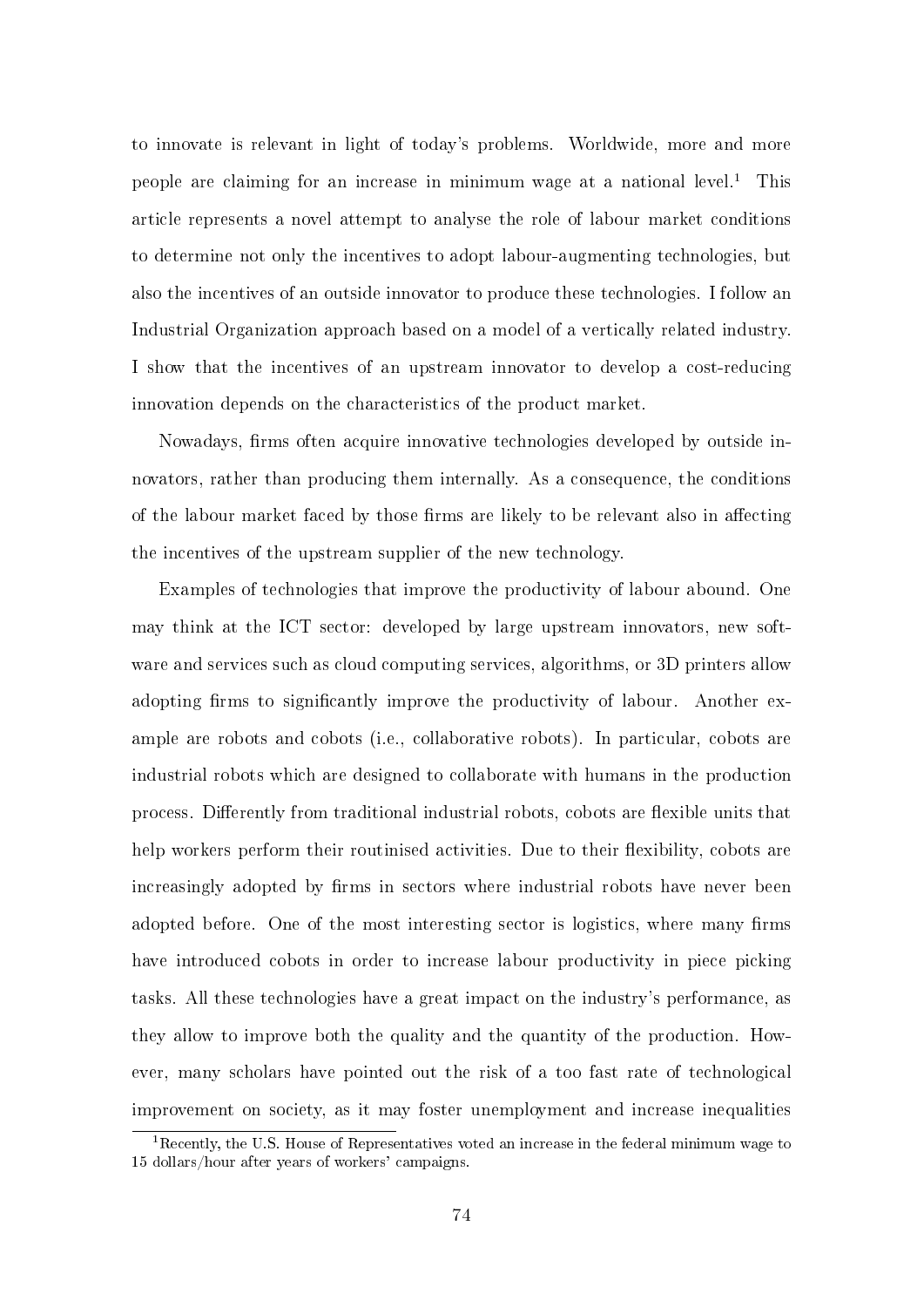(see Acemoglu and Restrepo [2019], Berg et al. [2018], among others). In this article, I show that these concerns may be justified in case of large innovations, as the expansion in output following the cost-reducing effect of the innovation may be too low to absorb all the workers displaced by the introduction of the innovation. Instead, both total wage bill and profits benefit from a small improvement of the existing technology.

From a policy perspective, this article suggests that the introduction of a minimum wage may result in an adequate tool to improve the level of investments in innovative activities. Alternatively, a policy that generally raises the cost of labour - i.e., by making the labour market more rigid - should be taken into consideration. Raitano and Fana [2019] shows that young cohorts of workers who entered the job markets after the labour market reform of 2001 in Italy had worse economic conditions than colleagues that had entered the market before the reform. Hara et al. [2018] show that only 4% of the workers on the Amazon MTurk platform earn a hourly wage higher than the U.S. minimum wage. These works, among others, suggest that, in recent years, the approach followed by policy-makers has been to reduce the cost of labour by deregulating the labour market and making new atypical contract types emerge. This article suggests that this trend should be reverted and firms should be stimulated to invest in order to foster labour productivity.

This chapter is organized as follows: the rest of this section contextualises this article in the literature. Section [2.2](#page-79-0) describes the model and the timing of the game; section [2.3](#page-82-0) outlines the main results of the analysis, focusing first on the nature of the innovation and the conditions enabling its production and its adoption, then on the equilibrium outcomes of the game; a welfare analysis and extensions to the main model are developed in sections [2.4](#page-94-0) and [2.5,](#page-95-0) respectively; finally, section [2.6](#page-107-0) concludes.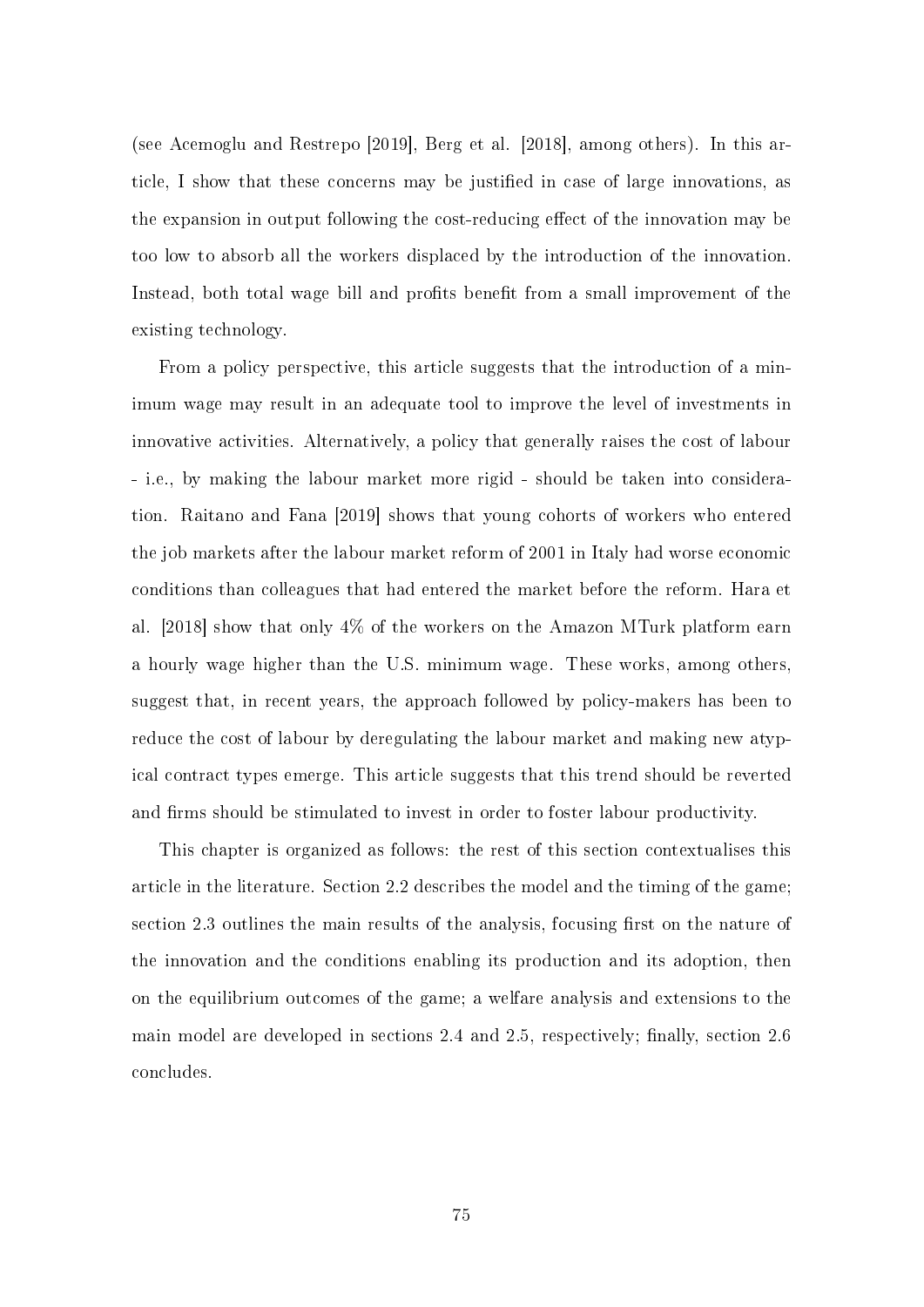#### 2.1.1 Literature Review

The role of wage on the incentives to innovate has been the subject of a vast literature, with a special focus on rent sharing mechanism and the unionization structure (Grout [1984], Calabuig and Gonzalez-Maestre [2002], Haucap and Wey [2004], Manasakis and Petrakis [2009], and Mukherjee and Pennings [2011]); here, I am interested in understanding how an increase in workers' reservation wage affects the firms' incentives to innovate. Interestingly, I show that, under particular market conditions, industrial performance improves alongside with the wage level. Riley and Rosazza Bondibene [2017], with UK data, provide evidences that firms employing national minimum wage (NMW) workers respond to increases of the minimum wage level by fostering labour productivity. Contrary to mainstream arguments, they do not replace workers with capital, but they rather offer trainings in order to foster their productivity or they organize labour in a more efficient way. Moreover, the relationship between minimum wage and innovation has been widely studied in the literature, with a particular focus on the effects of a rise of the former on the incentives to invest in innovative activities (Lordan and Neumark [2018], Kleinknecht et al. [2014] and Petrakis and Vlassis [2004], among the others).

In order to address my research question, I adopt an approach that is directly inspired by the literature on automation (Acemoglu and Autor [2011], Acemoglu and Restrepo [2019]), where the quality of capital input determines the amount of labour that is necessary for the production of the final good.<sup>[2](#page-78-0)</sup> Several studies try to show how innovation works and how it affects the production process, but the vast majority of them adopt a macroeconomics approach (Acemoglu and Restrepo [2017] and Aghion et al. [2017], among others). Instead, in this article I follow an Industrial Organization approach in order to further highlight the nexus between innovation, firms' strategic interaction and the conditions of the labour market. Interestingly,

<span id="page-78-0"></span><sup>2</sup>From an Industrial Organization perspective, an increase in labour productivity is hardly distinguishable from automation in tasks. In fact, in both cases firms end up having a more capital intensive production function.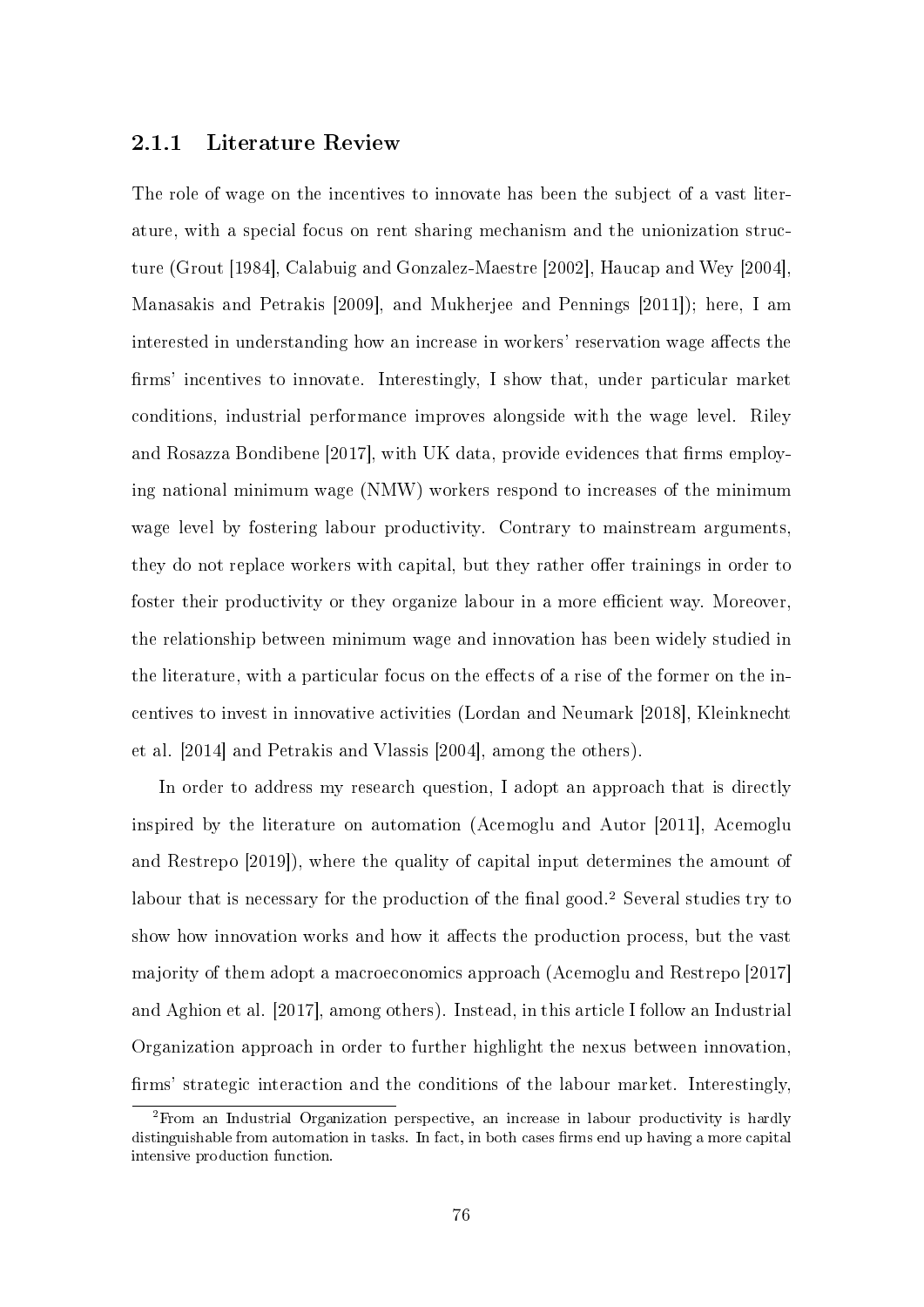I find that small innovations tend to be beneficial to both the total wage bill and the prots, while large innovations may have negative impact on the total wage bill. This result seems to be at odds with findings in automation literature, according to which small changes in automation of tasks have the most negative effect on labour demand. However, in this paper I do not consider creation of new jobs as a consequence of innovation, and this may partially explain the divergence between the two very different approaches.

I model innovation in a vertically related market where an upstream firm produces an innovative/superior technology and sells it to several downstream firms (see Farrell and Shapiro [2008], Sen and Tauman [2007], Kamien and Tauman [1986] among others). Furthermore, I analyse how labour costs affect the incentives to invest in innovation of a monopolist innovator. When the market is sufficiently large, a positive variation in the wage rate raises the demand for a labour-augmenting innovation, which in turn decreases the costs of production and allows the downstream firms to expand their output. If the total production increases, the innovator extracts higher rents from each adopter. Instead, when the market is relatively small, the increase in wage may trigger an output contraction effect that ultimately lowers the incentives to innovate of the monopolistic innovator.

This paper also extends the analysis in Acemoglu and Pischke [1999] on firms incentives to invest in labour-augmenting activities in an imperfect labour market. In particular, I apply the authors' results to an oligopolistic framework in order to discuss how the incentives for process innovation are affected by competition.<sup>[3](#page-79-1)</sup>

## <span id="page-79-0"></span>2.2 The model

Consider an industry made of an upstream and a downstream sector. The downstream segment is populated by  $n \geq 2$  identical firms (or manufacturers) that com-

<span id="page-79-1"></span><sup>&</sup>lt;sup>3</sup>Moreover, I show that innovation's profitability is not the only element that plays a role in affecting the incentives to invest in  $R\&D$  and adopt innovation. Indeed, the conditions of the labour market are crucial for the innovator to decide to prompt or shrink the investments in innovation.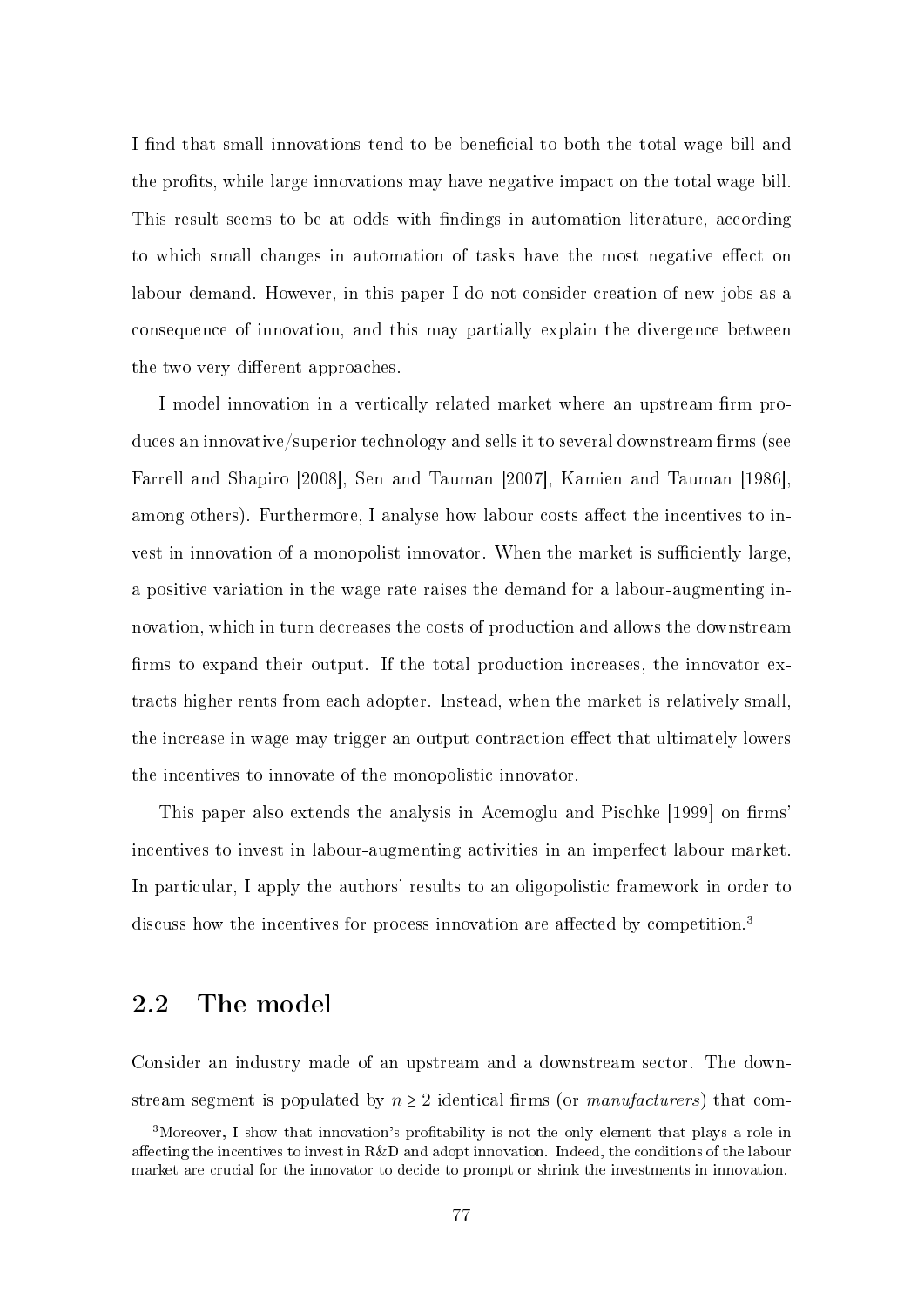pete a là Cournot for a homogeneous good and face a linear inverse demand function  $P(Q) = \delta - Q$ , with  $Q = \sum_{i=1}^{n}$  being the total industry output. In order to produce one unit of the final good, the downstream firms employ labour  $(L)$  and capital  $(K)$  inputs in fixed proportions, with the proportions depending on the quality of capital. Just to give a relevant example: the capital input can be seen as a new software, an algorithm, or, alternatively, an industrial collaborative robot. Technological progress improves the efficiency of the algorithm/cobots, namely, it increases their quality, enabling workers to complete their tasks at a faster pace, to waste less time moving from a workstation to the other, or simply to carry heavier weights. This improvement allows the manufacturers to employ fewer labour per unit of good produced.

Capital is produced in the upstream segment and sold to manufacturers as an input of production. There are two types of capital available to downstream firms: a standard capital input, and an innovative one. The former is produced competitively; it is of relatively low quality and produced in accordance with the current state of the art of the technology. Instead, the latter is sold in monopoly by an upstream inventor (or *supplier*) who owns a patent for the new technology. I normalize to zero the quality of the standard capital input, while the high quality input has a quality  $\alpha > 0$  chosen by the inventor.

The production of the standard capital input requires one unit of labour for each unit of input produced  $K = L$ . Competition drives the price r of the standard input down to its marginal cost of production, which is the minimum wage paid to the workers,  $r = w$ . As the price of the innovative capital is concerned, I assume that the supplier offers a two-part tariff scheme made of a per-unit price and a non-discriminatory fixed fee. Following the standard theory of optimal non-linear pricing, the supplier sets the per-unit price  $r$  at his/her marginal cost of production and sets a fixed fee F to extract the downstream value that he/she generates. In order to keep the analysis as simple as possible, I assume that both types of capital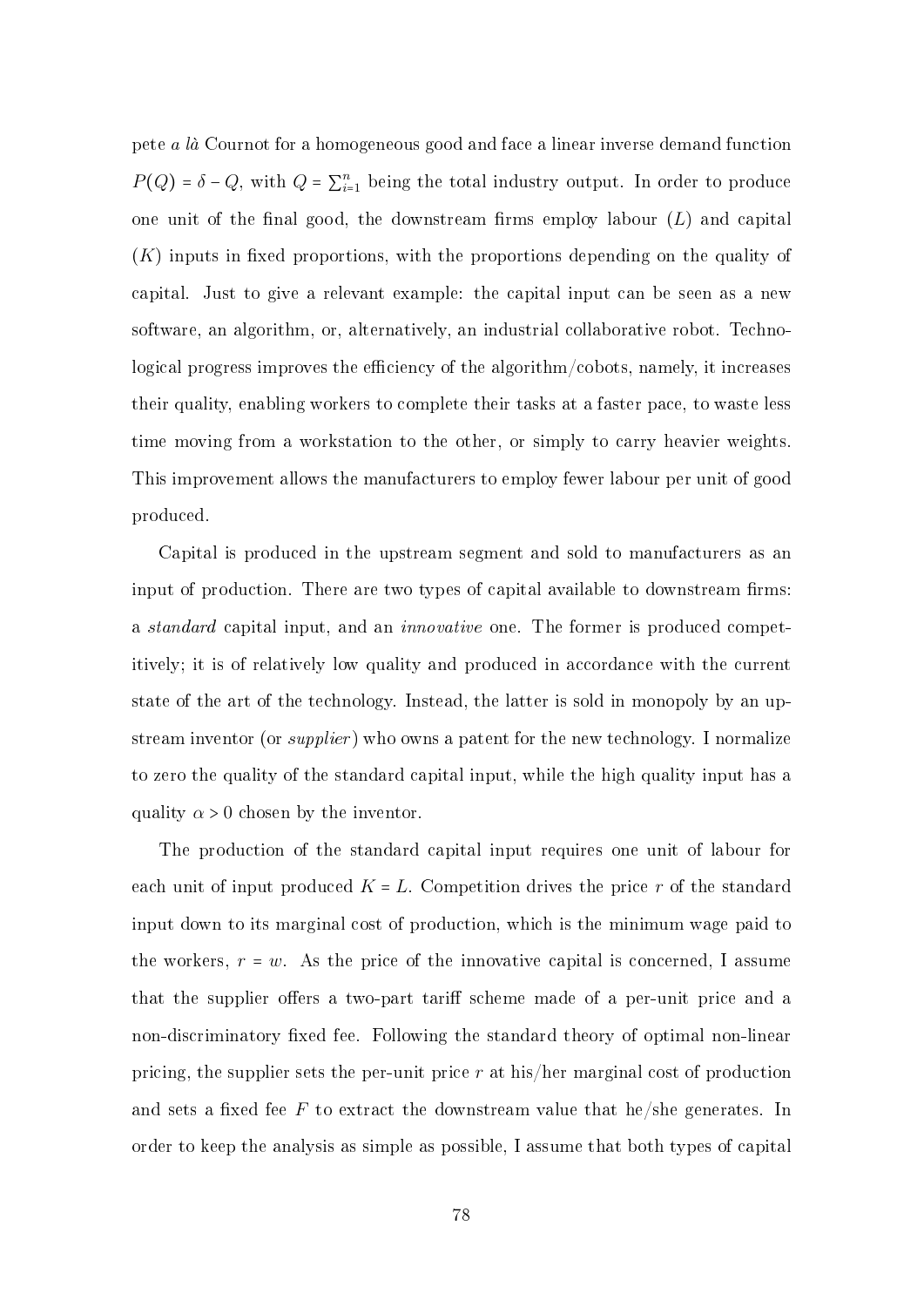input are physically produced in the same fashion  $(K = L, \text{ with no differences in})$ the type of workers employed). However, the supplier invests  $I(\alpha) = \gamma \alpha^2$  in order to increase the quality of the input, where the parameter  $\gamma$  represents the cost of investing in quality.[4](#page-81-0) Therefore, the objective function of the supplier can be written as follows:

<span id="page-81-2"></span>
$$
\Pi_u = (r - w)K + m F(\alpha) - I(\alpha)
$$
  

$$
\Pi_u = m F(\alpha) - \gamma \alpha^2
$$
 (2.1)

with  $m \leq n$  being the number of manufacturers that adopt the innovative technology and pay the licensing fee  $F(\alpha)$ .

Formally, the production function of the manufacturers can be written as:

$$
q_i = \min\left\{\frac{L}{1 - \alpha_i}; K\right\}
$$

The parameter  $\alpha_i = \{0; \alpha\}$  represents the quality of the capital input chosen by the firm  $i$ ; a high quality capital input increases the productivity of workers and reduces the amount of labour input which is necessary to produce a single unit of the final good. The manufacturers observe the price of the two types of capital input and decide which one to adopt and how many workers to hire. Furthermore, I assume that capital inputs of different qualities are perfect substitutes. Depending on the choice of the technology, the profit function of the downstream firms is:

<span id="page-81-1"></span>
$$
\Pi_d = \begin{cases} q_i(\delta - w - w - q_i - Q_{j \neq i}) & \text{if } \alpha_i = 0 \\ q_i(\delta - w - w(1 - \alpha) - q_i - Q_{j \neq i}) - F(\alpha) & \text{if } \alpha_i = \alpha > 0 \end{cases}
$$
(2.2)

<span id="page-81-0"></span>The timing of the game is as follows. At time 1, the supplier chooses the optimal

<sup>&</sup>lt;sup>4</sup>I assume the investment is made before the production begins. One can think to  $I(\alpha)$  as the combination of the cost of machinery and the salary of high-skilled workers who are hired to develop a new software which has no replication costs and it is simply added to the existing hardware.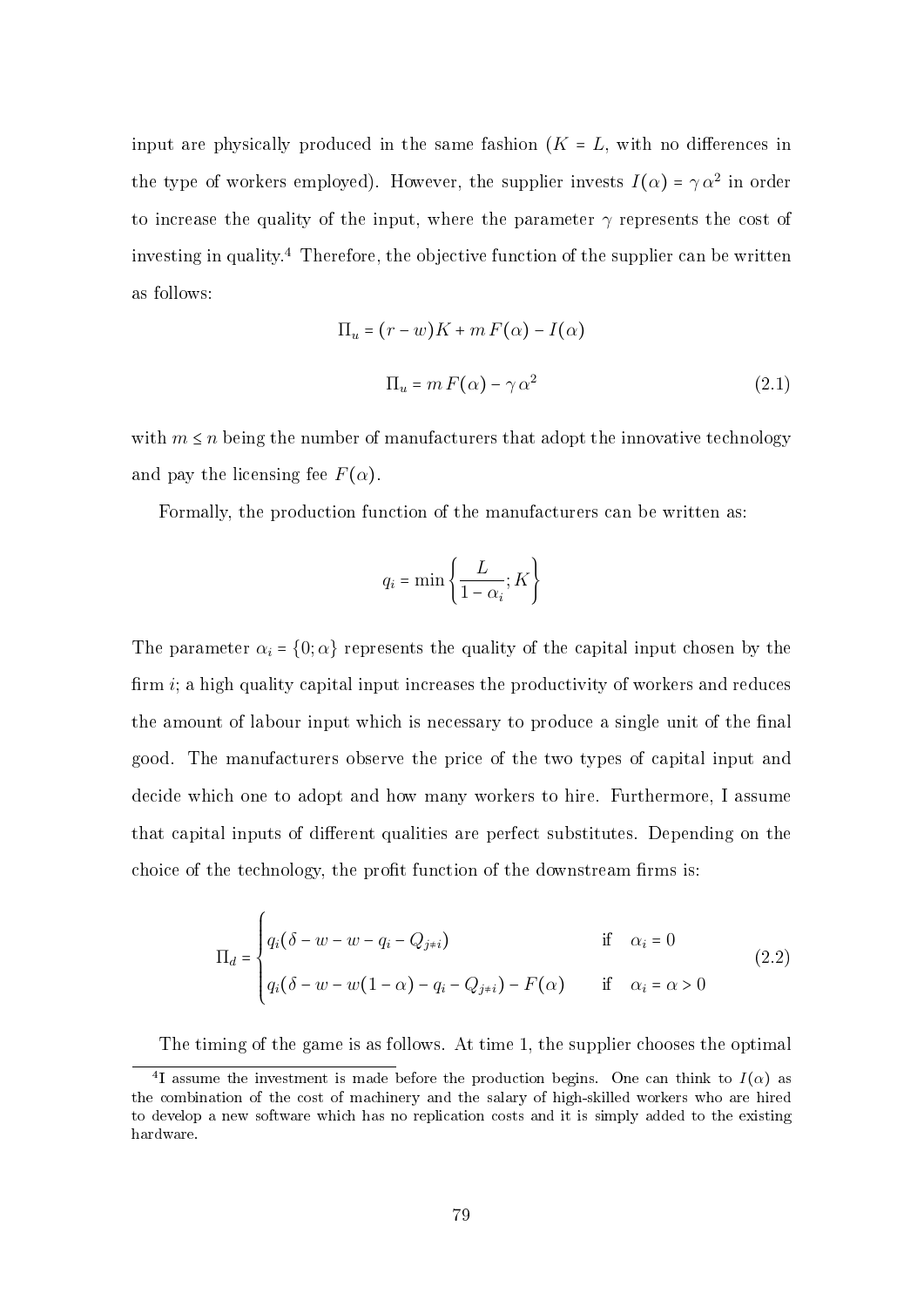level of  $\alpha$  and sets the price of the high quality capital input. At time 2, the manufacturers which input to purchase and hire the correspondent number of workers at price w and compete (Cournot competition). As I am interested in the Subgame Perfect Nash Equilibrium, the game is solved by backward induction.

## <span id="page-82-0"></span>2.3 Results

## 2.3.1 Equilibrium size of innovation

Manufacturers choose their output to maximize profits. In order to produce, they either purchase the innovative capital input  $(m \leq n)$  or the standard one  $(n - m)$ . So, the total output can be written as:

$$
Q = m q^h + (n - m) q^s
$$

where h and s stand for high quality and standard quality, respectively.

From the maximization of expression [\(2.2\)](#page-81-1), the equilibrium output levels for the two types of firms are:<sup>[5](#page-82-1)</sup>

<span id="page-82-2"></span>
$$
q^h = \frac{\delta - w(2 - \alpha(n - m + 1))}{n + 1} \tag{2.3}
$$

$$
q^s = \frac{\delta - w(2 + m\,\alpha)}{n+1} \tag{2.4}
$$

where  $q^h$  is the output level of the manufacturers that adopt the high quality capital input, while  $q^s$  is the output level of those that choose the standard one. Using these

<span id="page-82-1"></span> $5$ See the appendix for the formal details.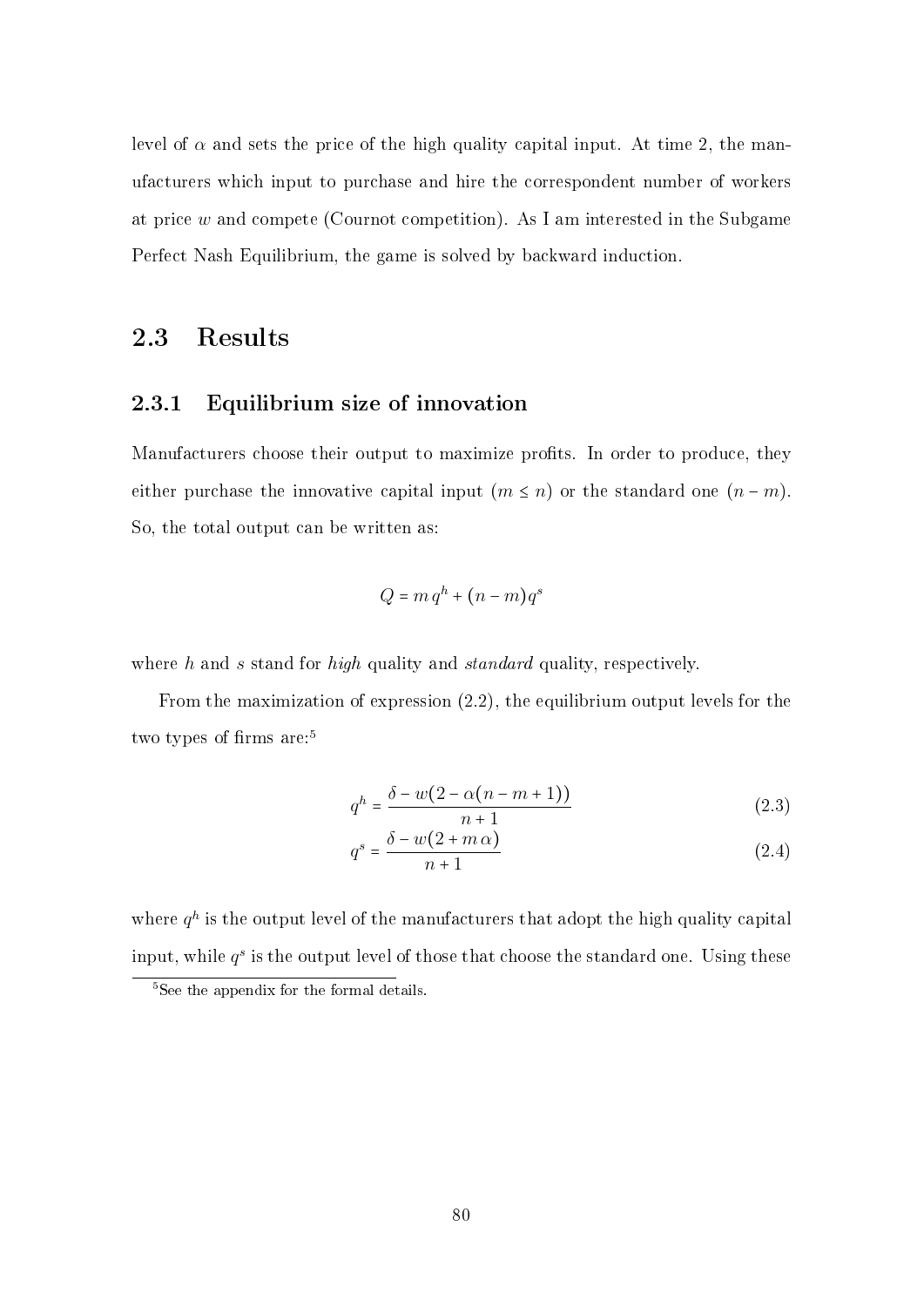two expressions, the profits of the two types of manufacturers are:

$$
\Pi^{h} = \frac{(\delta - w(2 - \alpha(n - m + 1)))^{2}}{(n + 1)^{2}} - F(\alpha)
$$
 (2.5)

<span id="page-83-1"></span>
$$
\Pi^s = \frac{\left(\delta - w(2+m\,\alpha)\right)^2}{(n+1)^2} \tag{2.6}
$$

In what follows, I focus on the case where the quality improvement of the capital input is a non-drastic innovation - i.e., it does not imply the market exit of the non adopters. Here, I limit the analysis to small innovations as it allows a clear discussion of the relationship between the wage rate and the incentives to invest in quality of the capital input.<sup>[6](#page-83-0)</sup> The innovator can influence the choice of the manufacturers by varying the price of the high quality capital input, and in particular the fixed fee  $F(\alpha)$ . The optimal fixed fee set by the supplier must depend on the chosen quality level, for reasons that are straightforward. First, if  $\alpha$  increases, the investment  $I(\alpha)$  increases too, and the innovator must raise the price in order to recover the initial investment. Second, the higher the quality of the capital input, the smaller the amount of labour that the manufacturers need to produce the final good. Employing less labour makes marginal costs to fall and revenues to rise. This positive effect is stronger, the higher the size of the innovation  $\alpha$  produced by the supplier.

Let us analyse the maximum fixed fee the innovator can set in order to elicit the adoption of the new technology for  $m$  firms. The licensing fee  $F$  is such that, for the  $m<sup>th</sup>$  manufacturer it must be indifferent whether to keep producing with the standard technology or to adopt the new one. Thus, the  $m^{th}$  manufacturer would adopt the new technology if and only if the following conditions are satisfied:

$$
\Pi_{d,m}^h \ge \Pi_{d,(m-1)}^s \quad \text{and} \quad \Pi_{d,m}^s > \Pi_{d,m+1}^h.
$$

<span id="page-83-0"></span> ${}^{6}$ See section [2.5.1,](#page-95-1) for an extension where k-drastic innovations are taken into consideration.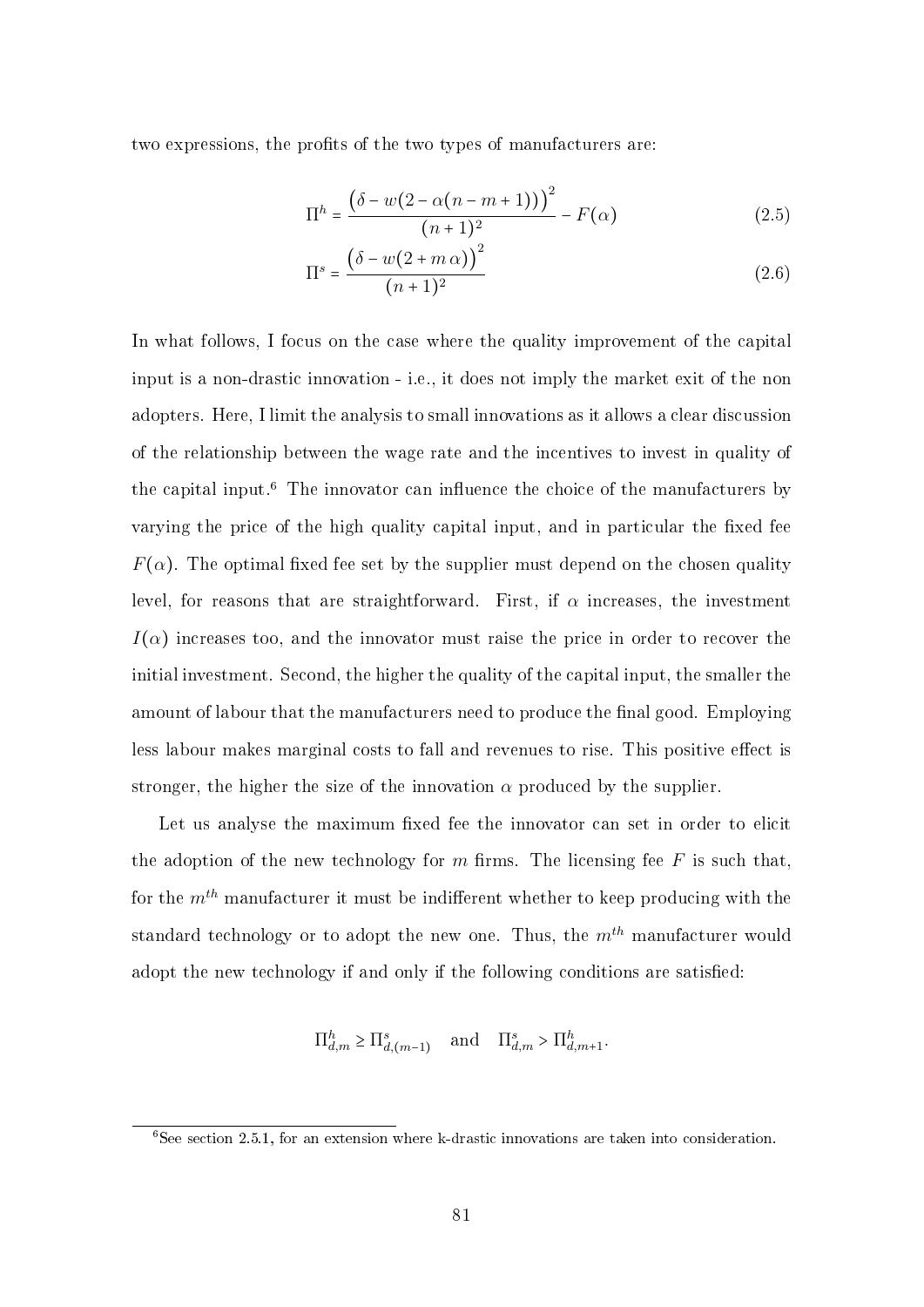Using the definition of firms' profits, these two inequalities boil down to:

<span id="page-84-0"></span>
$$
F \le \frac{\left(\delta - w(2 - \alpha(n - m + 1))\right)^2}{(n + 1)^2} - \frac{\left(\delta - w(2 + (m - 1)\alpha)\right)^2}{(n + 1)^2} \tag{2.7a}
$$

<span id="page-84-1"></span>
$$
F > \frac{\left(\delta - w(2 - \alpha(n + 1 - (m + 1)))\right)^2}{(n + 1)^2} - \frac{\left(\delta - w(2 + m\alpha)\right)^2}{(n + 1)^2}
$$
(2.7b)

If condition  $(2.7a)$  applies, then none of the m adopters has incentives to deviate and produce with the standard technology, as they would not be able to gain any extra profits on top of what they earned with the new one. Also, when condition  $(2.7b)$  applies, none of the firms producing with the standard technology wants to adopt the new one, as it would guarantee less profits than the standard one. One can see that condition  $(2.7a)$  is sufficient for the equilibrium to be stable, and it is the highest fee that the inventor can set.<sup>[7](#page-84-2)</sup> Therefore, the fixed fee that induces m firms to adopt the new technology is:

<span id="page-84-4"></span>
$$
F(\alpha) = \frac{\alpha n w \left(2(\delta - 2w) + \alpha w(n - 2(m - 1))\right)}{(n + 1)^2}
$$
\n(2.8)

By setting the fixed fee, the upstream firm decides how many firms  $m$  adopt the innovation, given a certain quality  $\alpha$ . As the marginal benefits of adoption are decre[a](#page-84-0)sing in the number of adopters - i.e.,  $C2.7a > C2.7b$  $C2.7a > C2.7b$  $C2.7a > C2.7b$  - the equilibrium number of licensees m is unique for any given  $F(\alpha)$ . The following corollary states under which conditions all downstream firms adopt the innovation:

<span id="page-84-3"></span>Corollary 2.1. When the number of downstream firms is not too large, the innovator sets the adoption fee so that all the firms buy the new technology. Formally,

<span id="page-84-2"></span><sup>7</sup>See Appendix A.1 for the mathematical proof.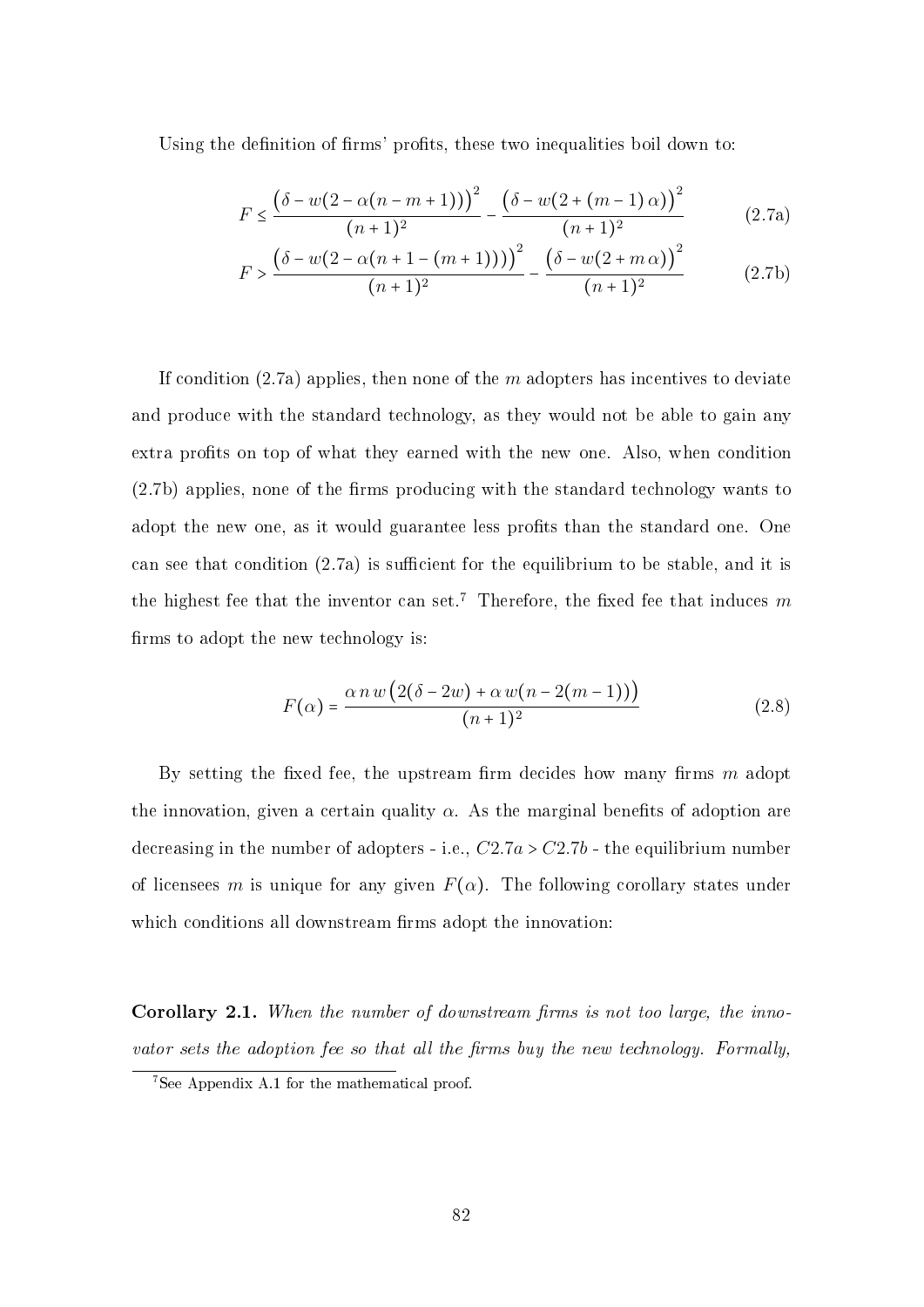the equilibrium number of contracts signed by the innovator is n if:

$$
n < \frac{2(\delta - w(2 - \alpha))}{3w}
$$

which is satisfied for  $\gamma > \frac{n^2(n+2)w^2}{2(n+1)^2}$  $\frac{2(n+2)w^2}{2(n+1)^2} = \tilde{\Gamma}$ 

*Proof.* See the appendix.

Going backward, we are now in the position to find the equilibrium level of investment of the upstream firm. For the sake of simplicity, we solve the model by assuming that the condition in Corollary [2.1](#page-84-3) holds ( $\gamma > \tilde{\Gamma}$ ) and  $m = n$ . therefore, using eq.  $(2.8)$  into eq.  $(2.1)$ , we derive:

$$
\Pi_u = n F(\alpha) - \gamma \alpha^2
$$
  
= 
$$
\frac{\alpha n^2 w (2(\delta - 2w) - \alpha (n-2)w)}{(n+1)^2} - \gamma \alpha^2.
$$
 (2.9)

The innovator chooses  $\alpha$  to maximize this expression. Simple differentiation reveals that the upstream supplier chooses  $\alpha = \alpha^*$ , where:

$$
\alpha^* = \frac{n^2 w (\delta - 2w)}{\gamma (n+1)^2 + (n-2)n^2 w^2}.
$$

It is useful to rewrite  $\alpha^*$  as:

<span id="page-85-0"></span>
$$
\alpha^* = \frac{n(\delta - 2w)}{n+1} \frac{n(n+1)w}{\gamma(n+1)^2 + (n-2)n^2 w^2} = f(w) \bar{Q}_d(w),\tag{2.10}
$$

where  $\overline{Q}_d(w) = n\overline{q}_d(w) = n(\delta - 2w)/(n + 1)$  is the total output sold downstream when all the manufacturers produce with the standard capital input. I refer to  $\bar{Q}_d$ and  $\bar{q}_d$  as "the benchmark". From expression [\(2.10\)](#page-85-0) the following proposition follows immediately:

<span id="page-85-1"></span>Proposition 2.1. The equilibrium level of investment undertaken by the upstream innovator depends on the wage rate; there exists a critical wage rate  $\bar{w} > 0$  such that

<span id="page-85-2"></span> $\Box$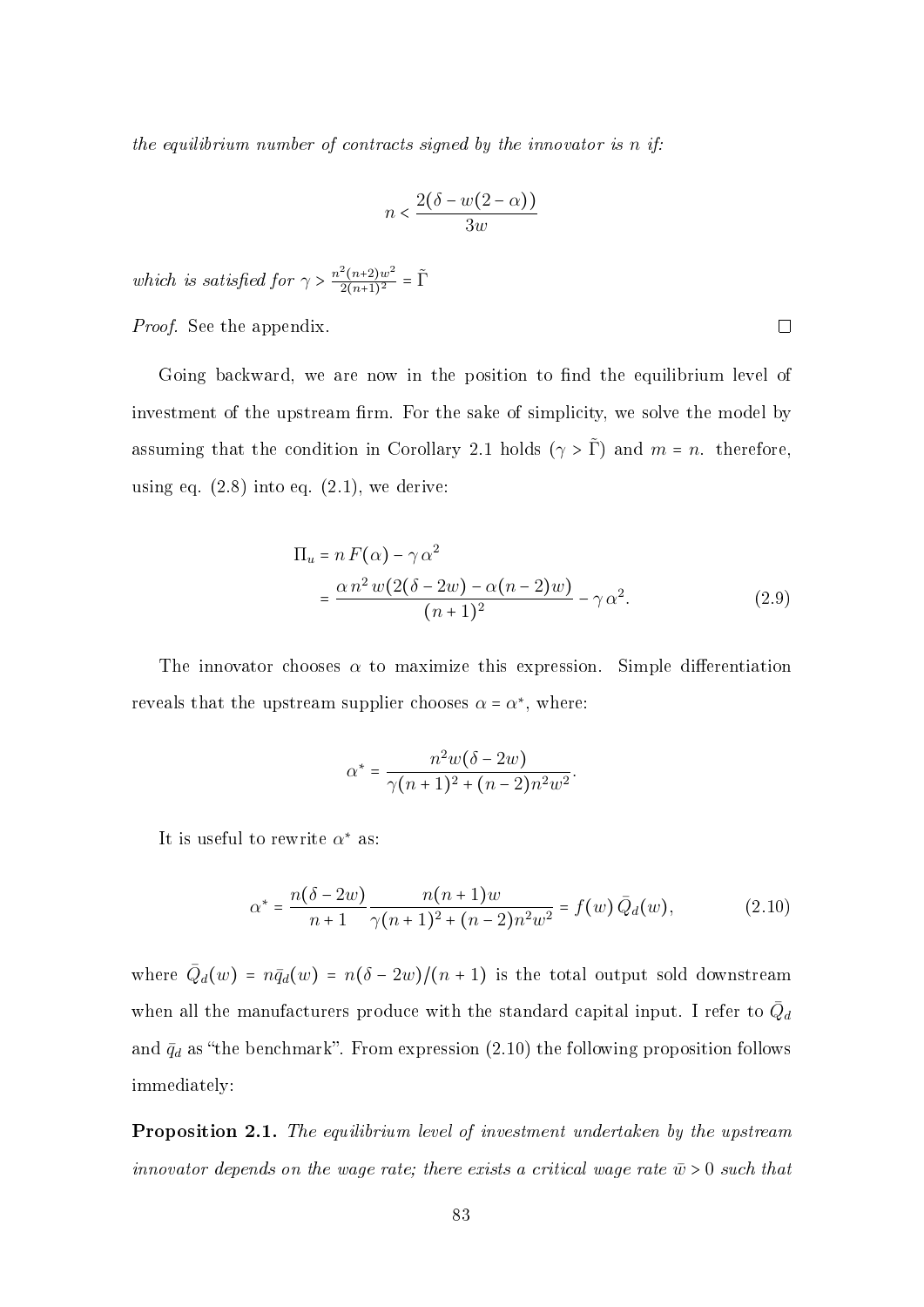

Figure 2.1: equilibrium size of innovation,  $\alpha^*$ , depending on the wage rate w. An increase (decrease) in  $\delta$  shifts the threshold  $\bar{w}$  on the right (left).

 $\alpha^*(w)$  increases for  $w < \bar{w}$  and decreases for  $w > \bar{w}$ . Moreover,  $\alpha^*(0) = 0$  and the critical wage  $\bar{w}$  is increasing in the market size  $\delta$ .

*Proof.* See the appendix.<sup>[8](#page-86-0)</sup>

Proposition [2.1](#page-85-1) represents one of the crucial results of the paper; see Figure 2.1 for a visual representation. Formally, it follows from simple differentiation of eq.  $(2.10):$  $(2.10):$ 

<span id="page-86-1"></span>
$$
\frac{\partial \alpha^*}{\partial w} = f'_w \, \bar{Q}_d + f(w) \, \bar{Q}'_w. \tag{2.11}
$$

The effect of  $w$  on the level of investment undertaken by the innovator can be easily interpreted by looking at  $\alpha^*(w)$  as the interaction of two terms: the costreducing effect of an increase in  $w, f'_w$ , which is always positive, and the output contraction effect  $Q'_w$ , which is always negative. When the wage rate increases, the manufacturers react by replacing labour with high quality capital input. Thus, the higher the wage level in the downstream sector, the more the manufacturers are willing to pay in order to replace their current production technology with a less labour-intensive one; this clearly stimulates the innovator to invest in R&D and to increase  $\alpha$ . However, when the wage rate increases, the manufacturers face higher

<span id="page-86-0"></span><sup>8</sup>The critical wage rate is defined as 
$$
\bar{w} \equiv \frac{\sqrt{\gamma(n+1)^2(\delta^2(n-2)n^2+4\gamma(n+1)^2)}-2\gamma(n+1)^2}{\delta(n-2)n^2}
$$

 $\Box$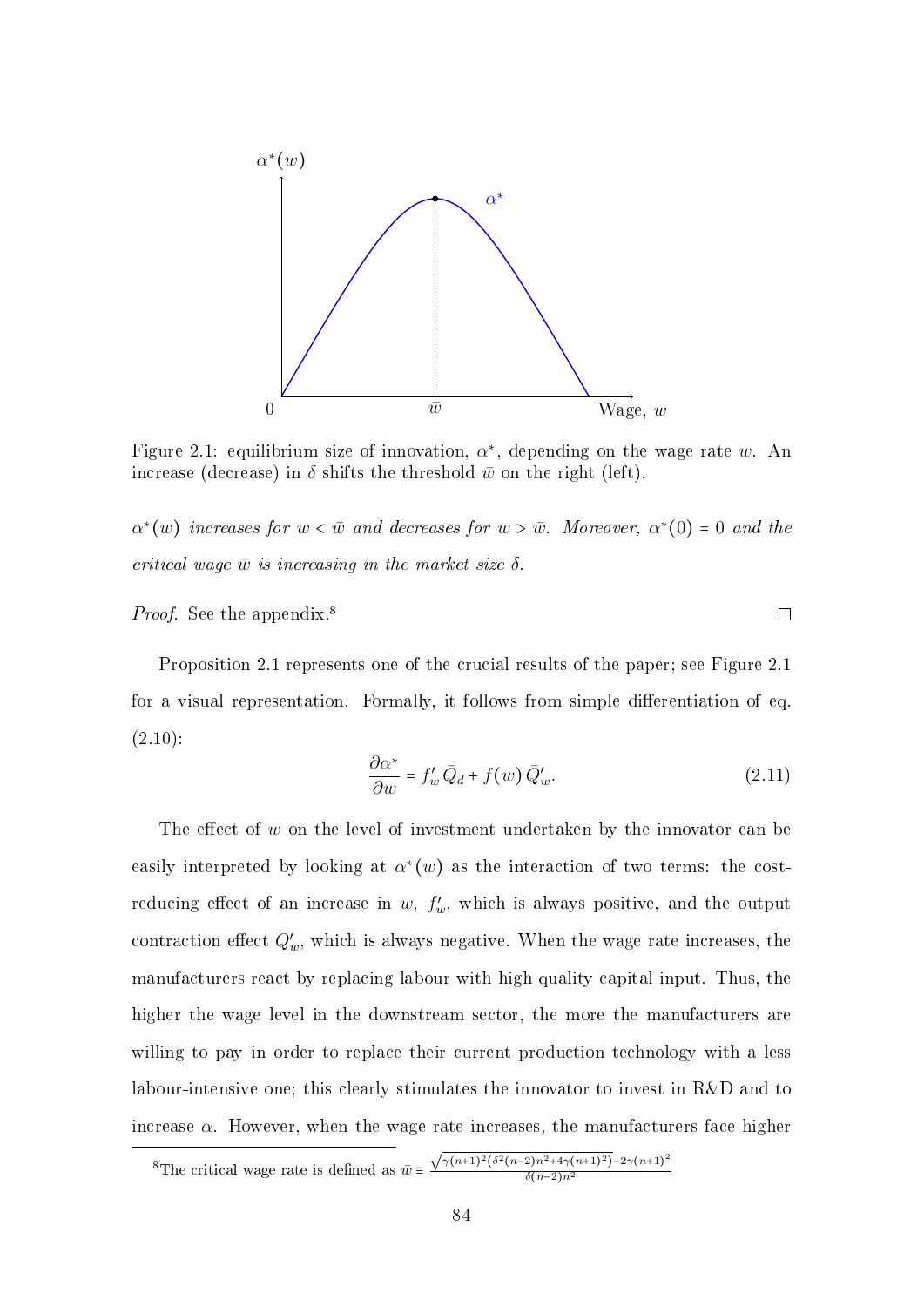<span id="page-87-0"></span>

Figure 2.2: The wage effect on the equilibrium quality of capital input  $\alpha^*$ . The effect is positive (negative) whenever  $w < \bar{w}$  ( $w > \bar{w}$ ). Consider a demand function with an intercept  $\delta_0 > 0$ : for any wage rate  $\bar{w}_1 < w < \bar{w}_2$ , the wage effect is positive (negative) if competition is soft (intense), where  $n' > n$ .

marginal costs and lower the output level. This, in its turn, lowers the profits earned by the manufacturers and the availability to pay for high licensing fee. This is what I refer to as the output contraction effect. Depending on the initial level of the minimum wage  $w$ , the cost-reducing effect dominates the output contraction effect  $(w < \bar{w})$  or vice versa  $(w > \bar{w})$ . Moreover, the critical wage rate  $\bar{w}$  depends on the size of the market. The interaction between these two forces is influenced by the level of competition in the downstream sector. On the one hand, firms in a concentrated market have fewer incentives to reduce their costs, as they already earn large profits with the backstop technology - i.e., the opportunity cost of adopting the innovative technology increases as the market becomes more concentrated. Therefore, the cost-reducing effect is stronger in competitive markets. On the other hand, when competition is intense, each firm produces fewer units of the final good and the impact of an increase in costs of production is lower. Consequently, the output contraction effect is stronger when the competitive pressure is low (figure  $2.2$ ).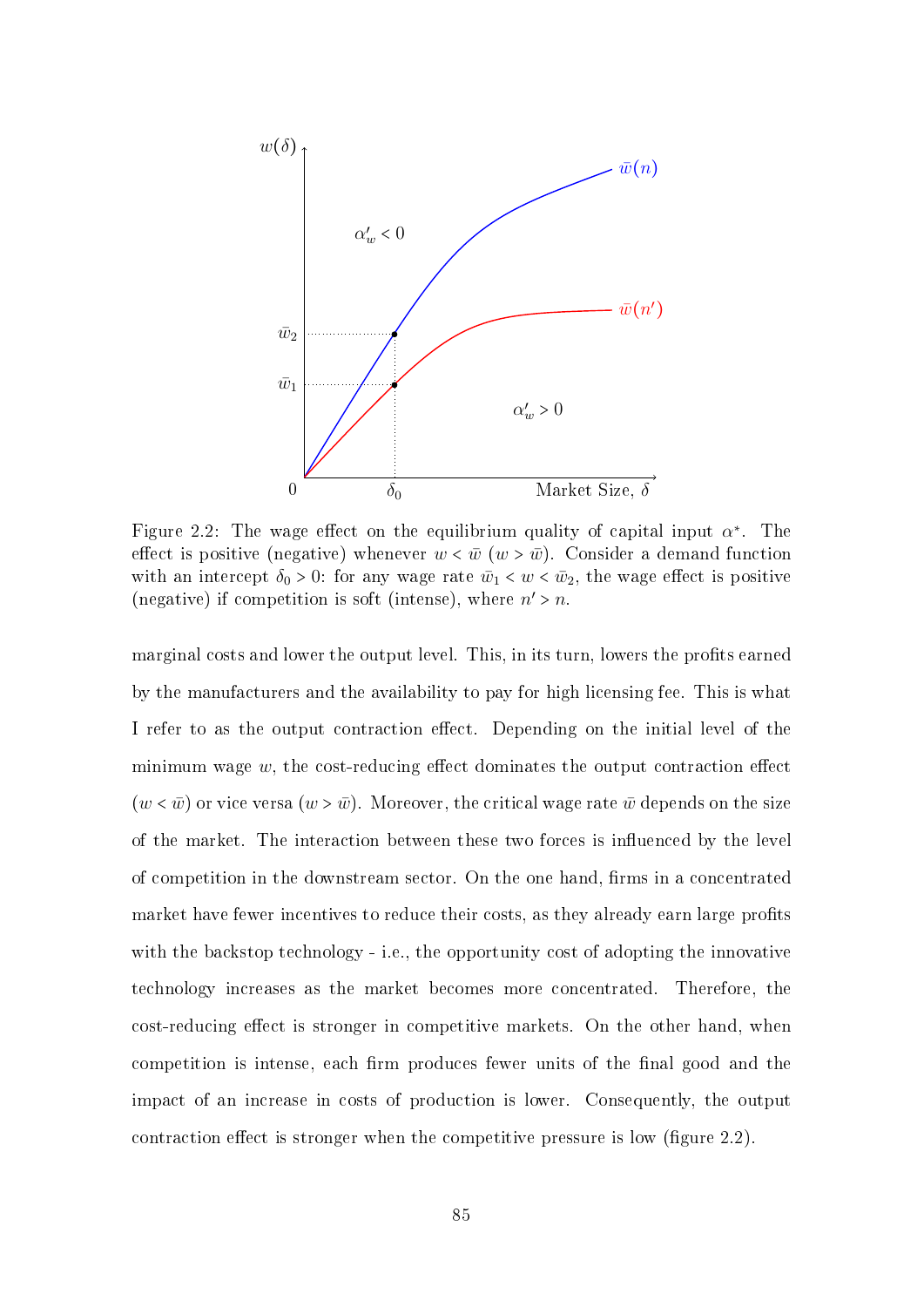**Corollary 2.2.** The size of the cost-reducing effect is larger when the market is competitive, while the size of the output contraction effect is larger in concentrated markets. Therefore, the wage effect on innovation is more likely to be positive in competitive markets.

Proof. See the appendix.

2.3.2 Price of capital input and innovator's profits

Once determined  $\alpha^*$ , we can use it to find the equilibrium outcomes of the game. Let us start from the adoption fee and the upstream innovator's profits. Using eq. $(2.10)$ in  $(2.9)$  and  $(2.8)$ , we obtain:

$$
F^* = \frac{n^3 w^2 (\delta - 2w)^2 (\gamma (n+1)^2 + (n-2)n^2 w^2)}{(n+1)^2 (\gamma (n+1)^2 + (n-2)n^2 w^2)^2},
$$

and

$$
\Pi_u^* = n F^* - \gamma \alpha^{*2} = \frac{n^4 w^2 (\delta - 2w)^2}{(n+1)^2 (\gamma (n+1)^2 + (n-2)n^2 w^2)}.
$$

It is useful to rewrite  $\Pi_u^*$  as:

<span id="page-88-0"></span>
$$
\Pi_u^* = \left(\frac{nw}{n+1}\right) \left(\frac{n^2 w (\delta - 2w)}{\gamma (n+1)^2 + (n-2)n^2 w^2}\right) \left(\frac{n(\delta - 2w)}{n+1}\right) = g(w) \alpha^*(w) \bar{Q}_d(w) \quad (2.12)
$$

From expression [\(2.12\)](#page-88-0) we obtain the following proposition:

<span id="page-88-1"></span>**Proposition 2.2.** The innovator's equilibrium profits depend on the wage rate; there exists a critical wage rate  $\tilde{w} > 0$  such that  $\Pi_u^*(w)$  increases for  $w < \tilde{w}$  and decreases for  $w > \tilde{w}$ . Moreover,  $\Pi_u^*(0) = 0$ ,  $\tilde{w} > \bar{w}$  and the critical wage  $\bar{w}$  is increasing in the market size δ.

Proof. See the appendix.

86

 $\Box$ 

 $\Box$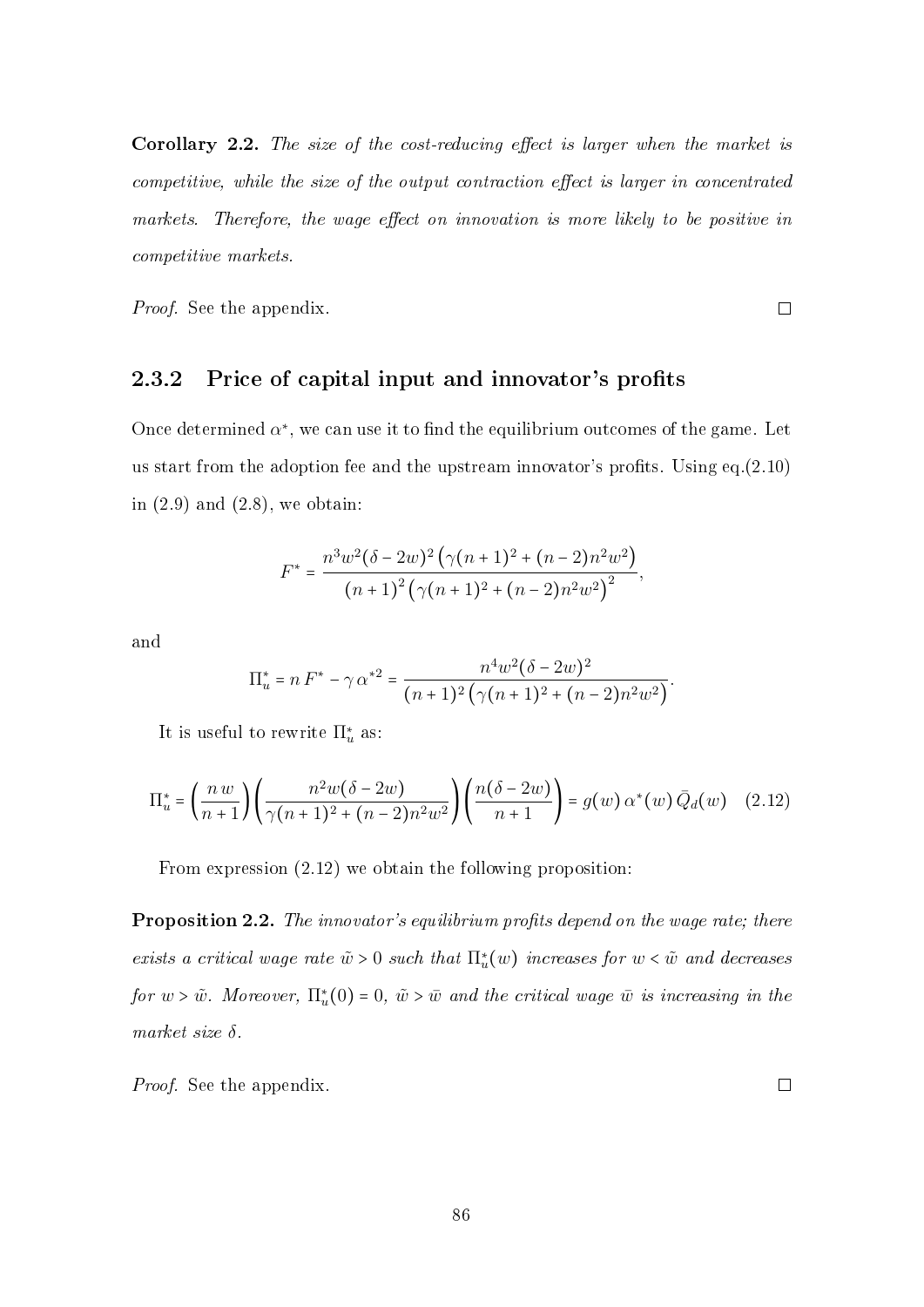<span id="page-89-0"></span>

Figure 2.3: in the left panel, the profits of the innovator,  $\Pi_u^*$  depending on the wage rate w. An increase (decrease) in  $\delta$  shifts the threshold  $\tilde{w}$  on the right (left). In the right panel, the relationship between the critical wage rate  $\tilde{w}$  and the market size  $\delta$ in case of n and  $n' > n$  firms.

Proposition [2.2](#page-88-1) follows from simple differentiation of expression  $(2.12)$ :

$$
\frac{\partial \Pi_u^*}{\partial w} = g_w' \, \alpha^*(w) \, \bar{Q}_d + \alpha_w' \, g(w) \, \bar{Q}_d + \bar{Q}_w' \, g(w) \, \alpha^*(w)
$$

The analysis follows a similar logic as for  $\alpha^*(w)$ . The effect of a wage rate increase on the innovator's profits, in fact, is given by the interaction of different forces of opposite signs. First, there is a clear positive rent expansion effect,  $g'_w$ . If the wage rate rises, manufacturers are willing to pay more in order to adopt the innovation as it not only increases productivity but also becomes relatively cheaper. Indeed, the gains from the adoption of the innovative input are higher, the higher the price of the displaced input is. The rent expansion effect is reinforced (or mitigated) by the effect that a wage rate increase has on the quality of the innovation,  $\alpha^*(w)$ . As  $\alpha'_w > 0$ (resp.  $\langle 0 \rangle$ , the rent generated by the innovation in the downstream segment rises (resp. falls) and so do the innovator's prots. Finally, a negative output contraction effect,  $\bar{Q}'_w$ , operates as described in the previous paragraph. Figure [2.3](#page-89-0) shows the relationship between supplier's profits and the wage rate.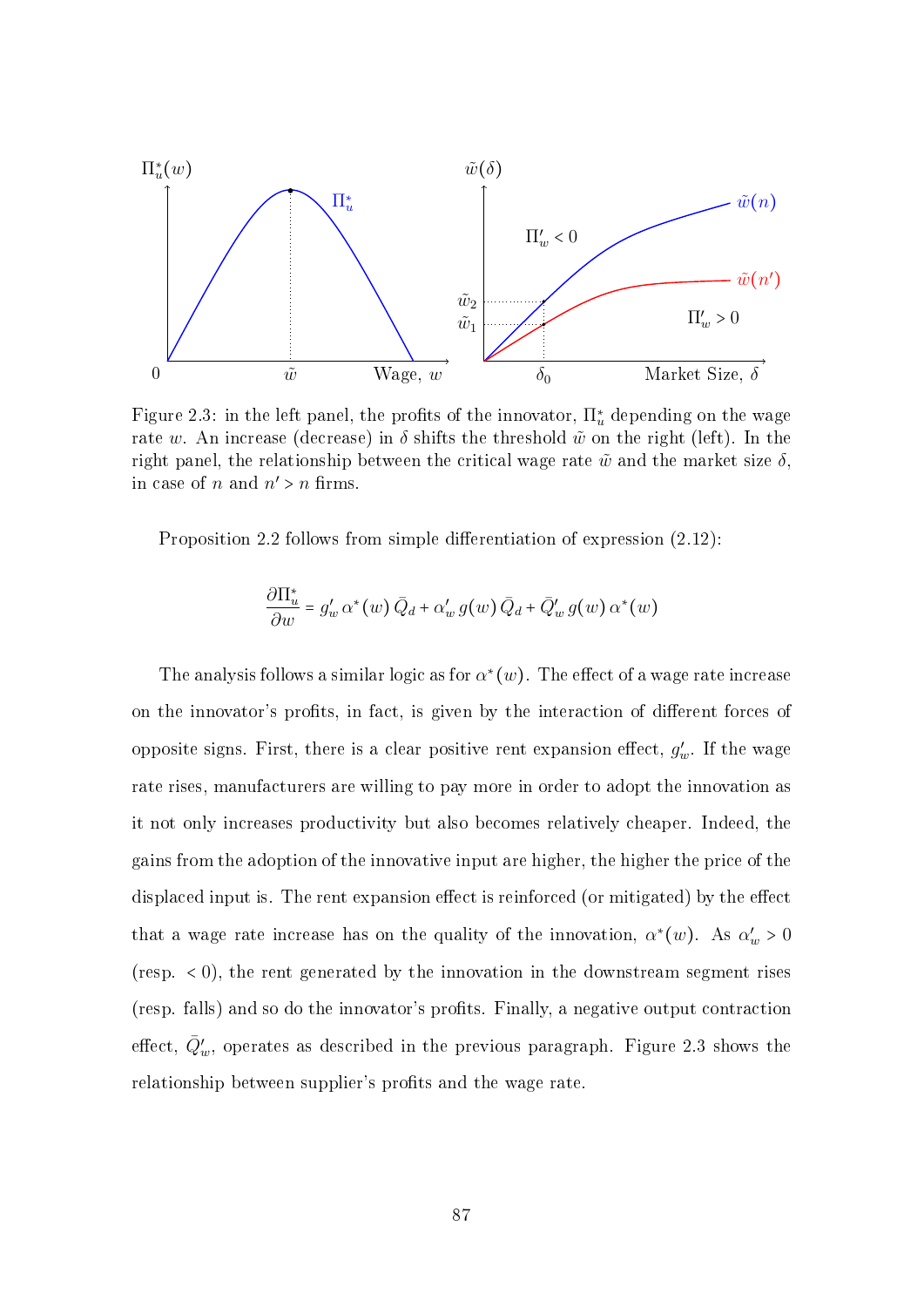#### 2.3.3 Downstream manufacturers

Let us now turn to the downstream segment of the industry. As long as Corollary [2.1](#page-84-3) applies, asymmetric equilibria are not possible: all the manufacturers choose the new technology. Thus, we can rewrite the expressions  $(2.3)-(2.6)$  $(2.3)-(2.6)$  $(2.3)-(2.6)$  as:

<span id="page-90-0"></span>
$$
q^{h} = q^{*} = \frac{\delta - w(2 - \alpha^{*})}{n + 1},
$$
\n(2.13)

$$
q^s = \varnothing,\tag{2.14}
$$

<span id="page-90-1"></span>
$$
\Pi_d^h = \Pi_d^* = \frac{\left(\delta - w(2 - \alpha^*)\right)^2}{(n+1)^2},\tag{2.15}
$$

<span id="page-90-4"></span><span id="page-90-2"></span>
$$
\Pi_d^s = \varnothing. \tag{2.16}
$$

By substituting eq.  $(2.10)$  into expressions  $(2.13)$  and  $(2.15)$ , we obtain:

$$
q^* = \frac{\gamma (n+1)^2 + (n-1)n^2 w^2}{\gamma (n+1)^2 + (n-2)n^2 w^2} \frac{\delta - 2w}{n+1} = \psi \bar{q}_d
$$
 (2.17)

$$
\Pi_d^* = \frac{\left(\gamma(n+1)^2 - n^2 w^2\right)^2}{\left(\gamma(n+1)^2 + (n-2)n^2 w^2\right)^2} \frac{(\delta - 2w)^2}{(n+1)^2} = \vartheta \, \bar{\Pi}_d,\tag{2.18}
$$

where  $\psi > 1$ , and  $\vartheta < 1$ , and where, as previously defined,  $\bar{q}_d$  indicates the downstream firms' output when innovation is not considered - i.e.,  $\gamma = \infty$ . Consequently,  $\bar{\Pi}_d = (\delta - 2w)^2/(n+1)^2$  is the corresponding level of profits. From equation [\(2.17\)](#page-90-2), we can state:

<span id="page-90-5"></span>Proposition 2.3. The equilibrium level of output produced by the manufacturers depends on the wage rate; there exists a critical market size  $\check{\delta} > 0$  such that  $q^*(w)$ increases for  $\check{w}_1 < w < \check{w}_2$  and decreases otherwise. Moreover,  $q^*(0) = \bar{q}_d$  and the range  $w \in (\check{w}_1, \check{w}_2)$  widens (narrows) as the market size  $\delta$  increases (decreases).

Proof. See the appendix.

<span id="page-90-3"></span>Corollary 2.3. The manufacturers are forced into a prisoner dilemma alike situation, where the adoption of innovation is the only equilibrium, although it is not the

 $\Box$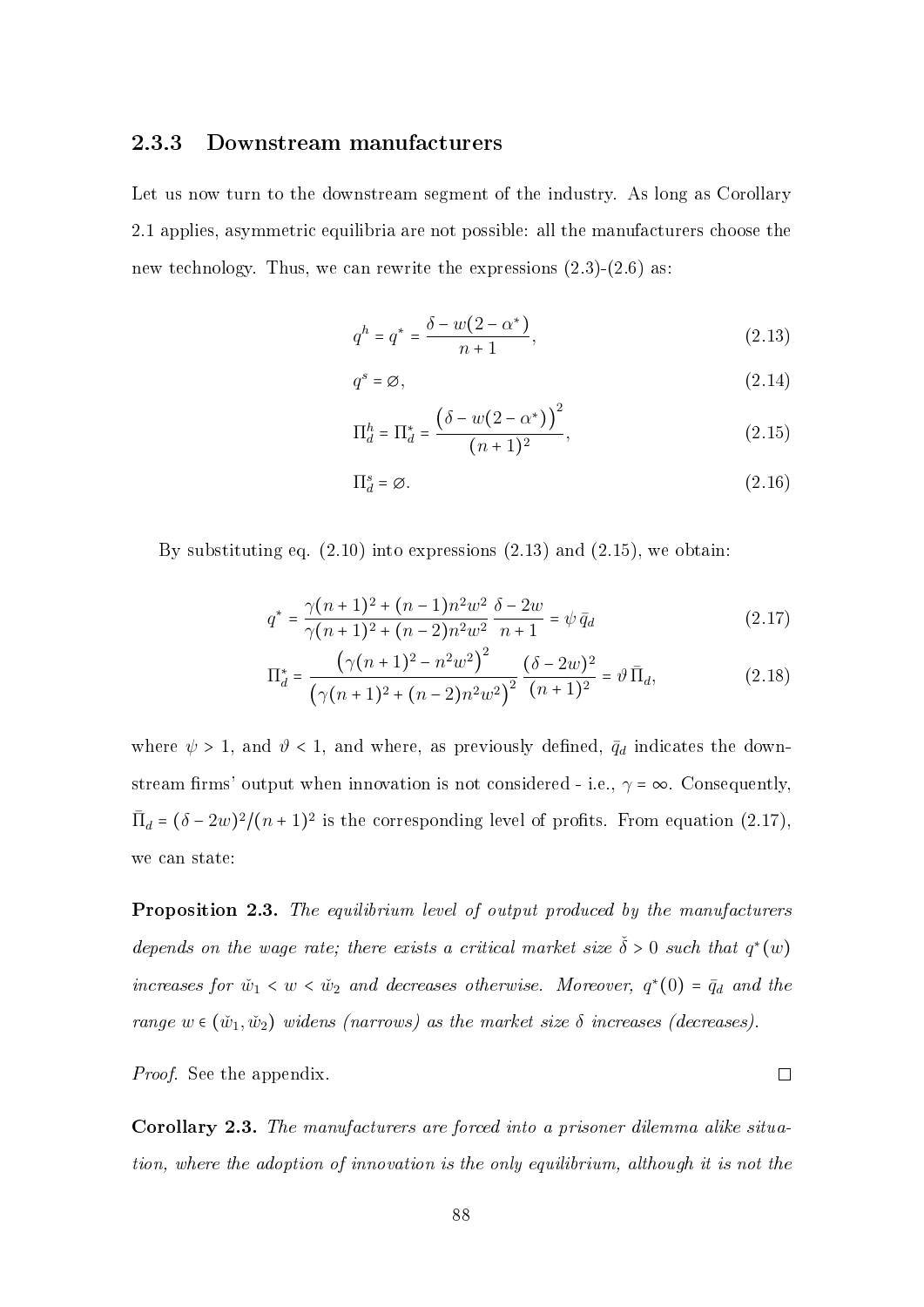<span id="page-91-0"></span>

Figure 2.4: in the left panel, the equilibrium output per-firm  $q^*$ , depending on the wage rate w. An increase (decrease) in  $\delta$  widens (narrows) the range  $w \in (\check{w}_1, \check{w}_2)$ for which the output level increases as a reaction to an increase in the wage rate. In the right panel, the relationship between the critical market size  $\delta$  and the wage rate, in case of  $n$  and  $n' > n$  firms.

 $\textit{efficient outcome: } \Pi_d^{\star} < \bar{\Pi}_d.$ 

Proof. Proof of Corollary [2.3](#page-90-3) follows immediately from expression [\(2.18\)](#page-90-4).  $\Box$ 

Proposition [2.3](#page-90-5) follows from simple maximization of expression [\(2.17\)](#page-90-2) and shows that, under some conditions, the higher the wage rate faced by manufacturers, the higher their output level. This counter-intuitive result is essentially driven by the effect of increasing the wage rate on the quality of the innovation.

When the wage rate is such that  $w \in (\tilde{w}_1, \tilde{w}_2)$ , given a sufficiently large market size  $\delta$ , raising the wage rate represents a good incentive for innovation, as it increases the manufacturers' willingness to pay for the technology (i.e., they want to change their technology with a less labour-intensive one). As the incentives to purchase the innovative capital input increase, the supplier's incentives to invest in R&D increase as well and this, in its turn, raises the quality of the input. Finally, the consequent adoption of the new input by the downstream manufacturers pushes the industry output upwards and lowers the equilibrium price of the final good. Figure [2.4](#page-91-0) provides a graphical representation of the relationship between the wage rate and the per-firm output level (left panel), as well as the condition for a feasible range  $w \in (\tilde{w}_1, \tilde{w}_2)$  to exist (right panel). Instead, Corollary [2.3](#page-90-3) states that the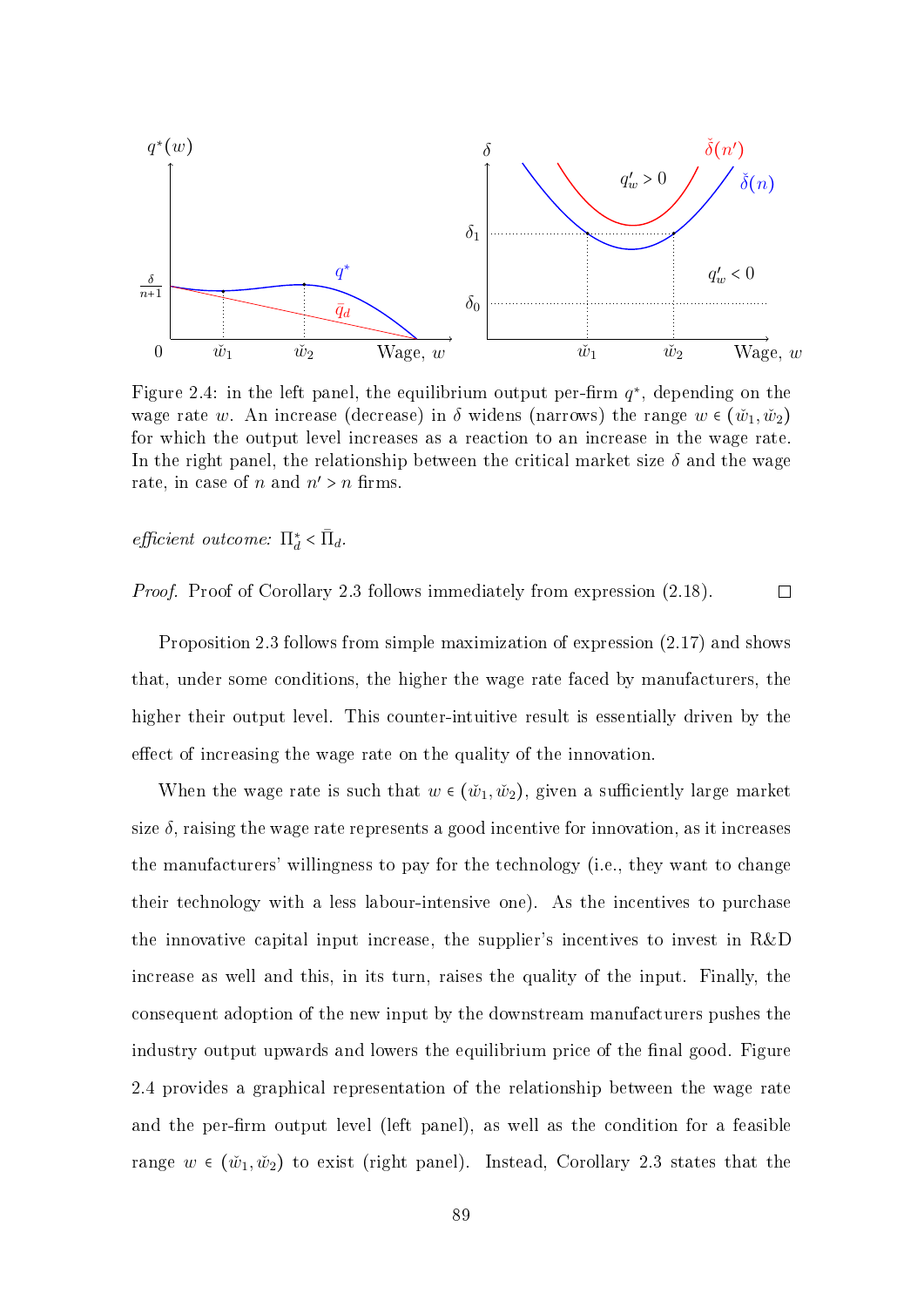manufacturers are worse off after the adoption of the innovative capital input. This means that the inventor does not extract only the value generated by the invention, but also some extra share of the Producer surplus from the manufacturers. This extra share is a quasi-rent which is due to a combination of the monopoly position guaranteed by the patent, and the full bargaining power of the supplier of the innovative input in setting the price of the innovation.

Finally, I try to evaluate the effect of a minimum wage policy on the market outcomes. First, it is important to correctly compare the critical wages in propositions (1)-(3). It is relatively easy to show that  $\bar{w} < \tilde{w}$ , for any  $\gamma > \tilde{\Gamma}$ .<sup>[9](#page-92-0)</sup> Instead, the comparison of  $\bar{w}$ ,  $\tilde{w}$ , and the extremes of  $\{\tilde{w}_1; \tilde{w}_2\}$  is more complicated. It is easier to look at the size of the market  $(\delta)$ : let us consider a given wage rate  $w_0$ , and define  $\bar{\delta}$ ,  $\tilde{\delta}$ , and  $\tilde{\delta}$  as the critical size of the market above which  $\alpha_w > 0$ ,  $\Pi_w^u > 0$ , and  $q_w > 0$ , respectively. We can see that:

<span id="page-92-1"></span>
$$
\check{\delta} \ge \bar{\delta} \qquad \text{if} \quad \gamma \ge \frac{(n-1)n^2w^2}{n+1} \equiv \bar{\Gamma},\tag{2.19a}
$$

<span id="page-92-2"></span>
$$
\check{\delta} < \bar{\delta} \qquad \text{otherwise.} \tag{2.19b}
$$

Moreover,  $\bar{\delta}, \check{\delta} > \tilde{\delta}$ . From conditions [2.19a](#page-92-1) and [2.19b,](#page-92-2) it is possible to derive the following proposition:

Proposition 2.4. Given the parameter of the model, an increase of the minimum wage:

- $i)$  increases the equilibrium size of innovation, the profits of the innovator and the Social Welfare in A;
- $ii)$  increases the equilibrium size of innovation and the profits of the innovator, but decreases the Social Welfare in B;
- iii) increases the profits of the innovator and the Social Welfare, but decreases the

<span id="page-92-0"></span><sup>&</sup>lt;sup>9</sup>See the appendix.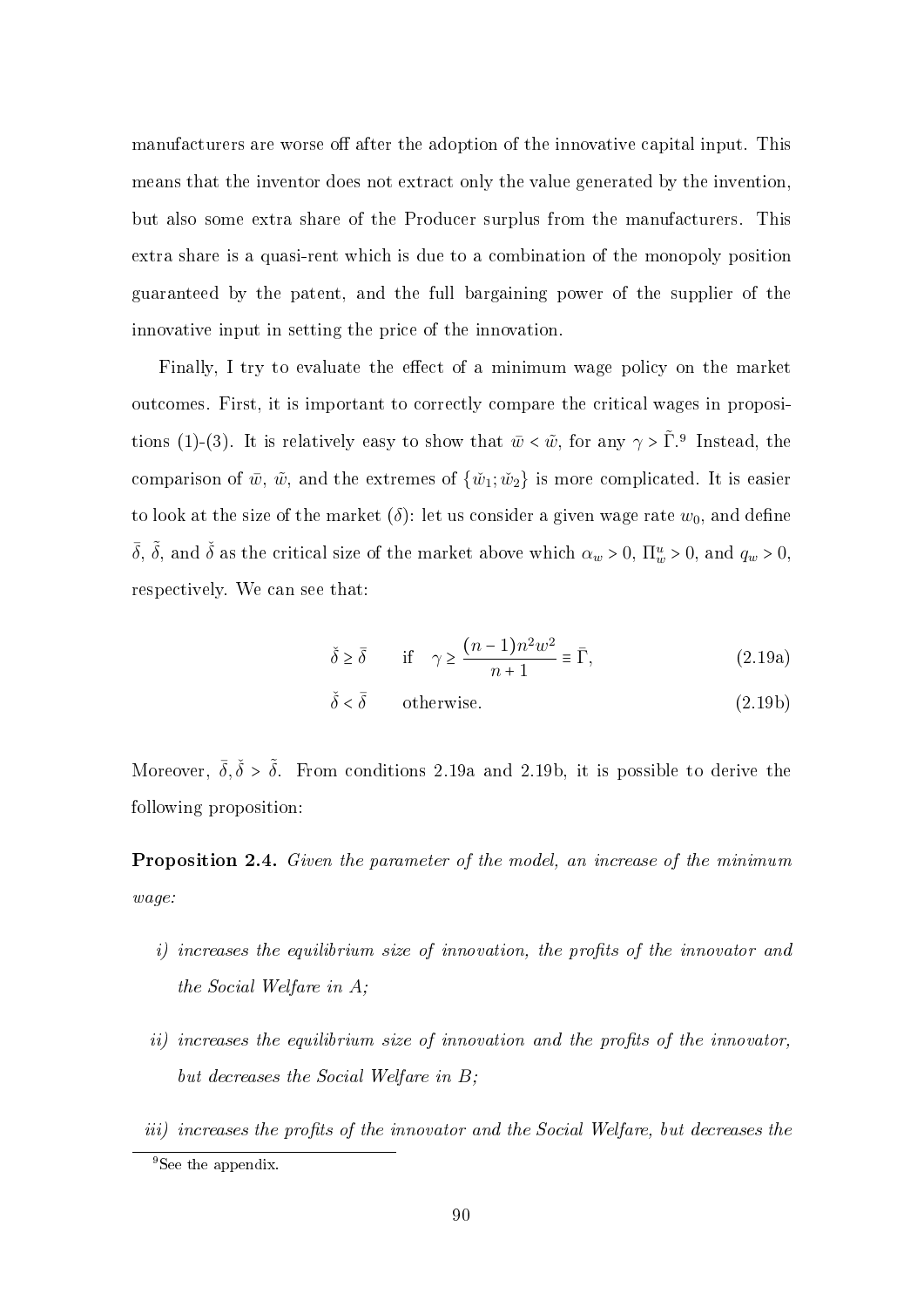<span id="page-93-0"></span>

Figure 2.5: effects of an increase in w on innovator's profits  $\Pi_{u}^{*}$ , size of innovation  $\alpha^*$  and output of adopters  $q^{*h}$ , when  $\gamma > \bar{\Gamma}$  (in the left panel) and otherwise (in the right panel).

equilibrium size of innovation in  $C$ ;

- iv) increases the profits of the innovator, but decreases the equilibrium size of innovation and the Social Welfare in D;
- $v)$  decreases the equilibrium size of innovation, the profits of the innovator and the Social Welfare in E.

Figure [2.5](#page-93-0) shows this proposition graphically. Moreover, if we focus on a particular case, it is possible to predict the effect of a minimum wage policy, given  $\delta$  and  $w_0$ :

Corollary 2.4. Consider  $w_0 > 0$  and  $\gamma > \overline{\Gamma}$ . Increasing the minimum wage leads to:

- $i)$  increases the equilibrium size of innovation, the profits of the innovator and the Social Welfare, if  $\delta > \check{\delta}$ ;
- ii) increases the equilibrium size of innovation and the profits of the innovator, but decreases the Social Welfare, if  $\check{\delta} > \delta > \bar{\delta}$ ;
- iii) increases the profits of the innovator, but decreases the equilibrium size of innovation and the Social Welfare, if  $\bar{\delta} > \delta > \tilde{\delta}$ ;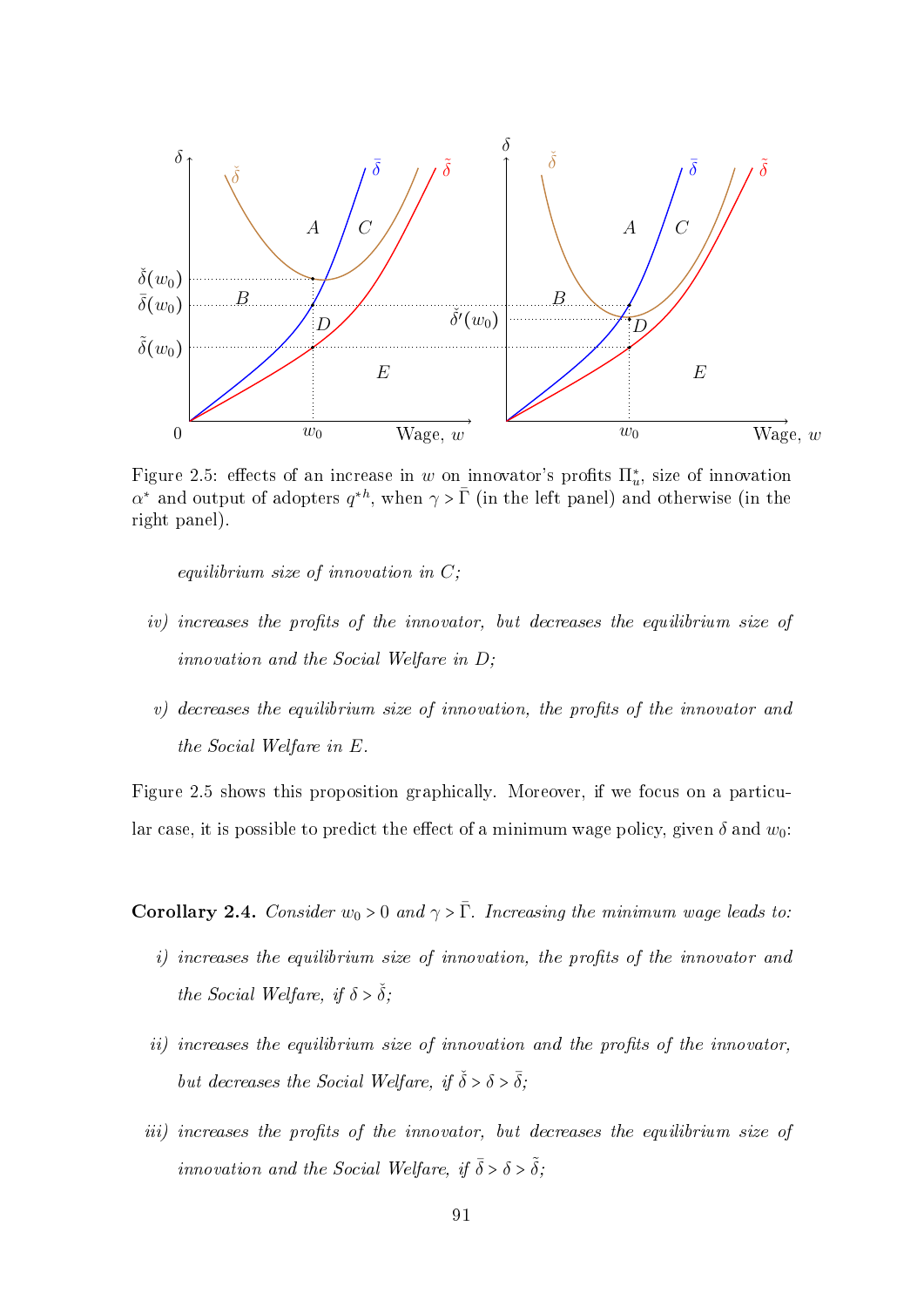$iv)$  decreases the equilibrium size of innovation, the profits of the innovator and the Social Welfare, if  $\tilde{\delta} > \delta$ .

## <span id="page-94-0"></span>2.4 Welfare analysis

One may wonder whether the level of the innovation undertaken by the upstream firm is also efficient from the social point of view. It is easy to see that this is not the case. To show this, let us consider the Social Welfare  $SW$ , defined, as usual, as the sum of Consumers and Private surplus. Using the above findings:

$$
SW = \frac{1}{2} \left( \delta - \left( \delta - n \frac{\delta - w(2 - \alpha)}{n + 1} \right) \right) \frac{\delta - w(2 - \alpha)}{n + 1} + n \left( \frac{\delta - w(2 - \alpha)}{n + 1} \right)^2 - \gamma \alpha^2
$$

It is easy to see that this function is concave in  $\alpha$ ; its maximization reveals that the socially optimal level of the innovation is:

$$
\alpha^w = \frac{n(n+2)w(\delta - 2w)}{\gamma(n+1)^2 - n(n+2)w^2} > \alpha^*
$$
\n(2.20)

It is apparent that the upstream firm underinvests compared to the socially optimal level:  $\alpha^w > \alpha^*$ . This result has a clear interpretation if one thinks to the standard theory of non-linear wholesale pricing; this theory suggests that by setting a two-part tariff wholesale price,  $i$ ) an upstream firm is able to fully appropriate the downstream firms' profits and  $ii$ ) this pricing scheme maximizes Social Welfare. In our setting, the upstream firm can only partially extract the downstream firms prots; as a matter of fact, even if we assume (as I do) that the supplier has full bargaining power in setting the price of the license, nevertheless, the presence of the standard technology puts some competitive pressure on the innovator who cannot fully extract the surplus of downstream firms (namely, the standard technology represents an exit option for the manufacturers). Due to this inappropriability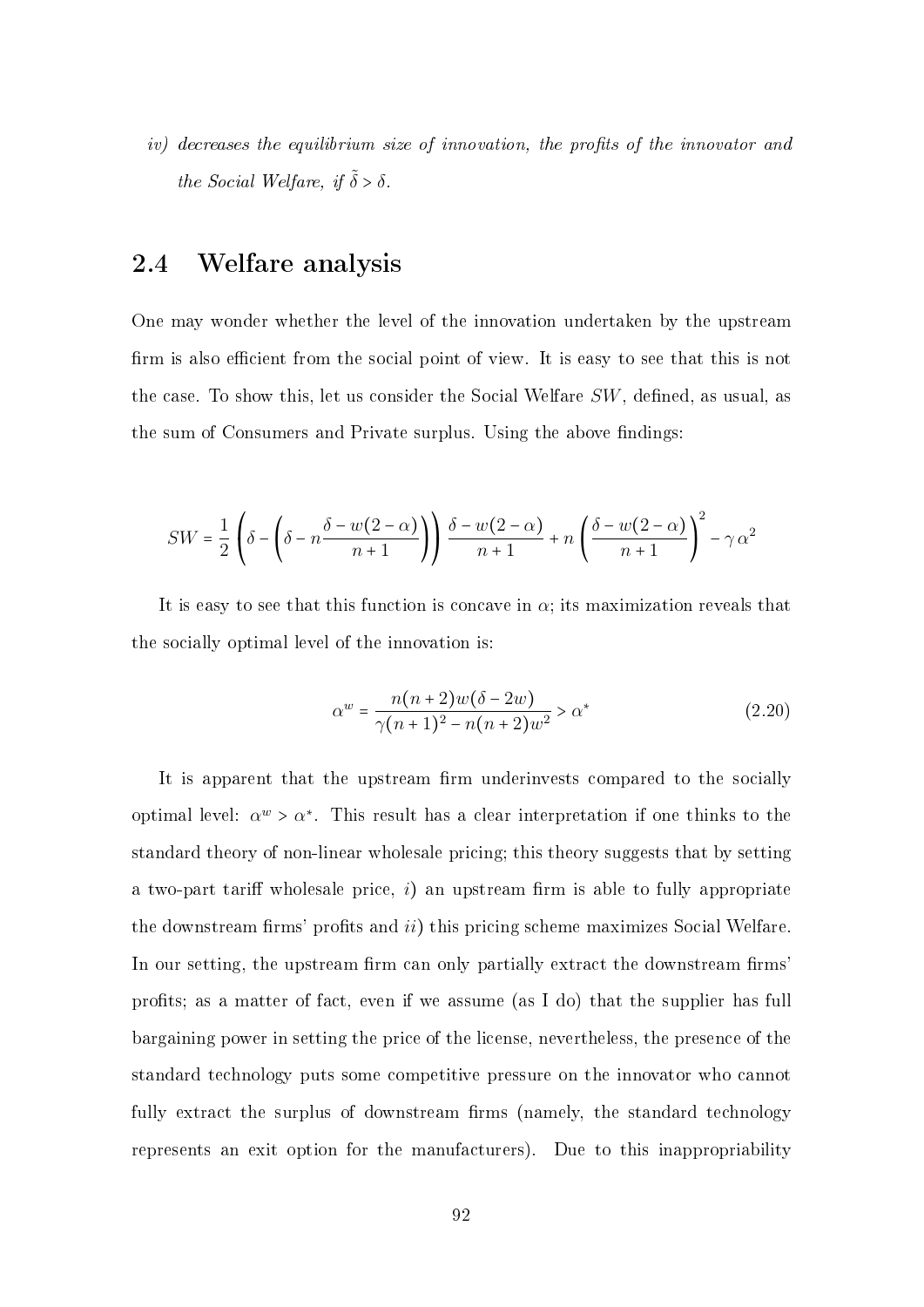problem, the innovator is induced to underinvest compared to the social optimum.

Remark 2.1. The innovator's investments in innovation are below the optimal level promoted by the policy maker. This is so, because i) the innovator does not internalise the Consumer surplus in his maximisation problem, and ii) the presence of an alternative that prevents full appropriation of the Producer surplus technology triggers the hold-up problem.

## <span id="page-95-0"></span>2.5 Extensions

#### <span id="page-95-1"></span>2.5.1 Large and K-drastic innovations

Let us now relax the assumption that n satisfies the condition in Corollary [2.1.](#page-84-3) If this is the case, then the maximisation problem of the innovator becomes:

$$
\max_{m;x} \Pi_u = m F(\alpha) - \gamma \alpha^2
$$
  
s.t. 
$$
F(\alpha) \le \frac{\alpha n w \left(2(\delta - 2w) + \alpha w(n - 2(m - 1))\right)}{(n + 1)^2}
$$

By embedding the Participation Constraint (eq. [2.8\)](#page-84-4) into the innovator profit function, we derive:

$$
m^* = \frac{2\gamma(n+1)^2}{n(n+2)w^2}
$$

$$
\alpha^* = \frac{2n(n+2)w(\delta - 2w)}{8\gamma(n+1)^2 - n(n+2)^2w^2} = \phi(w)\bar{Q}(w)
$$

with  $\phi'_w > 0$ , and  $Q'_w < 0$ .

.

Remark 2.2. Relaxing the condition on n in Corollary [2.1](#page-84-3) does not alter the quality of the results. To increase the minimum wage rate generates a positive cost-reducing  $effect$  and a negative output contraction effect also when competition large.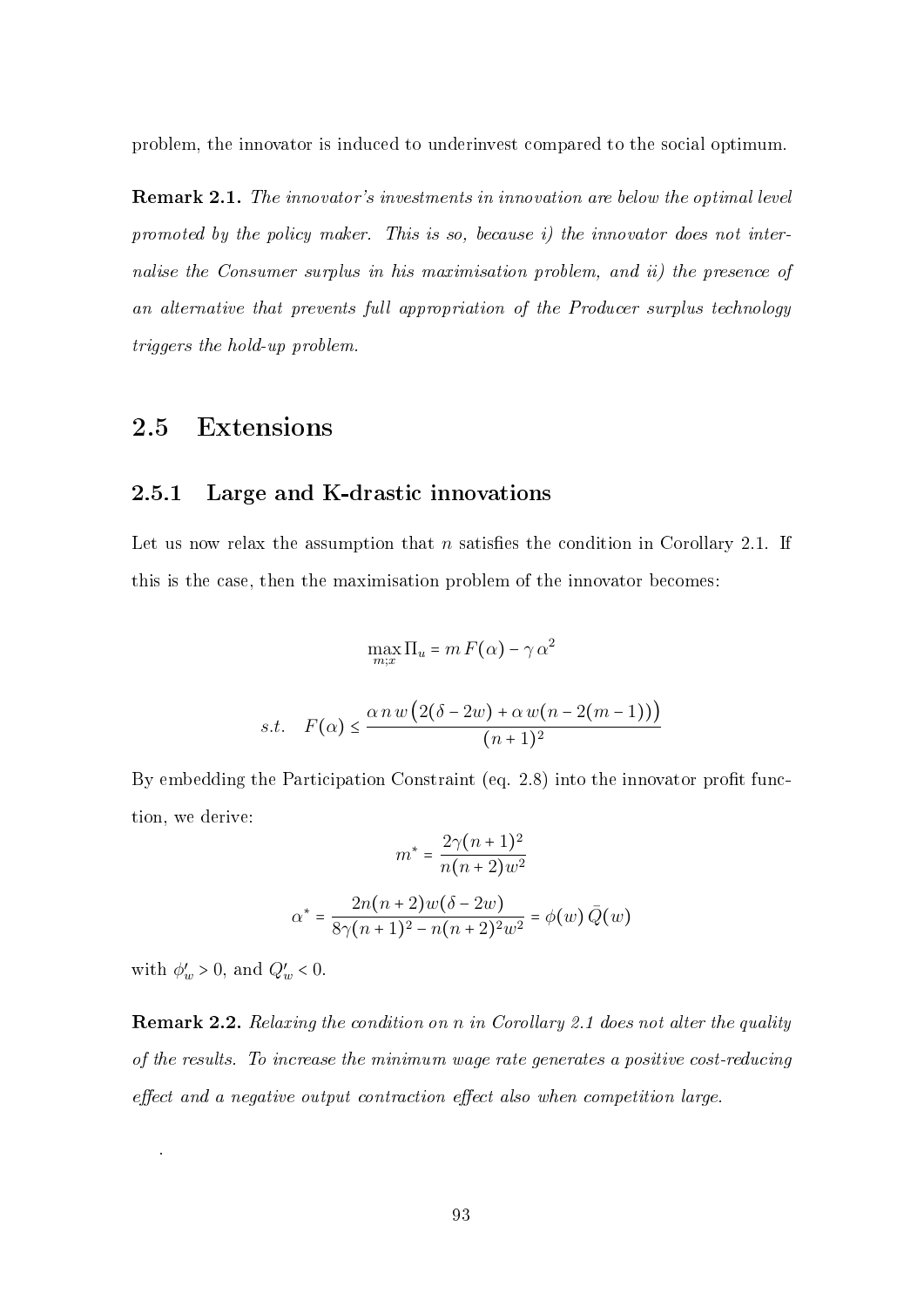Finally, let us now look more carefully at the case in which the innovator is so efficient that his innovation has drastic effect on the market - i.e., the innovation is k-drastic. This is defined as a quality improvement of the innovative capital input sufficiently large that, if the number of adopters is at least  $k < n$ , the  $n - k$  firms producing with the standard quality input cannot survive on the market (see Sen and Tauman [2007] for a formal definition). Formally, this assumption requires:  $10$ 

<span id="page-96-1"></span>
$$
\gamma < \Gamma^*(w, n) = \frac{3(n+1)^2}{8n(n+2)w} \qquad \Rightarrow \qquad \alpha^* \ge \frac{\delta - 2w}{(n-1)w} \tag{2.21}
$$

When assumption [2.21](#page-96-1) is satisfied, the inventor, given his type  $\gamma$ , sets F in order to elicit exactly  $m = k$  manufacturers. As the innovation is such to prevent non adopters from producing positive output, all the production is concentrated among adopters. Formally, we have:

$$
m = \frac{\delta - 2w}{\alpha w}
$$
  
\n
$$
q^{h} = \frac{\delta - w(2 - \alpha)}{m + 1}
$$
  
\n
$$
q^{h} = \frac{\delta - w(2 - \alpha)}{\frac{\delta - w(2 - \alpha)}{\alpha w}}
$$
  
\n
$$
q^{h} = \alpha w
$$
\n(2.22)

$$
\pi^h = \alpha^2 w^2 \tag{2.23}
$$

Condition [2.7a](#page-84-0) becomes:

<span id="page-96-2"></span>
$$
F \le \alpha^2 w^2 - \frac{\delta - w(2 + \frac{\delta - 2w}{\alpha w} \alpha)}{n+1}
$$

$$
F \le \frac{n(n+2)\alpha^2 w^2}{(n+1)^2}
$$
(2.24)

<span id="page-96-0"></span> $10$ See the previous chapter of this thesis for a detailed analysis of the conditions for an innovation to be k-drastic.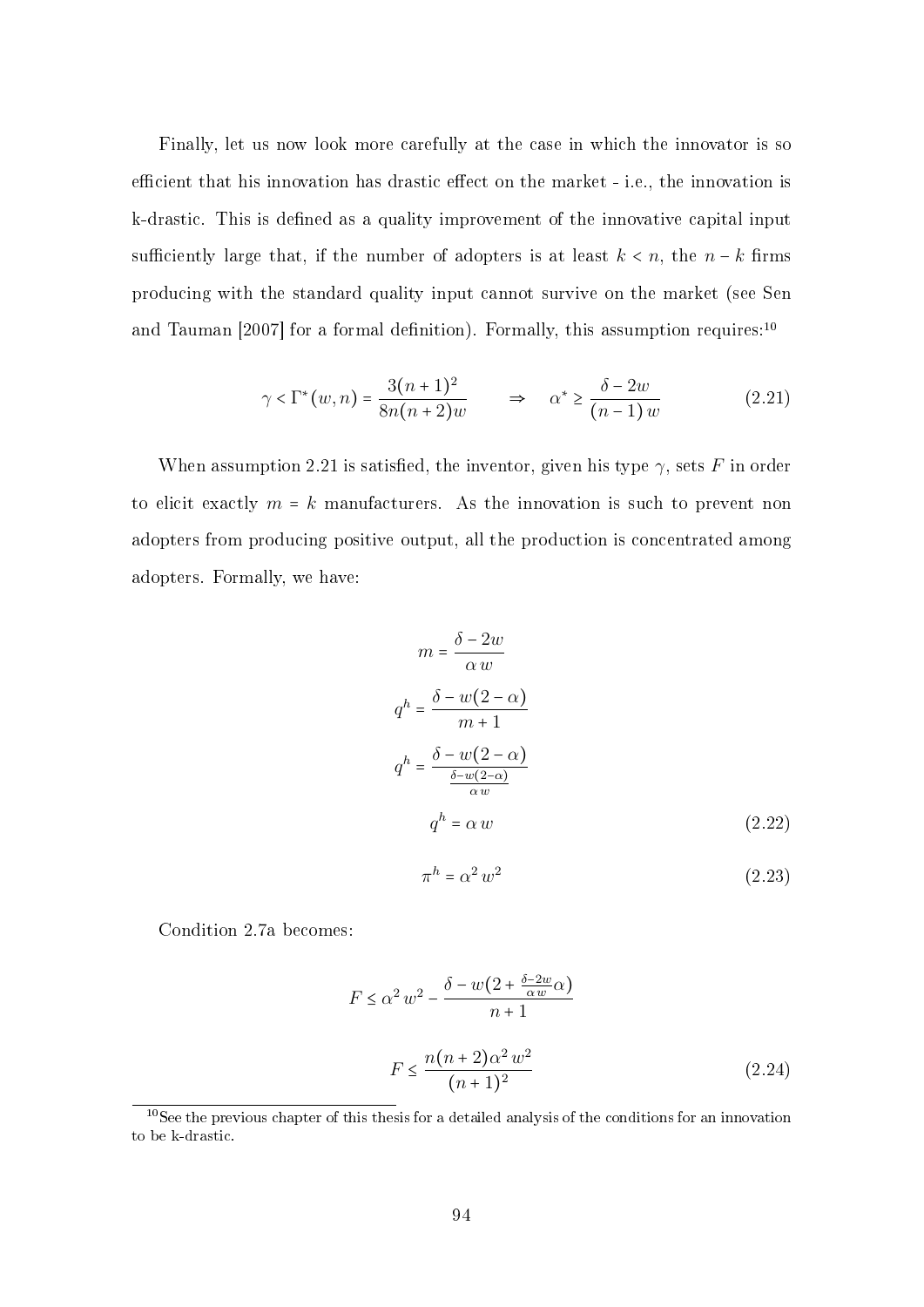Using Condition [2.24](#page-96-2) into the innovator's objective function, we derive:

<span id="page-97-0"></span>
$$
\max_{\alpha} \Pi_u = \frac{\alpha w(n+2)n(\delta - 2w)}{(n+1)^2} - \gamma \alpha^2
$$

$$
\alpha^{**} = \frac{n(n+2)(\delta - 2w)w}{2\gamma(n+1)^2}
$$
(2.25)

Eq. [\(2.25\)](#page-97-0) can be written as:

$$
\alpha^{**} = \phi(w)\bar{Q}_d(w) \tag{2.26}
$$

Thus, the effect of an increase of the minimum wage can be decomposed into:

<span id="page-97-1"></span>
$$
\frac{\partial \alpha^{**}}{\partial w} = \phi'_w \bar{Q}_d(w) + \phi(w) \bar{Q}'_w \tag{2.27}
$$

Eq.  $(2.27)$  is very similar to eq.  $(2.11)$  and highlights the same two opposite forces operating on the innovator's incentives to invest in quality. As the minimum wage increases  $(w \uparrow)$ , the manufacturers are willing to pay more (individually) to replace the old technology with a less labour-intensive one (cost-reducing effect). On the other size, as the costs of production increase, manufacturers shrink the output and demand fewer inputs, reducing the potential effect of a more productive labour factor (output contraction effect). One can see that, whenever the wage rate is below the critical level  $\bar{\bar{w}} \equiv \frac{\delta}{4}$  $\frac{\delta}{4}$ , the first positive effect dominates the latter. Otherwise, the opposite is true.

#### Remark 2.3. Proposition [2.1](#page-85-1) holds also in case of k-drastic innovations.

Finally, let us discuss the effect of an increase of the wage rate on the market outcomes  $q^{**}$ ,  $\Pi_{u}^{**}$ , and  $m^{**}$ .

$$
q^{**} = \alpha^{**} w = \frac{n(n+2)(\delta - 2w)w^2}{2\gamma(n+1)^2}
$$
\n(2.28)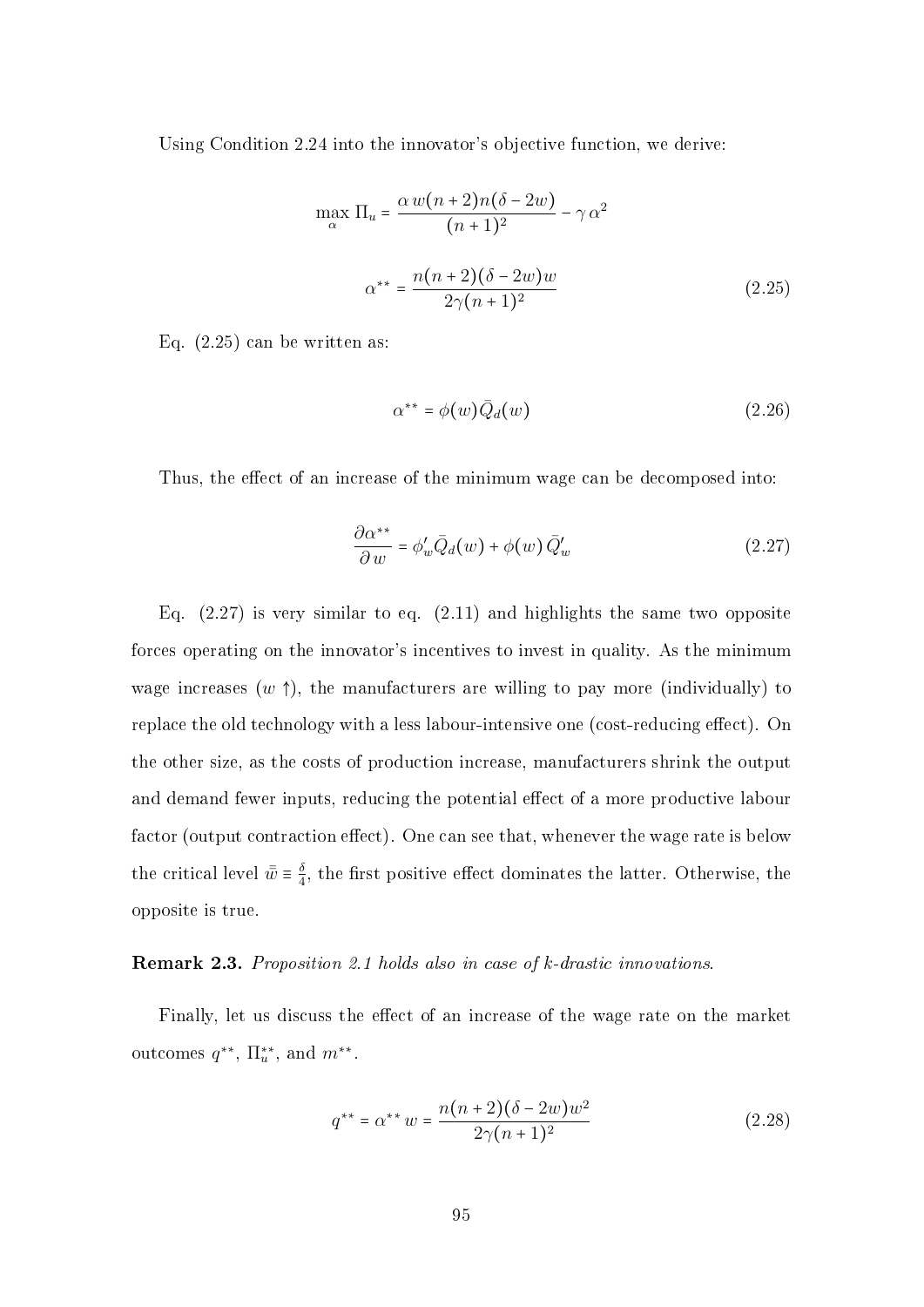$$
\Pi_{u}^{**} = \frac{n^2(n+2)^2(\delta - 2w)^2 w^2}{4\gamma^2(n+1)^4}
$$
\n(2.29)

$$
m^{**} = \frac{2\gamma(1+n)^2}{n(2+n)w^2}
$$
 (2.30)

A similar analysis as for eq. [\(2.27\)](#page-97-1) applies to the manufacturers' individual output  $(\tilde{\tilde{w}} \equiv \frac{\delta}{3})$  $\frac{\delta}{3}$ ) and the innovator' profits  $(\bar{\bar{w}})$ . Instead, concerning the number of adopters, apparently, an increase in the minimum wage generates only negative effect. The explanation for this may come from the fact that, as  $w$  increases, it is easier that the innovation has a drastic effect on the market as it becomes more difficult to produce with the standard technology - i.e., the condition  $\alpha^* > \frac{\delta - 2w}{(n-1)w}$  $\frac{\delta - 2w}{(n-1)w}$  is less strict. Thus, if the minimum wage is large, an innovation has a larger impact on the market structure and reduce the number of active firms.

### 2.5.2 Linear Pricing

So far, we have assumed that the innovator was charging its technology according to a two-part tariff scheme. However, one may wonder how the findings above change if this assumption is removed and we assume that the innovator sets a linear price  $r > w$  per unit of the high quality capital input. In this section, I follow Kamien and Tauman [2002] on patent licensing.

The upstream innovator sets the optimal price  $r$  solving the following maximisation problem:

<span id="page-98-0"></span>
$$
\max_{r} \quad \Pi_{u} = n \cdot \frac{\delta - r - w(1 - \alpha)}{n + 1} (r - w) - \gamma \alpha^{2},
$$
\n
$$
s.t. \quad w(1 - \alpha) + r \le 2w
$$
\n(2.31)

The condition in [2.31](#page-98-0) is the Participation Constraint of the innovator's maximisation problem and it states that the marginal costs of the manufacturers that adopt the innovation should not exceed the marginal costs of producing by means of the standard input. Also, the assumption of linear pricing implies full adoption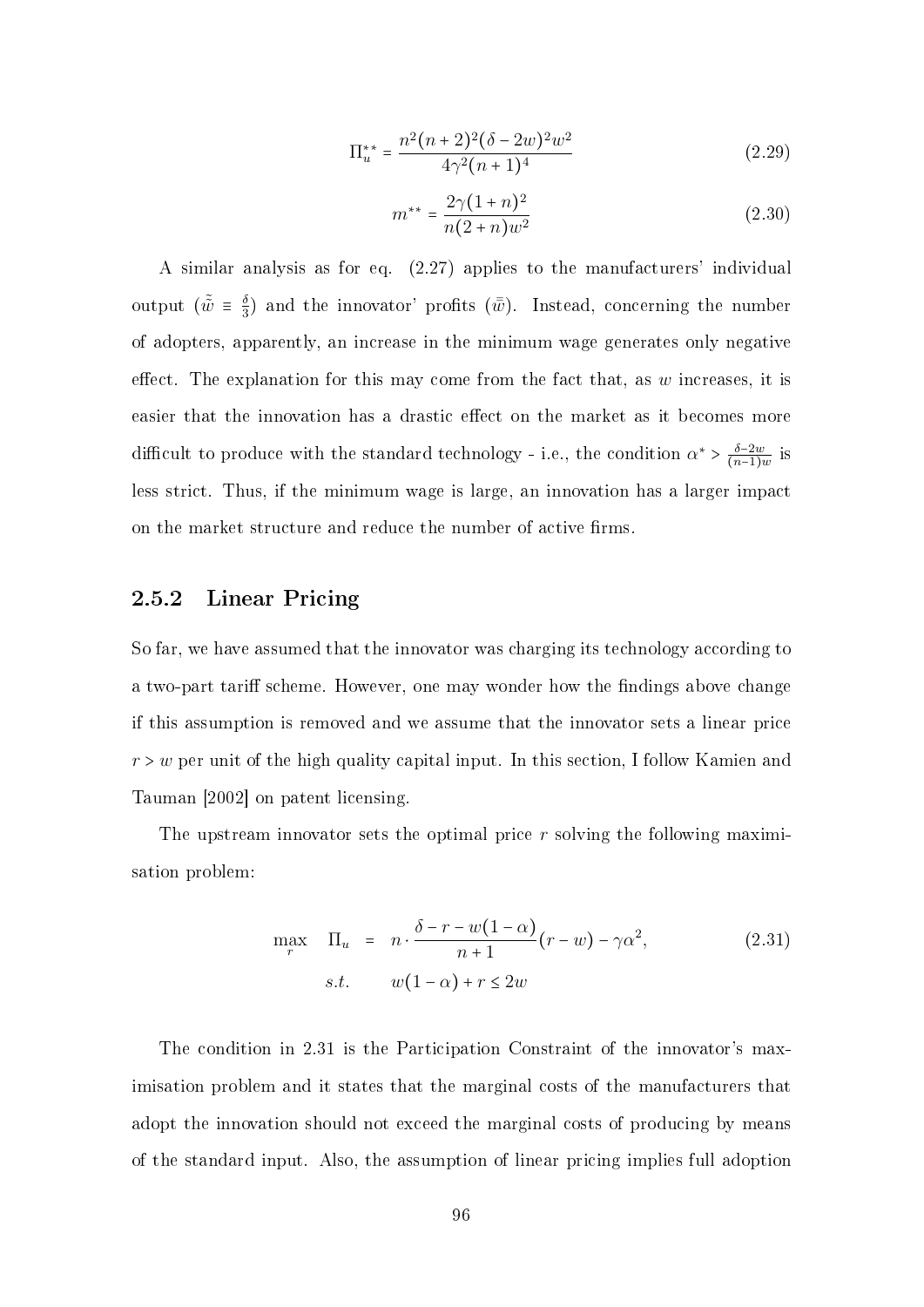as optimal licensing strategy (See Kamien and Tauman [1986]).[11](#page-99-0)

The result is easily derived:

<span id="page-99-1"></span>
$$
r(\alpha) = (1 + \alpha)w.\tag{2.32}
$$

Remark 2.4. The equilibrium royalty rate is a linearly increasing function of the size of innovation and the wage rate.

Going backward to  $t=1$ , we can now find the optimal level of innovation. Plugging equation [2.32](#page-99-1) into the innovator's prots, and maximising it with respect to the level of quality  $\alpha$  of the innovative capital input, we can write the innovator's investment decision as:

<span id="page-99-2"></span>
$$
\alpha^+ = \frac{nw(\delta - 2w)}{2\gamma(n+1)} < \alpha^*,\tag{2.33}
$$

while the upstream innovator gains:

$$
\Pi_u^+ = \frac{n^2 w^2 (\delta - 2w)^2}{4\gamma (n+1)^2} < \Pi_u^*.
$$
\n(2.34)

We can see that, if the innovator charges a linear price, the equilibrium quality level is lower than under a two-part tariff scheme. This is due to the fact that the price of the innovation compensates the reduction in the labour costs following the adoption of the innovative technology. Therefore, it is not possible for the manufacturer to expand their output and increase the private surplus, which in turn implies that the innovator can extract a lower rent from the downstream segment. However, the results in Proposition [2.1](#page-85-1) hold with minor differences. In fact, if we rewrite expression [\(2.33\)](#page-99-2) as:

$$
\alpha^+ = h(w) \, \bar{Q}_d
$$

<span id="page-99-0"></span> $11$ Lapan and Moschini [2000] show that incomplete adoption of an innovative input can be an equilibrium solution, if choosing such an input alters the price of other inputs of production, by lowering the demand of them. However, here I am assuming that the price of labour is determined by a given minimum wage that does not react to variation in the demand of labour.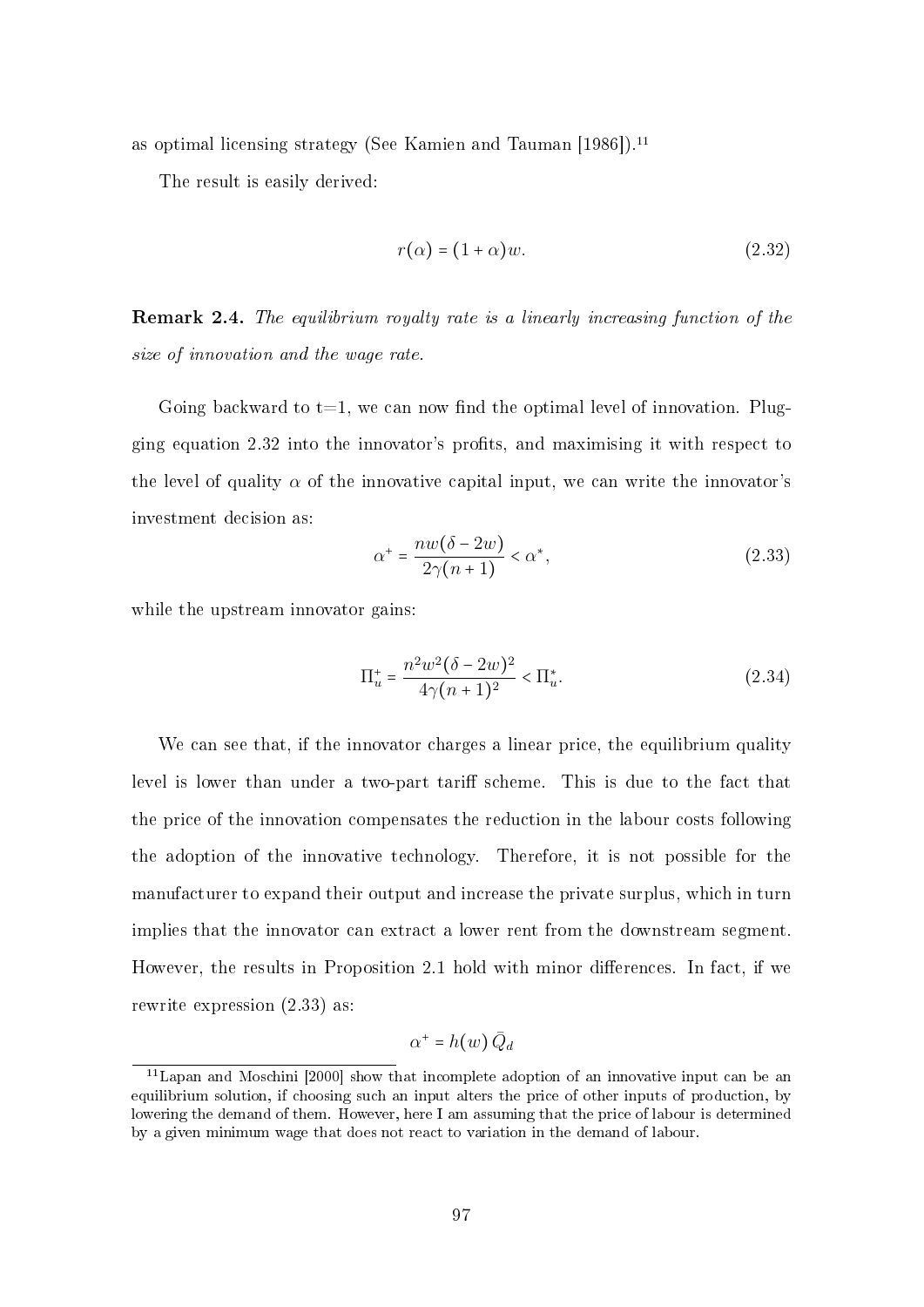where,  $h'_w < f'_w$ . This means that the cost-reducing effect is lower under linear pricing scheme than in the scenario where the supplier sets a two-part tariff, while the output contraction effect is the same. Thus, the following proposition applies:

Proposition 2.5. The equilibrium level of investments undertaken by the upstream innovator depends on the wage rate; there exists a critical wage rate w<sup>+</sup> such that  $\alpha^+(w)$  increases for  $w < w^+$  and decreases for  $w > w^+$ . Moreover,  $\alpha^+(0) = 0$  and the critical wage  $w^+$  is increasing in the market size  $\delta$ .

#### *Proof.* See the appendix.

Instead, the results in Proposition [2.3](#page-90-5) cannot be replicated with a linear pricing scheme, as manufacturers do not reduce their costs of production  $(w(1-\alpha)+r=2w)$ after the adoption of the innovative technology. Let us write down the output function of the downstream manufacturers:

$$
q^{+} = \frac{\delta - r(\alpha^{+}) - w(1 - \alpha^{+})}{n + 1}
$$

$$
q^{+} = \frac{\delta - w(1 + \alpha^{+}) - w(1 - \alpha^{+})}{n + 1} = \frac{\delta - w(1 - \alpha^{+} + 1 + \alpha^{+})}{n + 1}
$$

$$
q^{+} = \frac{\delta - 2w}{n + 1}
$$

The optimal output of the manufacturers does not depend on the level of innovation. Therefore, any positive effect of a minimum wage policy on the quality of the innovative technology does not apply to the output level. This is so because, from an economic perspective, the wage rate policy and the price of innovation are strategic complements and an increase of the former generates an increase of the latter. Thus, although a higher wage rate makes the innovation more convenient for the manufacturers, the rise in the innovation's price prevents them from obtaining any cost reduction. Consequently, we can state that, under linear pricing scheme, the innovation has no effect on the Consumers surplus (the price of the final good

 $\Box$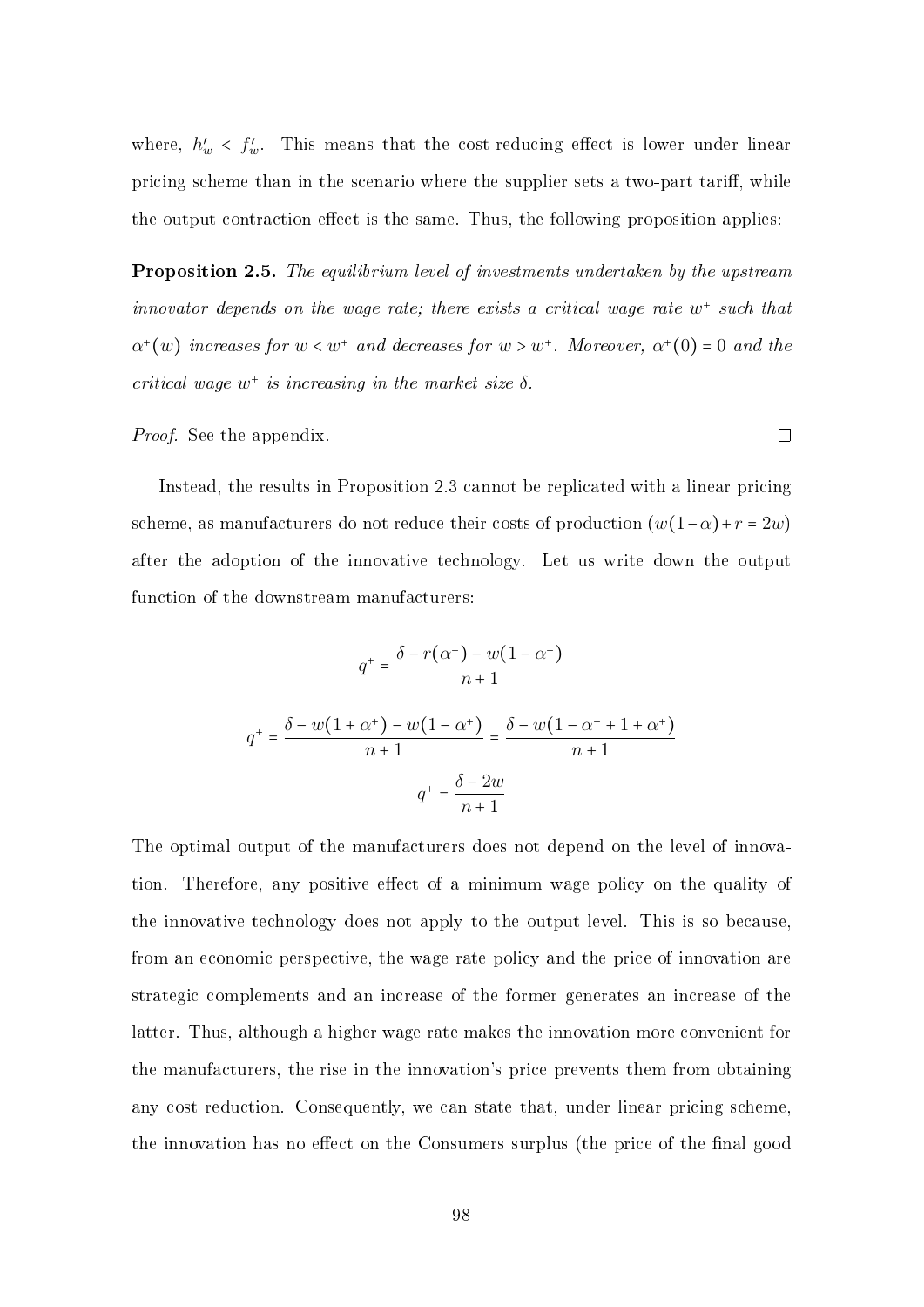does not change), while it increases the Private surplus by transforming part of the wage bill into profits for the upstream innovator.

## 2.5.3 Total wage bill and profits

In this section, I analyze the impact of the innovation on the remuneration of input factors, namely, the total wage bill and profits. We already know that the main impact of the innovation is to lower the requirement of labour input in the production of the final good. Moreover, the manufacturers that adopt the innovative technology reduce the necessary amount of labour input, in order to produce one unit of final good, from 1 to  $(1 - \alpha)$ . However, from eq. [\(2.17\)](#page-90-2), we know that, when all firms adopt the innovative technology, the total output increases and so does the demand for labour. Also, since one unit of capital input is required to produce one unit of final good and the capital input is produced by labour, to increase the output means also to increase the demand for the labour necessary to produce more units of capital input. Thus, it is not immediate to understand the net effect of the innovation on the total wage bill. If the productivity increasing property of the innovation dominates the expansion of output, we say that introducing the innovative technology would harm labour remuneration. Vice versa, when the output expansion effect dominates on the productivity effect, the displaced workers are hired back to expand the production.

In formula we have that:

$$
LW = n\left((1-\alpha)\frac{\delta - (2-\alpha)w}{n+1}w + \frac{\delta - (2-\alpha)w}{n+1}w\right)
$$

$$
LW = n\frac{\delta - (2-\alpha)w}{n+1}(2-\alpha)w
$$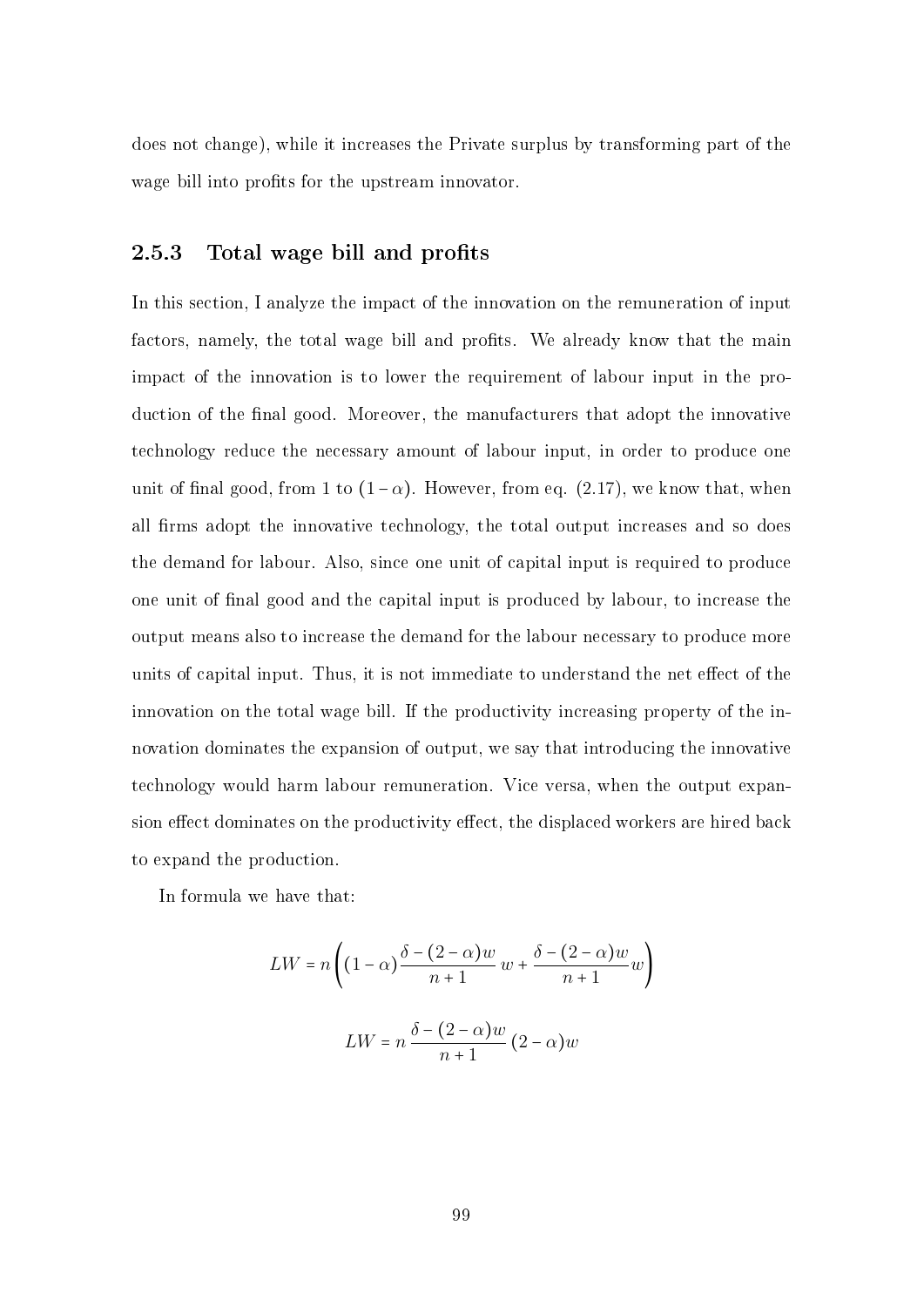Let us focus on the effect of innovation on the wage bill. We have that:

$$
\frac{\partial LW}{\partial \alpha} = -\frac{n w(\delta - 2(2 - \alpha)w)}{n + 1}
$$

which is positive for  $\delta < 2w(2-\alpha)$ . If we look at the two extremes of this condition namely  $\alpha = 0$  and  $\alpha = 1$ , we can see that, in the latter case, the condition cannot be satisfied, as with  $\delta < 2w$  there is no market at all. Instead, for small value of the quality of innovation, the condition is more easily satisfied. We can interpret this result as we have already mentioned. Small innovations have relatively small effects in increasing the productivity of labour, while they do increase the production of the final good. By combining together a small displacement effect and the output expansion, we obtain a positive net effect on the total wage bill. Instead, if the displacement of workers is large due to a high increase in productivity of labour ( $\alpha$ is high), the expansion of the output is insufficient to hire the displaced workers back and the net effect on the wage bill is negative. Interestingly, this result contradicts the one in Acemoglu and Restrepo [2019], according to whom small innovations or innovations that generate small increase in automation - are the most harmful to the labour demand.

Remark 2.5. When the quality of the innovation - i.e., the increase in labour productivity that the innovative technology generates - is high, then its introduction engenders a negative net effect on the total wage bill. This is so because, when the innovation is of high-quality, the displacement of workers due to increase in labour productivity is higher than the increase in labour demand due to the output expansion.

Now, let us define total industrial profits as the sum of the net profits of all active firms, namely, the upstream innovator and the downstream manufacturers. Since the innovator's revenues simply consist of a transfer of private surplus from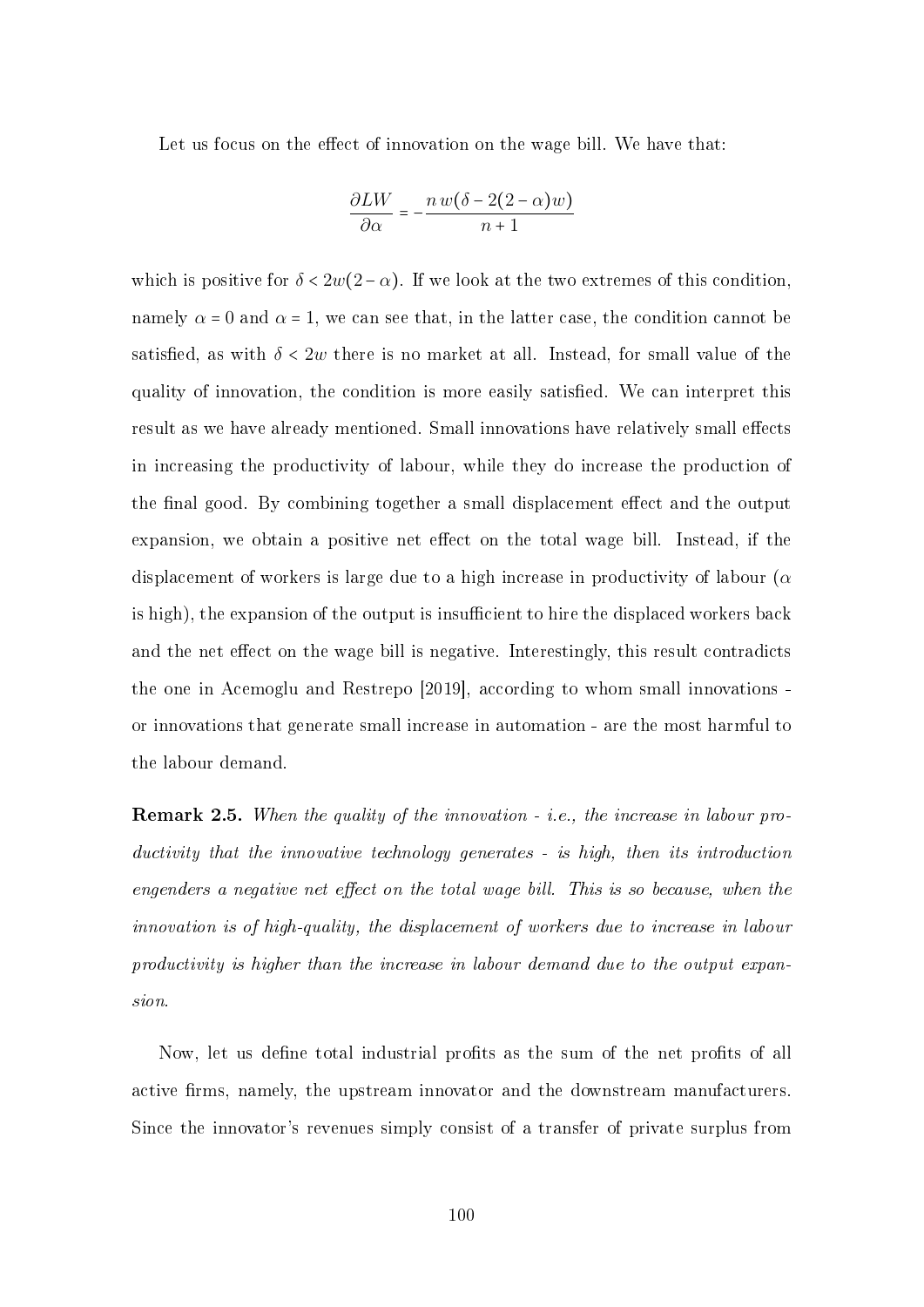downstream manufacturers, we can write:

$$
\Pi_{tot} = n \Pi_d - \gamma \alpha^2
$$

$$
\Pi_{tot} = n \frac{(\delta - w(2 - \alpha))^2}{(n + 1)^2} - \gamma \alpha^2
$$

Simple differentiation reveals  $\frac{\partial \Pi_{tot}}{\partial \alpha} > 0$  if  $\delta > \frac{\alpha (\gamma (n+1)^2 - n w^2) + 2 n w^2}{n w}$  $\frac{-nw}{nw}$  is the inerestingly, this threshold moves in a similar direction as for total wage bill. More in particular, with little innovations  $(\alpha \to 0)$  the condition gets close to  $\delta > 2w$ , which is always satisfied as this is the condition for a market to exist. Instead, as the innovation increases, the condition becomes stricter  $\delta > \frac{\gamma(n+1)^2}{nw}$  $\frac{n+1}{nw} + w$  although not prohibitive.

**Remark 2.6.** Small innovations tend to have beneficial impacts on both total wage bill and profits. Large innovations are more likely to have a negative impact on the total wage bill than on the total profits.

#### 2.5.4 Unionization and incentives to adopt the innovation

I finally draw a consideration on unionisation and its effect on incentives to adopt innovation. Hitherto, I have assumed that the wage rate was given and did not vary as the quality of the technology implied in the production process increased. This is not always the case, however. From a theoretical perspective, higher productivity of labour should automatically lead to a higher wage rate, and this is true for all kinds of labour (Aghion et al. [2017]). From an empirical perspective, this mechanism is not so obvious, as automation may have both positive and negative effects on wages (Acemoglu and Restrepo [2019, 2017]). Anyway, evidences suggest that sectors with a better technological equipment are those that face higher increase in wage rate (Pianta and Tancioni [2008]).

Moreover, at least in developed countries, variations in the wage rate are determined by a bargaining process between firms and workers. Although many different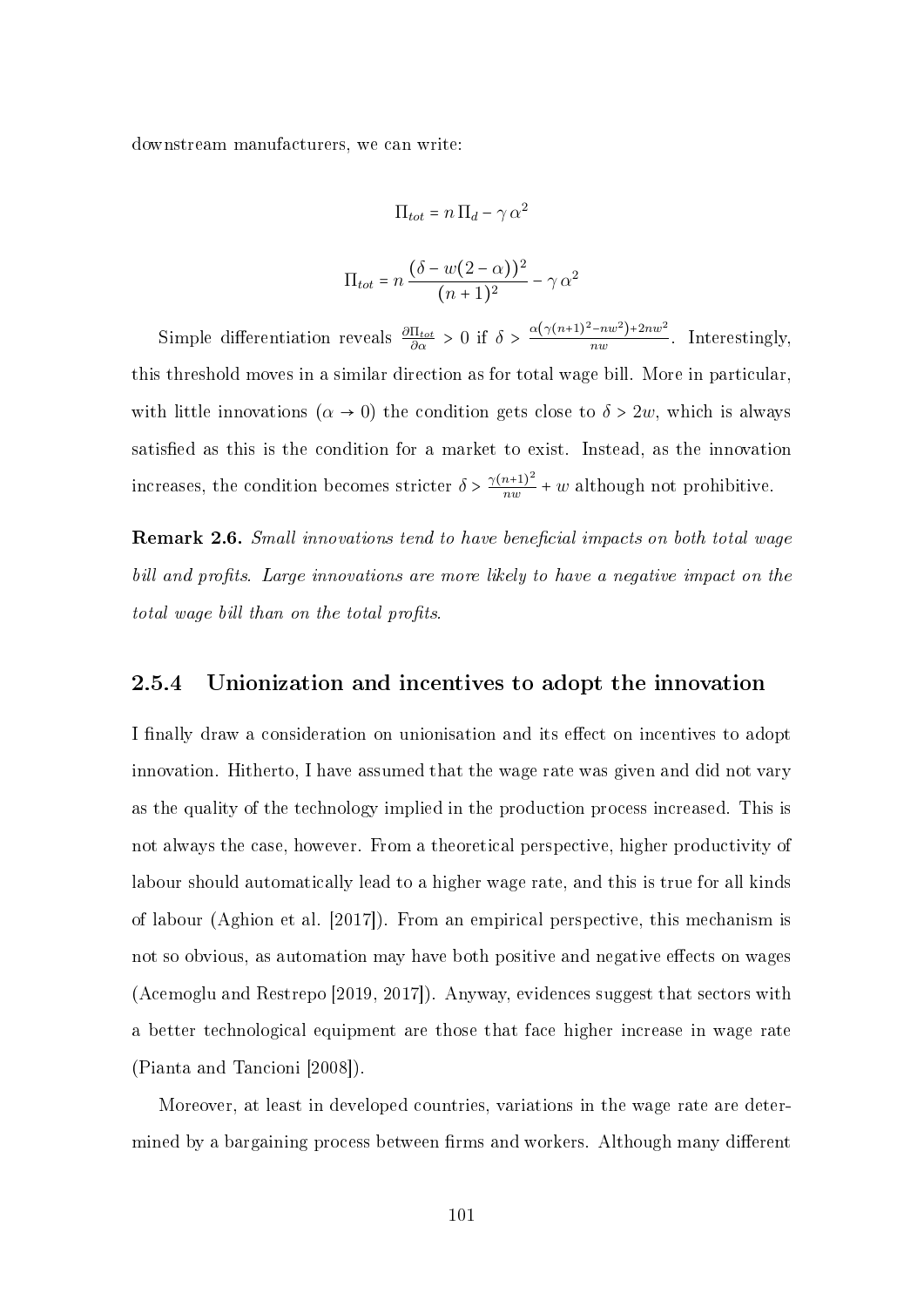levels of bargaining are generally involved, several European countries have strong unions and very centralized bargaining processes.

In this section, I explicitly address the problem of how the incentives to adopt innovation vary if it directly affects the price of labour at the sector level. Before proceeding, let us just make some slight modifications to the model set up, particularly respecting the wage rate. Let us assume that the industry has a very strong union with full bargaining power. Therefore, the wage rate chosen by the union applies to all firms in the downstream segment. Let us also assume that there are just two manufacturers and that the wage rates in the upstream and downstream segments are  $w_u$  and  $w_d$ , respectively. Moreover:

$$
w_u = 1; \quad w_d(x) = \frac{1}{1-x}
$$

where  $x = \alpha$  if at least one manufacturer adopts the new technology, and  $x = 0$  if the two manufacturers produce with the backstop technology. In other words, the introduction of a new technology in the downstream segment of the industry alters the cost of labour for all firms, regardless of their actual technological equipment. Thus, we can think to the innovation as a means to increase the rival's costs of production (see Salop and Scheman [1983], Williamson [1968]). Obviously, this is a simplication that does not take into consideration any bargaining process, as the union has full bargaining power, and it therefore represents an unlikely situation. Theoretically, a more realistic assumption would be that the wage level increases to some level  $w(x) = \frac{1}{1-x}$  $\frac{1}{1-x}$ , with  $x = \frac{m}{n}$  $\frac{m}{n}\alpha$ , representing a gradual increase in the wage rate following the rate of adoption of the new technology,  $\frac{m}{n}$ . However, I believe this is a useful simplication to understand how the incentives to adopt innovation are affected by variations in the wage rate.

Let us define  $q_0$  as the output of each manufacturer when none of them adopts the innovative technology, and  $q_2$  as the output of each manufacturer when both adopt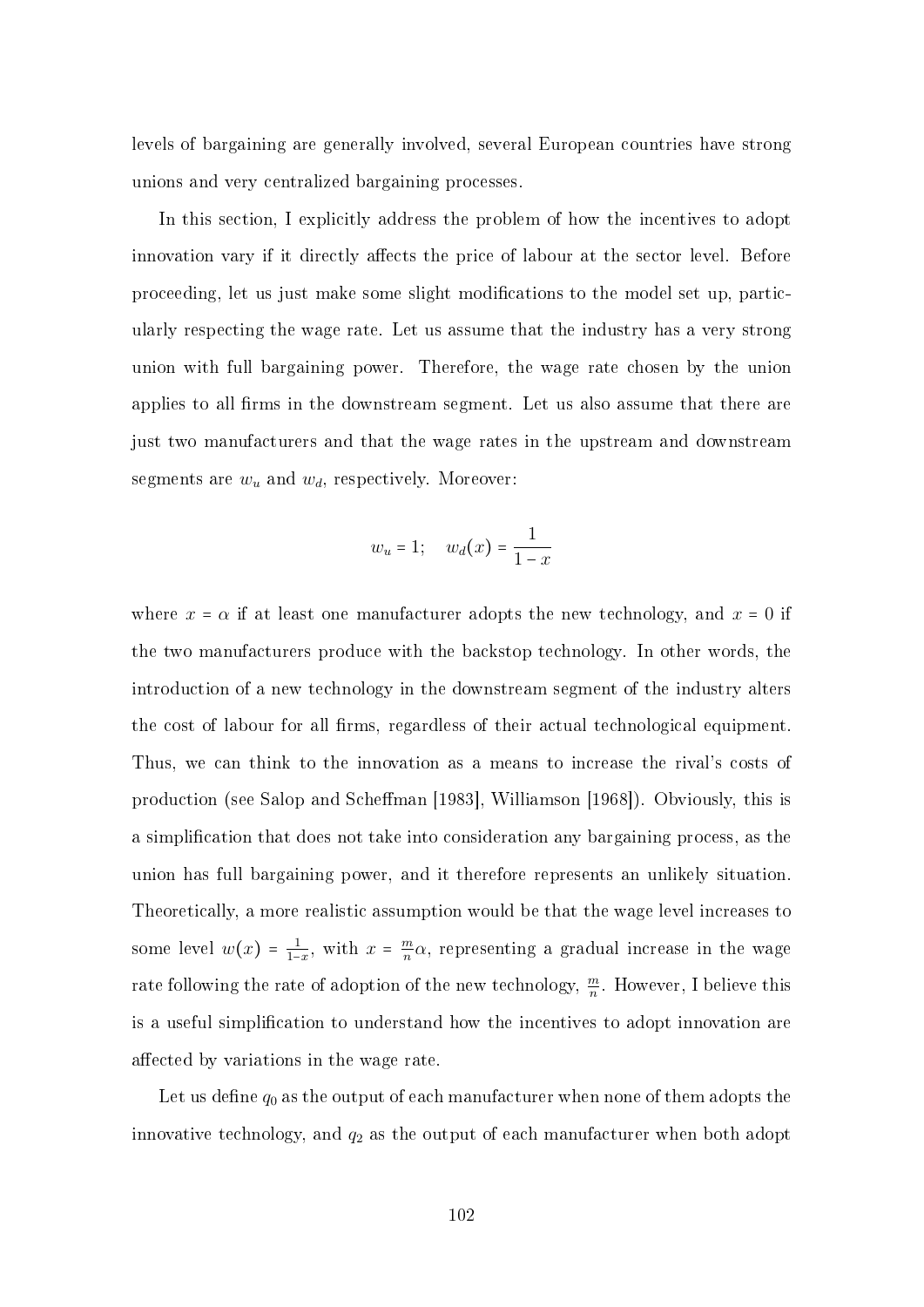the innovation. Instead, when just one of the manufacturers adopts the innovative technology, we define  $q_1^h$  as the output of the adopter, while  $q_1^s$  is the output of the non adopters.

Easy computations show that

$$
q_0 = \frac{(\delta - 1) - 1}{3} \equiv \frac{\Delta}{3}
$$

$$
q_2 = \frac{(\delta - 1) - \frac{1 - \alpha}{1 - \alpha}}{3} \equiv \frac{\Delta}{3}
$$

$$
q_1^h = \frac{\Delta}{3} + \frac{\alpha}{3(1 - \alpha)} > \frac{\Delta}{3}
$$

$$
q_1^s = \frac{\Delta}{3} - \frac{2\alpha}{3(1 - \alpha)} < \frac{\Delta}{3}
$$

where  $\Delta = \delta - 2$ .

The first thing it is worth remarking is that the innovation does not bring any advantage to the manufacturers when they behave symmetrically  $(q_0 = q_2)$ . This is due to the fact that, even if the innovation increases the productivity of labour, the union is able to raise the wage rate up to the new productivity level. The net effect is, therefore, nil.

Instead, asymmetric equilibria displays some interesting features. Keeping in mind that, by assumption, the introduction of the new technology by at least one firm induces the union to raise the wage rate up to the new potential level of productivity (the productivity of labour that the firms would obtain by adopting the technology), we can see that innovation is now guaranteeing some advantages to the adopting manufacturer. Moreover, the adopter is now able to expand her output and gain some market share, while the non-adopting rival is forced to reduce its output. Clearly, since the manufacturer that keeps producing with the backstop technology cannot increase labour productivity, the increase in the wage rate operated by the union increases its costs of production. Consequently, the adopter, which does not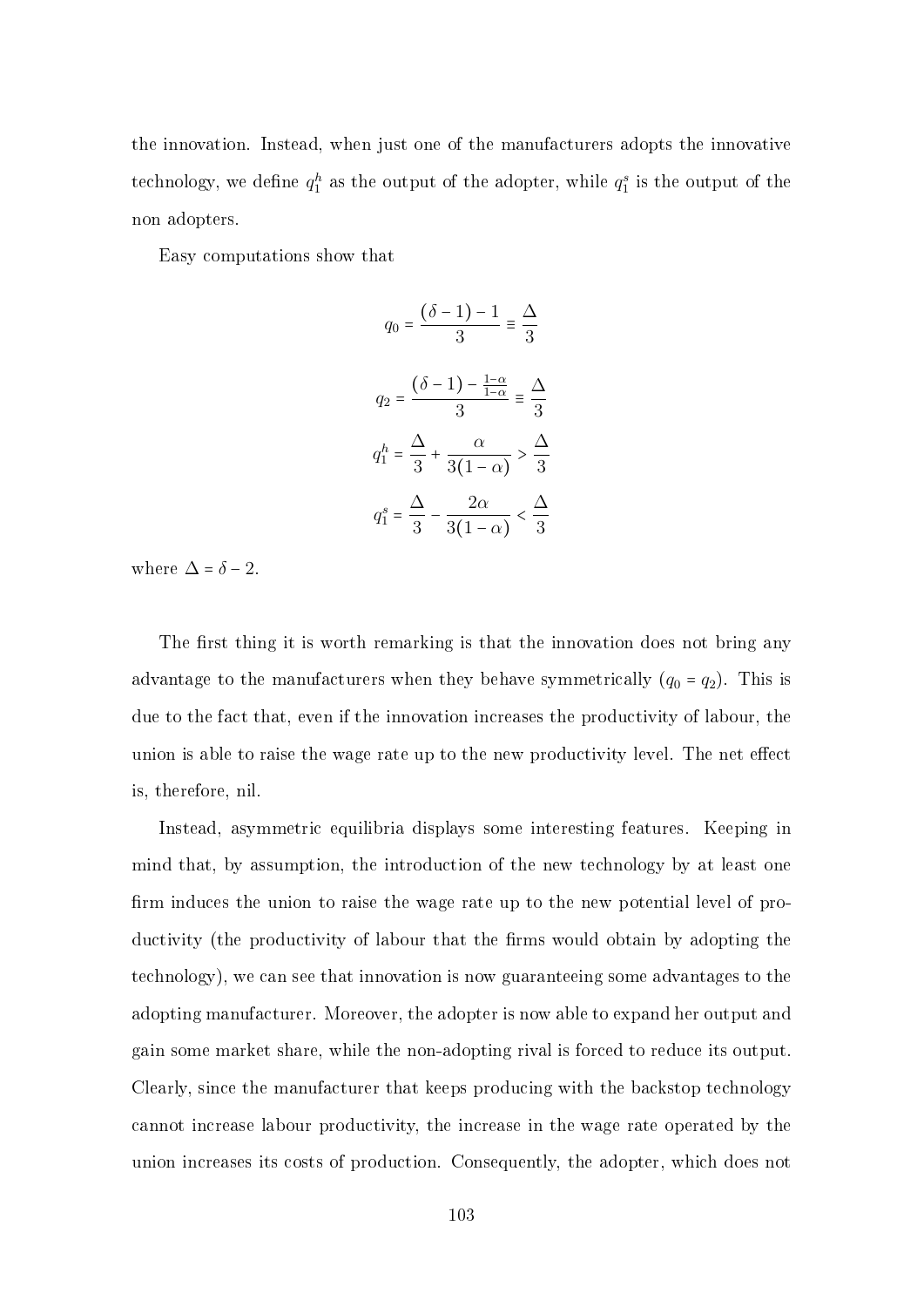gain anything in terms of costs of productions - as the new higher wage zeros out the boost in labour productivity - can nonetheless expand the output and gain more profits.

This results highlight the fact that, although the presence of a union limits the effect of innovation on the costs of production of the firms, still it provides the manufacturers with a unilateral incentive to adopt the innovation. The innovator, who sets the price of the innovation in order to maximize its total revenues, can exploit this strategic effect of the innovation and charges the manufacturers a price which satisfies conditions  $(2.7a)$  and  $(2.7b)$ , as reported in section [2.3.](#page-82-0)

Briefly, since the profits of the manufacturers in each scenario are:

$$
\Pi_0 = \left(\frac{\Delta}{3}\right)^2
$$

$$
\Pi_2 = \left(\frac{\Delta}{3}\right)^2 - F
$$

$$
\Pi_1^h = \left(\frac{\Delta}{3} + \frac{\alpha}{3(1-\alpha)}\right)^2 - F
$$

$$
\Pi_1^s = \left(\frac{\Delta}{3} - \frac{2\alpha}{3(1-\alpha)}\right)^2
$$

we can easily derive the maximum adoption fee F as the one that satisfies  $\Pi_2 = \Pi_1^s$ :

$$
F = \frac{4\alpha}{9(1-\alpha)} \left(\Delta - \frac{\alpha}{1-\alpha}\right)
$$

This is the price that sustains complete adoption of the innovation, by exploiting the manufacturers' unilateral incentive to adopt the innovation in order to harm the rival. We do not go backward to previous stages, as the analytical computations become intricate. However, we can see from the analyses above that incentives to adopt the innovation exist also when the wage rate reacts to the introduction of a labour-augmenting innovation. This is possible because of the strategic role of the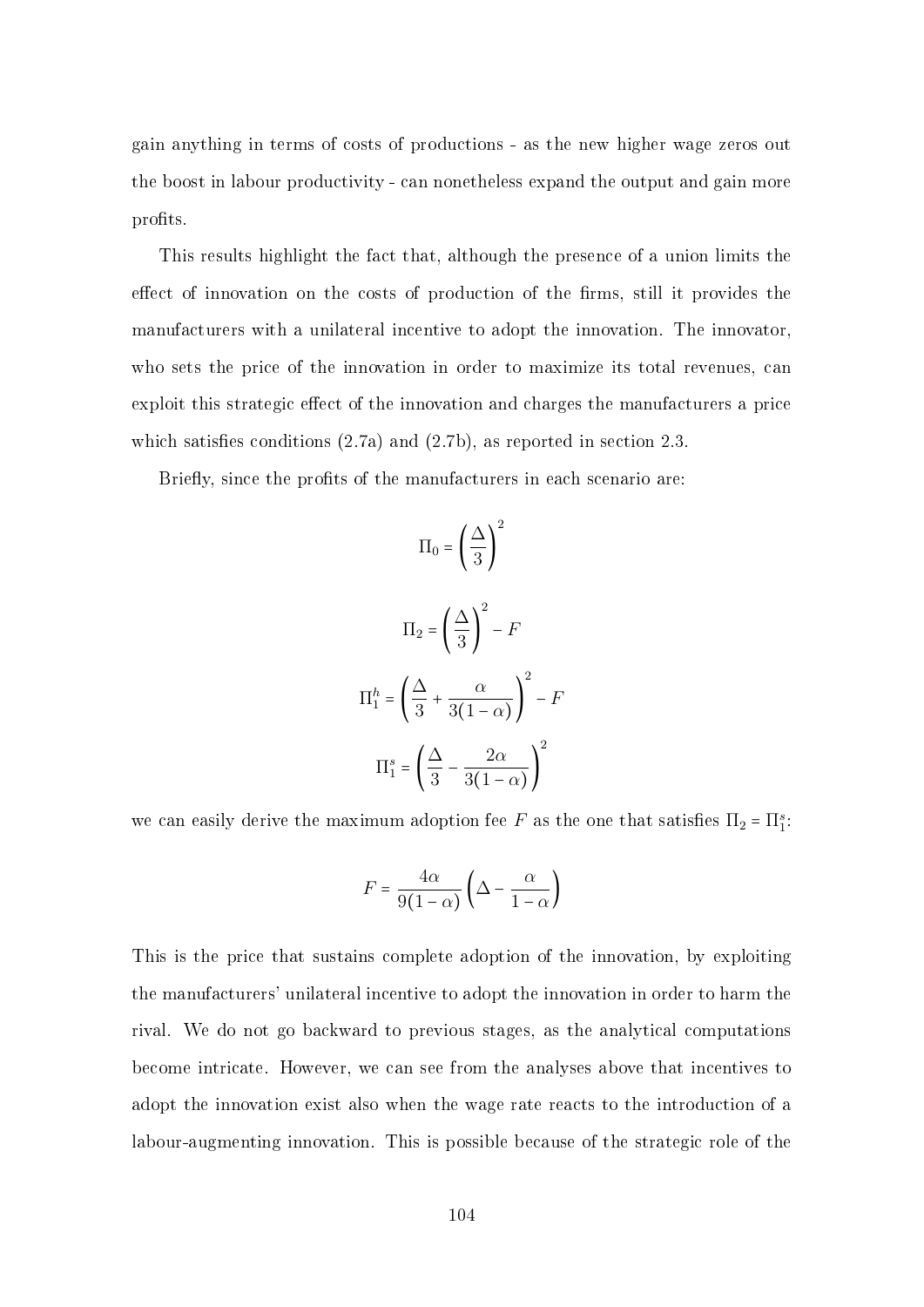innovation to increase the rival's costs and, particularly, the cost of the input the rival mostly relies on. From the considerations above, we can state:

Remark 2.7. When the innovation can be used strategically to increase the rivals' costs of production, it also generates incentives for technology adoption in the downstream segment. Moreover, strong centralized unions have ambiguous effects on incentives to adoption. On the one hand, a central union decreases the cost-reducing effect of innovation, lowering the appeal of the innovative technology from the manufacturers' perspective; on the other hand, however, by raising the wage rate after the adoption of the innovation by all the manufacturers, it generates a positive strategic  $effect$  for the adopters.

## <span id="page-107-0"></span>2.6 Discussions and conclusions

Using a model of a vertically related industry, this paper shows the relationship that links the incentives to invest in R&D and adopt a labour-augmenting innovation, and the wage rate. This paper represents a novel attempt to understand the possible implications of a minimum wage policy on the investments in R&D and on the industry performance. The model suggests that, depending on the size of the market and the current level of the wage rate, a policy aimed at increasing the minimum wage may act as an incentive for innovation by an outsider innovator. Moreover, such a policy may have beneficial effects on the level of output and the equilibrium price of the final good. I identify two main forces that make this positive effect possible: first, as the wage rate increases, the downstream manufacturers are willing to pay more in order to replace their technology of production with a less labourintensive one, because the "cost-reducing" effect of increasing the productivity of labour is larger when labour is more expensive. Second, as the wage rate increases, firms react by lowering their output and their demand of inputs, thus reducing the potential effect of the innovation ("output-contraction" effect). The dominance of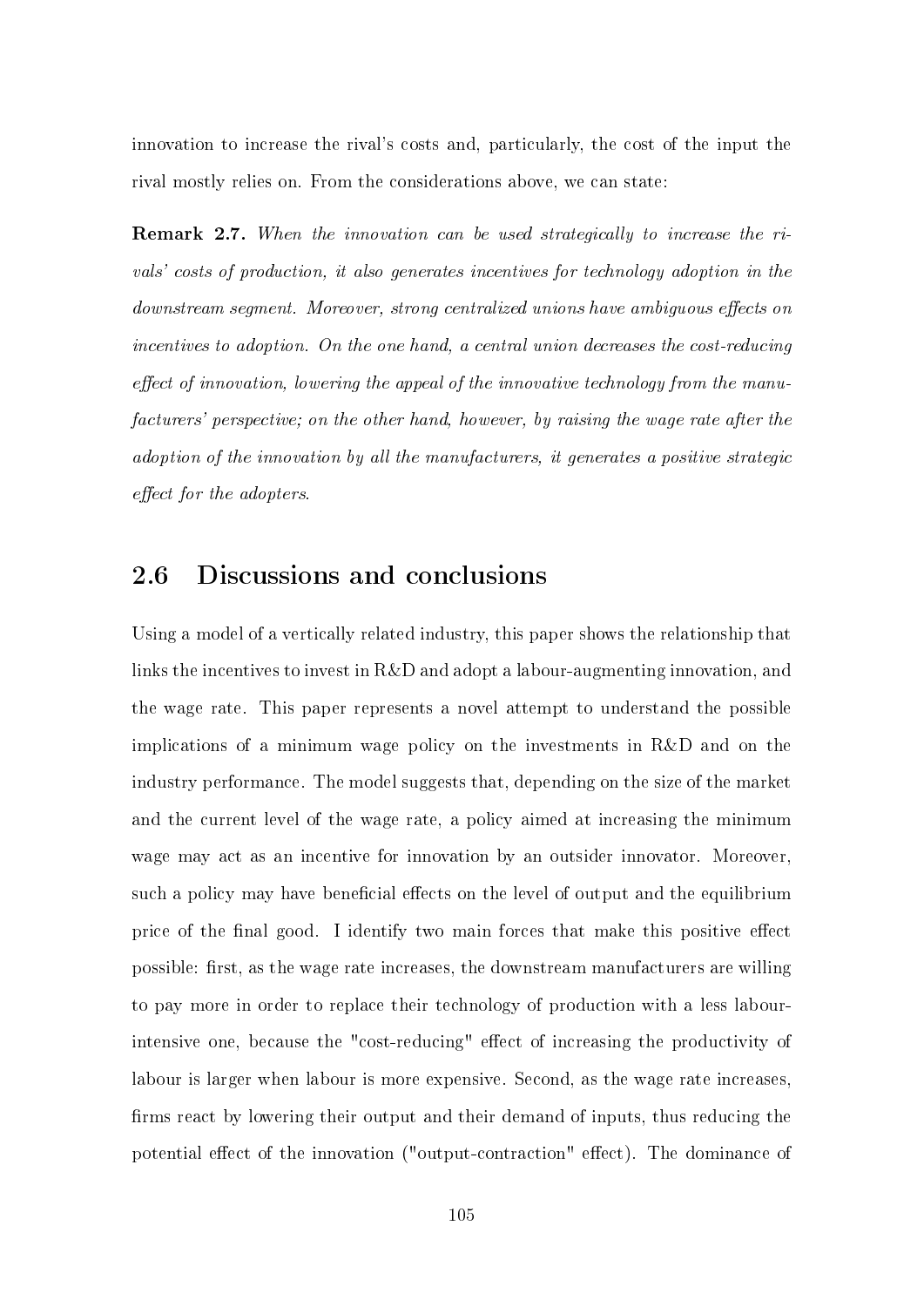the former (latter) force induces a positive (negative) effect of a minimum income policy on the incentives for innovation.

The results are confirmed when the labour market is dominated by a central union which controls the wage rate. In this case, innovation is not used as a tool to increase the efficiency of the firms, but as a tool to increase the rivals' costs of production. Finally, the model suggests that small innovations are those that are more likely to have a better impact on the distribution of surplus among the factors of production. This result is at odds with the findings in automation literature, where usually larger automation processes are associated to higher returns for the labour share.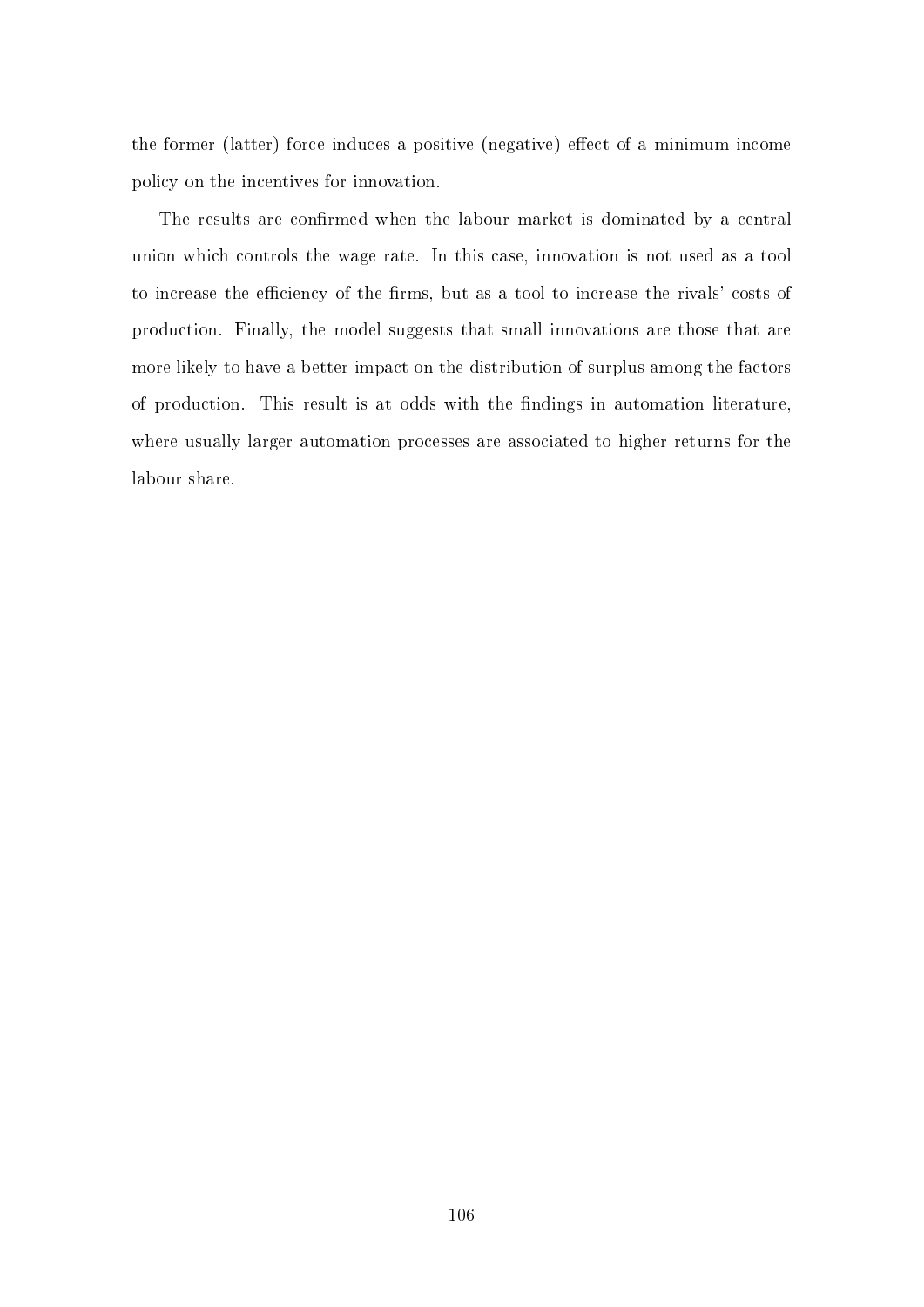# Bibliography

- [1] Acemoglu, D. (2002), Directed technical change, The Review of Economic Stud*ies*, 69 (4), pp. 781-809.
- [2] Acemoglu, D., and Autor (2011), Skills, tasks and technologies: Implications for employment and earnings, in  $Handbook$  of Labour Economics, 4, pp. 1043-1171.
- [3] Acemoglu, D., and Pischke, J., S. (1999), The structure of wages and investment in general training, The Journal of Political Economy, 107 (3), pp. 539-572.
- [4] Acemoglu, D., and Restrepo, P. (2019), Automation and new tasks: how technology displaces and reinstates labour, Journal of Economic Perspectives, Vol 33 (2), pp. 3-30.
- [5] Acemoglu, D., and Restrepo, P. (2017), Robots and jobs: Evidence from us labour markets. NBER Working Paper No. 23285.
- [6] Aghion, P., Bergeaud, A., Blundell, R., and Grith, R. (2019), The innovation premium to soft skills in low-skilled occupations.
- [7] Aghion, P., Bloom, N., Blundell, R., Griffith, R., and Howitt, P. (2005) Competition and innovation: an inverted-U relationship, The Quarterly Journal of Economics, Vol 120 (2), pp. 701-728.
- [8] Arrow, K. (1962), "Economic welfare and the allocation of resources for invention", in R. R. Nelson (ed.), The Rate and Direction of Inventive Activity, Princeton, NJ, Princeton University Press, pp. 609–625.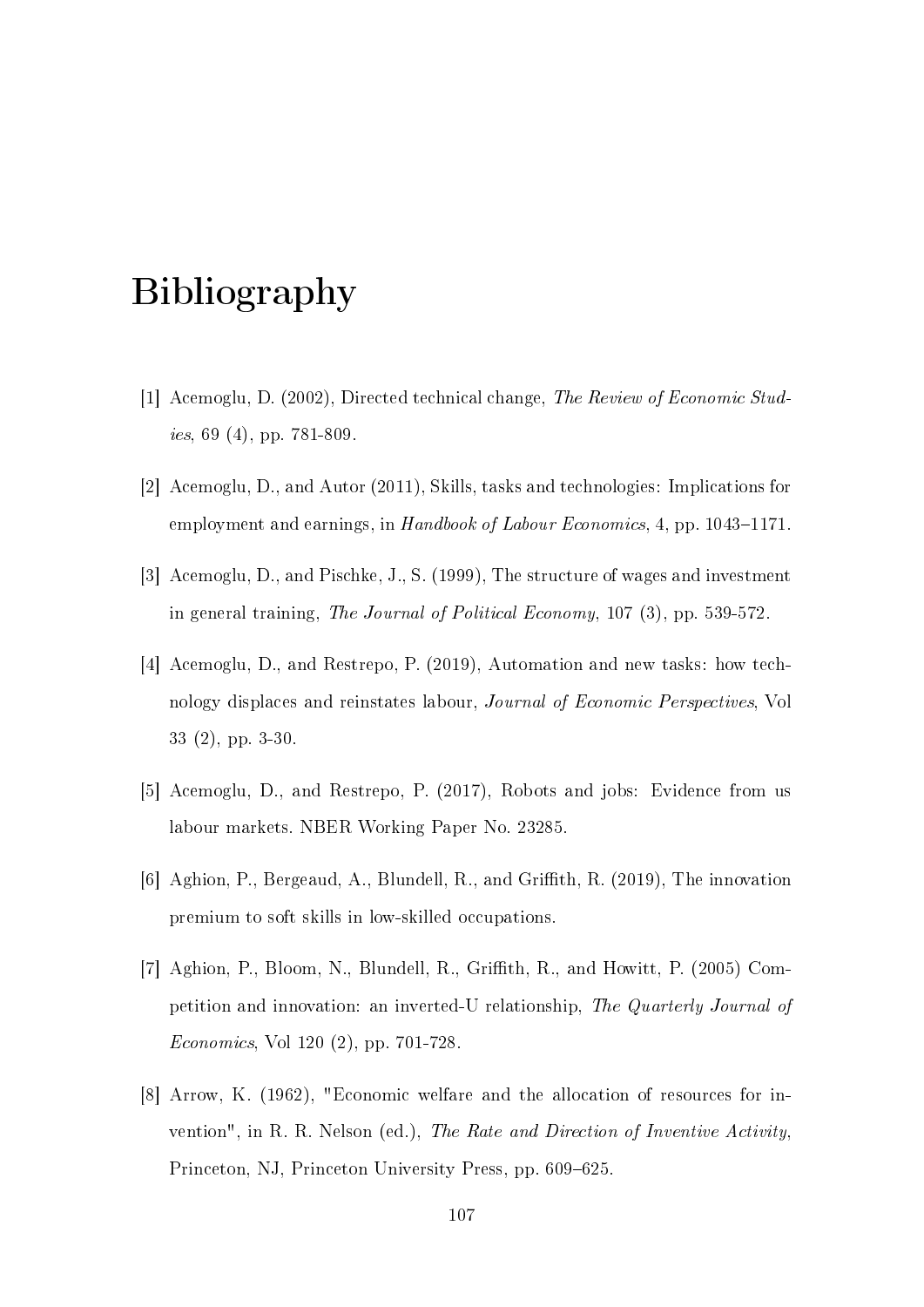- [9] Berg, A., Buffie, E., and Zanna, L. F.,  $(2018)$ , Should we fear the robot revolution? (The correct answer is yes), Journal of Monetary Economics  $97(C)$ , pp. 117-148.
- [10] Calabuig, V., and Gonzalez-Maestre, M. (2002), Union structure and incentives for innovation, European Journal of Political Economy, 18, pp. 177-192.
- [11] Dosi, G. (1984), Technical Change and Industrial Transformation. The Theory and an Application to the Semiconductor Industry. London, MacMillan.
- [12] Farrell, J., and Shapiro, C. (2008), How strong are weak patents?, American Economic Review, 98 (4), pp. 1347 -1369.
- [13] Grout, P. A., (1984), Investments and wages in the absence of binding contracts: A Nash bargaining approach, Econometrica, 52, pp. 449-460.
- [14] Hara, K., Adams, A., Milland, K., Savage, S., Callison-Burch, C., and Bigham, J. P. (2018), A data-driven analysis of workers' earnings on Amazon Mechanical Turk. Proceedings of the 2018 CHI Conference on Human Factors in Computing Systems, Paper No. 449.
- [15] Haucap J., and Wey, C. (2004), Unionisation structure and innovation incentives, The Economic Journal, 114 (494), Conference Papers, pp. C149-C165.
- [16] Kamien, M. I., and Tauman, Y. (2002), Patent licensing: the inside story, The Manchester School, 70, pp.  $7-15$ .
- [17] Kamien, M. I., and Tauman, Y. (1986), Fees versus royalties and the private value of a patent, Quarterly Journal of Economics, 101(3), pp. 471-492.
- [18] Kleinknecht, A., van Shaik, F.N., and Zhou, H.  $(2014)$ , Is flexible labour good for innovation? Evidence from firm-level data, *Cambridge Journal of Eco*nomics, 38, pp. 1207-1219.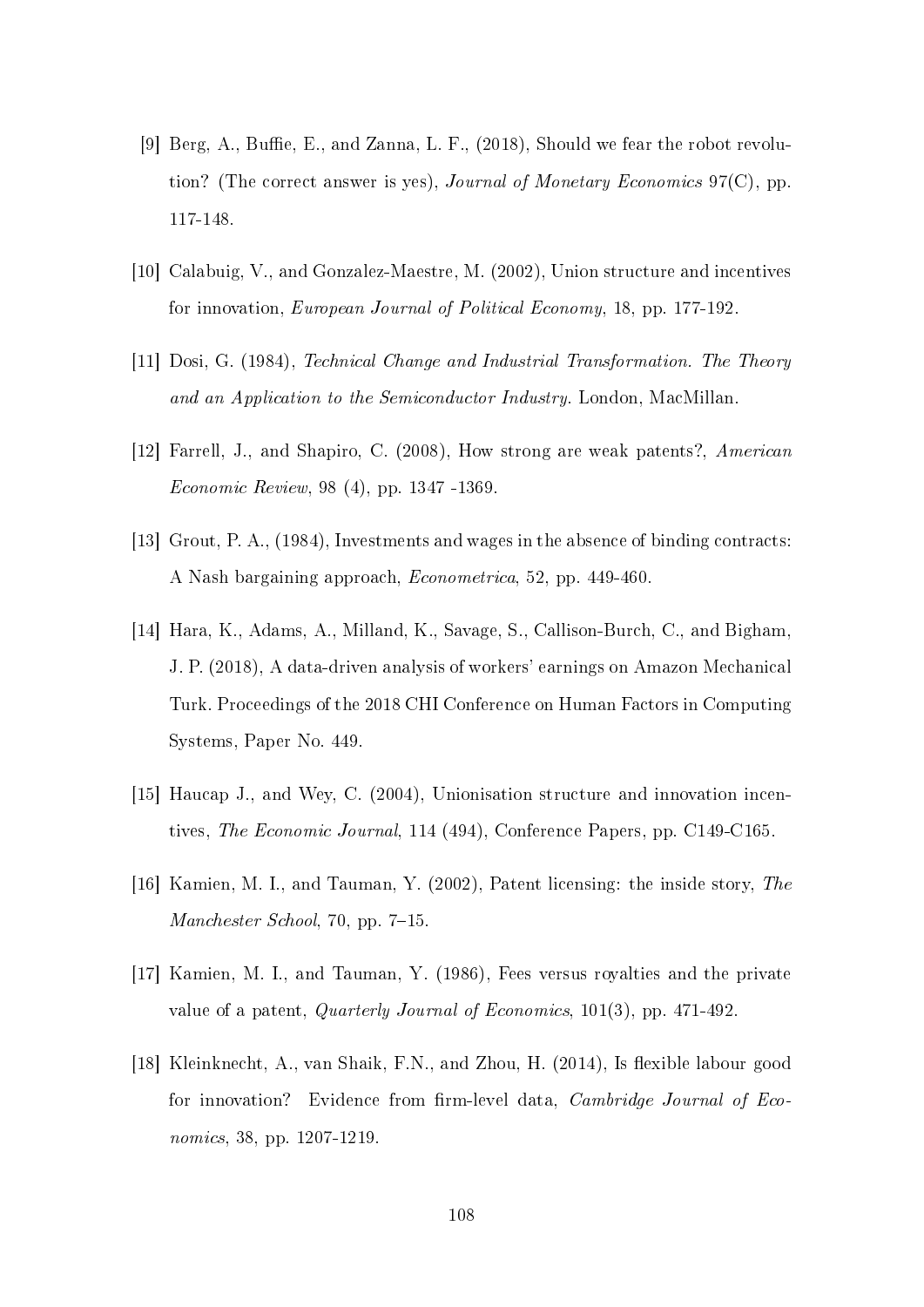- [19] Lapan, H. R., and Moschini, G. (2000), Incomplete adoption of a superior technology, Economica, 67, pp.525-542.
- [20] Manasakis, C., and Petrakis, E. (2009), Union structure and firms' incentives for cooperative R&D investments, *Canadian Journal of Economics*, 42 (2), pp. 665-693.
- [21] Mukherjee, A., and Pennings, E. (2011), Unionization structure, licensing and innovation, International Journal of Industrial Organization, 29 (2), pp. 232- 241.
- [22] Lordan, G., and Neumark, D. (2018), People versus machines: The impact of minimum wages on automatable jobs, Labour Economics, 52, pp. 40-53.
- [23] Pianta, M., and Tancioni, M. (2008), Innovations, wages and profits, *Journal* of Post Keynesian Economics, 31 (1), pp. 101-123.
- [24] Petrakis, E., and Vlassis, M. (2004), Endogenous wage bargaining institutions in oligopolistic sectors, Economic Theory, 24, pp. 55-73.
- [25] Raitano, M., and Fana, M., (2019), Labour market deregulation and workers' outcomes at the beginning of the career: Evidence from Italy, Structural Change and Economic Dynamics, 51, pp. 301-310.
- [26] Riley, R., and Rosazza Bondibene, C., (2017), Raising the standards: Minimum wages and firm productivity, Labour Economics, 44, pp. 27-50.
- [27] Salop, S .C., and Scheffman, Y., (1983), Raising rivals' costs, American Economic Review, 73 (2), pp. 267-271.
- [28] Sen, D., and Tauman, Y. (2007), General licensing scheme for a cost reducing innovation, Games and Economic Behaviour, 59, pp. 163-186.
- [29] Vives, X. (2008), Innovation and competitive pressure, Journal of Industrial Economics, 56 (3), pp. 419-469.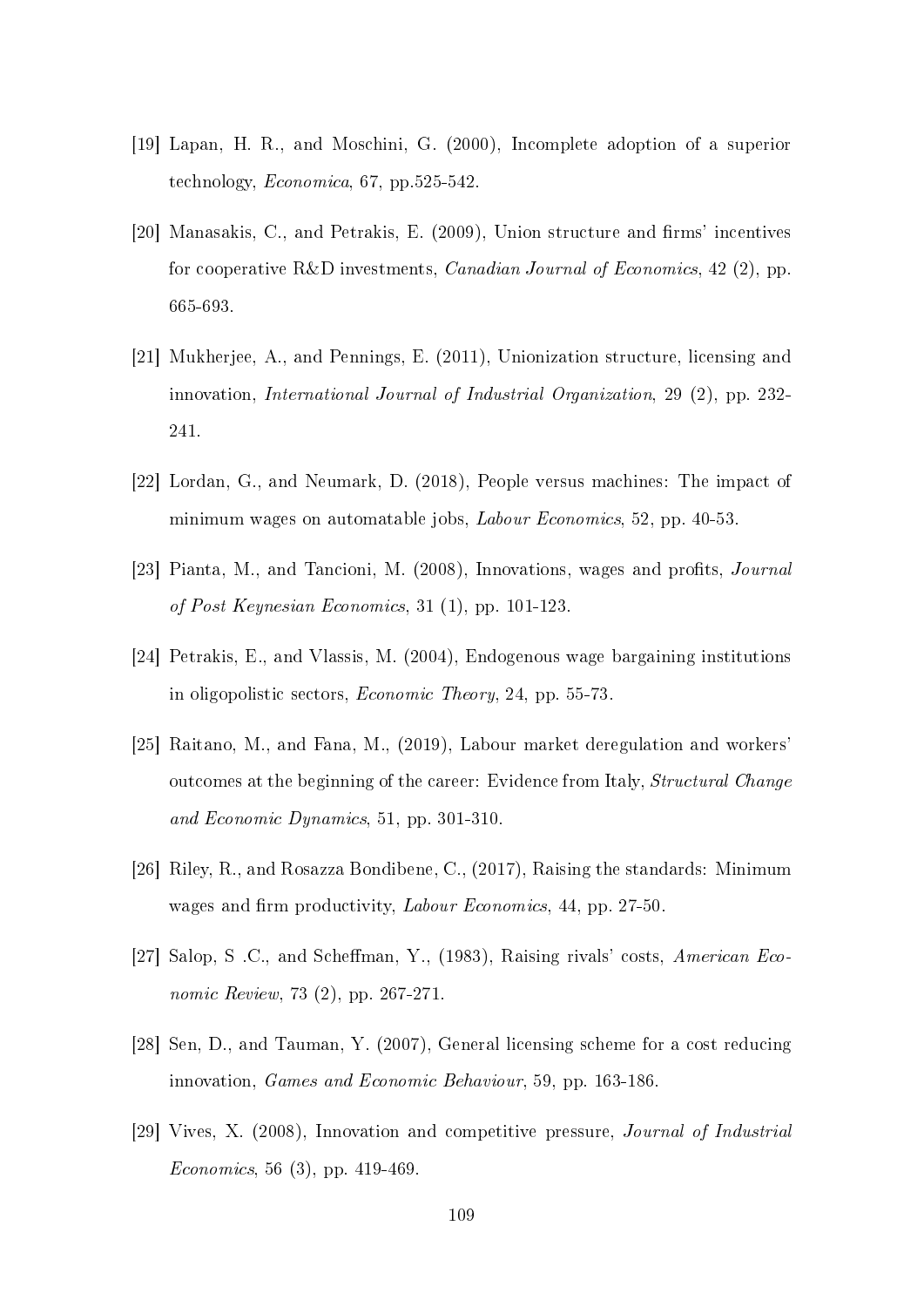[30] Williamson, O. E. (1968), Wage rates as a barrier to entry: The Pennington case in perspective, The Quarterly Journal of Economics, 82 (1), pp. 85-116.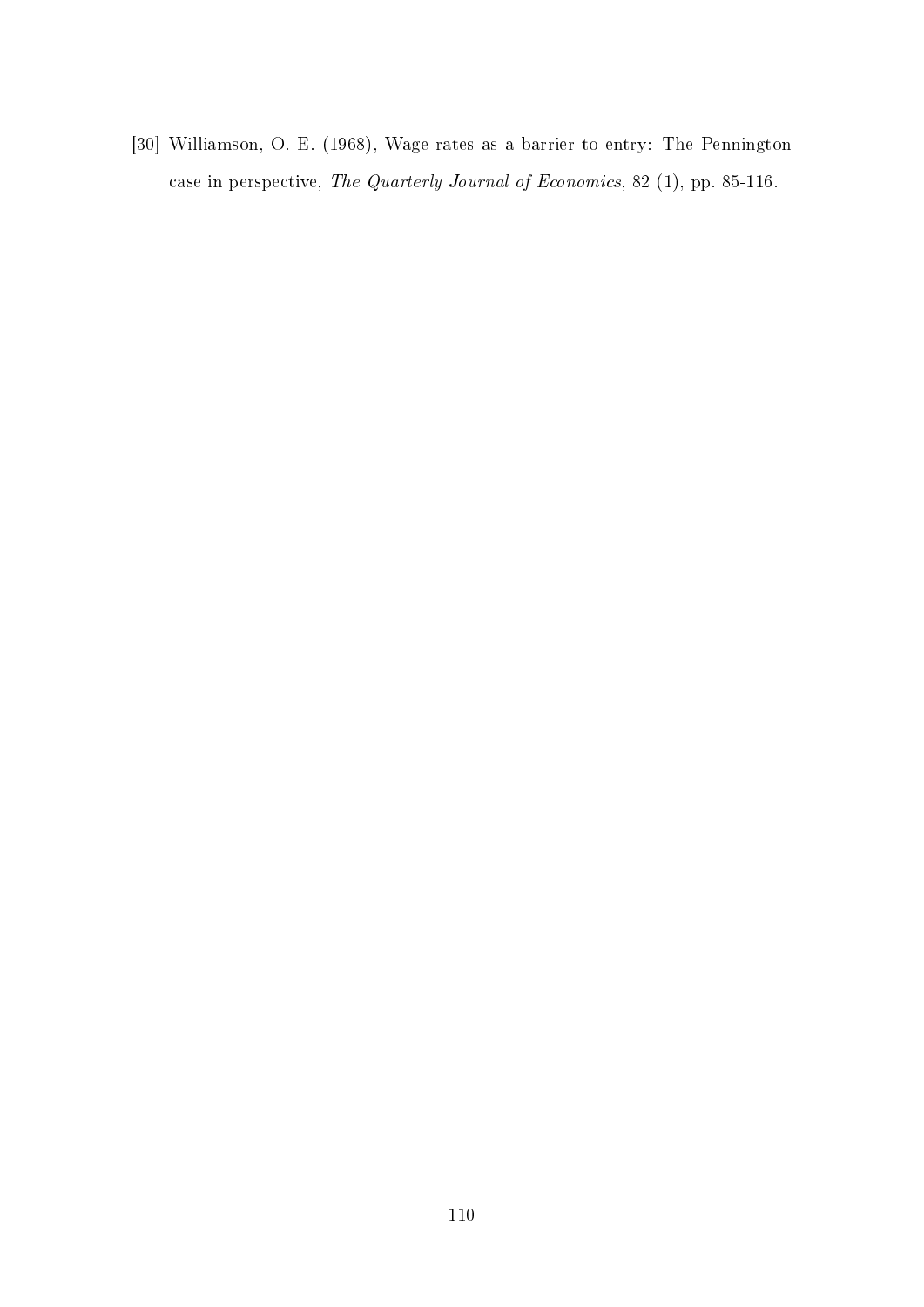## Appendix 2

### Appendix B.1

#### Conditions [\(2.7a\)](#page-84-0) and [\(2.7b\)](#page-84-1)

*Proof.* The price of capital input is determined in order to make the  $m^{th}$  manufacturer indifferent between the adoption of the new technology and the standard one. For the sake of simplicity, I drop the subscript  $d$ , unless necessary. The payoff of the  $m<sup>th</sup>$  manufacturer if she adopts the new technology is:

$$
\Pi_m^h = \frac{(\delta - w(2 - \alpha(n-m+1)))^2}{(n+1)^2} - F
$$

Instead, if she keeps the standard technology, the payoff is:

$$
\Pi_{n-(m-1)}^s = \frac{(\delta - w(2 + \alpha(m-1)))^2}{(n+1)^2}
$$

One can see that  $\Pi_m^h \geq \Pi_{n-(m-1)}^s$  is Condition [\(2.7a\)](#page-84-0):

$$
F \le \frac{(\delta - w(2 - \alpha(n - m + 1)))^2}{(n + 1)^2} - \frac{(\delta - w(2 + (m - 1)\alpha))^2}{(n + 1)^2} \equiv C(2.7a)
$$

Also, for m to be an equilibrium, it must be that the  $m + 1<sup>th</sup>$  manufacturer has no incentives to adopt the innovative input. This is guaranteed by Condition [\(2.7b\)](#page-84-1), which gives the condition for the  $n - m$  non-adopters to be better off with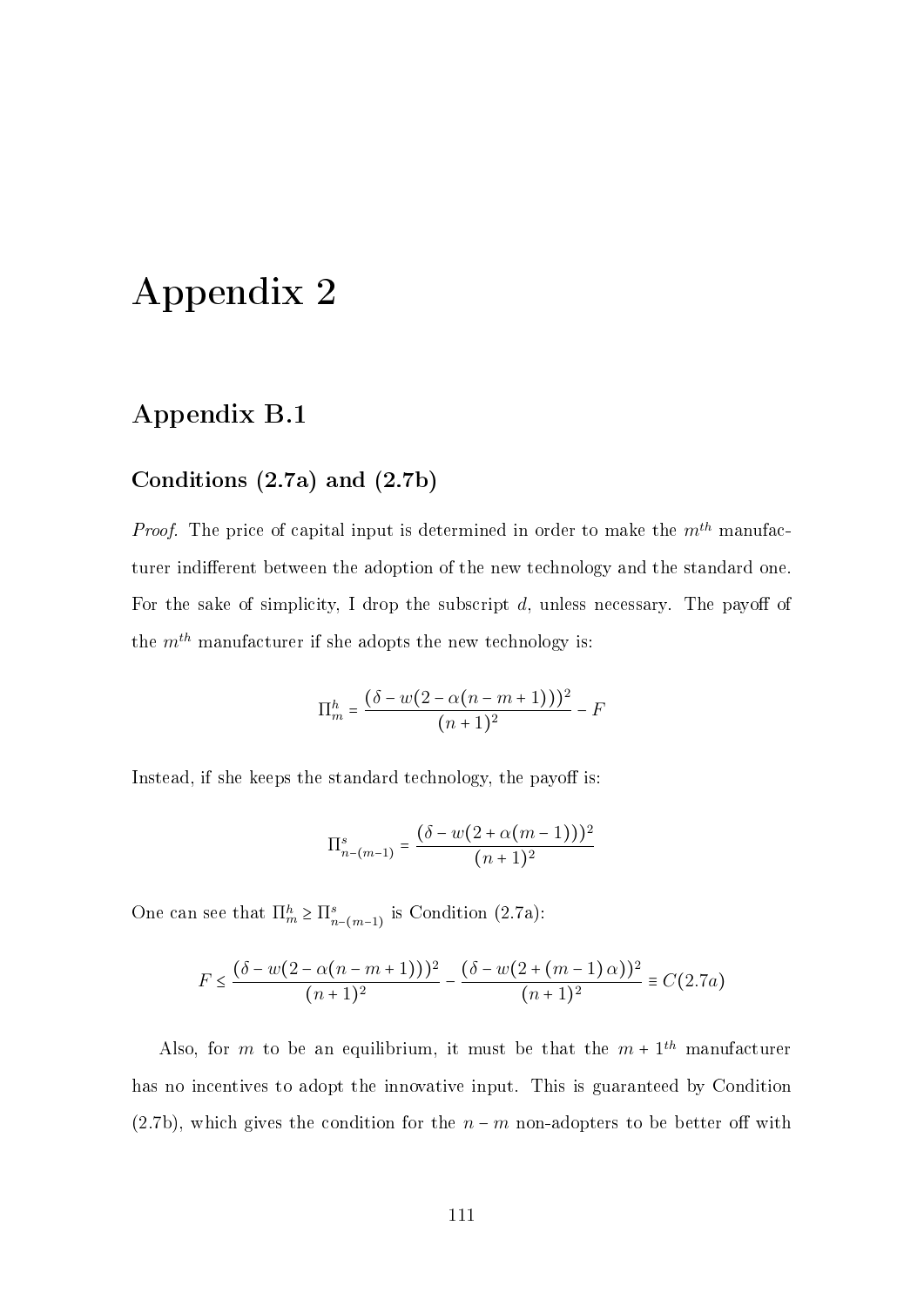the standard technology:

$$
\Pi_m^s = \frac{(\delta - w(2 + \alpha m))^2}{(n+1)^2}
$$

$$
\Pi_{m+1}^h = \frac{(\delta - w(2 - \alpha(n+1 - (m-1))))^2}{(n+1)^2} - F
$$

It is easy to observe that  $\Pi_{m+1}^h < \Pi_{n-m}^s \geq 0$  is Condition [\(2.7b\)](#page-84-1):

$$
F > \frac{(\delta - w(2 - \alpha(n + 1 - (m + 1))))^2}{(n + 1)^2} - \frac{(\delta - w(2 + m\alpha))^2}{(n + 1)^2} \equiv C(2.7b)
$$

If Condition  $(2.7a)$  holds with equality, Condition  $(2.7b)$  is always satisfied with strict inequality:

$$
C(2.7a) - C(2.7b) = \frac{2 n \alpha^2 w^2}{(n+1)^2} > 0
$$

The opposite is not true. Therefore, Condition  $(2.7a)$  is a sufficient condition for the equilibrium in the downstream subgame to be stable, and it shows the most profitable choice for the upstream supplier among all the sufficient conditions. Thus, the profit-m[a](#page-84-0)ximising choice, given  $\alpha$  and  $m$ , is to set  $F = C(2.7a)$ .  $\Box$ 

#### Proof of Corollary 2.1

Proof. At time 1, the innovator sets the price in order to maximize the total revenues  $m F$ , given the costs of innovations that are considered as sunk. Since the price of the innovation is decreasing in  $m$ , the innovator faces a trade-off between the number of contracts signed, and the price charged to each licensee. The solution to this trade-off is to restrain the access to the new capital input to a subset of firms  $m \leq n$ . The economic intuition behind this solution is that the innovator wants to protect his profits from downstream competition, and it does so by allowing some firms (the licensees) to become more efficient and steal a share of the market from the non-adopters, therefore creating an asymmetry.

We can see that:

$$
\max_{m} \Pi_{u} = m F(m, \alpha) - I(\alpha)
$$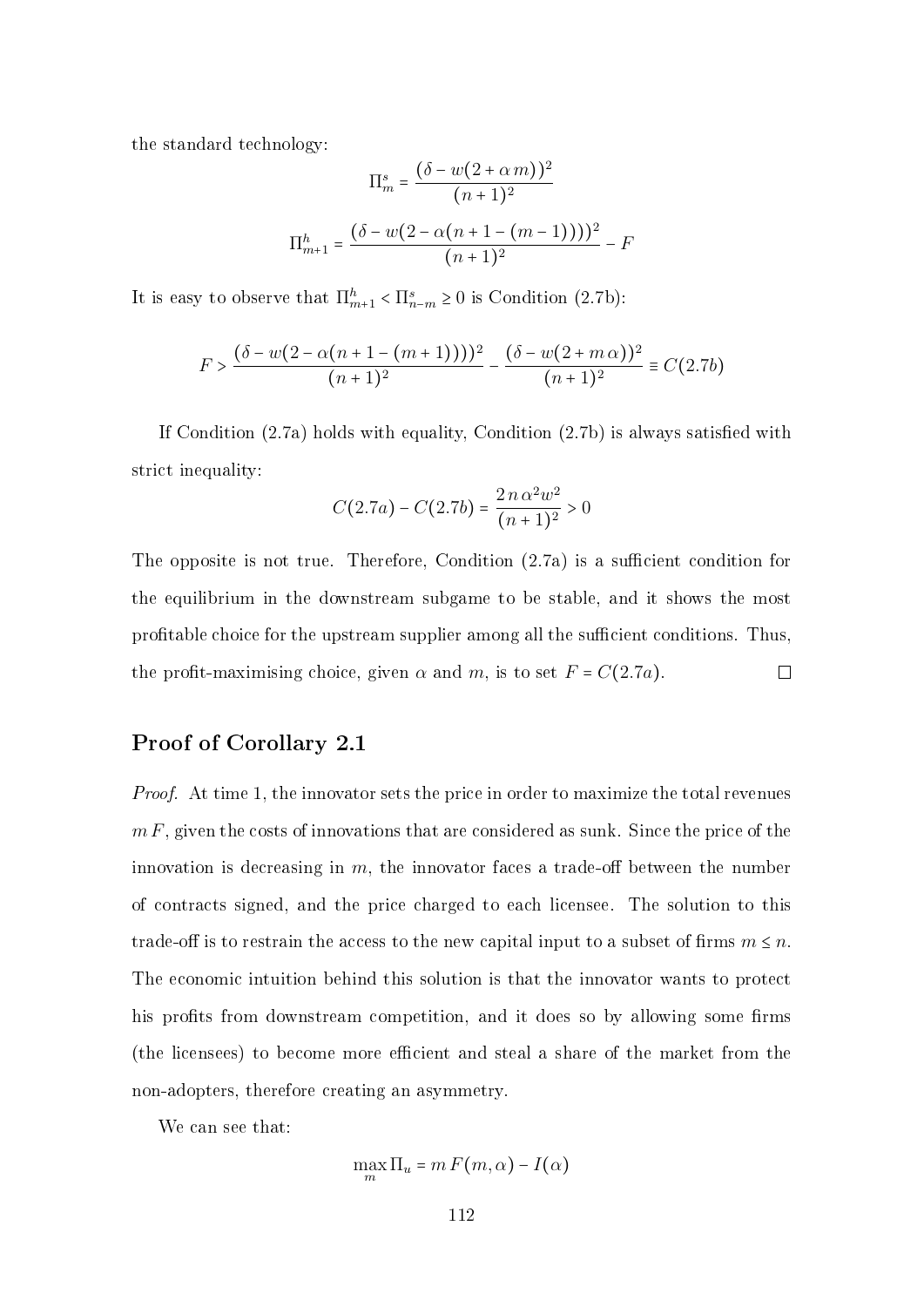$$
m^* = \frac{2(\delta - 2w) + w(2\alpha + n)}{4w}
$$

Therefore, the optimal number of contracts from the innovator's perspective is  $m =$  $\min\{m^*, n\}.$  One can see that:

$$
n < m^* \qquad \text{if} \quad n < \frac{2(\delta - w(2 - \alpha))}{3w}
$$

 $\Box$ 

#### Proof of Proposition [2.1](#page-85-0)

Proof. The equilibrium size of the quality improvement is derived from simple differentiation of eq.[\(2.9\)](#page-85-1)

$$
\frac{\partial \Pi_u}{\partial \alpha} = \frac{2n^2 w (\delta - 2w)}{(n+1)^2} + \frac{2\alpha (n-2)n^2 w^2}{(n+1)^2} - 2\gamma \alpha
$$

Equalizing marginal revenues and marginal costs, we obtain

$$
\alpha^* = \frac{n^2 w (\delta - 2w)}{\gamma (n+1)^2 + (n-2)n^2 w^2}
$$

One can see that  $\alpha^* \in [0,1)$  if  $\gamma > \frac{n^2w^2}{(n+1)}$  $\frac{n^2w^2}{(n+1)^2} \equiv \bar{\gamma}.$ 

Proposition [2.1](#page-85-0) follows from simple differentiation of expression  $(2.10)$ :

$$
\frac{\partial \alpha^*(w)}{\partial w} = \frac{n^2 \left( \delta \left( \gamma (n+1)^2 - (n-2)n^2 w^2 \right) - 4\gamma (n+1)^2 w \right)}{\left( \gamma (n+1)^2 + (n-2)n^2 w^2 \right)^2}
$$

We can see that,

$$
\frac{\partial \alpha^*(w)}{\partial w} > 0 \quad \text{if} \quad w < \bar{w} \equiv \frac{\sqrt{\gamma(n+1)^2 \left(\delta^2(n-2)n^2 + 4\gamma(n+1)^2\right)} - 2\gamma(n+1)^2}{\delta(n-2)n^2}
$$

and vice versa.

 $\Box$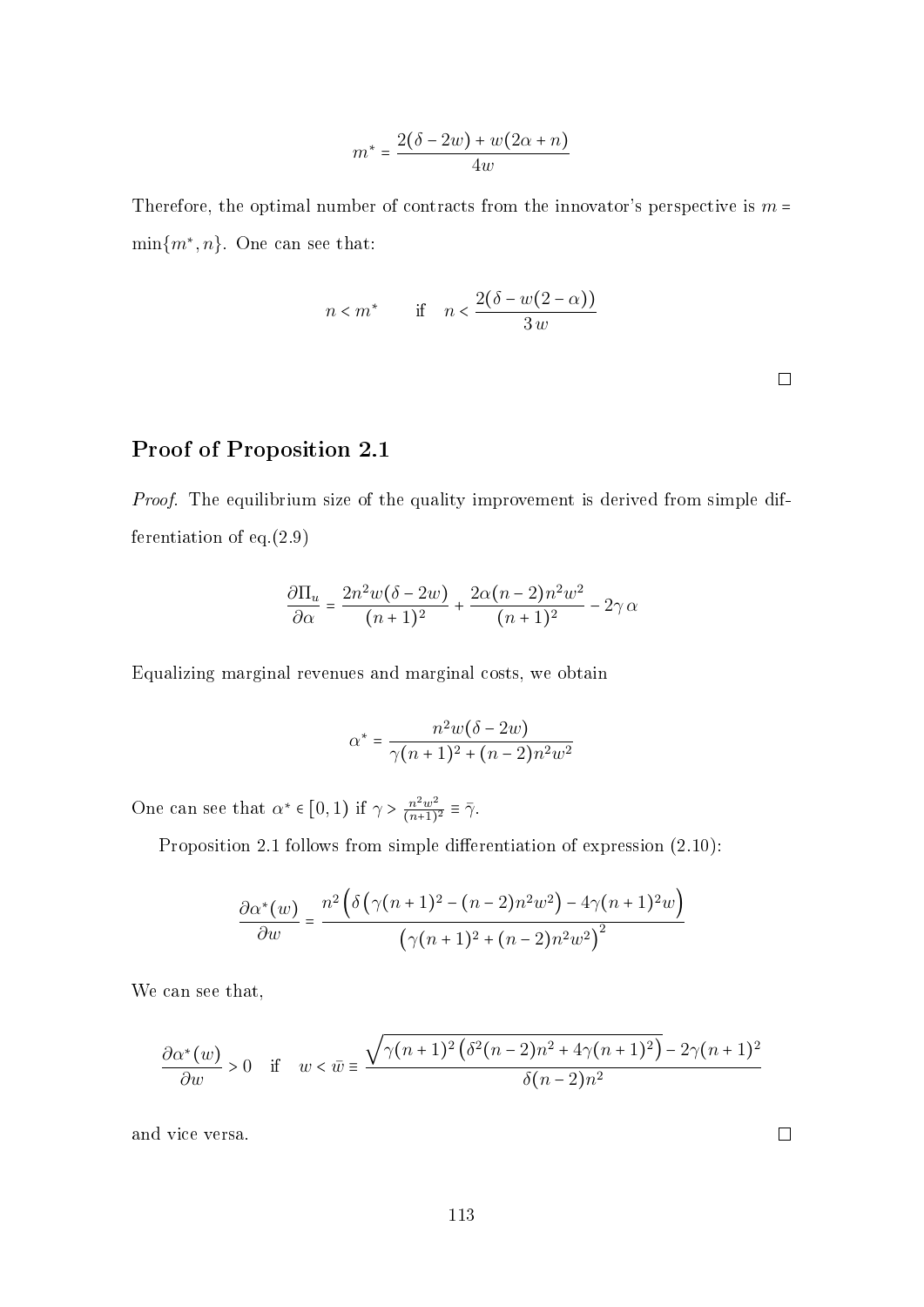#### Proof of Corollary [2.2](#page-88-0)

*Proof.* By taking the first derivative of  $\bar{w}$  with respect to the number of downstream manufacturers:

$$
\frac{\partial \bar{w}}{\partial n} = -\frac{\gamma (n+4) \left(n^2-1\right) \left(-4 \sqrt{\gamma (n+1)^2 \left(\delta ^2 (n-2) n^2+4 \gamma (n+1)^2\right)}+2 \delta ^2 (n-2) n^2+8 \gamma (n+1)^2\right)}{2 \delta (n-2)^2 n^3 \sqrt{\gamma (n+1)^2 \left(\delta ^2 (n-2) n^2+4 \gamma (n+1)^2\right)}}<0
$$

From this relation and the fact that  $\bar{w}_i'$  $\bar{\delta} > 0$ , and  $\bar{w}''_{\delta}$  $\delta''$  < 0, it is possible to derive the graph in figure [2.2.](#page-87-0)  $\Box$ 

### Proof of Proposition [2.2](#page-88-1)

*Proof.* Proposition [2.2](#page-88-1) follows from simple differentiation of expression  $(2.12)$ :

$$
\frac{\partial \Pi_u^*}{\partial w} = \frac{2n^4w(\delta - 2w)\left(\delta\gamma(n+1)^2 - 2w\left(2\gamma(n+1)^2 + (n-2)n^2w^2\right)\right)}{(n+1)^2\left(\gamma(n+1)^2 + (n-2)n^2w^2\right)^2}
$$

This first derivative is positive if the numerator is positive. One can see, that

$$
\frac{\partial \Pi_u^*}{\partial w} > 0 \quad \text{if} \quad w < \tilde{w}
$$

$$
\tilde{w} = \frac{4 \ 6^{2/3} \gamma (n-2) \left(n^2+n\right)^2 - \sqrt[3]{6} \left(\sqrt{3} \sqrt{\gamma^2 N_1 \left(27 \delta^2 (n-2) n^2+128 \gamma (n+1)^2\right)} - 9 \delta \gamma N_2\right)^{2/3}}{6 (n-2) n^2 \sqrt[3]{\sqrt{3} \sqrt{\gamma^2 N_1 \left(27 \delta^2 (n-2) n^2+128 \gamma (n+1)^2\right)} - 9 \delta \gamma N_2}} > 0
$$

with  $N_1 = (n-2)^3 n^6 (n+1)^4$ , and  $N_2 = n^4 (-n^2 + n + 2)^2$ .

Moreover, it is possible to see that:

$$
\tilde{w}-\bar{w}>0
$$

 $\Box$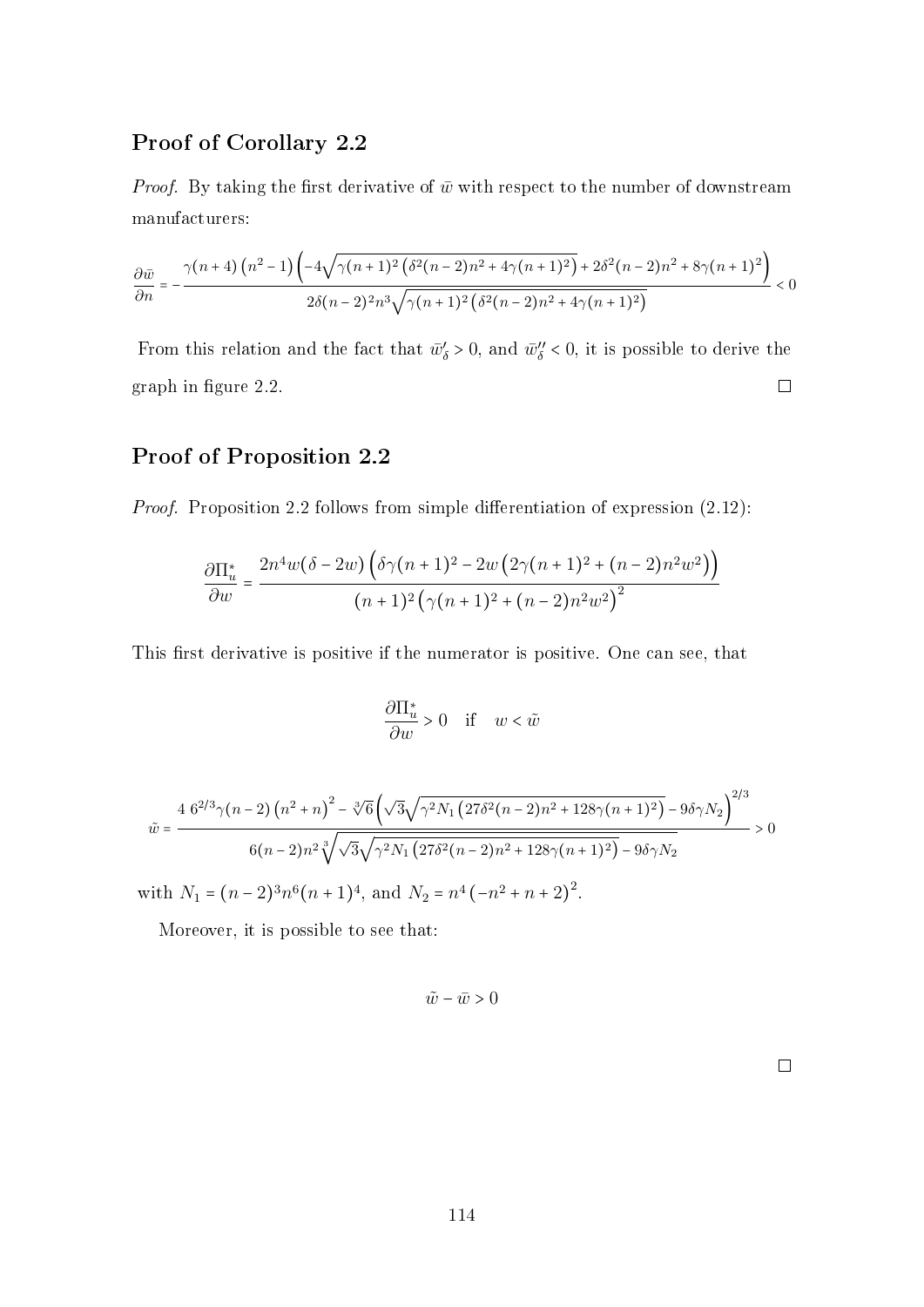#### Proof of Propositions [2.3](#page-90-0) and [2.4](#page-92-0)

*Proof.* Proposition [2.3](#page-90-0) follows from simple differentiation of expression  $(2.17)$ :

$$
\frac{\partial q^*}{\partial w} = -\frac{2(-\gamma n^2(n+1)^2 w (\delta - 2nw + w) + \gamma^2(n+1)^4 + n^4 (n^2 - 3n + 2) w^4)}{(n+1) (\gamma(n+1)^2 + (n-2) n^2 w^2)^2}
$$

Due to the complexity to solve this derivative w.r.t. the wage rate, we rather focus on the size of the market  $\delta$ :

$$
\frac{\partial q^*}{\partial w} > 0 \quad \text{if} \quad \delta > \frac{(n-2)(n-1)n^2w^3}{\gamma(n+1)^2} + \frac{\gamma(n+1)^2 + n^2(2n-1)w^2}{n^2w} \equiv \check{\delta}
$$

The function  $\check{\delta}$  is U-shaped, leading to the right panel in figure [2.4.](#page-91-0) Finally, let us compare the thresholds for  $\frac{\partial \alpha^*}{\partial w} > 0$  and  $\frac{\partial q^*}{\partial w} > 0$  to hold simultaneously. It is possible to see that:

$$
\check{\delta} - \bar{\delta} = \frac{(\gamma(n+1)^2 + (n-2)n^2w^2)^2 (\gamma(n+1)^2 - (n-1)n^2w^2)}{\gamma n^2(n+1)^2 w (\gamma(n+1)^2 - (n-2)n^2w^2)}
$$

which is positive for  $\gamma > \frac{(n-1)n^2w^2}{(n+1)^2}$  $\frac{(n-1)n^2w^2}{(n+1)^2}$ , and where  $\bar{\delta}$  is the critical market size at a given wage rate w where  $\frac{\partial \alpha^*}{\partial w} > 0$  if  $\delta > \overline{\delta}$ .

Similarly, one can see that  $\check{\delta} > \tilde{\delta}$ 

#### Proof of Proposition [2.5](#page-100-0)

*Proof.* Proposition [2.5](#page-100-0) follows from simple differentiation of eq.  $(2.33)$ :

$$
\frac{\partial \alpha^+}{\partial w} = \frac{n \delta - 4n w}{2\gamma(n+1)} > 0
$$

$$
\Rightarrow w^+ < \frac{\delta}{4}
$$

 $\Box$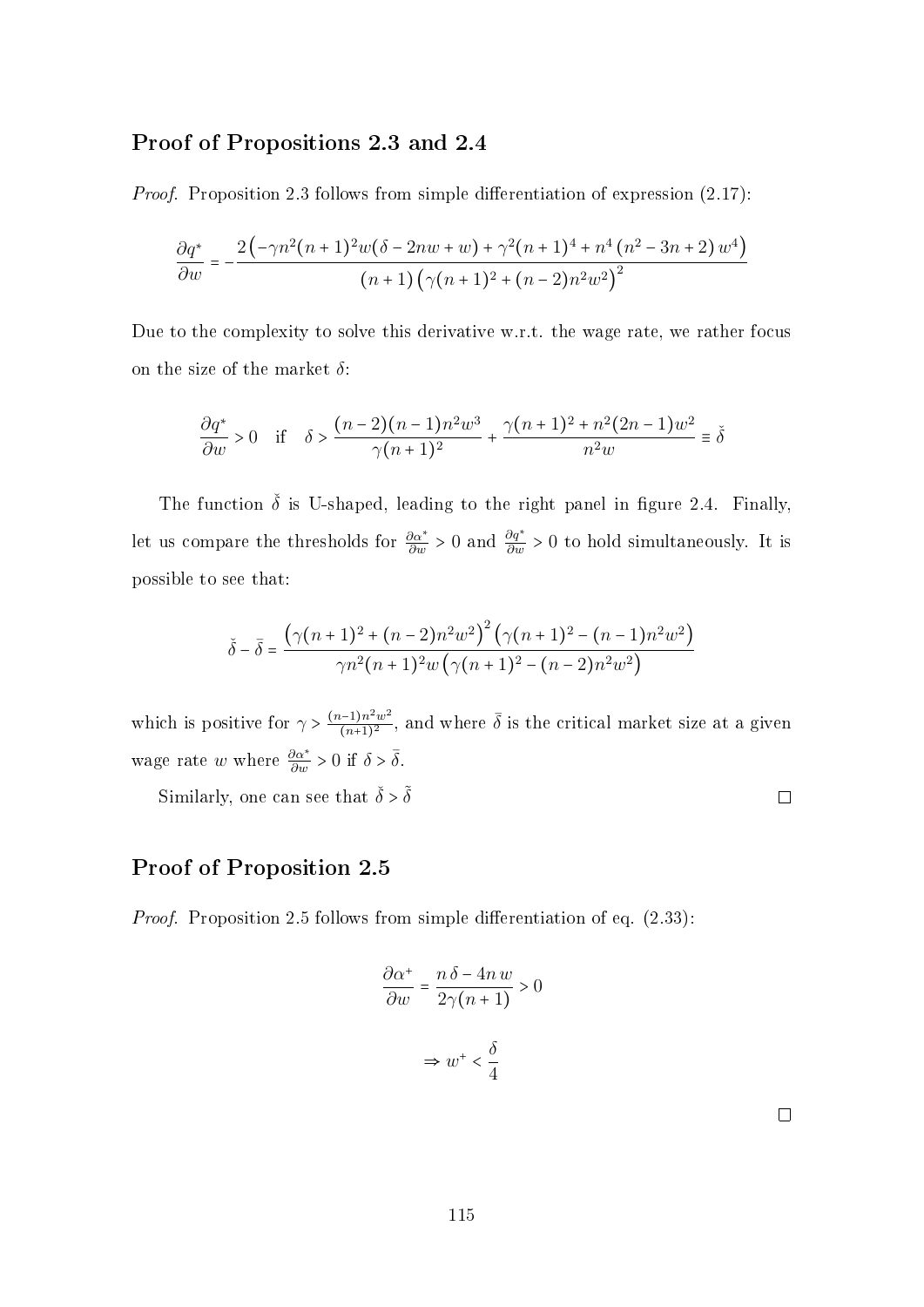## Conclusion

This research represents an attempt to investigate the nature of the firms' incentives to innovate. I have adopted an Industrial Organization approach with a focus on vertical relations.

In chapter 1, I have addressed the problem of how competition in the product market affects the choice of the licensing contract and, consequently, the optimal number of licensees in equilibrium. I have distinguished between small (non-drastic) and large (k-drastic) innovations and shown that the innovator prefers offering an upfront fee licensing contract when competition is either intense or very soft. Also, I suggested that the optimal number of licensees in equilibrium can be dened as a function of competition in the product market and the innovator's efficiency. From a policy perspective, although innovation is always beneficial to the Social Welfare, I have shown that competition alters the way in which the innovation impacts on Consumer and Producer surplus. In particular, innovation is more beneficial to consumers when the ex-ante competition is low. Instead, if the product market is very competitive, innovation benets the innovators much more than the consumers and manufacturers. Thus, I have argued that political concerns about the increasing market shares of innovative firms are well-grounded, as the market power accumulation of the innovator seems to be an outcome consistent with the results of this article.

In chapter 2, I have more explicitly addressed the problem of vertical relations and incentives for innovation. I have designed a model in which the manufacturers